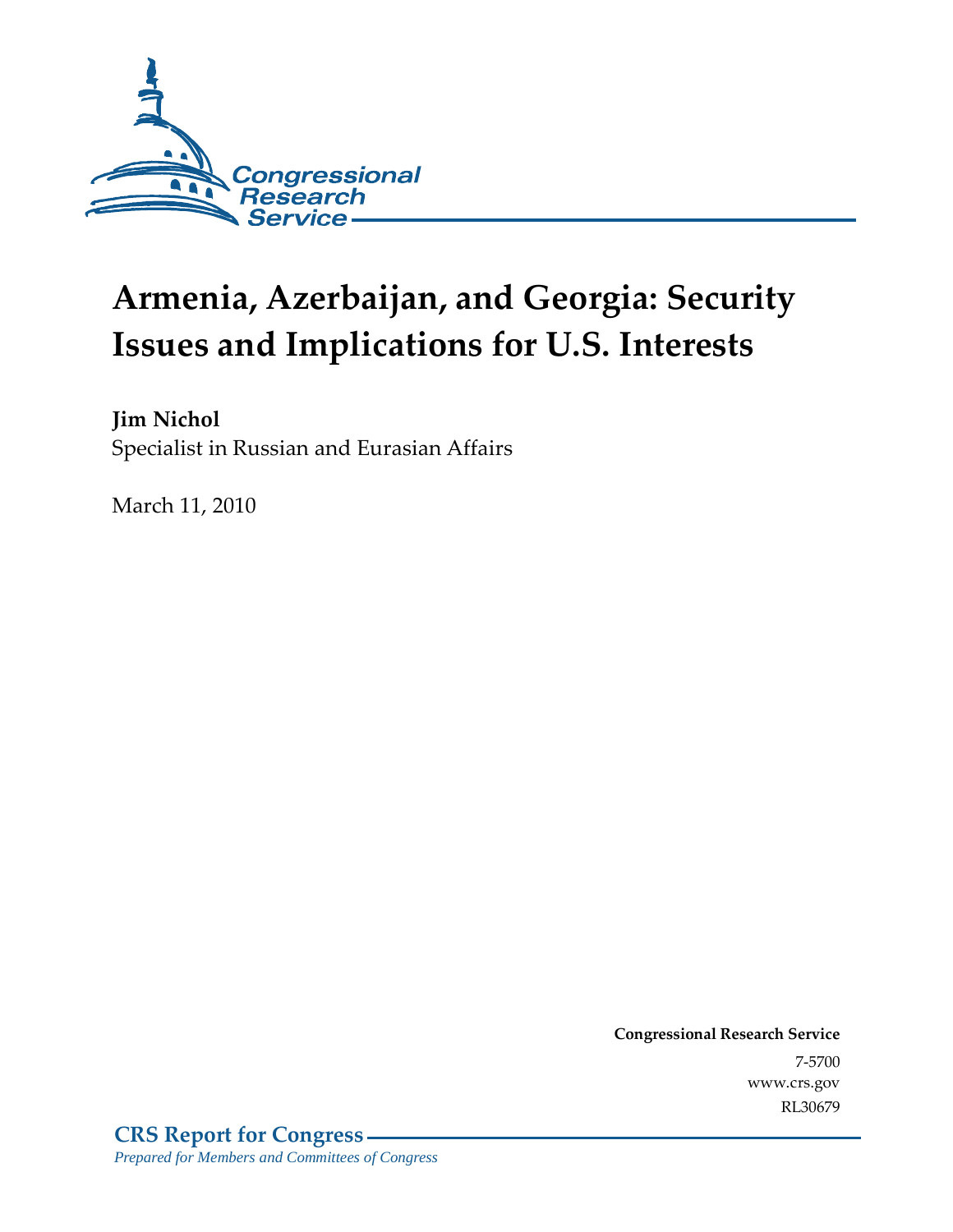| <b>Report Documentation Page</b>                                                                                                                                                                                                                                                                                                                                                                                                                                                                                                                                                                                                                                                                                                                                                                                                                                   |                                                                        |  |                   | Form Approved<br>OMB No. 0704-0188                  |                            |  |  |
|--------------------------------------------------------------------------------------------------------------------------------------------------------------------------------------------------------------------------------------------------------------------------------------------------------------------------------------------------------------------------------------------------------------------------------------------------------------------------------------------------------------------------------------------------------------------------------------------------------------------------------------------------------------------------------------------------------------------------------------------------------------------------------------------------------------------------------------------------------------------|------------------------------------------------------------------------|--|-------------------|-----------------------------------------------------|----------------------------|--|--|
| Public reporting burden for the collection of information is estimated to average 1 hour per response, including the time for reviewing instructions, searching existing data sources, gathering and<br>maintaining the data needed, and completing and reviewing the collection of information. Send comments regarding this burden estimate or any other aspect of this collection of information,<br>including suggestions for reducing this burden, to Washington Headquarters Services, Directorate for Information Operations and Reports, 1215 Jefferson Davis Highway, Suite 1204, Arlington<br>VA 22202-4302. Respondents should be aware that notwithstanding any other provision of law, no person shall be subject to a penalty for failing to comply with a collection of information if it<br>does not display a currently valid OMB control number. |                                                                        |  |                   |                                                     |                            |  |  |
| <b>1. REPORT DATE</b><br>2. REPORT TYPE<br>11 MAR 2010                                                                                                                                                                                                                                                                                                                                                                                                                                                                                                                                                                                                                                                                                                                                                                                                             |                                                                        |  |                   | <b>3. DATES COVERED</b><br>00-00-2010 to 00-00-2010 |                            |  |  |
| <b>4. TITLE AND SUBTITLE</b>                                                                                                                                                                                                                                                                                                                                                                                                                                                                                                                                                                                                                                                                                                                                                                                                                                       |                                                                        |  |                   |                                                     | <b>5a. CONTRACT NUMBER</b> |  |  |
|                                                                                                                                                                                                                                                                                                                                                                                                                                                                                                                                                                                                                                                                                                                                                                                                                                                                    | Armenia, Azerbaijan, and Georgia: Security Issues and Implications for |  |                   | 5b. GRANT NUMBER                                    |                            |  |  |
| <b>U.S. Interes</b>                                                                                                                                                                                                                                                                                                                                                                                                                                                                                                                                                                                                                                                                                                                                                                                                                                                |                                                                        |  |                   | 5c. PROGRAM ELEMENT NUMBER                          |                            |  |  |
| 6. AUTHOR(S)                                                                                                                                                                                                                                                                                                                                                                                                                                                                                                                                                                                                                                                                                                                                                                                                                                                       |                                                                        |  |                   | <b>5d. PROJECT NUMBER</b>                           |                            |  |  |
|                                                                                                                                                                                                                                                                                                                                                                                                                                                                                                                                                                                                                                                                                                                                                                                                                                                                    |                                                                        |  |                   | <b>5e. TASK NUMBER</b>                              |                            |  |  |
| 5f. WORK UNIT NUMBER                                                                                                                                                                                                                                                                                                                                                                                                                                                                                                                                                                                                                                                                                                                                                                                                                                               |                                                                        |  |                   |                                                     |                            |  |  |
| 7. PERFORMING ORGANIZATION NAME(S) AND ADDRESS(ES)<br>8. PERFORMING ORGANIZATION<br><b>REPORT NUMBER</b><br><b>Congressional Research Service, The Library of Congress, 101</b><br>Independence Ave, SE, Washington, DC, 20540-7500                                                                                                                                                                                                                                                                                                                                                                                                                                                                                                                                                                                                                                |                                                                        |  |                   |                                                     |                            |  |  |
| 9. SPONSORING/MONITORING AGENCY NAME(S) AND ADDRESS(ES)<br>10. SPONSOR/MONITOR'S ACRONYM(S)                                                                                                                                                                                                                                                                                                                                                                                                                                                                                                                                                                                                                                                                                                                                                                        |                                                                        |  |                   |                                                     |                            |  |  |
|                                                                                                                                                                                                                                                                                                                                                                                                                                                                                                                                                                                                                                                                                                                                                                                                                                                                    |                                                                        |  |                   | 11. SPONSOR/MONITOR'S REPORT<br>NUMBER(S)           |                            |  |  |
| 12. DISTRIBUTION/AVAILABILITY STATEMENT<br>Approved for public release; distribution unlimited                                                                                                                                                                                                                                                                                                                                                                                                                                                                                                                                                                                                                                                                                                                                                                     |                                                                        |  |                   |                                                     |                            |  |  |
| <b>13. SUPPLEMENTARY NOTES</b>                                                                                                                                                                                                                                                                                                                                                                                                                                                                                                                                                                                                                                                                                                                                                                                                                                     |                                                                        |  |                   |                                                     |                            |  |  |
| 14. ABSTRACT                                                                                                                                                                                                                                                                                                                                                                                                                                                                                                                                                                                                                                                                                                                                                                                                                                                       |                                                                        |  |                   |                                                     |                            |  |  |
| <b>15. SUBJECT TERMS</b>                                                                                                                                                                                                                                                                                                                                                                                                                                                                                                                                                                                                                                                                                                                                                                                                                                           |                                                                        |  |                   |                                                     |                            |  |  |
| 16. SECURITY CLASSIFICATION OF:                                                                                                                                                                                                                                                                                                                                                                                                                                                                                                                                                                                                                                                                                                                                                                                                                                    |                                                                        |  | 17. LIMITATION OF | 18. NUMBER                                          | 19a. NAME OF               |  |  |
| <b>ABSTRACT</b><br>a. REPORT<br><b>b. ABSTRACT</b><br>c. THIS PAGE<br>Same as<br>unclassified<br>unclassified<br>unclassified<br><b>Report (SAR)</b>                                                                                                                                                                                                                                                                                                                                                                                                                                                                                                                                                                                                                                                                                                               |                                                                        |  |                   | OF PAGES<br>69                                      | <b>RESPONSIBLE PERSON</b>  |  |  |

**Standard Form 298 (Rev. 8-98)**<br>Prescribed by ANSI Std Z39-18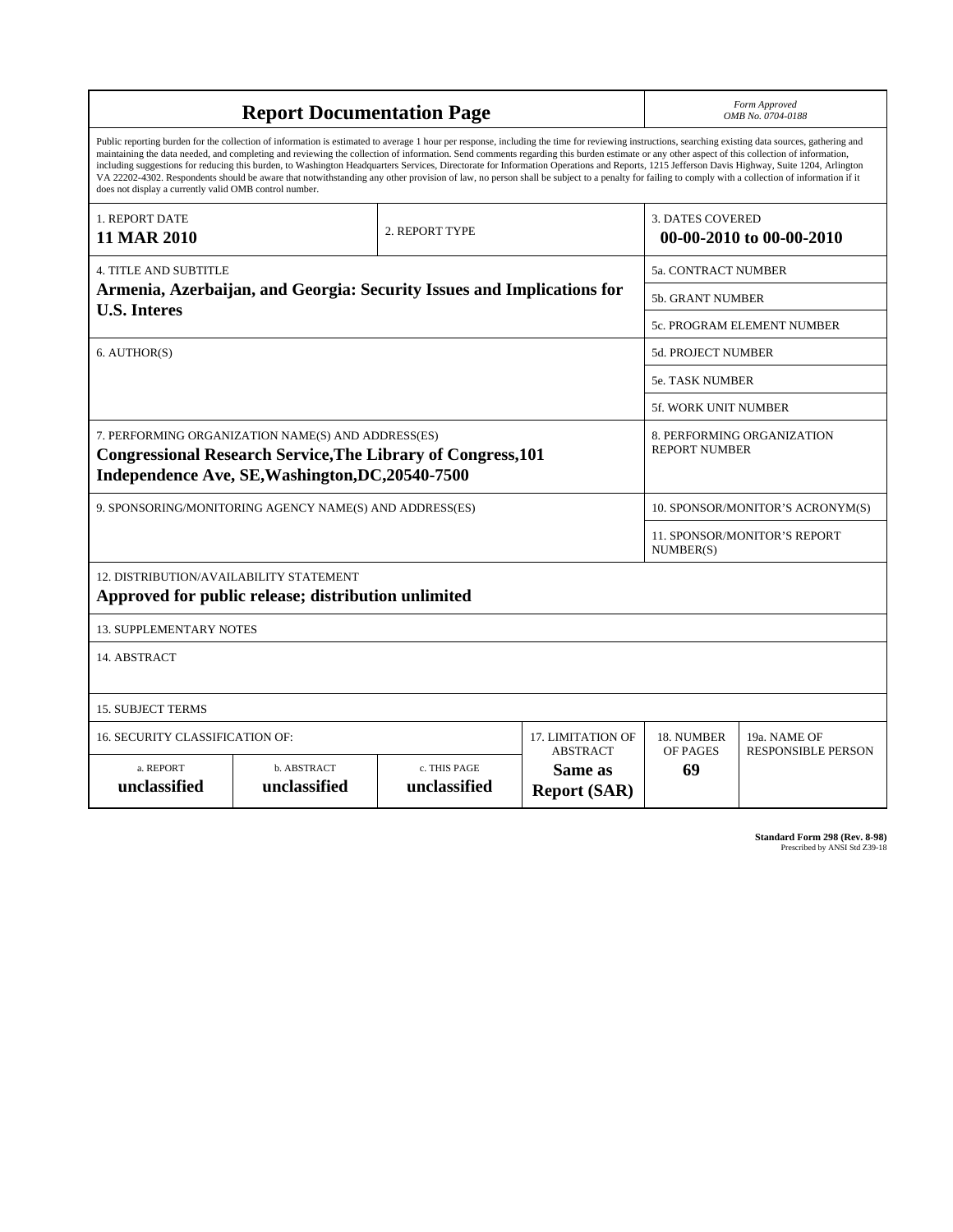# **Summary**

The South Caucasus region has been the most unstable in the former Soviet Union in terms of the number, intensity, and length of ethnic and civil conflicts. Other emerging or full-blown security problems include crime, corruption, terrorism, the proliferation of weapons of mass destruction, and narcotics trafficking. The regional governments have worked to bolster their security by combating terrorism, limiting political dissent they view as threatening, revamping their armed forces, and seeking outside assistance and allies.

The roles of neighbors Iran, Russia, and Turkey have been of deep security concern to one or more of the states of the region. These and other major powers, primarily the United States and European Union (EU) members, have pursued differing interests and policies toward the three states. Some officials in Russia view the region as a traditional sphere of influence, while Turkish officials tend to stress common ethnic ties with Azerbaijan and most of Central Asia. EU members are increasingly addressing instability in what they view as a far corner of Europe. Armenia has pursued close ties with Russia and Iran in part to counter Azerbaijan's ties with Turkey, and Georgia and Azerbaijan have stressed ties with the United States in part to bolster their independence vis-a-vis Russia.

The United States has supported democratization, the creation of free markets, conflict resolution, regional cooperation, and the integration of the South Caucasian states into the larger world community. The Administration has backed regional energy and pipeline development that does not give Iran and Russia undue political or economic influence. U.S. aid has been provided to bolster the security and independence of the states, including substantial rebuilding aid after the August 2008 Russia-Georgia conflict. In January 2009, the United States and Georgia signed a partnership agreement to underline such U.S. support for Georgia. All three regional states have supported the global war on terrorism and sent troops to assist the U.S.-led coalition in Iraq.

Congress has been at the forefront in supporting U.S. assistance to bolster independence and reforms in the South Caucasus, but debate has continued over the scope, emphasis, and effectiveness of U.S. involvement. Congressional support for the security of Armenia and Nagorno Karabakh (NK; a breakaway region of Azerbaijan mostly populated by ethnic Armenians) led in 1992 to a ban on most U.S. government-to-government aid to Azerbaijan. Congress authorized a presidential waiver to the ban after the terrorist attacks on the United States on September 11, 2001, to facilitate U.S.-Azerbaijan anti-terrorism cooperation. Congressional support for U.S. engagement with the region also was reflected in "Silk Road Strategy" legislation in FY2000 (P.L. 106-113) authorizing greater policy attention and aid for conflict amelioration, humanitarian needs, economic development, transport and communications, border control, democracy, and the creation of civil societies in the South Caucasus and Central Asia. Congressional concerns about rising Russian military and economic coercion against Georgia were reflected in legislation criticizing Russian actions and supporting Georgia's NATO aspirations. In the wake of the August 2008 Russia-Georgia conflict, Congress condemned Russia's invasion and provided boosted aid for Georgia's rebuilding. Congress regularly has earmarked foreign aid to Armenia and upheld a South Caucasus funding category to encourage conflict resolution, provide for reconstruction assistance, and facilitate regional economic integration.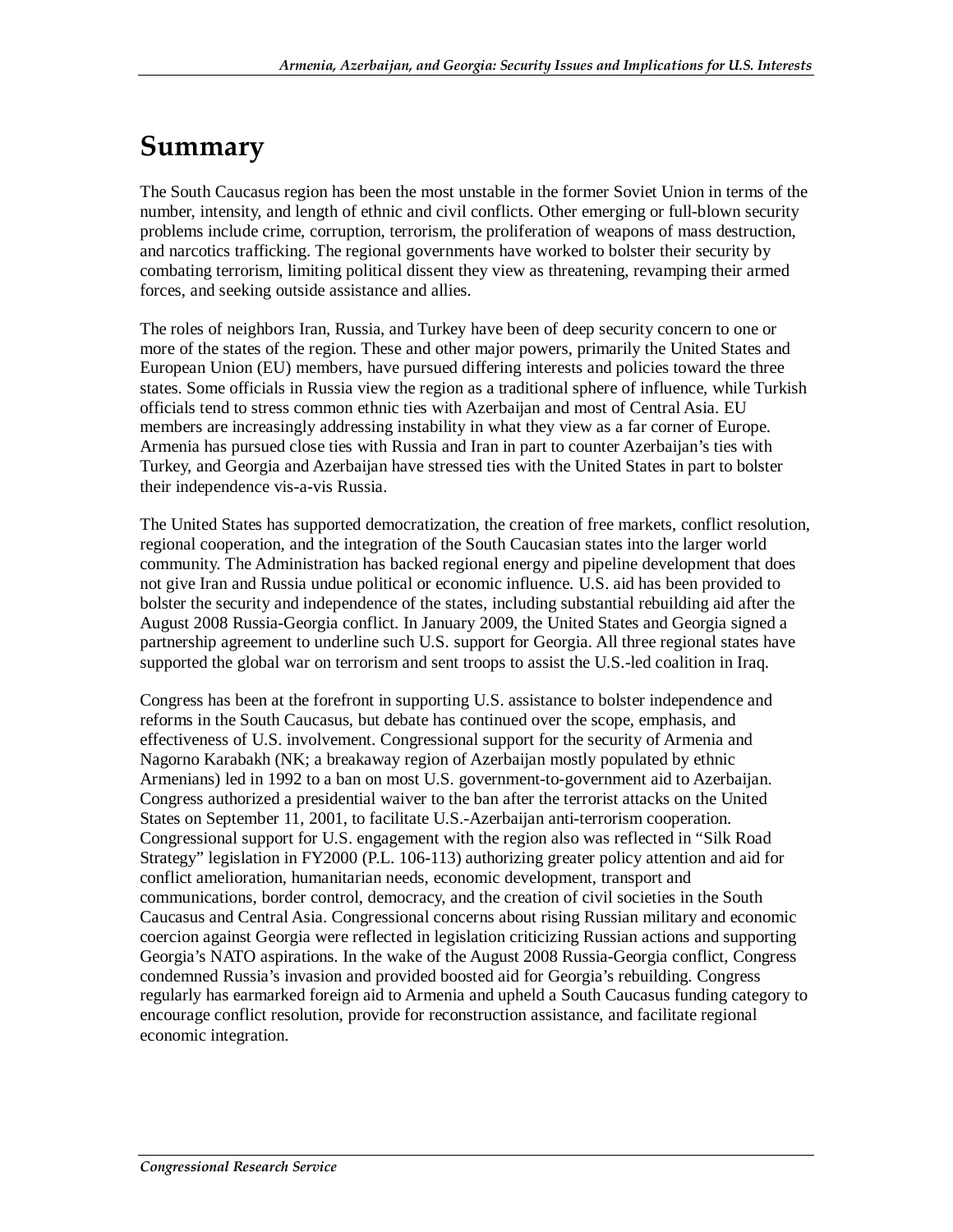# Contents

| Should the United States Play a Prominent Role in the South Caucasus?50 |  |
|-------------------------------------------------------------------------|--|
|                                                                         |  |
|                                                                         |  |
|                                                                         |  |
|                                                                         |  |
|                                                                         |  |

# Figures

## **Tables**

|--|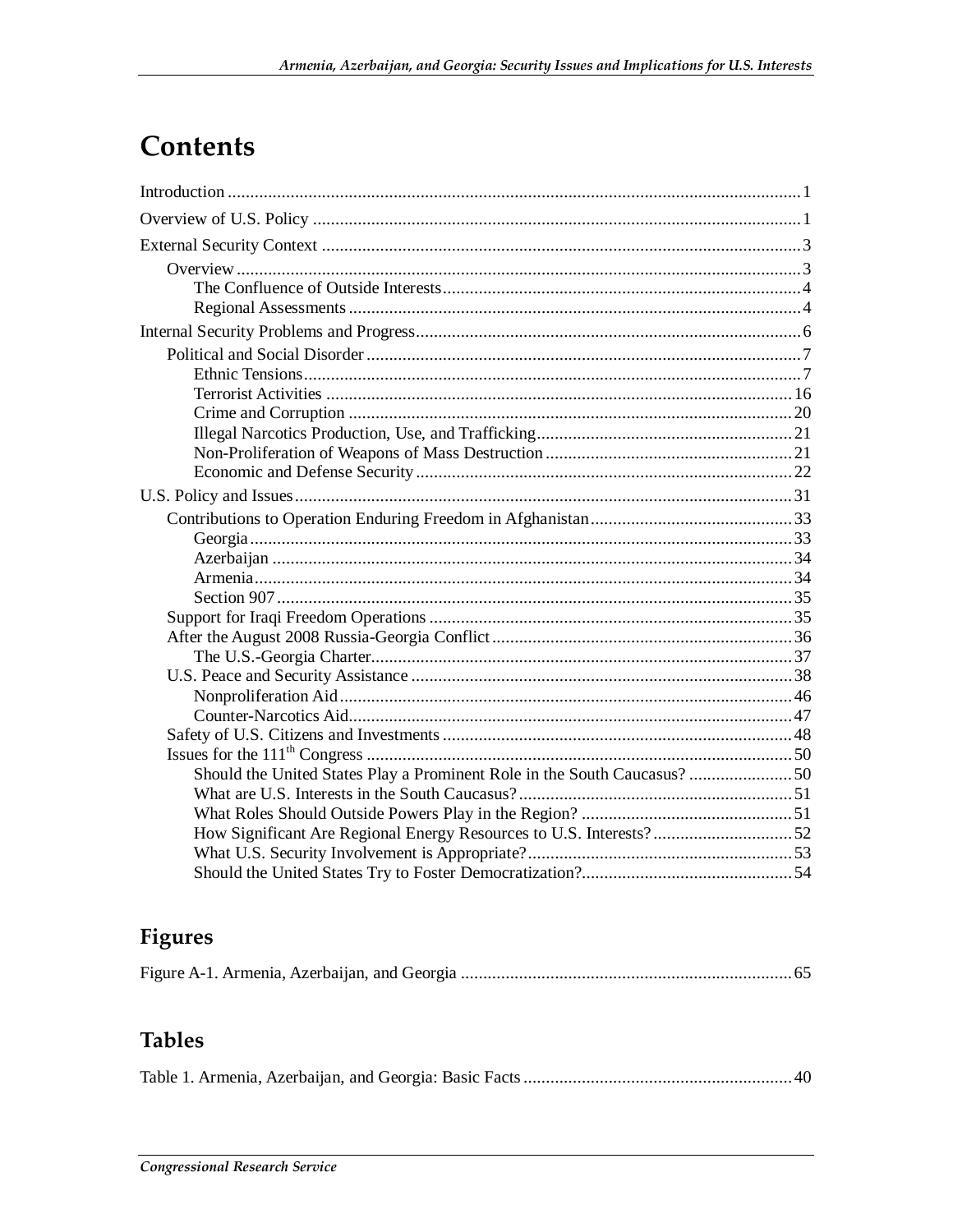| Table 2. Security Funds Budgeted for Armenia, Azerbaijan, and Georgia, FY1992- |  |  |
|--------------------------------------------------------------------------------|--|--|
|                                                                                |  |  |

# **Appendixes**

### **Contacts**

|--|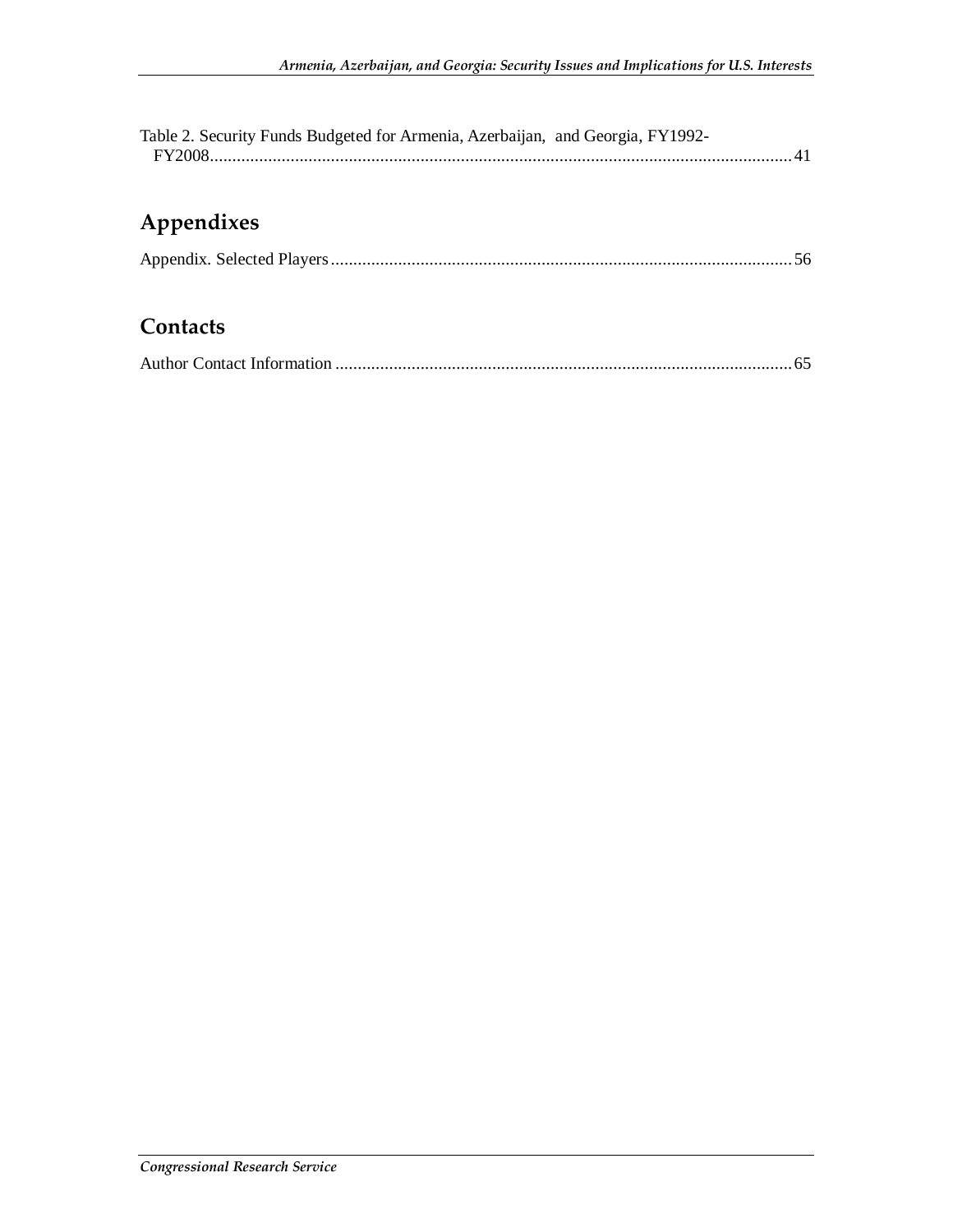# **Introduction**

The countries of Armenia, Azerbaijan, and Georgia are generally considered as comprising the South Caucasus region, which borders Russia, Turkey, and Iran.<sup>1</sup> This isthmus between the Black and Caspian Seas is an age-old north-south and east-west trade and transport crossroads. The region has been invaded many times, quashing periods of self-rule. These invasions and other contacts have resulted in many and diverse historical, cultural, ethnic, religious, and linguistic links with neighboring peoples. Russian and Soviet tutelage over the region lasted nearly unbroken from the early nineteenth century until the collapse of the Soviet Union in 1991, deeply affecting economic and social development, borders, and nationality relations. Soviet control, in particular, resulted in the isolation of the crossroads region from the rest of the world. After gaining independence, all the states spiraled into economic depression and conflicts began or intensified that threatened their existence, though in recent years the states have appeared more stable. The regional states remain weak in comparison to neighboring powers in terms of populations, economies, armed forces, and other capabilities.

This report discusses the internal and external security concerns of the South Caucasus states and U.S. interests and policy toward the region. The ambitions of neighboring powers, particularly Russia, have appeared to pose the greatest threat to the stability and sovereignty of the South Caucasus states. It is also possible that internal security problems are greater threats. The states are less able to ameliorate external threats because of internal weaknesses such as political and economic instability, ethnic and regional conflicts, and crime and corruption.

# **Overview of U.S. Policy**

U.S. security ties with the South Caucasus states increased in the latter part of the 1990s, as a result of Russia's military threat to Georgia, regional instability surrounding Russia's conflicts in its breakaway Chechnya region, and a U.S. focus on the transport of Caspian regional energy resources to Western markets. According to Assistant Secretary of State Philip Gordon, U.S. policy toward Armenia aims to assist it to "strengthen its security and prosperity by settling [its] conflict with Azerbaijan over NK and by encouraging Turkey and Armenia to normalize their relations." He averred that "Azerbaijan is an important partner of the United States on regional security (especially counterterrorism) and on helping our European allies diversify their supplies of natural gas.... The United States has helped generate new progress toward a settlement of the NK conflict [by] facilitating ... meetings between Presidents Sargisyan and Aliyev."<sup>2</sup> Some observers have raised concerns that U.S. policy toward the rapprochement of Armenia and Turkey has complicated U.S. relations with Azerbaijan.<sup>3</sup> Assistant Secretary of Defense Alexander

<sup>1</sup> For background, see CRS Report 97-522, *Azerbaijan: Recent Developments and U.S. Interests*, by Jim Nichol; CRS Report 97-727, *Georgia [Republic]: Recent Developments and U.S. Interests*, by Jim Nichol; and CRS Report RL33453, *Armenia, Azerbaijan, and Georgia: Political Developments and Implications for U.S. Interests*, by Jim Nichol. The Caspian region encompasses the littoral states Azerbaijan, Russia, Iran, Kazakhstan, and Turkmenistan, but sometimes the region is viewed expansively to include Armenia, Georgia, Uzbekistan, and even Afghanistan. The Black Sea region also has been viewed expansively to include Armenia and Azerbaijan.

 $2^2$  U.S. House of Representatives. Committee on Foreign Affairs. Subcommittee on Europe. Hearing on Strengthening the Transatlantic Alliance: An Overview of the Obama Administration's Policies in Europe. *Statement by Philip H. Gordon, Assistant Secretary, Bureau of European and Eurasian Affairs*, June 16, 2009.

<sup>3</sup> Stephen Blank, "Nagorno-Karabakh: A Disaster in the Making?" *CACI Analyst*, December 23, 2009.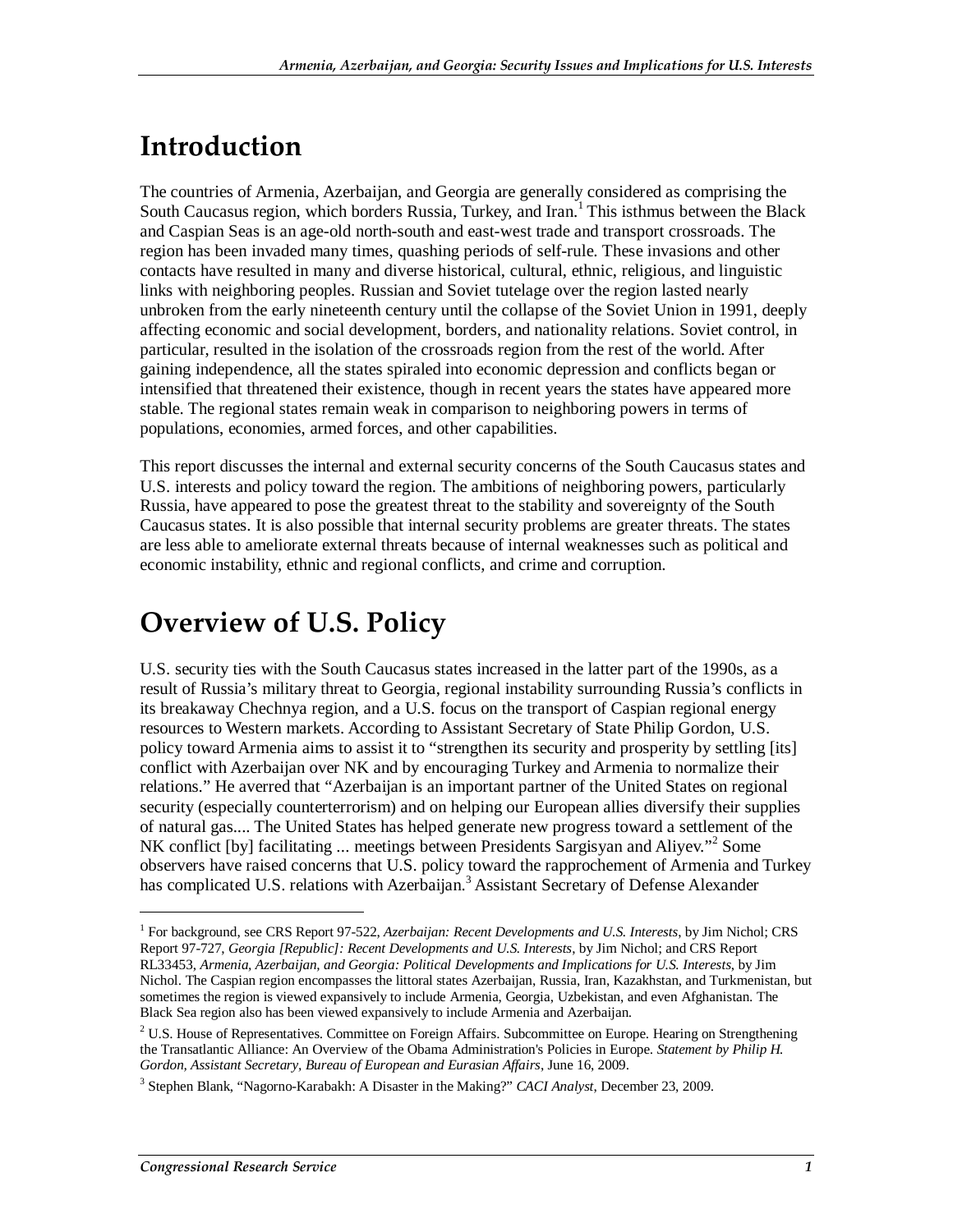Vershbow has stated that U.S. policy toward Georgia rests on continued support for its territorial integrity, independence and sovereignty and rejects "any notion of spheres of influence in the region.... We stand by the principle that sovereign states have the right to ... choose their own partnerships and alliances.... Most importantly, we will continue to stand by and deepen our support to Georgia and its people. This support does not come blindly however, and we will calibrate our assistance to respect the needs of the Georgian people, to strengthen regional security, and to support democratic and economic reforms in Georgia."<sup>4</sup>

The United States provided some security assistance to the region prior to the September 11, 2001, terrorist attacks on the United States, particularly to Georgia. This aid and the establishment of military-to-military ties facilitated U.S. anti-terrorism cooperation with these states in the wake of September 11, 2001. The United States obtained quick pledges from the three states to support U.S. and coalition efforts in Afghanistan, including overflight rights and information sharing and Azerbaijan's and Georgia's offers of airbases. The State Department has highlighted U.S. support for Azerbaijan's and Georgia's efforts to halt the use of their territories as conduits by international mujahidin for financial and logistic support for Chechen and other Caucasian terrorists.<sup>5</sup>

The United States has placed growing strategic significance on energy supplies from the Caspian region. In the late 1990s, the Clinton Administration backed the building of east-west oil and gas pipelines not controlled by Iran or Russia. The Bush Administration's May 2001 *National Energy Report* and 2003 and 2006 *National Security Strategy of the U.S.A.* stated that U.S. energy security and global prosperity would be strengthened by expanding the numbers of suppliers, including those in the Caspian region. The Obama Administration has endorsed these long-time goals, including support for a "Southern Corridor" for the transit of oil and gas—a route stretching from Central Asia through the South Caucasus region and Turkey to Europe—to supplement existing transit routes through Russia and to avoid route through Iran.<sup>6</sup>

Most in Congress have supported U.S. assistance to bolster independence, security, and reforms in the South Caucasus, but questions have remained about the suitability, scope, emphasis, and effectiveness of U.S. interest and involvement in the region. Attention has included several hearings and legislation, the latter including regular earmarks of aid for Armenia, rebuilding aid for Georgia after its 2008 conflict with Russia, humanitarian aid for Nagorno Karabakh (NK; a breakaway region of Azerbaijan mostly populated by ethnic Armenians), and sense of Congress provisions on U.S. policy toward the South Caucasus.

Congressional concern in the early 1990s over the Armenian-Azerbaijan conflict contributed in 1992 to the enactment of an aid prohibition for the government of Azerbaijan until the President determined that Azerbaijan had made "demonstrable steps to cease all blockades and other offensive uses of force against Armenia and Nagorno Karabakh." After September 11, 2001, Congress provided a Presidential waiver of this provision in order to facilitate Azerbaijan's

<sup>&</sup>lt;sup>4</sup> U.S. Senate. Committee on Foreign Relations. Subcommittee on Europe. Hearing on Georgia: One Year After the August War. *Testimony of Alexander Vershbow, Assistant Secretary of Defense for International Security Affairs,*  August 4, 2009.

<sup>5</sup> U.S. Department of State. *Country Reports on Terrorism*, April 2008.

<sup>6</sup> The White House. *National Energy Policy*, May 17, 2001; *The National Security Strategy of the United States of America*, April 29, 2003; *The National Security Strategy of the United States of America*, March 16, 2006. U.S. Department of State. Richard Morningstar, Special Envoy for Eurasian Energy. *2010 Outlook for Eurasian Energy*, January 28, 2010.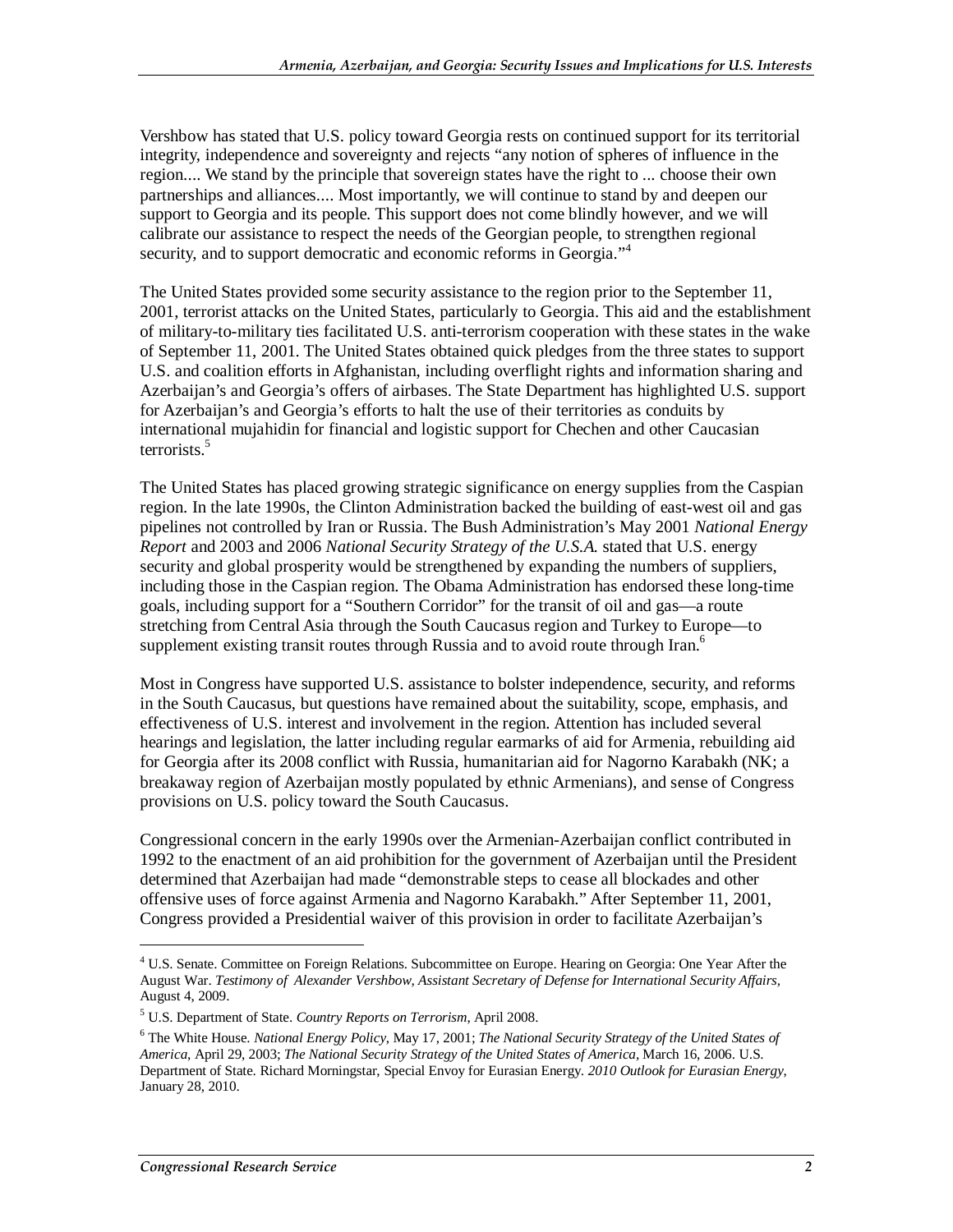assistance for the war on terrorism, but emphasized its continuing attention to the peaceful resolution of the NK conflict. Beginning with FY1998 appropriations, Congress created a South Caucasus funding category to encourage conflict resolution, provide for reconstruction assistance, and facilitate regional economic integration. In FY1998-FY2001, Congress specified funding for a border and customs security program for Georgia, and some of this aid was used by Georgia to fortify its northern borders with Russia and Chechnya. Congress passed the Security Assistance Act of 2000 (P.L. 106-280) that authorized aid in FY2001-FY2002 for the South Caucasus states and some others to carry out provisions of the 1999 Silk Road Strategy Act (Sec. 596 of H.R. 3422, incorporated by cross-reference in H.R. 3194; P.L. 106-113) to strengthen national control of borders and to promote independence and territorial sovereignty. The United States committed millions of dollars to facilitate the closure of Russian military bases in Georgia and \$1 billion after the August 2008 Russia-Georgia conflict to help Georgia recover from the conflict.

Congress was at the forefront in calling for greater Administration attention to energy issues in the Caspian region as part of a broad engagement policy. This interest included a 1997 congressionally requested report on Administration energy policy.<sup>7</sup> This interest was prominently reflected in the Silk Road Strategy Act (See also below, "U.S. Policy and Issues*.*")

Congressional concerns about rising Russian military and economic coercion against Georgia were reflected in legislation criticizing Russian actions and supporting Georgia's NATO aspirations. In the wake of the August 2008 Russia-Georgia conflict, Congress condemned Russia's invasion and provided boosted aid for Georgia's rebuilding.

# **External Security Context**

## **Overview**

1

Major outside players involved in the South Caucasus include the three powers bordering the South Caucasus region (Russia, Turkey, and Iran), the United States, and the European Union (EU). The outside players have both complementary and competing interests and policies toward the three regional states. Many officials in Russia view the region as a traditional sphere of influence, while some in Iran view Azerbaijan and Armenia as part of a "new Middle East," and Turkish officials tend to stress common ethnic ties with Azerbaijan and most of Central Asia. The EU states have focused on the region as part of the wider "European Neighborhood" and as a stable transport corridor and energy supplier, and the United States has focused on antiterrorism in the post-September 11, 2001, period and on world energy diversity.

Neighboring states have been drawn into the region through threats they perceive to their interests. Regional turmoil also has drawn in international security organizations such as the U.N., Organization for Security and Cooperation in Europe (OSCE), NATO, the Commonwealth of Independent States (CIS), and the Collective Security Treaty Organization (CSTO; see below). Since the early 1990s, Iran has been concerned about Azerbaijanis who called for Iran's ethnic Azerbaijani areas to secede. Recently Iran has stepped up efforts to suppress ethnic Azerbaijanis

<sup>7</sup> U.S. State Department. *Caspian Region Energy Development Report to Congress*, April 15, 1997, (required by the conference managers on H.R. 3610, Omnibus Appropriations for FY1997, including Foreign Operations, P.L. 104- 208).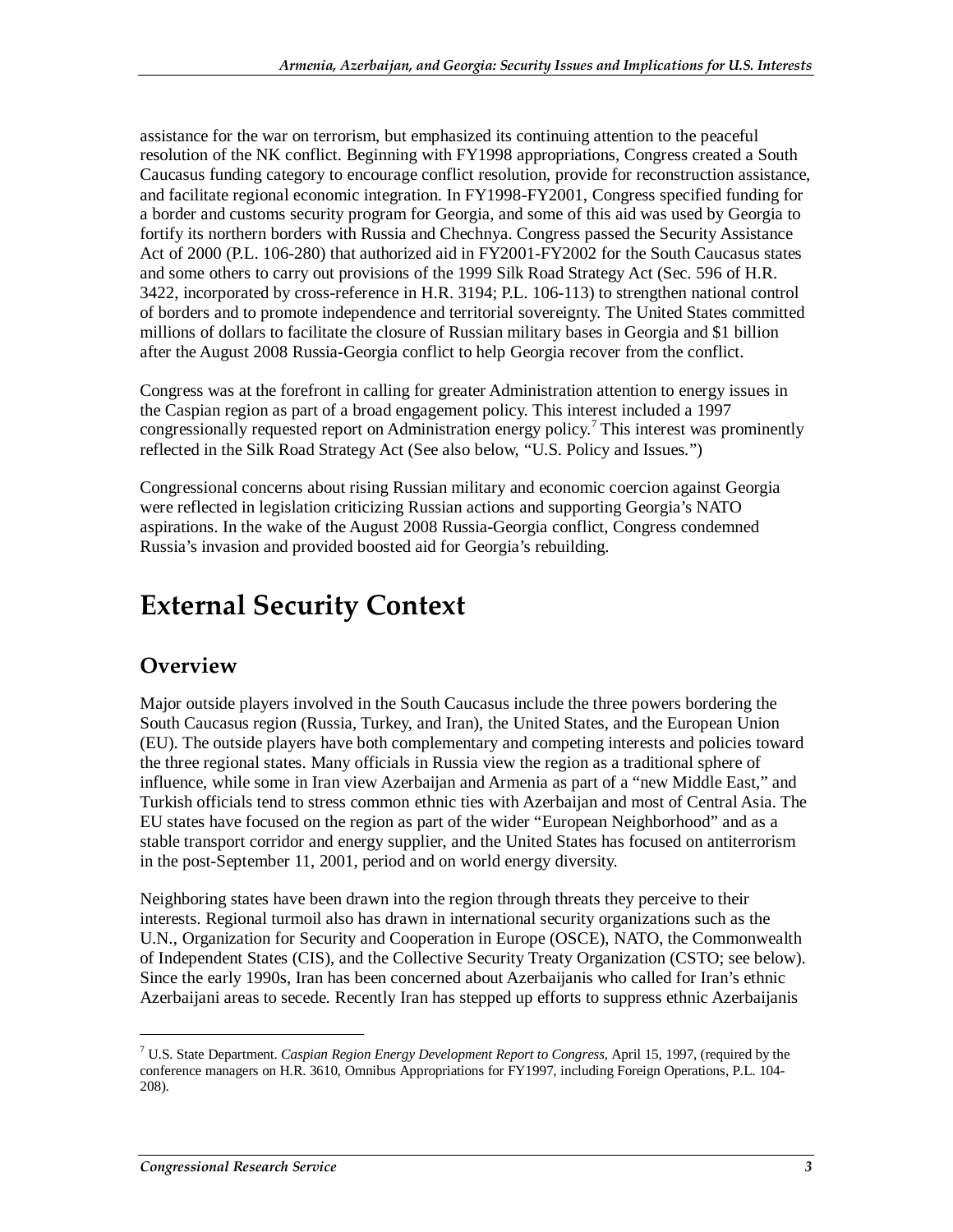in Iran who advocate increased human rights, regional autonomy, or secession. Instability in Chechnya and other areas along Russia's North Caucasus borders has threatened Russia's security and created reasons and pretexts for Russian intervention in the South Caucasus. Russia has attempted to boost influence in the South Caucasus since September 11, 2001, to counter increased U.S. anti-terrorism assistance to the states. Russia appeared, however, to suffer setbacks to these efforts for most of the decade. Georgia's peaceful 2003 "rose revolution" witnessed closer U.S.-Georgia ties and threatened this Russian aim. Russia also reduced its presence in late 2007 when it closed its last military base in Georgia (although Georgia retained concerns about the continued presence of Russian "peacekeepers" at the former Russian base at Gudauta, Abkhazia). These setbacks to Russia's presence in the region were reversed in August-September 2008 when it invaded Georgia, recognized the independence of Abkhazia and South Ossetia, and stationed thousands of troops at bases and along the borders of the "new states."

Among other players, Western oil and gas firms have played a dominant investment role in Azerbaijan, greatly supplementing assistance given to the region by outside governments or international financial institutions. All three states have benefitted greatly from remittances by their citizens who work in Russia and elsewhere, but Russia's efforts to restrict labor by noncitizens, as well as the recent economic downturn in Russia, threatens these remittances. Armenia's multi-million member world diaspora has provided important aid and expertise, and has publicized Armenia's plight.

#### **The Confluence of Outside Interests**

Neighboring and other interested powers, while sometimes competing among themselves for influence in the South Caucasus, also have cooperated in carrying out certain regional goals. All the external powers seek influence over regional energy resources, possibly providing grounds for a common understanding that no one power shall be predominant. Prominent powers Iran, Turkey, and Russia might also come to agree not to foster instability that could spill across their borders. Iran and Russia have cooperated somewhat in trying to retain regional influence by impeding outside involvement in developing Caspian Sea oil resources or transit routes bypassing their territories. More recently, the two countries have clashed over Caspian Sea border delineation and regional export routes. Turkey and Russia have boosted their cooperation on energy, which could threaten EU and U.S. proposals for bolstering "Southern Corridor" oil and gas export routes that bypass Russia.

#### **Regional Assessments**

Dismissing views that the region is a mere playground for outside powers, many observers stress that the regional states' own strategic priorities and assessments of threats and opportunities have influenced their ties with other countries. Given a long history of repeated foreign invasion and occupation, the states are bound to be concerned with regional and international politics. However, regional security cooperation has been slow to develop. Instead, conflict has driven the states and separatist areas to search for outside supporters, often as leverage against each other, and the outside powers face risks of entanglement in local disputes. The security orientations of the states and regions—whether toward NATO, the CSTO, or some other group—have become of great concern to neighboring and other states.

The Armenia-Azerbaijan conflict over NK heavily colors foreign lobbying by these states and by NK. Armenia seeks close security and economic ties with Russia and Iran to counter Azerbaijan's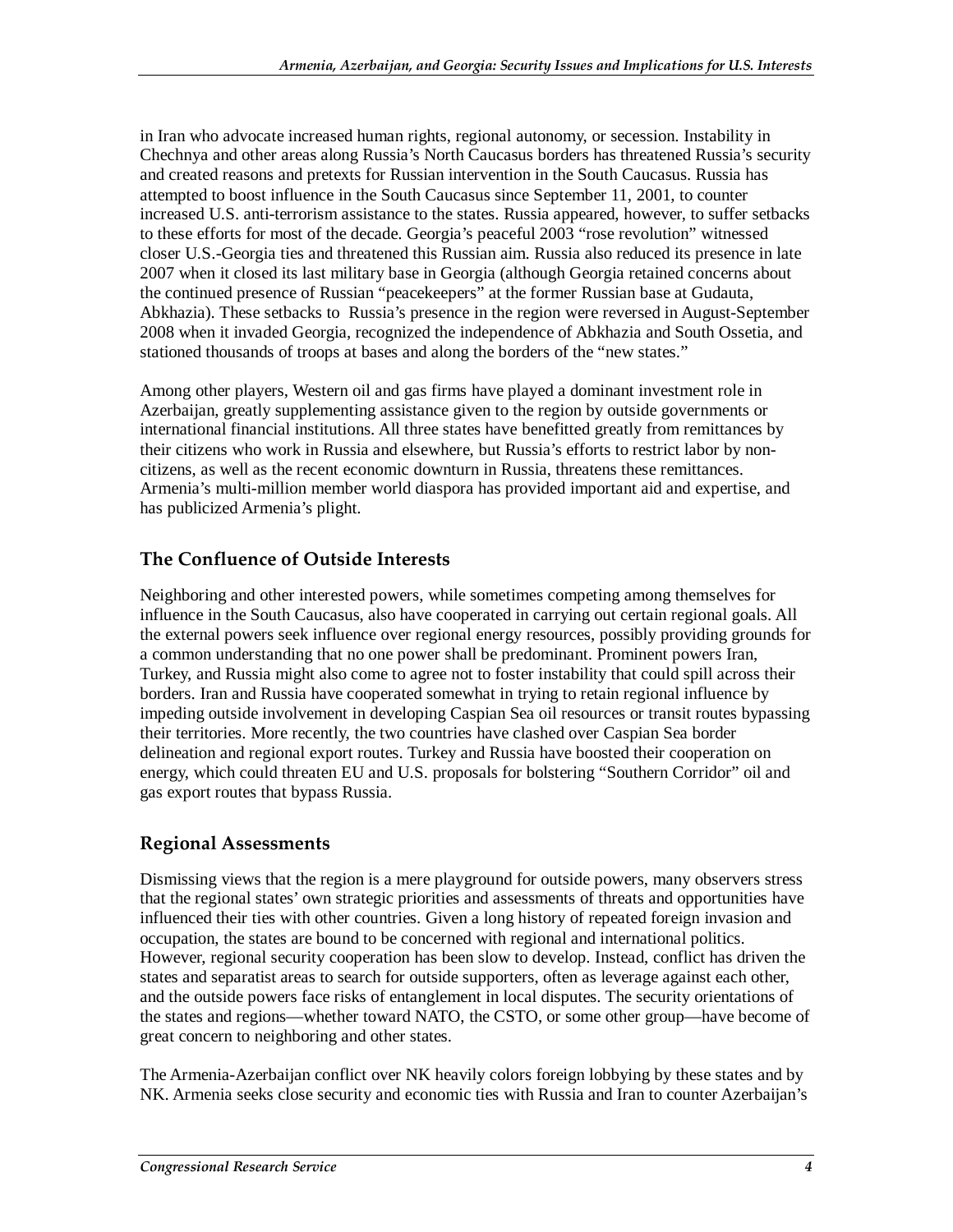close ties with Turkey. Armenia has relied more on Russia for such ties, given Iran's lesser capabilities. President Serzh Sargisyan has stressed that Armenia's top priority in foreign policy is friendly relations with Russia and that good relations with the United States, NATO, and the European Union do not jeopardize the Armenian-Russian strategic partnership.<sup>8</sup>

Armenia's relations with Turkey have been strained. Armenia is a member of the Black Sea Economic Cooperation organization, along with Turkey, and the two states have established consular relations. Obstacles to better Armenian-Turkish relations have included Turkey's rejection that there was an Armenian genocide in 1915-1923 and its support for Azerbaijan in the NK conflict.

In September 2008, Turkey's President Abdullah Gül visited Armenia, ostensibly to view a soccer game, and this thaw contributed to the two countries reaching agreement in April 2009 on a "road map" for normalizing ties, including the establishment of full diplomatic relations and the opening of borders. After further negotiations, Turkish Foreign Minister Ahmet Davutoglu and Armenian Foreign Minister Edvard Nalbandian initialed two protocols "On Establishing Diplomatic Relations," and "On Development of Bilateral Relations" on August 31, 2009, and formally signed them on October 10, 2009.

The protocol on diplomatic relations called for the two sides to establish embassies in each other's capitals within two months after the mutual legislatures approved the protocols and after the exchange of the articles of ratification of the protocol. The protocol on foreign relations called for the two sides to "agree to open the common border within two months after the entry into force of this Protocol [that is, after ratification of the protocols by the legislatures of the two states]; agree to conduct regular political consultations between the Ministries of Foreign Affairs of the two countries; implement a dialogue on the historical dimension with the aim to restore mutual confidence between the two nations, including an impartial scientific examination of the historical records and archives to define existing problems and formulate recommendations; make the best possible use of existing transport, communications and energy infrastructure and networks between the two countries," and undertake other cooperative efforts. The two sides also agreed to set up a bilateral commission to boost ties.<sup>9</sup> Turkish President Abdullah Gül and Armenian President Serzh Sargisyan attended an Armenia-Turkey soccer match in the Turkish town of Bursa on October 14. The Armenian government reaffirmed that obtaining international recognition of the Armenian genocide would continue to be a element of foreign policy and stressed that the settlement of the NK conflict was separate from the Armenian-Turkish protocols. The Turkish government asserted that the protocols would not be implemented to the detriment of Azerbaijan's interests. A ruling of the Armenian constitutional court on January 18, 2010 including a finding that the protocols could not affect Armenia's position on the genocide—was criticized by the Turkish government as not being in conformity with the text of the protocols. The Armenian government stated that the ruling did not affect the conditions of the protocols.

<sup>8</sup> Open Source Center. *Central Eurasia: Daily Report* (hereafter *CEDR*), June 30, 2008 Doc. No. CEP-9001; *ITAR-TASS*, August 23, 2008.

<sup>9</sup> Ministry of Foreign Affairs of Armenia. *Protocol on the Establishment of Diplomatic Relations between the Republic of Armenia and the Turkish Republic and the Protocol on the Development of Mutual Relations Between the Republic of Armenia and the Turkish Republic*, August 31, 2009, at http://www.armeniaforeignministry.com/pr\_09/ 20090831\_protocol.pdf. See also *The Turkish Weekly*, August 31, 2009.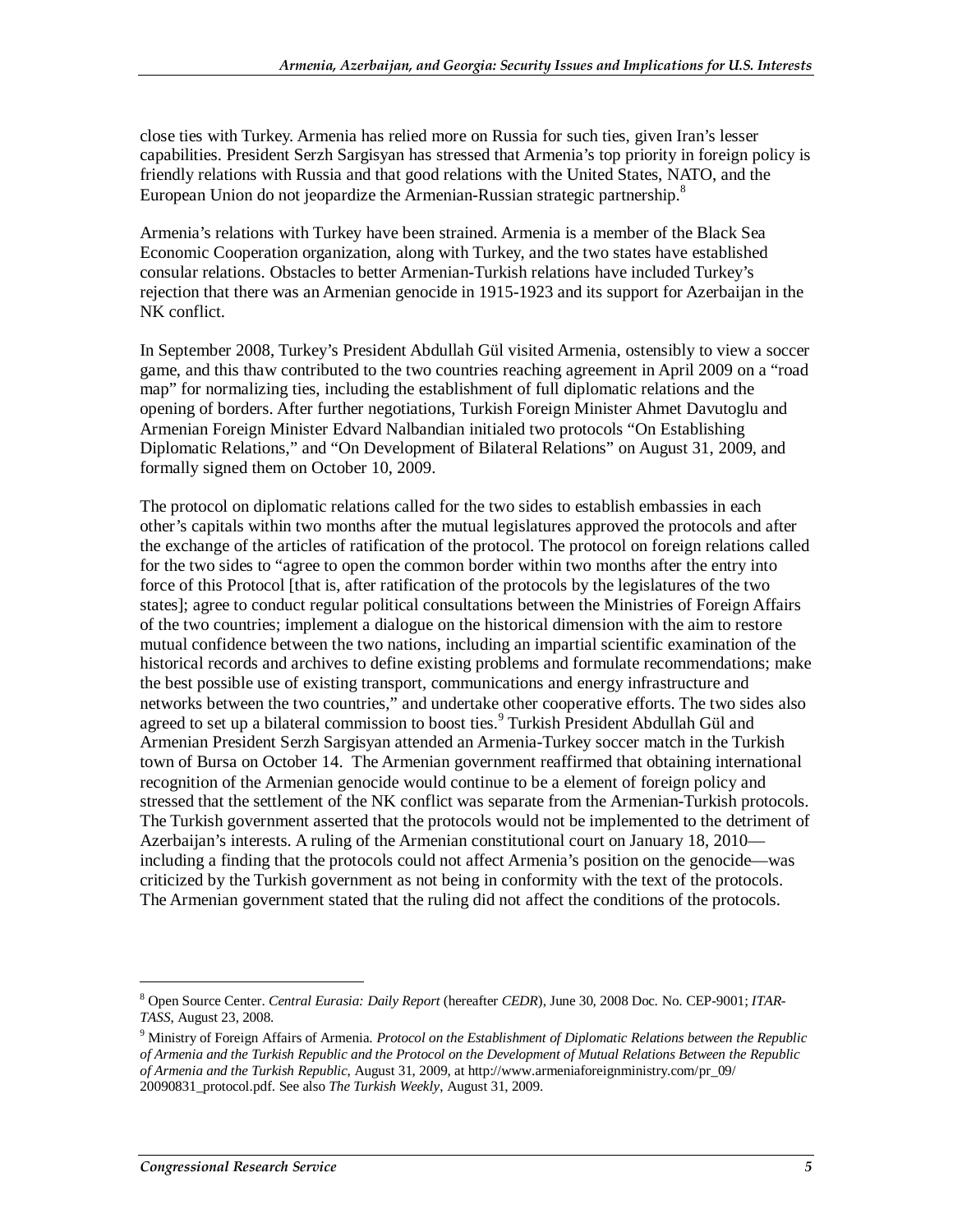Armenia delayed the ratification process until it saw Turkey moving toward ratification, and Turkey delayed ratification until there was progress toward a settlement of the NK conflict.<sup>10</sup>

Besides its interest in garnering international support for bolstering sovereignty over NK, Azerbaijan has a fundamental interest in links with and the well-being of Iran's multi-million population of ethnic Azerbaijanis. Azerbaijan's agreement with Russia and Kazakhstan over oilfield delineation in the Caspian Sea (see below) seemed aimed at least in part as a defense against border claims by Iran.

Georgia appears more concerned about reversing Russia's control over Abkhazia and South Ossetia and building ties with Turkey and the United States, than about enhancing relations with non-bordering Iran. Georgia's ports on the Black Sea link it to littoral NATO members Turkey, Bulgaria, Romania, and (via the Turkish Straits) to countries around the Mediterranean Sea, providing it with a geo-strategic orientation toward the West.

The United States has stressed even-handedness in mediating regional conflicts, though other players have not, harming conflict resolution and regional cooperation. Another view is that the United States is one of several powers in the South Caucasus that, in parallel with the uncompromising stances of opposing ultra-nationalist elements in the three states, contributes to deadlock rather than the resolution of regional conflicts.<sup>11</sup> (See also "Issues for the 111<sup>th</sup> Congress.")

# **Internal Security Problems and Progress**

The South Caucasus region has been the most unstable in the former Soviet Union in terms of the number, intensity, and length of its ethnic and civil conflicts. Other internal security problems include crime, corruption, terrorism, proliferation, and narcotics trafficking. There are few apparent bases for regional cooperation in resolving security problems. The ruling nationalities in the three states are culturally rather insular and harbor various grievances against each other. This is particularly the case between Armenia and Azerbaijan, where discord has led to the virtually complete displacement of ethnic Armenians from Azerbaijan and vice versa. Ethnic relations between Azerbaijanis and Georgians, on the other hand, have been less contentious. The main languages in the three states are mutually unintelligible. Few of the region's borders coincide with ethnic populations. Secessionism by territorially-based ethnic minorities has been of primary security concern in Georgia and Azerbaijan. Armenia and Azerbaijan have viewed NK's status as a major security concern. NK has failed to gain international recognition of its independence, and Abkhazia and South Ossetia have been recognized only by Russia and a few other countries. NK receives major economic sustenance from Armenia and diaspora Armenians, and Abkhazia and South Ossetia from Russia.

<sup>&</sup>lt;sup>10</sup> The White House. Office of the Press Secretary. *Remarks by President Obama and Prime Minister Erdogan of Turkey After Meeting*, December 7, 2009; *Hurriyet Daily News*. December 18, 2009.

<sup>11</sup> Bruno Coppetiers, *Caucasian Regional Studies*, vol. 5, 2000, available online at http://poli.vub.ac.be/publi/crs/eng/ Vol5/.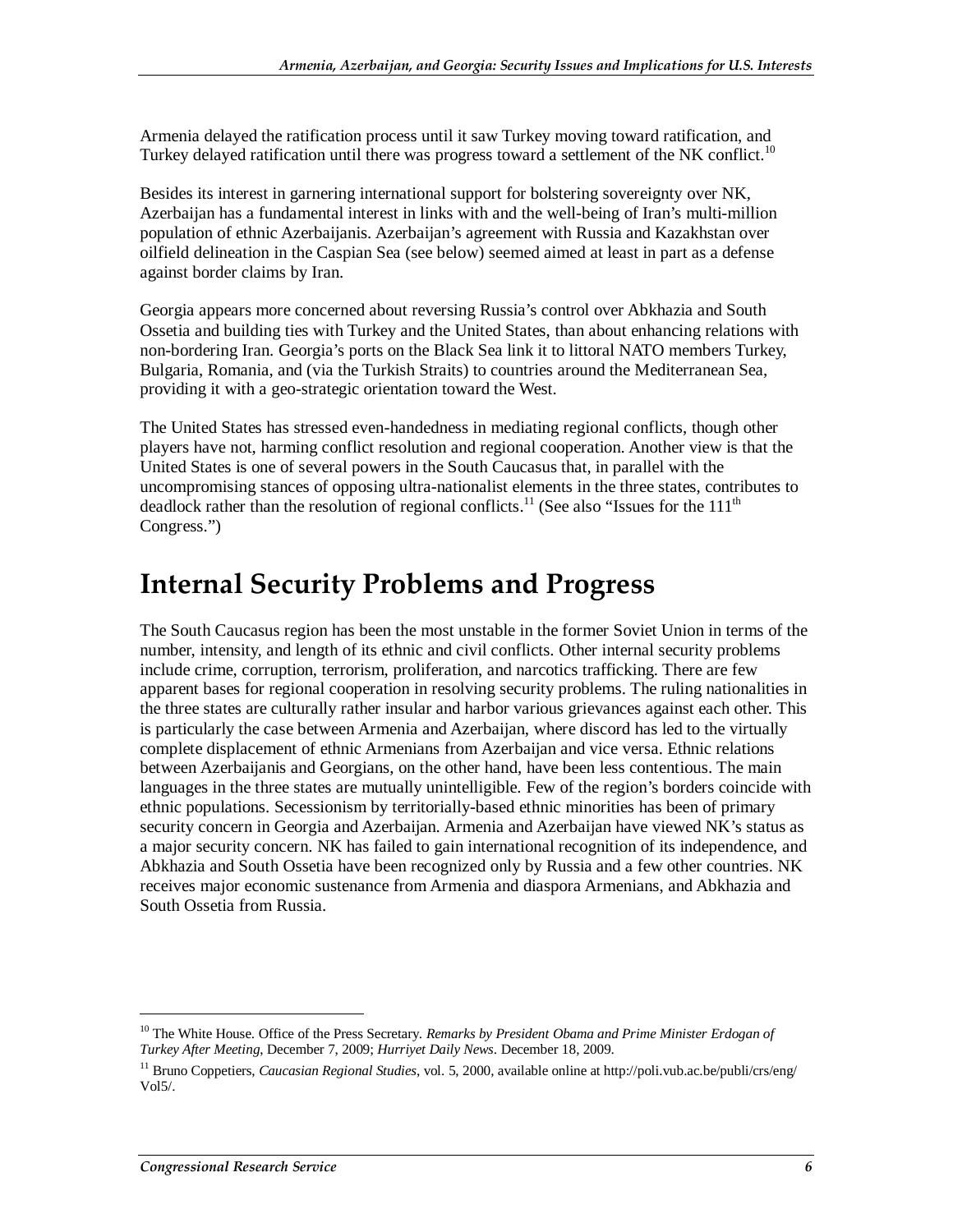## **Political and Social Disorder**

Azerbaijan and Georgia were engulfed in political turmoil during the early 1990s, but later in the decade their leaders appeared to consolidate power. In both Azerbaijan and Georgia, new constitutions in 1995 granted the presidents sweeping powers and their ruling parties held sway in the legislatures. During the 2000s, however, these states again entered periods of political instability. In Georgia, the "rose revolution" resulted in then-President Shevardnadze's ouster in November 2003 after a tainted legislative election. Further turmoil occurred in late 2007, when President Saakashvili forcibly suppressed an opposition demonstration, resigned in the face of worldwide criticism, and won re-election in early 2008. In Azerbaijan, a violent repression of oppositionists took place in the wake of the handover of power from Heydar Aliyev to his son, Ilkham, in October 2003 after a tainted presidential election.<sup>12</sup>

In contrast to Azerbaijan and Georgia, Armenia appeared somewhat stable until 1998, when then-Armenian President Levon Ter-Petrossian was forced to resign by military and other forces opposed to his rumored concessions to settle the NK conflict. Armenia also was roiled when gunmen with apparently personal grievances assassinated the premier, legislative speaker, and six other politicians in late 1999, but a new speaker and premier were chosen peacefully. Robert Kocharyan, elected president in 1998, was re-elected in a contentious race in February 2003. Oppositionists in Armenia in 2004 stepped up their protests against the legitimacy of Kocharyan's re-election and some were arrested. The opposition claimed that it had little input into drafting constitutional changes that were approved in a popular referendum in November 2005. After a presidential election in early 2008, opposition demonstrators claiming fraud were forcibly suppressed.

The serious decline in the standard of living in all three South Caucasus states during the early 1990s affected their security by harming the health of their populations, which in turn hindered economic recovery. Although Armenia reportedly has resettled most of the refugees who fled Azerbaijan after 1988, Azerbaijan has moved more slowly to improve housing conditions for refugees from NK and surrounding areas. Many people in the regional states remain economically disadvantaged, with a low quality of life.<sup>13</sup> The widespread poverty has contributed to the emigration or labor migration of hundreds of thousands of citizens from Armenia, Azerbaijan, and Georgia. Azerbaijan obtains sizable revenues from oil exports, but some observers are concerned that the ruling elite are not using such revenues to broadly raise living standards for the poor. The economic damage suffered by Georgia during the August 2008 conflict has set back povertyreduction efforts, and the worldwide economic downturn since 2008 has harmed economic growth in all three states.

#### **Ethnic Tensions**

1

Regional analyst Elkhan Nuriyev has lamented that the South Caucasus states, because of ethnic conflicts, have not yet been able to fully partake in peace, stability, and economic development

<sup>12</sup> Malkhaz Matsaberidze, *Central Asia and the Caucasus*, no. 2, April 30, 2005.

<sup>&</sup>lt;sup>13</sup> U.N. Development Program. *Human Development Report 2009*, October 2009. According to the quality of life index (which includes measures of GDP per capita, life expectancy, school enrolment, and literacy), Armenia ranks  $84<sup>th</sup>$ , Azerbaijan  $86<sup>th</sup>$ , and Georgia  $89<sup>th</sup>$  among 182 world countries, placing them among other developing countries with a "medium" quality of life but far below other top-ranked European states.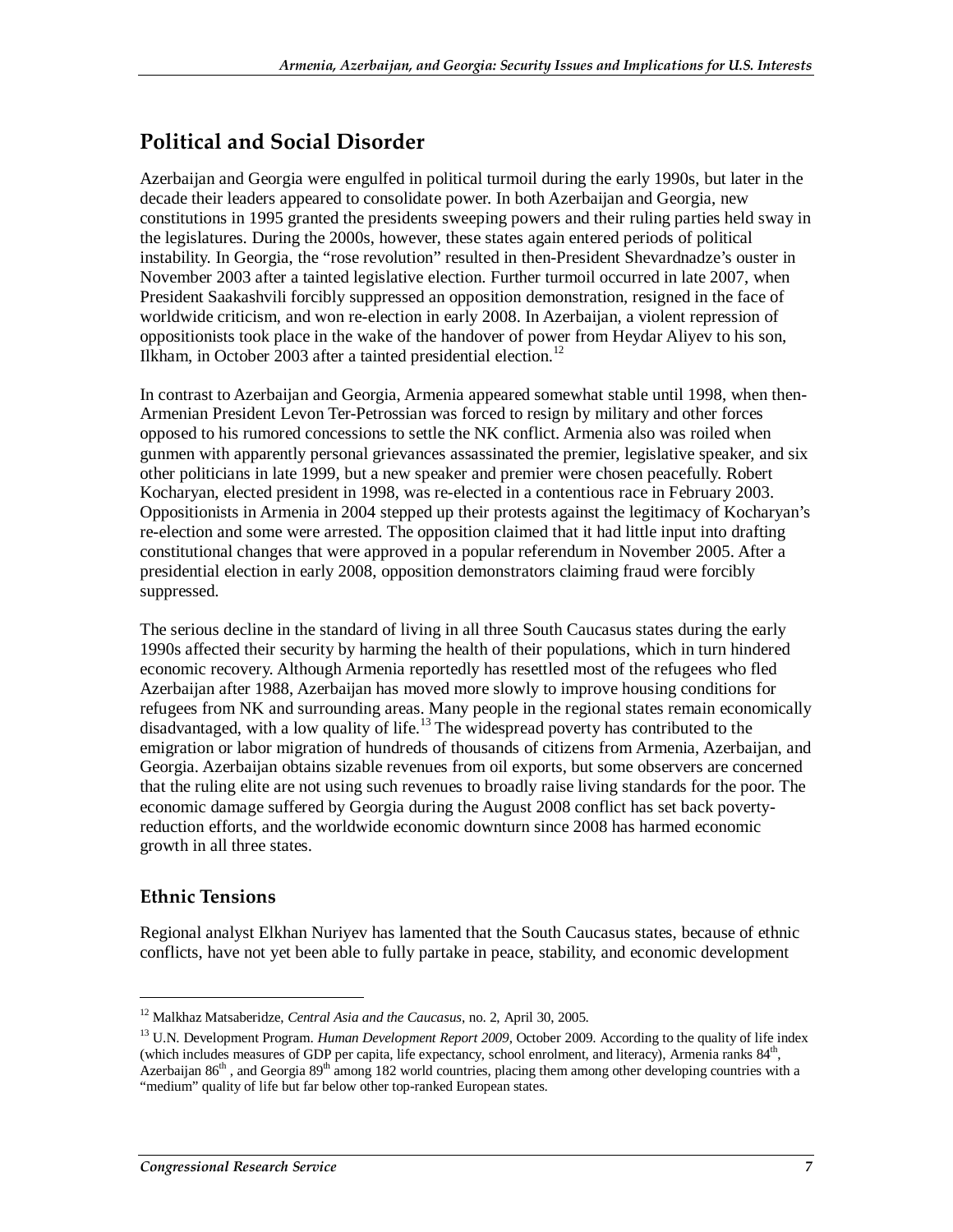since gaining independence in 1991.<sup>14</sup> The countries are faced with on-going budgetary burdens of arms races and caring for refugees and displaced persons. Other costs of ethnic conflicts in the South Caucasus include the threat to bordering states of widening conflict and inefficiencies and risks associated with bolstering trade and transport. Some development advocates call for regional populations to repudiate exclusionary ultranationalism and for outside powers to cease trying to exploit such views.

Azerbaijan has faced dissension by several ethnic groups, including Armenians in NK, Lezgins residing in the north, and Talysh residing in the south. Some ethnic Lezgins have called for seceding and joining kindred Lezgins residing in Russia's Dagestan, and formed a separatist group called Sadval, while some Talysh have called for autonomy and have lobbied for the legalization of a political party. Since 1988, the separatist NK conflict has resulted in about 15,000 casualties and hundreds of thousands of refugees and displaced persons in Armenia and Azerbaijan. UNHCR has reported that there were 603,000 internally displaced persons in the country in January 2009.<sup>15</sup> Armenia has granted citizenship and acted to permanently house most of the ethnic Armenians who fled Azerbaijan and who have subsequently not emigrated from Armenia.

Georgia's southern Ajaria region, populated by Islamic ethnic Georgians, was substantially free from central control until 2004. Some residents of Georgia's southern district of Javakheti, populated mostly by ethnic Armenians, also have called for autonomy. Repressive efforts by Georgian authorities triggered conflict in 1990 in Georgia's north-central region of South Ossetia, reportedly leading to about 1,500 deaths and tens of thousands of displaced persons, mostly ethnic Georgians. Beginning in 1992, separatist fighting involving Georgia's north-western Abkhaz region resulted in about 10,000 deaths and some 220,000 displaced persons, mostly ethnic Mingrelians. The August 2008 Russia-Georgia conflict led to 134,000 displaced persons in Georgia and its regions, most of whom were eventually able to return to their homes. However, about 21,000 displaced persons either could not return to their homes in the conflict zones or their homes were damaged or destroyed. Also, ethnic Georgians have continued to be coerced by Abkhaz and South Ossetian militias to leave the regions. The Georgian government and international donors built or repaired thousands of homes and apartments for displaced persons. UNHCR reported that at the end of 2009 there were nearly 340,000 internally displaced persons and other persons of concern in Georgia, including in South Ossetia and Abkhazia.16

#### *Azerbaijan's Nagorno Karabakh Region*

Since 1988, the separatist conflict in Nagorno Karabakh (NK) has resulted in about 15,000 casualties and hundreds of thousands of refugees and displaced persons in Armenia and Azerbaijan. The non-governmental International Crisis Group estimates that about 13% to 14% of Azerbaijan's territory, including NK, is controlled by NK Armenian forces (the *CIA World Factbook* estimates about 16%).<sup>17</sup> The OSCE's "Minsk Group" of concerned member-states began talks in 1992. A U.S. presidential envoy was appointed to these talks. A Russian-mediated cease-fire was agreed to in May 1994 and was formalized by an armistice signed by the ministers

<sup>&</sup>lt;sup>14</sup> Elkhan Nuriyev, in Gary Bertsch, et al., eds., *Crossroads and Conflict*, New York, Routledge, 2000, p. 151.

<sup>15</sup> UNHCR. *Azerbaijan: Statistical Snapshot*, at http://www.unhcr.org/cgi-bin/texis/vtx/page?page=49e48d1e6.

<sup>16</sup> UNHCR. *Global Report 2008*, June 2009; *UNHCR Global Appeal 2010-2011 – Georgia*, December 1, 2009.

<sup>&</sup>lt;sup>17</sup> International Crisis Group. *Nagorno-Karabakh: Viewing the Conflict from the Ground*, September 14, 2005. Central Intelligence Agency. *The World Factbook*. *Azerbaijan*, http://www.odci.gov.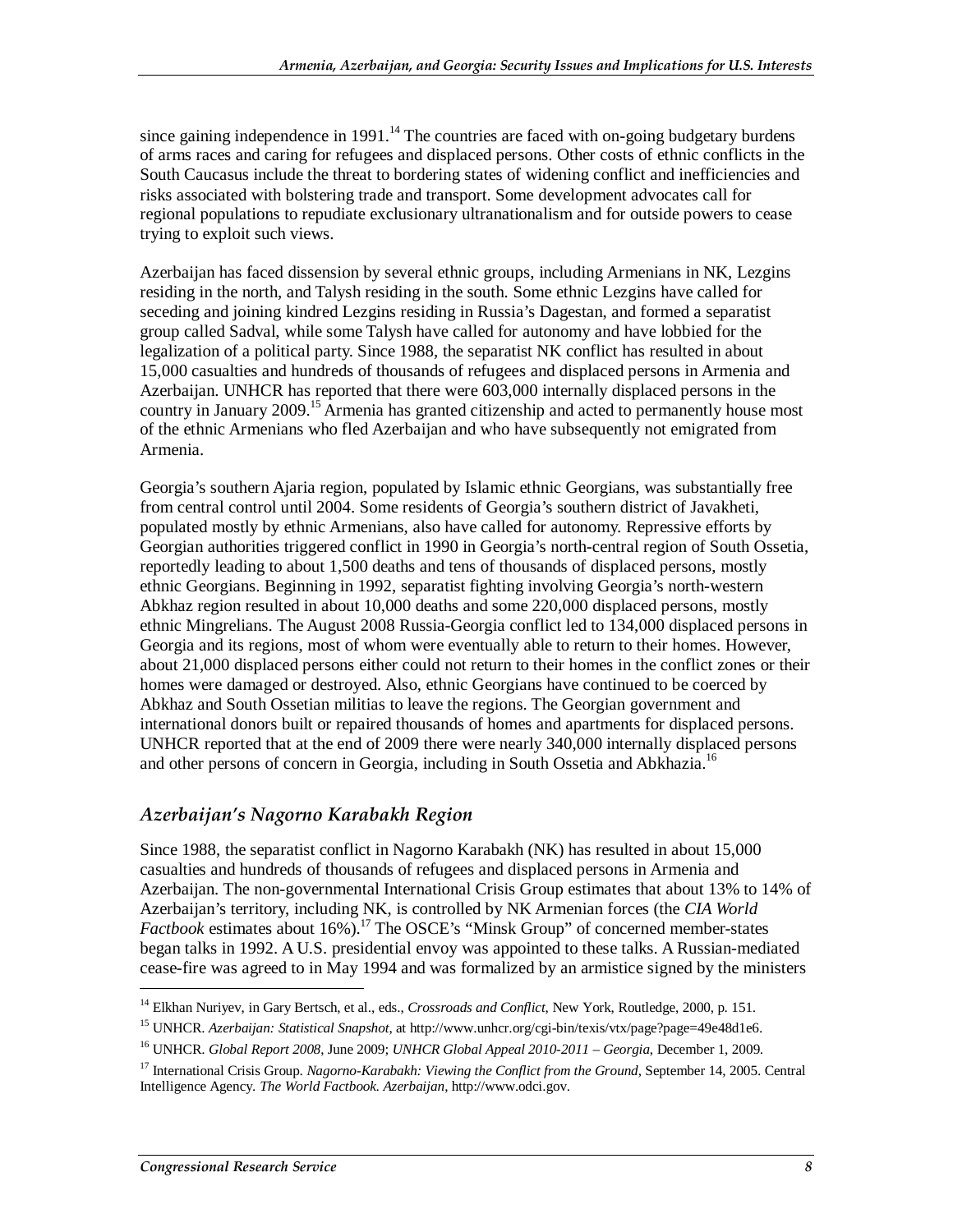of defense of Armenia and Azerbaijan and the commander of the NK army on July 27, 1994 (and reaffirmed a month later). The United States, France, and Russia co-chair meetings of the Minsk Group.

The Minsk Group reportedly has presented four proposals as a framework for talks, but a peace settlement has proved elusive. In late 1997, a new step-by-step peace proposal was recognized by the presidents of Azerbaijan and Armenia as a basis for further discussion. This led to protests in both countries and to the forced resignation of Armenian President Levon Ter-Petrosyan in early 1998. Heydar Aliyev in early 2001 stated that he had "turned down" and refused to discuss a late 1998 Minsk Group proposal embracing elements of a comprehensive settlement.<sup>18</sup> The assassination of Armenian political leaders in late 1999 set back the peace process. In April 2001, the two presidents attended talks in Key West, Florida, and met with then-President Bush, highlighting early Administration interest in a settlement. Since 2005, officials in both countries have reported negotiations on a fourth "hybrid" peace plan to return most NK border areas prior to a referendum in NK on its status.

The Minsk Group co-chairs issued a statement and made other remarks in April-July 2006 that revealed some of their proposals for a settlement. These include the phased "redeployment of Armenian troops from Azerbaijani territories around Nagorno-Karabakh, with special modalities for Kelbajar and Lachin districts (including a corridor between Armenia and NK); demilitarization of those territories; and a referendum or population vote (at a date and in a manner to be decided ...) to determine the final legal status of NK." International peacekeepers also would be deployed in the conflict area.<sup>19</sup>

At peace talks in Bucharest on June 4-5, 2006, the presidents of Armenia and Azerbaijan reportedly agreed on some basic principles but failed to reach a settlement. In statements issued after this meeting, the Minsk Group co-chairs raised concerns that the two presidents lacked the "political will" to make decisions about a settlement and stated that they would wind down their "shuttle diplomacy" until the two presidents demonstrated political will.<sup>20</sup>

At a meeting in Moscow between the Armenian and Azerbaijani foreign ministers on January 23, 2007, the Azerbaijani foreign minister reportedly termed the negotiations on a settlement of the NK conflict "intensive" and said that they concerned "the last principle of the settlement." Armenian sources allegedly reported little progress. In May 2007, Aliyev reportedly stated that only after all seven occupied areas around NK had been returned in phases, and Azerbaijani displaced persons had returned to NK, could the question of NK's status be determined (he ruled out the status of independence).<sup>21</sup> The presidents of Azerbaijan and Armenia met on June 11, 2007, for talks reportedly lasting over three hours, but no breakthrough on settling the NK conflict was announced.

On November 29, 2007, the former Undersecretary of State Nicholas Burns, Russian Foreign Minister Sergey Lavrov, and French Foreign Minister Bernard Kouchner presented the then-

<sup>&</sup>lt;sup>18</sup> *CEDR*, February 27, 2001, Doc. No CEP-262.<br><sup>19</sup> OSCE. Statement by the Minsk Group Co-Chairs, July 3, 2006.

 $^{20}$  In June 2006, the duties of the U.S. co-chair were transferred to the Deputy Assistant Secretary of State. On the proposals, see *RFE/RL*, June 23, 2006; U.S. Embassy in Armenia, *Statement by the Minsk Group Co-Chairs to the OSCE Permanent Council*, June 22, 2006; and *Statement by the OSCE Minsk Group Co-Chairs*, July 3, 2006.

<sup>21</sup> *CEDR*, May 4, 2007, Doc. No. CEP-950237.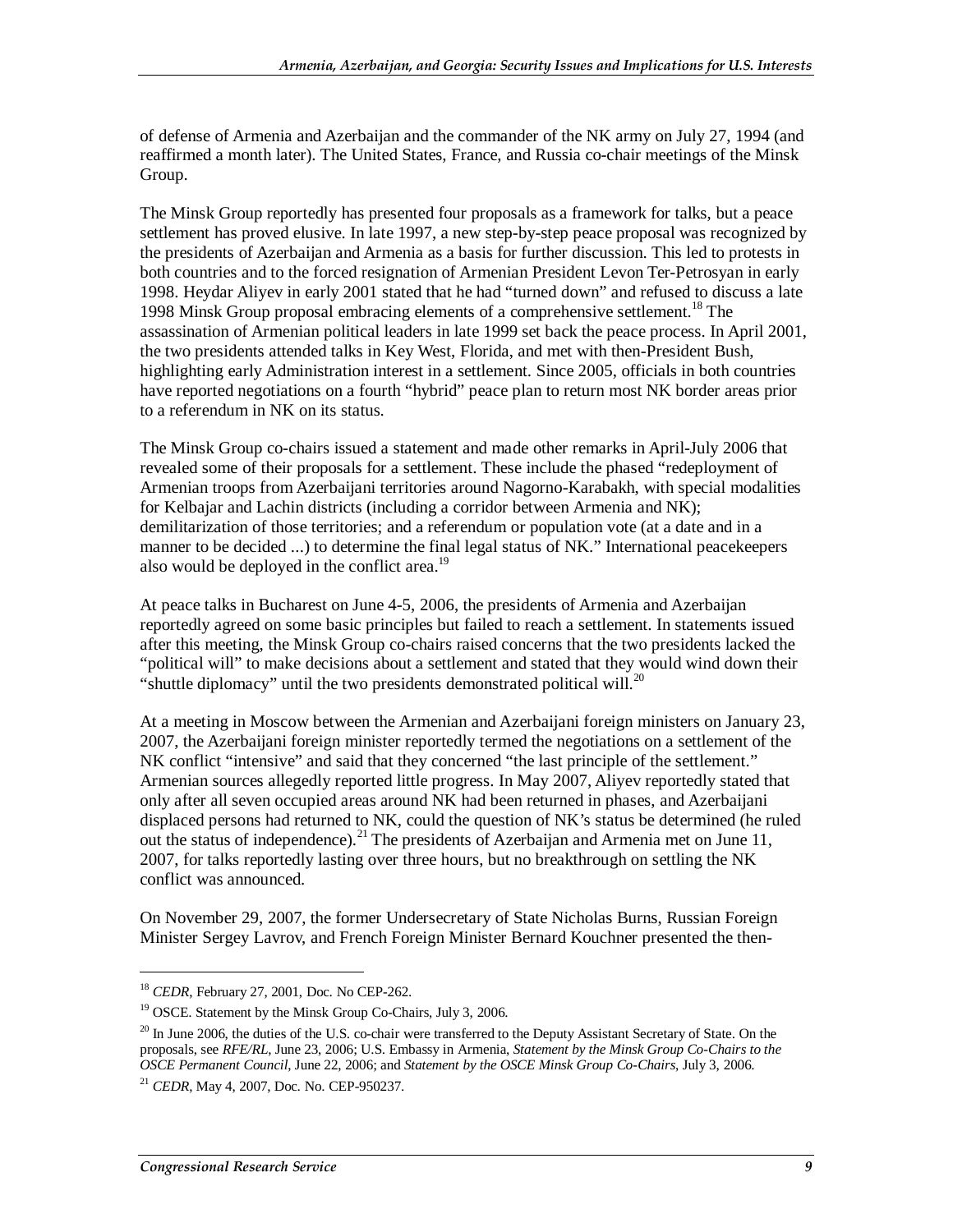Foreign Ministers of Armenia and Azerbaijan, Vardan Oskanyan and Elmar Mammadyarov with a draft text—*Basic Principles for the Peaceful Settlement of the Nagorno-Karabakh Conflict*—for transmission to their presidents. These officials from the Minsk Group co-chair countries urged the two sides to accept the *Basic Principles* (also termed the Madrid principles, after the location where the draft text was presented) that had resulted from three years of talks and to begin "a new phase of talks" on a comprehensive peace settlement.<sup>22</sup> Although the text was not released. Azerbaijan's then-Foreign Minister Mammadyarov reportedly claimed that the principles upheld Azerbaijan's territorial integrity and NK's autonomous status as part of Azerbaijan. Armenia's then-Foreign Minister Oskanyan asserted, on the other hand, that the principles accorded with Armenia's insistence on respecting self-determination for NK $^{23}$ 

The Basic Principles call for the phased return of the territories surrounding NK to Azerbaijani control; an interim status for NK providing guarantees for security and self-governance; a corridor linking Armenia to NK; future determination of the final legal status of NK through a legally binding expression of will; the right of all internally displaced persons and refugees to return to their former places of residence; and international security guarantees that would include a peacekeeping operation.<sup>24</sup>

On May 6, 2008, France hosted a meeting between the Armenian and Azerbaijani foreign ministers. The foreign ministers also met with the Minsk Group co-chairs. No details were made available to the public. Armenian President Serzh Sarkisyan and Azerbaijani President Ilkham Aliyev met briefly on June 6, 2008, while attending a meeting of the Commonwealth of Independent States in St. Petersburg, Russia. The presidents stated that a certain degree of trust had been reached during their first meeting, and they agreed that talks should continue on settling the NK conflict.

Perhaps troubling, Azerbaijan staged a major military parade in late June 2008, at which Aliyev stated that "the Azerbaijani people are tired of these [peace] talks.... We should be ready to liberate our territories by military force at any moment." Answering a congressional inquiry about similar statements by Aliyev, then-Assistant Secretary of State Daniel Fried stated that U.S. diplomats had advised Aliyev that such statements harm the peace process, that renewed conflict would jeopardize Azerbaijan's energy exports, that "in the judgment of the United States," Azerbaijan does not have military superiority, and that neither side could win in a renewed conflict.<sup>25</sup> In the wake of the Russia-Georgia conflict in early August 2008 (see below), Armenian President Sarkisyan asserted that "the tragic events in [Georgia's breakaway South Ossetia region] confirm that every attempt in the South Caucasus to look for a military answer in the struggle for the right to self-determination has far-reaching military and geopolitical consequences."<sup>26</sup>

 $22$  U.S. Department of State. Office of the Spokesman. Media Note: Support for Basic Principles for Peaceful Settlement of the Nagorno-Karabakh Conflict, November 29, 2007.

<sup>&</sup>lt;sup>23</sup> *CEDR*, December 10, 2007, Doc. No. CEP-950390; December 13, 2007, Doc. No. CEP-950360; December 19, 2007, Doc. No. CEP-950339.

<sup>24</sup> The White House. *Joint Statement on the Nagorno-Karabakh Conflict by U.S. President Obama, Russian President Medvedev, and French President Sarkozy at the L'Aquila Summit of the Eight*, July 10, 2009.

<sup>&</sup>lt;sup>25</sup> U.S. House of Representatives. Committee on Foreign Affairs. Hearing: The Caucasus, Frozen Conflicts and Closed Borders. *Testimony of Daniel Fried*, June 18, 2008.

<sup>26</sup> Open Source Center. *Europe: Daily Report,* August 27, 2008, Doc. No. EUP-085016.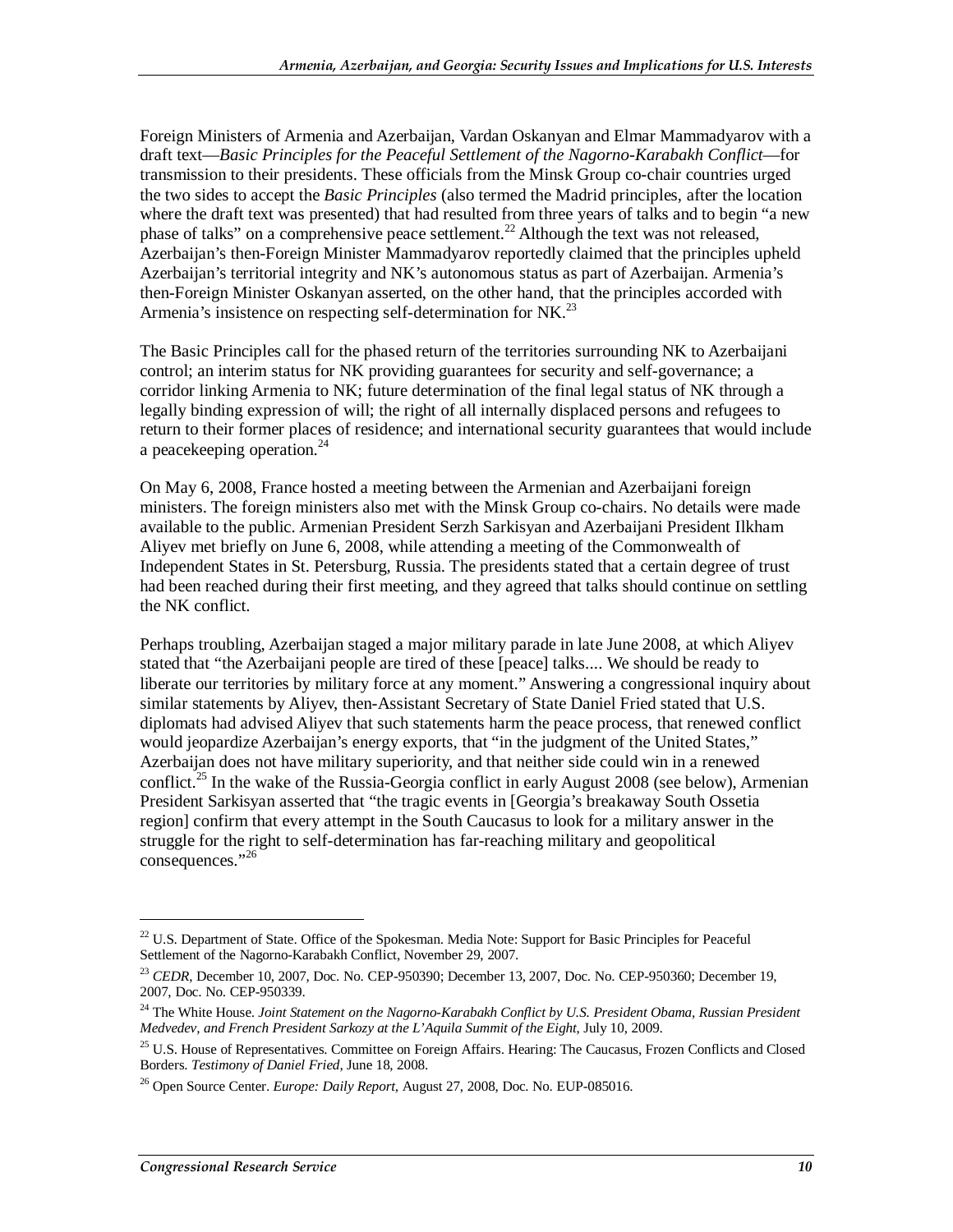On November 2, 2008, Russian President Medvedev hosted talks in Moscow between Armenian President Serzh Sarkisyan and Azerbaijani President Ilkham Aliyev on a settlement of the NK conflict. A joint declaration signed by Aliyev and Sarkisyan (also termed the Meindorf declaration after the castle where talks were held) upheld a continued mediating role for the Minsk Group, but the talks represented Russia's intention to play the major role in mediating the conflict, some observers argue.

Presidents Aliyev and Sargisyan met to discuss NK peace settlement issues on the sidelines of the May 2009 EU summit that launched the EU Eastern Partnership program of enhanced trade and other ties with the South Caucasus and other former Soviet republics. Although the Minsk Group co-chairs reported some progress in the talks, Nevruz Mehmedov, the head of foreign affairs in the presidential administration, reportedly stated that the co-chairs were "misinforming the international public and the president and secretary of state of the United States by speaking about progress."<sup>27</sup> However, there was some subsequent interaction between civil society representatives of Armenia and Azerbaijan who met in NK in early July 2009.

President Medvedev again hosted Minsk Group-facilitated talks between the Armenian and Azerbaijani presidents on July 17, 2009. On October 9, 2009, Presidents Sargisyan and Aliyev held talks at the residence of the U.S. ambassador in Chisinau, Moldova, on the sidelines of a summit of the Commonwealth of Independent States. The Minsk Group co-chairs participated after one-on-one talks by the two leaders. New U.S. co-chair Robert Bradtke reported that the two presidents discussed line-by-line details of a possible settlement. The co-chairing foreign ministers and the U.S. Deputy Secretary of State of the Minsk Group met with the Armenian and Azerbaijani foreign ministers in Athens on December 1, 2009, to urge the combatants to soon complete work on the Basic Principles, which will "provide the framework for a comprehensive settlement to promote a future of peace, stability, and prosperity for the entire region."<sup>28</sup> On December 10, 2009, the Russian co-chair stated that "renovated" Madrid principles had been prepared and would soon be presented to Armenia and Azerbaijan.

Presidents Aliyev and Sargisyan met in Sochi, Russia with President Medvedev in late January 2010. According to Foreign Minister Lavrov, Presidents Sargisyan and Aliyev agreed on most of the language of a preamble to the Madrid Principles and pledged to prepare suggestions for the negotiators on how to resolve the remaining contentious aspects of the principles.

#### *Developments in Georgia's Abkhazia Region Before August 2008*

In July 1992, Abkhazia's legislature declared the region's effective independence, prompting an attack by Georgian national guardsmen. In October 1992, the U.N. Security Council (UNSC) approved the first U.N. observer mission to a Eurasian state, termed UNOMIG, to help the parties reach a settlement. Russian and North Caucasian "volunteers" (who reportedly made up the bulk of Abkhaz separatist forces) routed Georgian forces in 1993. Georgia and Abkhazia agreed in April-May 1994 on a framework for a political settlement and the return of refugees. Russian troops (acting as CIS "peacekeepers") were deployed in a zone between Abkhazia and the rest of Georgia.

<sup>27</sup> *Interfax*, May 12, 2009.

<sup>28</sup> OSCE. *Joint Statement by the Heads of Delegation of the Minsk Group Co-Chair Countries and the Foreign Ministers of Azerbaijan and Armenia*, December 1, 2009.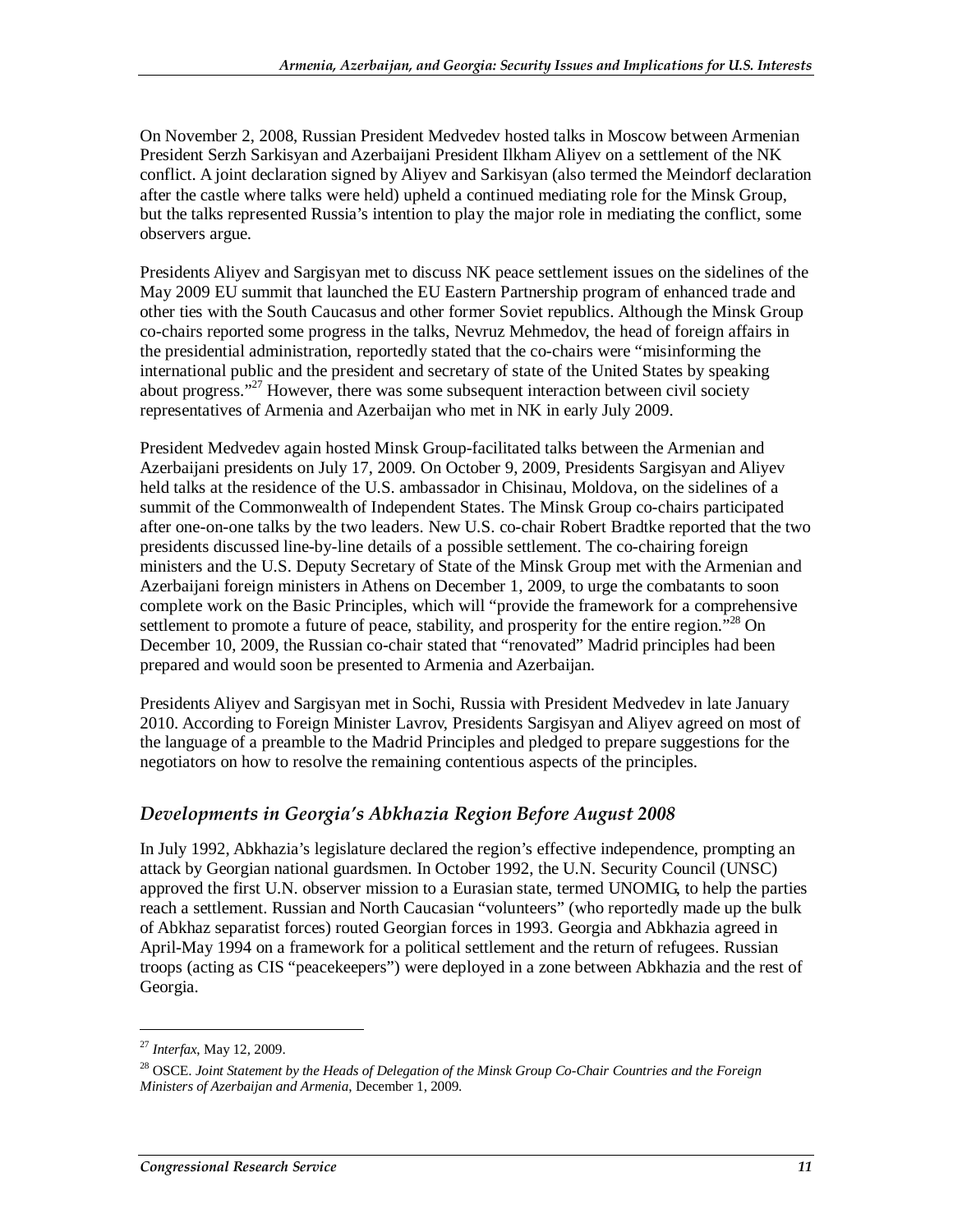The U.S. Deputy Assistant Secretary of State worked with the Special Representative of the U.N. Secretary General and other "Friends of the Secretary General" (France, Germany, Russia, the United Kingdom, and Ukraine) to facilitate a settlement. Sticking points in talks included Georgia's demand that displaced persons be allowed to return to Abkhazia, after which an agreement on autonomy for Abkhazia would be negotiated. The Abkhazians insisted on recognition of their independence as a precondition to large-scale repatriation.

In July 2006, a warlord in the Kodori Gorge area of northern Abkhazia, where many ethnic Svans reside, foreswore his nominal allegiance to the Georgian government. The Georgian government quickly sent forces to the area and defeated the warlord's militia. Georgia claimed that only police were deployed in the Gorge, but Abkhazia asserted that military troops were present, in violation of the cease-fire agreement. Regular Georgia-Abkhazia peace talks were suspended in October 2006. Abkhazia called for Georgia to remove the government representatives and alleged military forces.

The United States and others in the international community raised concerns when the Russian foreign and defense ministries announced on April 29, 2008, that the number of "peacekeepers" in Abkhazia would be boosted up to the maximum permitted under ceasefire accords. The ministries claimed that the increases were necessary to counter a buildup of Georgian "military forces" and police in the Kodori Gorge, which they alleged were preparing to attack the de facto Abkhaz government. It was also troubling that 400 Russian paratroopers were deployed to Abkhazia that Russian officials reportedly stated would be fully armed in order to repulse possible Georgian attacks on Abkhazia.<sup>29</sup> In late May 2008, Russia announced that about 400 railway construction troops were being sent to Abkhazia for "humanitarian" work. These troops—whose role is to facilitate military positioning—reportedly left Abkhazia at the end of July 2008 after repairing tracks and bridges. According to former Deputy Assistant Secretary Bryza, the railway was used in August by Russia when its troops moved into Georgia.<sup>30</sup>

#### *Developments in Georgia's South Ossetia Region Before August 2008*

In 1989, the region lobbied for joining its territory with North Ossetia in Russia or for independence. Repressive efforts by former Georgian President Gamsakhurdia triggered conflict in 1990. In June 1992, Russia brokered a cease-fire, and Russian, Georgian, and Ossetian "peacekeeping" units set up base camps in a security zone around Tskhinvali, South Ossetia. Reportedly, the units totaled around 1,100 troops, including about 530 Russians, a 300-member North Ossetian brigade (which actually was composed of South Ossetians and headed by a North Ossetian), and about 300 Georgians. OSCE monitors did most of the patrolling. According to one estimate, some 45,000 ethnic Ossetians and 17,500 ethnic Georgians resided in a region that, according to the 1989 Soviet census, at that time contained over  $98,000$  residents.<sup>31</sup>

In 2004, President Saakashvili increased pressure on South Ossetia by tightening border controls and by breaking up a large-scale smuggling operation in the region that allegedly involved Russian organized crime and corrupt Georgian officials. He also reportedly sent several hundred

<sup>29</sup> *ITAR-TASS*, May 6, 2008.

<sup>&</sup>lt;sup>30</sup> Pavel Felgenhauer, Eurasia Daily Monitor, June 12, 2008; U.S. Department of State. Foreign Press Center. Briefing: The Situation in the Republic of Georgia and its Implications for the Caucasus, August 19, 2008.

<sup>31</sup> *Georgia: a Toponymic Note Concerning South Ossetia*, The Permanent Committee on Geographic Names, January 2007.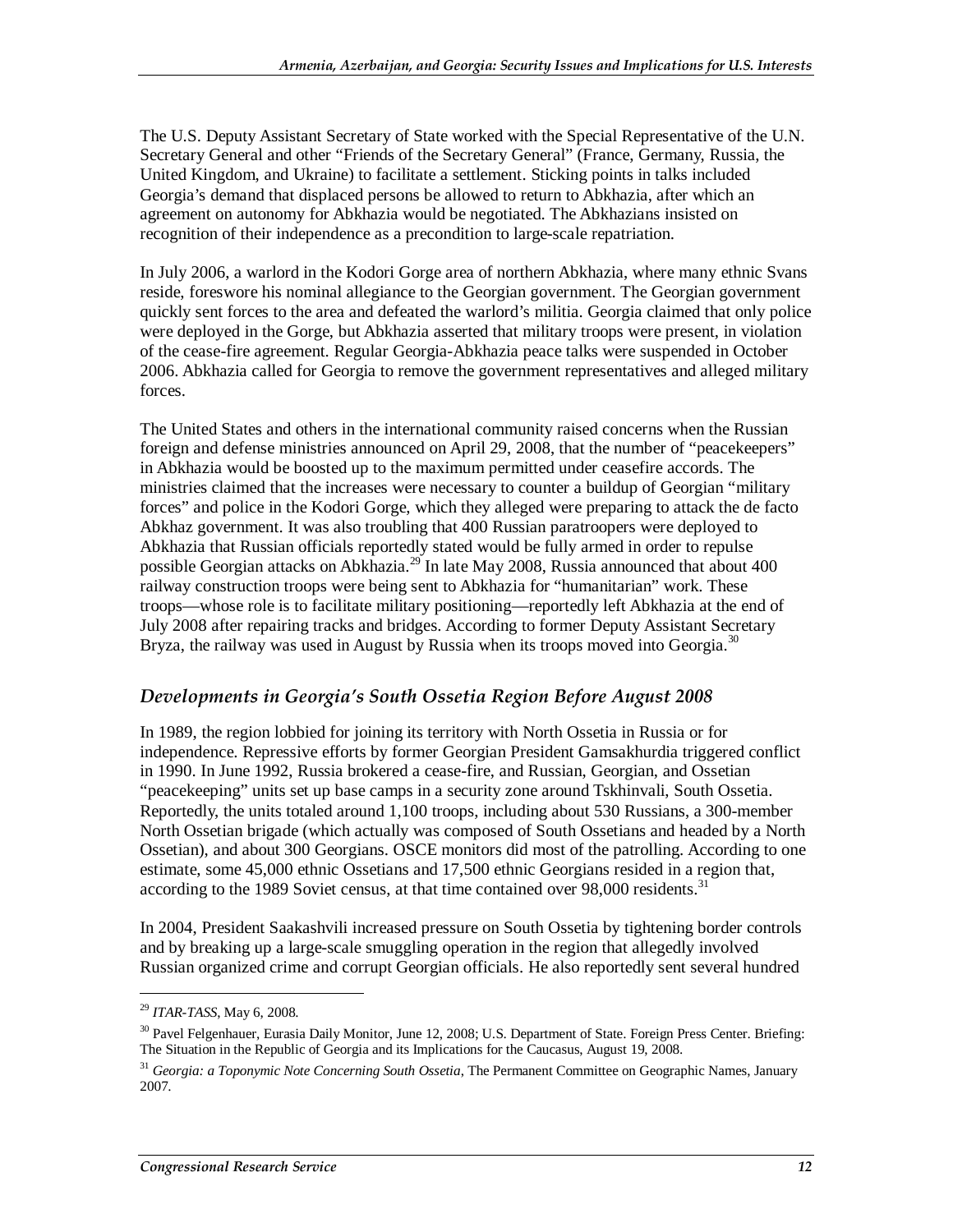police, military, and intelligence personnel into the region. Georgia maintained that it was only bolstering its peacekeeping contingent up to the limit of 500 troops, as permitted by the cease-fire agreement. Georgian guerrilla forces also reportedly entered the region. Allegedly, Russian officials likewise assisted several hundred paramilitary elements from Abkhazia, Transnistria, and Russia to enter. Following inconclusive clashes, both sides by late 2004 ostensibly had pulled back most undeclared forces. In November 2006, a popular referendum was held in South Ossetia to reaffirm its "independence" from Georgia. After October 2007, no more peace talks were held.

#### *The August 2008 Russia-Georgia Conflict*

Simmering long-time tensions erupted on the evening of August 7, 2008, when South Ossetia accused Georgia of launching a "massive" artillery barrage against its capital, Tskhinvali, while Georgia reported intense bombing of some Georgian villages in the conflict zone by South Ossetian forces. Georgia claims that South Ossetian forces did not respond to a ceasefire appeal but intensified their shelling, "forcing" Georgia to send in troops that reportedly soon controlled Tskhinvali and other areas.<sup>3</sup>

On August 8, Russian President Dmitriy Medvedev denounced Georgia's incursion into South Ossetia, asserting that "women, children and the elderly are now dying in South Ossetia, and most of them are citizens of the Russian Federation" (Russia had granted citizenship to much of the population). He stated that "those who are responsible ... will be duly punished." Russia launched large-scale air attacks across Georgia and dispatched seasoned troops to South Ossetia that engaged Georgian forces in Tskhinvali later in the day. President Bush stated on August 9 that "Georgia is a sovereign nation, and its territorial integrity must be respected. We have urged an immediate halt to the violence [and] the end of the Russian bombings." Reportedly, Russian troops had retaken Tskhinvali, occupied the bulk of South Ossetia, reached its border with the rest of Georgia, and were shelling areas across the border by the morning of August 10. Russian warplanes bombed the Georgian town of Gori and the outskirts of the capital, Tbilisi, as well as other sites. Russian ships landed troops in Georgia's breakaway Abkhazia region and took up positions off Georgia's Black Sea coast.

On August 12, Medvedev declared that "the aim of Russia's operation for coercing the Georgian side to peace had been achieved and it had been decided to conclude the operation.... The aggressor has been punished and suffered very heavy losses."<sup>33</sup> Medvedev endorsed some elements of a European Union (EU) peace plan presented by visiting French President Nicolas Sarkozy. On August 15, the Georgian government accepted the French-brokered 6-point ceasefire that left Russian forces in control of South Ossetia, Abkhazia, and "security zones" in undisputed Georgian territory.<sup>34</sup> The six points include commitments not to use force, to halt hostilities, to provide full access for humanitarian aid, to withdraw Georgian forces to the places they were usually stationed prior to the conflict, to withdraw Russian forces to positions prior to the outbreak of hostilities (although they are permitted to implement security measures in the

<sup>32</sup> See also CRS Report RL34618, *Russia-Georgia Conflict in August 2008: Context and Implications for U.S. Interests*, by Jim Nichol.

<sup>&</sup>lt;sup>33</sup> ITAR-TASS, August 12, 2008. On September 11, Prime Minister Putin stated that Georgia's aggression was answered by "a well-deserved mighty punch" by Russia. *ITAR-TASS*, September 11, 2008.

<sup>34</sup> See CRS Report RL34618, *Russia-Georgia Conflict in August 2008: Context and Implications for U.S. Interests*, by Jim Nichol, August 29, 2008.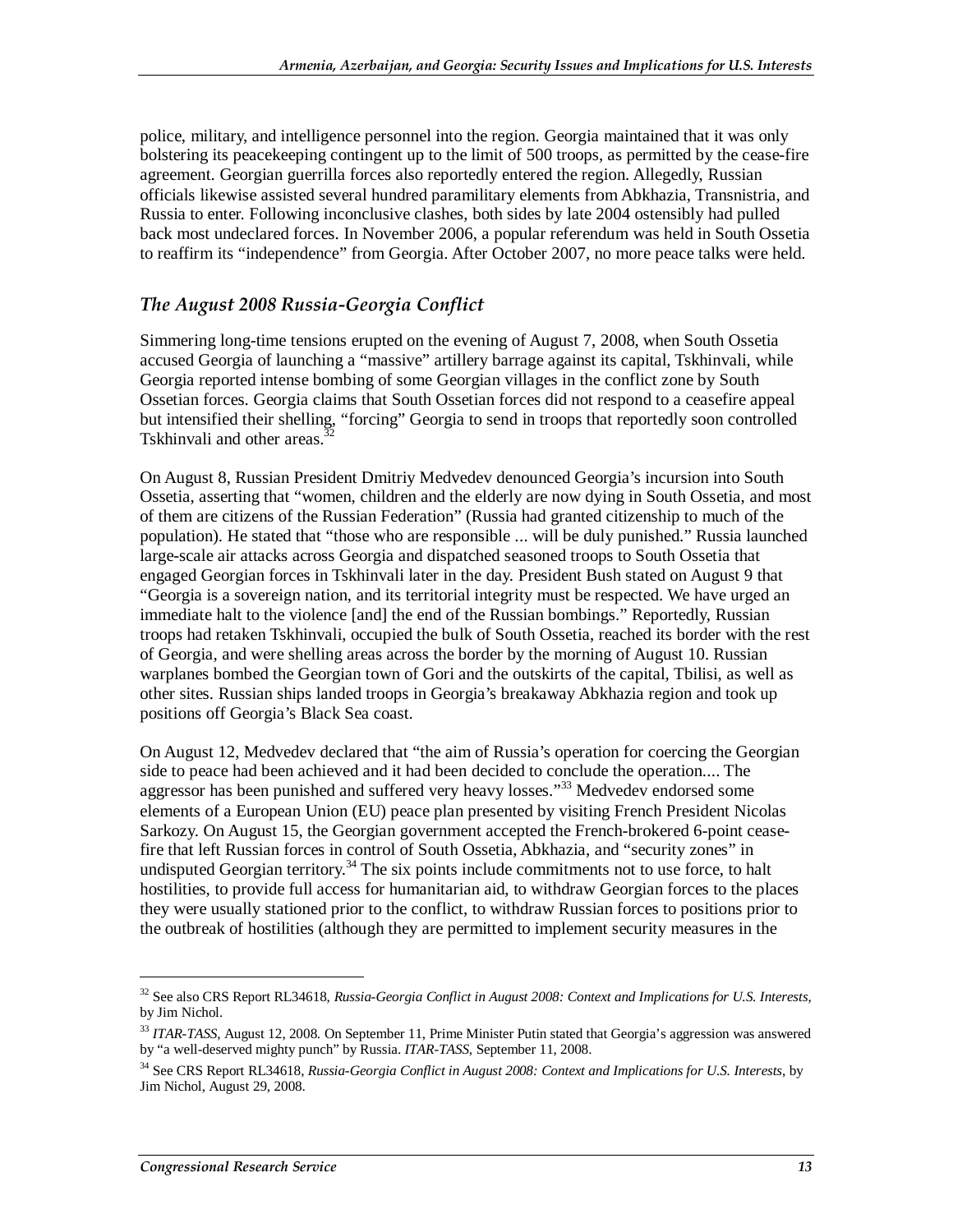zone of the conflict until international monitors are in place), and to open international discussions on ensuring security and stability in Abkhazia and South Ossetia.

Russia undertook a pullback of military forces on August 22. However, substantial forces remained in areas around South Ossetia's and Abkhazia's borders with the rest of Georgia and near the port of Poti, resulting in condemnation by the United States, NATO, and the EU that Russia was violating the ceasefire accord. Further condemnation by the international community occurred in the wake of President Medvedev's August 26 decree officially recognizing the independence of South Ossetia and Abkhazia.

On September 8, 2008, visiting French President Nicolas Sarkozy and Russian President Dmitriy Medvedev signed a follow-on ceasefire accord that fleshed out the provisions of the 6-point peace plan. It stipulated that Russian forces would withdraw from Georgia's port of Poti and adjacent areas by September 15; that Russian forces would withdraw from areas adjacent to the borders of Abkhazia and South Ossetia by October 11; that Georgian forces would return to their barracks by October 1; that international observers already in place from the U.N. and Organization for Security and Cooperation in Europe would remain; and that the number of international observers would be increased by October 1, to include at least 200 observers from the European Union (EU), and perhaps more later. The EU has called for Russia to permit these observers to patrol in Abkhazia and South Ossetia. Russia's position is that these observers cannot patrol in the regions without the approval of the regions, and the regional leaders have refused to permit such patrols.

In a press conference after signing the accord, President Medvedev asserted that Russia's recognition was "irrevocable." Although Sarkozy strongly implied that the international conference would examine the legal status of Georgia's breakaway Abkhazia and South Ossetia, Medvedev pointed out that the regions had been recognized as independent by Russia on August 26, 2008, and stated that disputing this recognition was a "fantasy."<sup>35</sup> The Russian defense minister called for retaining "around 3,800" Russian troops in Abkhazia and the same number in South Ossetia. These numbers differ from troop ceilings permitted under the early 1990s ceasefire agreements of up to 3,000 Russian "peacekeepers" in Abkhazia and about 1,000 in South Ossetia (including Russian troops and those ostensibly from Russia's North Ossetia region).<sup>36</sup> Russian military bases reportedly were being established in the regions, in violation of Russia's 1999 commitment under the CFE Treaty to close its military bases in Georgia (Russia had announced in mid-2007 that it was unilaterally suspending compliance with the Treaty).

The EU Monitoring Mission (EUMM) deployed over 200 monitors by October 1, 2008, and Russia announced on October 9 that its troops had withdrawn from buffer zones. Georgia has maintained that Russian troops have not pulled out of Akhalgori, a district that Russia asserts is within South Ossetia's Soviet-era borders, and the Kodori Gorge. In December 2008, Russia objected to continuing a mandate for about 200 OSCE observers in Georgia—including some observers authorized before the August 2008 conflict and some who were added after the August 2008 conflict—and they pulled out on June 30, 2009. Similarly, in June 2009 Russia vetoed a U.N. Security Council resolution that extended the UNOMIG mandate, and they pulled out of Abkhazia. The EUMM is now the sole international group of monitors. It reports that the number

<sup>35</sup> Open Source Center. *Central Eurasia: Daily Report*(hereafter *CEDR*), September 28, 2008, Doc. No. CEP-950425; CEP-950440.

<sup>36</sup> Conor Humphries, "Russia Establishes Ties with Georgia Regions," *Agence France Presse*, September 9, 2008; "Russia to Base 7,600 Troops in Georgian Regions," *Deutsche Presse-Agentur*, September 9, 2008.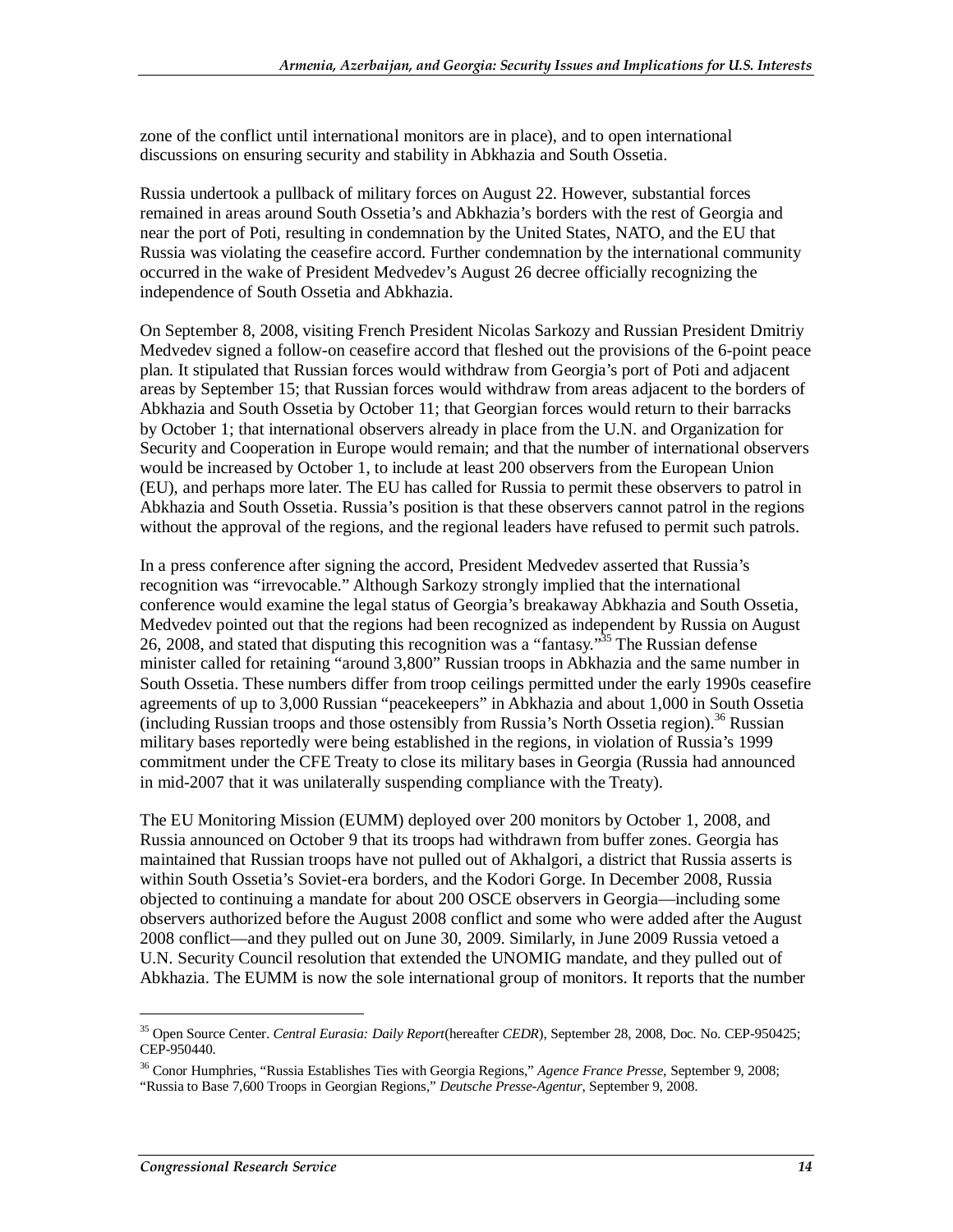of staffers in 2010 is 320, that France and Germany are the largest contributors of monitors, and that the monitors are based in four field offices near the contested borders.<sup>37</sup>

According to Assistant Secretary of Defense Alexander Vershbow and Assistant Secretary of State Philip Gordon, the EUMM has been effective at debunking several allegations made by Russia and the separatist regions that ceasefire violations have been committed by Georgia. The United States and the EU continue to call for unrestricted access to Abkhazia and South Ossetia in order to monitor the ceasefile. Vershbow and Gordon have praised Georgia's cooperation with the EUMM, including Georgia's agreement with the EUMM at the beginning of 2009 to report all movements of its security forces near the administrative borders and to permit unannounced inspections of its military facilities. They contrast this cooperation to the refusal of Russia, Abkhazia, and South Ossetia to permit patrols in the regions.<sup>38</sup>

Assistant Secretary Gordon warned in August 2009 that "Moscow continues to strengthen its grip on [South Ossetia and Abkhazia]. Thousands of Russian forces remain in both regions, a significant increase from pre-war levels, and in April [2009] Russia signed an agreement with the separatists whereby Russia will guard the administrative boundaries for the next five years. South Ossetian and Abkhaz economic dependency on Russia also continues to grow.<sup>339</sup>

An international conference to discuss security, repatriation, and status issues related to the conflict held its inaugural session in Geneva on October 15, 2008. Facilitators at the talks include the U.N., the EU, and the United States. Russia has insisted at these meetings and elsewhere that Georgia sign a non-use of force agreement with the breakaway regions and that the international community impose an arms embargo on Georgia.

Among significant Geneva conference meetings:

- In February 2009, the sides agreed to set up an "incident prevention and response" mechanism" along the South Ossetian border with the rest of Georgia in order to defuse tensions before they escalate. On April 23, the first meeting of the incident team was convened in the Georgian town of Ergneti, with the participation of the Georgian and South Ossetian sides, as well as representatives of the Russian Ministry of Defense, the OSCE and the EU. Meetings have been held sporadically since then.
- The May 2009 Geneva conference meeting almost broke up, with Russia delaying proceedings until a report was issued by the U.N. Secretary General on Abkhazia. The report, issued after the Russia walkout on May 19, was deemed suitable and proceedings resumed on May 20. At issue was a Russian demand that the acronym UNOMIG not appear in the report. Although dropping the acronym, the U.N. Secretary General nonetheless stressed that "the ceasefire

<sup>37</sup> EUMM. *Mission Facts and Figures*, at http://www.eumm.eu/en/about\_eumm/facts\_and\_figures.

<sup>&</sup>lt;sup>38</sup> U.S. Senate. Committee on Foreign Relations. Subcommittee on Europe. Hearing on Georgia: One Year After the August War. *Testimony of Alexander Vershbow, Assistant Secretary of Defense for International Security Affairs*, and *Testimony of Philip H. Gordon, Assistant Secretary for European and Eurasian Affairs*, August 4, 2009.

<sup>&</sup>lt;sup>39</sup> U.S. Senate. Committee on Foreign Relations. Subcommittee on Europe. Hearing on Georgia: One Year After the August War. *Testimony of Philip H. Gordon, Assistant Secretary for European and Eurasian Affairs*, August 4, 2009.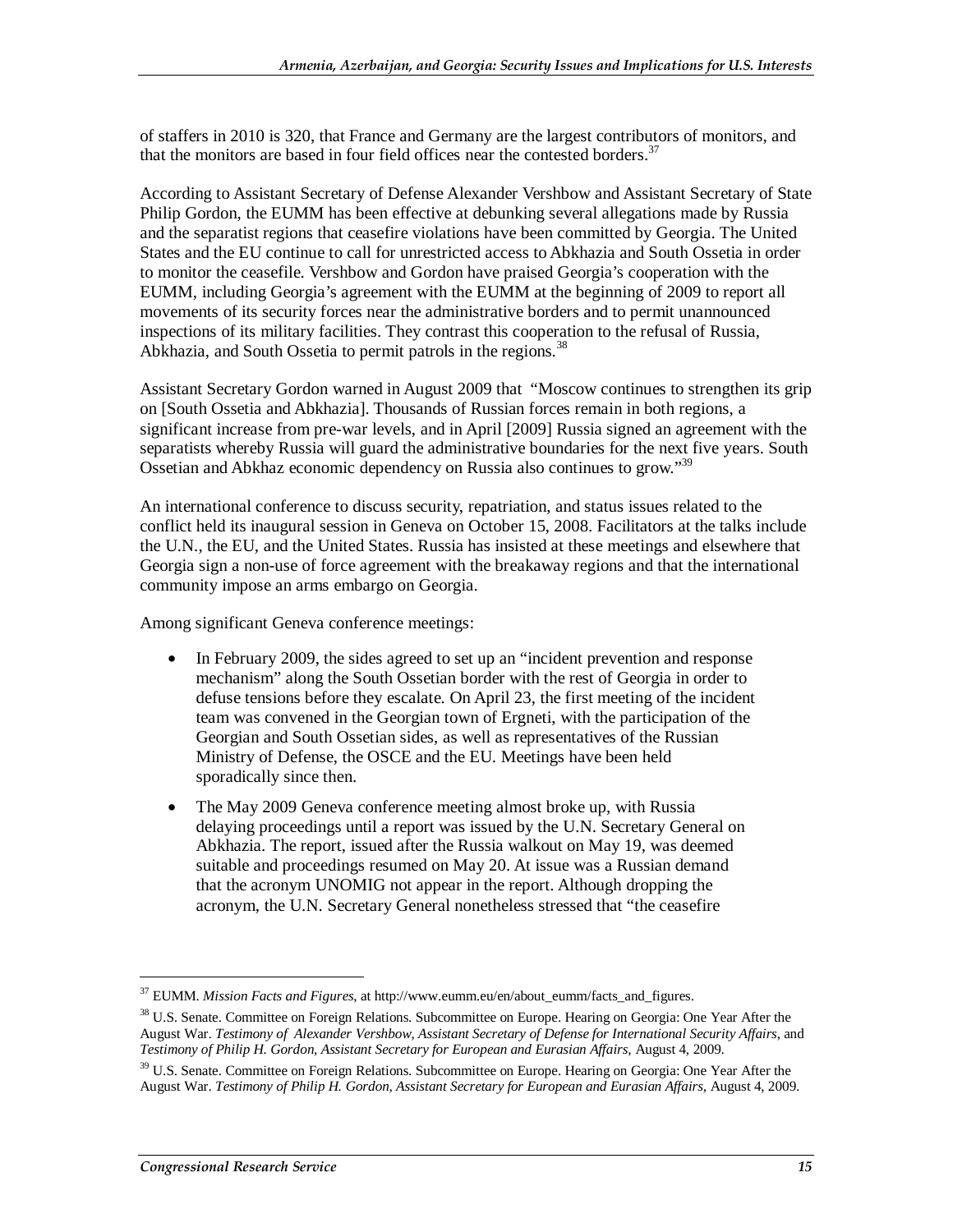regime ... has continued to erode. Heavy military equipment and military personnel [from Russia] have remained in the Mission's area of responsibility."40

• At the July 2009 Geneva conference meeting, the sides discussed setting up an incident prevention office along Abkhazia's border with the rest of Georgia. A meeting in Gali to establish the office was held on July 14, 2009. Meetings are held at roughly 2-3 week intervals.

On September 30, 2009, a special EU fact-finding mission led by Swiss diplomat Heidi Tagliavini released a report on the origins and outcome of the August 2008 Russia-Georgia conflict. On the one hand, the mission concluded that "open hostilities began with a large-scale Georgian military operation against the town of Tskhinvali [in South Ossetia] and the surrounding areas, launched in the night of 7 to 8 August 2008. Operations started with a massive Georgian artillery attack." The mission also argued that the artillery attack was not justifiable under international law. However, it also argued that the artillery attack "was only the culminating point of a long period of increasing tensions, provocations and incidents" by the parties to the conflict. On the other hand, the mission suggested that "much of the Russian military action went far beyond the reasonable limits of defense," and that such "action outside South Ossetia was essentially conducted in violation of international law." In Abkhazia, actions by Russian-supported militias in the upper Kodori Valley "constituted an illegal use of force ... not justified under international law." The mission likewise asserted that actions by South Ossetian militias "against ethnic Georgians inside and outside South Ossetia, must be considered as having violated International humanitarian law and in many cases also human rights law."<sup>41</sup> Commenting on the release of the report, a U.S. State Department spokesman stated that "we recognize that all sides made mistakes and miscalculations through the conflict last year. But our focus is on the future...."<sup>42</sup>

#### **Terrorist Activities**

South Caucasus states and breakaway regions have alleged the existence of various terrorist groups that pursue mixes of political, ethnic, and religious goals, with such allegations having increased greatly after September 11, 2001, and the intensification of international anti-terrorism efforts. Armenia and Azerbaijan accuse each other of sponsoring terrorism. Georgian militias reportedly were active in Georgia's efforts in 2004 to regain control over South Ossetia. In reaction, Russian defense and security officers allegedly assisted several hundred irregulars from Abkhazia, Transnistria, and Russia to enter the region. Such irregulars and Abkhazian and South Ossetian militias reportedly carried out widespread attacks against ethnic Georgians during and after the August 2008 Russia-Georgia conflict. South Caucasus governments sometimes have accused opposition political parties of terrorism and banned and jailed their followers. However, some of the so-called terrorist violence has been hard to attribute to specific groups or agents that aim to destabilize the governments. Other sources of violence, such as personal or clan grievances, economic-based crime, or mob actions, are also prominent.

<sup>40</sup> U.N. Security Council. *Report of the Secretary-General Pursuant to Security Council Resolutions 1808 (2008), 1839 (2008) and 1866 (2009) S/2009/254*, May 18, 2009. See also Georgian Ministry of Foreign Affairs. *Information for the* 

<sup>&</sup>lt;sup>41</sup> Report of the Independent International Fact-Finding Mission on the Conflict in Georgia, Vol. 3.

<sup>42</sup> U.S. Department of State. *Daily Press Briefing*, September 30, 2009.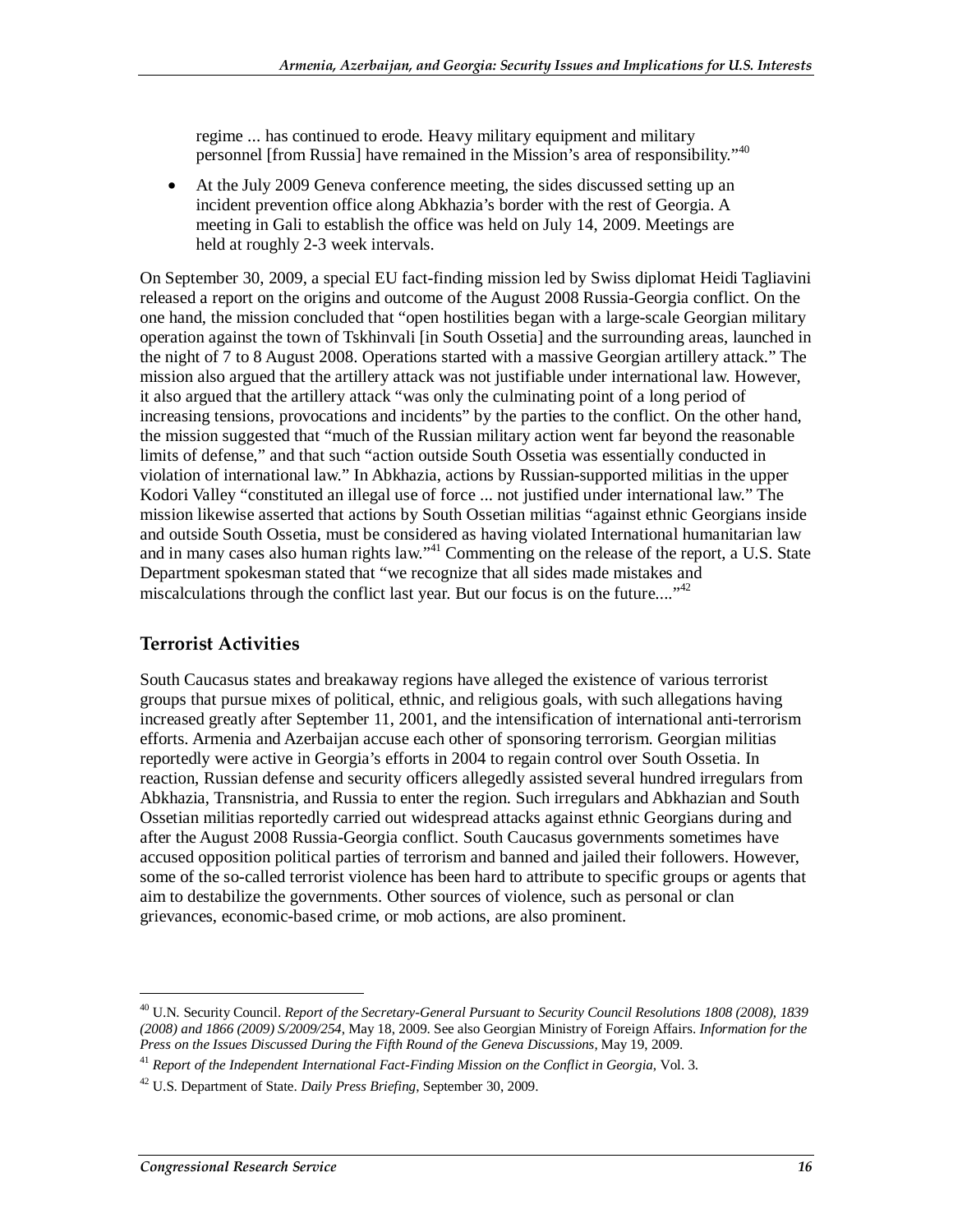Islamic extremism has appeared a lesser threat in Azerbaijan than in the Central Asian states, although some Azerbaijani authorities warn that the threat is growing as unemployed young people are attracted to radical missionaries. The Azerbaijani government has moved against myriad indigenous terrorist groups, including Jayshullah, the Jamaat al-Muwahidun, the al Qaeda Caucasus international group, the Northern Mahdi Army, the Forest Brothers, the Islamic Party, and others (see below). In mid-2006, Azerbaijani officials raised concerns that Islamic extremists might target the country, after al Qaeda member Ayman al-Zawahiri stated that Azerbaijan and other Muslim countries should be punished for "aligning themselves with the infidels."<sup>43</sup>

According to the State Department's *Country Reports on Terrorism,* until Russia launched its incursion into Chechnya in August-September 1999, Azerbaijan had served as a conduit for international mujahidin, some of whom supported the separatist leadership in Chechnya. After Russian security forces attacked Chechnya, however, Azerbaijan reinforced border controls to discourage foreign mujahidin from operating within Azerbaijan. The State Department reports that Azerbaijan stepped up such interdiction efforts after September 11, 2001, and "had some success in suppressing these activities."<sup>44</sup>

Reportedly, dozens of individuals have been convicted in Azerbaijan in recent years for supporting Chechen separatism. Several members of Jayshullah (Warriors of Islam; members had been trained in Chechnya and had set up a training camp in Azerbaijan) were arrested in 1999 and thirteen were convicted in 2001 for planning or carrying out various terrorist acts. Other young members of the group were let off. Azerbaijani authorities alleged that some Warriors of Islam were Lezgin separatists.

In December 2003, Azerbaijan sentenced the leaders of Revival of Islamic Heritage, a Kuwaiti humanitarian organization, on charges of recruiting Azerbaijanis and sending them to the Pankisi Gorge for paramilitary training to fight in Chechnya against Russia. In February 2005, six individuals who called themselves "Al Qaeda Kavkaz" received sentences of 3-14 years on charges of planning terrorist attacks in Baku. The group was apprehended with arms and propaganda materials and allegedly had attempted to recruit female suicide bombers. In December, the government extradited two members of the Kongra-Gel/PKK to Turkey.<sup>45</sup>

In April 2006, ten members of Jamaat al-Muwahidun were sentenced to prison on charges of planning training to attack Western interests in Azerbaijan, and sixteen members of al Qaeda Caucasus International—citizens of Azerbaijan, Russia, Turkey, and Yemen who had received training in the Pankisi Gorge for fighting in Chechnya—were sentenced to prison on charges of assassination, planned suicide bombings, and terrorism.<sup>46</sup> Azerbaijan's head of the State Committee for Work with Religious Structures warned in mid-2006 that al Qaeda-linked Chechen rebels continued activities in Azerbaijan, that an Iranian Shiite extremist group named "72 Martyrs" was operating in southern Azerbaijan, and that increasing numbers of other Islamic

<sup>43</sup> *CEDR*, June 30, 2006, Doc. No. CEP-950096.

<sup>44</sup> U.S. Department of State. *Country Reports on Terrorism 2008*, April 30, 2009. Azerbaijan also serves as a conduit for some terrorist financing, as evidenced by fund transfers to Azerbaijan by the bin Laden-associated organization Benevolence International. *Money Laundering Alert*, March 2003. Azerbaijan reportedly has had mixed results in combating terrorist financing. The Azerbaijani media have reported that Turkey is concerned that the Kurdistan Workers' Party (PKK) receives some funds and arms via Azerbaijan. *CEDR*, June 30, 2006, Doc. No. CEP-950224.

<sup>45</sup> U.S. Department of State. *Country Reports on Terrorism 2005*, April 28, 2006, pp. 88-89.

<sup>46</sup> *CEDR*, April 19, 2006, Doc. No. CEP-950146; April 24, 2006, Doc. No. CEP-25008; April 25, 2006, Doc. No. CEP-950069; April 27, 2006, Doc. No. CEP-381001; *Middle East Quarterly*, Summer 2005.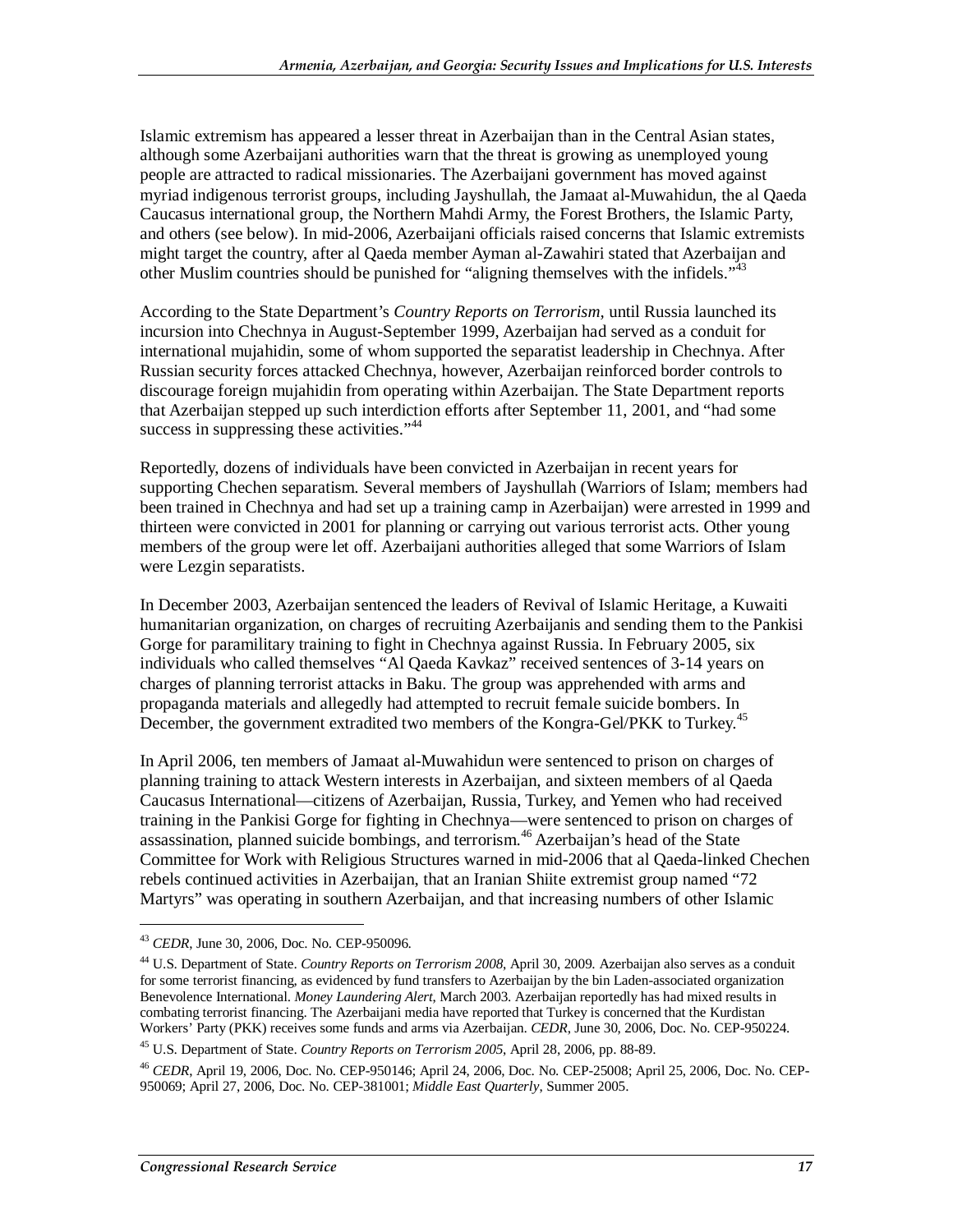extremists were entering the country to recruit members and set up cells.<sup>47</sup> An imam belonging to the Board of the Muslims of the Caucasus appeared to back some of these claims in early 2007 by asserting that Wahhabism was growing in northern areas of Azerbaijan bordering Chechnya and Russia's Dagestan republic (region). The National Security Ministry, however, claimed that there are no terrorist training camps in Azerbaijan.<sup>48</sup>

Azerbaijani authorities reported the arrest in January 2007 of fifteen members of the so-called Northern Mahdi Army who were convicted in December 2007 on charges of plotting a coup to establish Shariah rule and of working with Iran's Islamic Revolutionary Guards. Some of the members of the group allegedly received terrorist training in Iran, and were tasked by Iran with gathering information about the U.S. and Israel embassies, international firms, and Azerbaijan's pipelines to Turkey.<sup>49</sup>

In November 2007, 18 alleged members of the Salafi Forest Brothers, including Saudi Arabian citizen Nail Abdul Kerim Al-Bedevi, aka Abu Jafar (who had fought in Chechnya and elsewhere in the Caucasus and was affiliated with Al Qaeda) were arrested. They had crossed the border from Dagestan to set up terrorist jamaats in Sumgait (near Baku) and northern Azerbaijan. Thirteen more Forest Brother members were arrested in connection with the August 17, 2008, bombing of Baku's Abu Bekr Mosque. The Azerbaijani Ministry of National Security alleged that Ilgar Mollachiyev, an Azerbaijani citizen, and his brother-in-law, Samir Mehtiyev, had revived the Forest Brothers group in Sumgait after the earlier arrests and had led the group in bombing the mosque. The Ministry later reported that troops had raided the jamaat in northern Azerbaijan and killed three terrorists. Russian security forces reported in September 2008 that Mollachiyev had been killed in Dagestan, and Azerbaijani media alleged that Azerbaijani security forces were still fighting terrorists in northern Azerbaijan in late 2008. In November 2008, Nail Abdul Kerim Al-Bedevi and 17 other alleged Forest Brothers received prison terms. In mid-2009, two Forest Brothers allegedly had tried to cross the Azerbaijani border into Iran. In November 2009, 26 alleged Forest Brothers received prison sentences for the mosque bombing and other terrorism.<sup>50</sup>

In Georgia, Zviadists (supporters of former President Zviad Gamsakhurdia) in 1998 launched an assassination attempt against then-President Shevardnadze and an abortive military insurrection aimed at his overthrow, but a government reconciliation campaign since contributed to quiescence by this group. Georgian officials alleged that a supporter of ousted Ajarian leader Aslan Abashidze was behind an abortive hand-grenade attack during the May 2005 visit of then-President Bush to Tbilisi.

The State Department's *Patterns of Global Terrorism* for 2002 stated that Georgia also contended with "third-country terrorists with links to al Qaeda" who used Georgia as a conduit for financial and logistic support for the mujahidin and Chechen fighters." Georgia, however, appeared unwilling and unable to prevent mujahidin activities until prodded and supported by the United States and Russia after September 11, 2001.

<sup>&</sup>lt;sup>47</sup> *CEDR*, June 29, 2006, Doc. No. CEF-26001.<br><sup>48</sup> *CEDR*, February 18, 2007, Doc. No. CEP-950047; January 24, 2007, Doc. No. CEP-950178.

<sup>49</sup> *CEDR*, December 17, 2007, Doc. No. CEP-950125.

<sup>50</sup> *Country Reports on Terrorism 2008*; *CEDR*, September 2, 2008, Doc. No. CEP-950443; September 8, 2008, Doc. No. CEP-950374; October 10, 2008, Doc. No. CEP-950309; November 14, 2008, Doc. No. CEP-950280; June 23, 2009, Doc. No. CEP-21032; July 11, 2009, Doc. No. CEP-950123; October 15, 2009, Doc. No. CEP-950241; November 5, 2009, Doc. No. CEP-950238.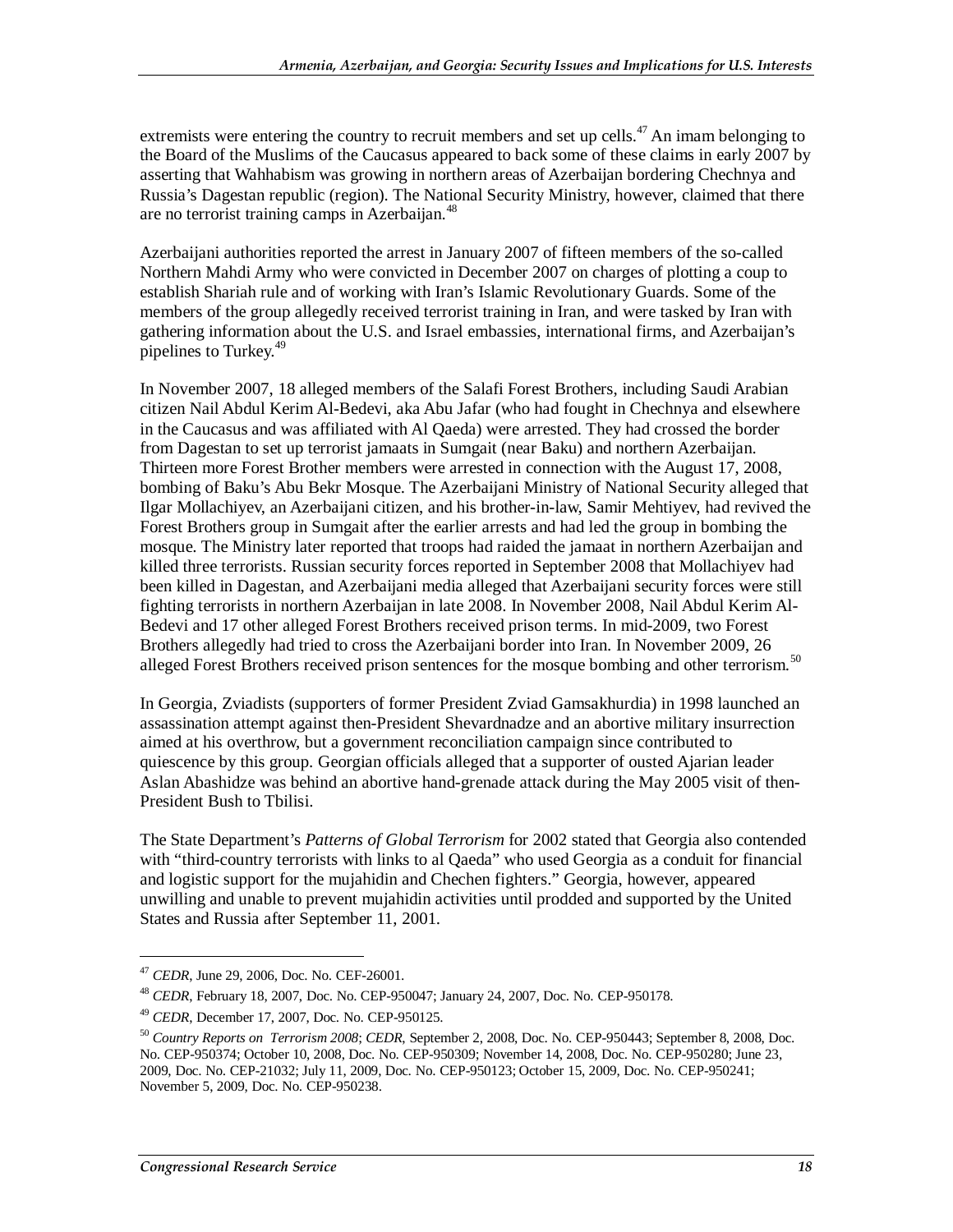U.S. concerns over the presence of international terrorists in Georgia's Pankisi Gorge were spurred when, reportedly during the September 11, 2001, attacks, a phone call was made from a bin Laden operative in Afghanistan to Georgia announcing the success of the first phase of attacks. President Bush in late February 2002 explained the U.S. decision to launch a military training program in Georgia (see below) by emphasizing that there were some al Qaeda in the Gorge.

Russian demands that Georgian forces combat international terrorists based in the Gorge led to the launch of Georgian police and security operations in the Gorge in August 2002. Concerns about the renewal of terrorist operations in the area in the springtime, however, led the Georgian government in March 2003 to send in extra military and police forces to prevent Chechen rebels from re-entering. In late 2004, Russia claimed that some terrorists remained in the gorge but still refused to agree to renew the mandate of OSCE personnel who had been monitoring the Georgian-Russian border area since early 2000. Although they had been effective in publicizing border violations and were viewed by many commentators as discouraging border incursions, Russia claimed that they had been ineffective. The OSCE subsequently launched a program to help train some Georgian border guards.

According to *Country Reports on Terrorism 2005*, Georgian police discovered and removed hidden weapon caches in the Pankisi Gorge during the year and otherwise better secured the area against terrorist acts or transit. However, Georgia continued to be used to a limited degree as a transit state for weapons and money, including because of corruption at border checkpoints, according to the State Department. In November 2007, Col. Andrey Sergeyev, Chief of the Border Directorate of the Federal Security Service for Chechnya, appeared to verify that the Gorge was no longer a terrorist transit route, stating that "none of our militarized structures have information indicating that bandit groups have crossed the state border recently in the segment of the Border Directorate for the Chechen Republic, either from the Pankisi Gorge of Georgia or in the opposite direction."51 Just a few months later, however, the Russian Federal Security Service's First Deputy Director for the Border Guard Service, Lt. Gen. Anatoliy Zabrodin, stressed that there were some Chechen terrorists remaining in the Pankisi Gorge that might cross the border into Russia despite the construction of dozens of border guard posts and the training of rapid reaction border forces. The Georgian Border Police responded that there were no terrorists in the Gorge and retorted that "the Russian side has never raised the issue of the presence of rebels in the Pankisi Gorge at the meetings held regularly between representatives of the border services of Georgia and the Russian Federation."<sup>52</sup> Georgian media reported that some Islamic fundamentalists remained in the Gorge, not terrorists, who were influential in local business.

In early 2009, the Russian Federal Security Service claimed that 60 terrorists had received training in the Pankisi Gorge and had infiltrated Chechnya. A Georgian Foreign Ministry official termed the claim a "blatant lie and provocation which first of all aims at accusing Georgia of cooperating with terrorists."<sup>53</sup> In May 2009, however, a jihadist website alleged that Georgia was permitting, if not assisting, international terrorists to transit the Pankisi Gorge to enter Chechnya. Other routes were said to include South Ossetia and eastern Georgia. Deputy Internal Affairs Minister Arkadiy Yedelev, other Russian officials, and the Russian media continued to make

<sup>51</sup> *CEDR*, November 26, 2007, Doc. No. CEP-548002.

<sup>52</sup> U.S. Department of State. *Country Reports on Terrorism 2005*, April 2006; *ITAR-TASS*, February 7, 2008; *CEDR*, February 11, 2008, Doc. No. CEP-950123.

<sup>53</sup> CEDR, CEP20090427950168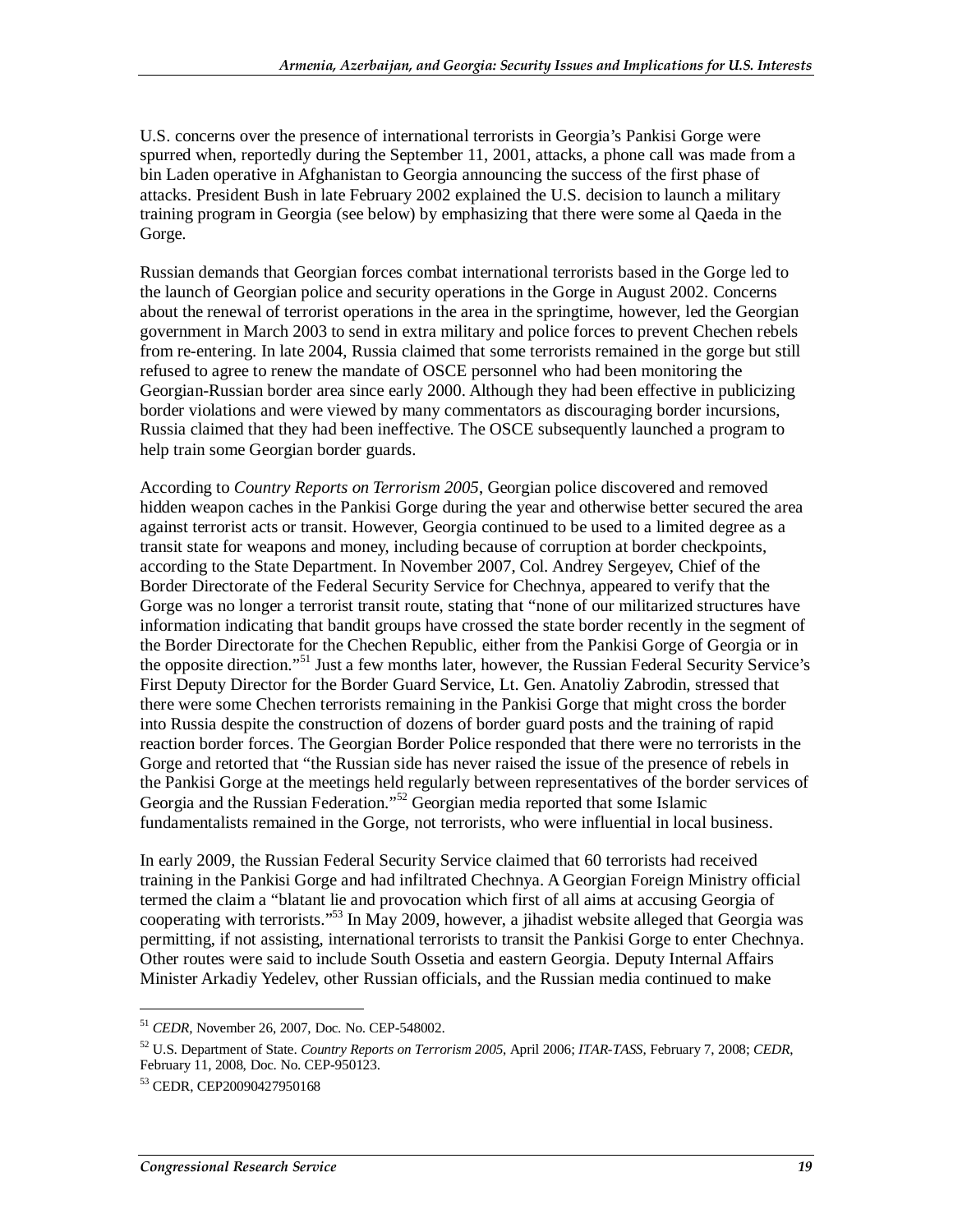allegations that terrorists were located in the Pankisi Gorge, including members of Al Qaeda. On October 13, 2009, these accusations reached a new level when Alexander Bortnikov, the head of Russia's Federal Security Service, claimed that Al Qaeda members and other terrorists were receiving training and transport from Georgia's security services for operations in Chechnya and Dagestan. Georgia was also transferring weaponry and money to the terrorists, he alleged. Georgia's Foreign Ministry termed the accusations a "blatant lie" that Russia had concocted in order to excuse its inability to deal with rising instability in the North Caucasus.

In late October 2009, a delegation consisting of members of Georgia's Christian Democratic Party, foreign diplomats, and journalists visited the Pankisi Gorge to investigate the Russian claims. Christian Democratic legislator Giorgi Targamadze and other delegation members reported that no signs of terrorists were found in the Gorge. Georgia's head of the Foreign Intelligence Service, Gela Bezhuashvili, and the head of the Border Police, Zaza Gogava, similarly reported to the legislature that no terrorists were entering Russia from Georgia.<sup>54</sup>

#### **Crime and Corruption**

Crime and corruption are serious threats to democratization and economic growth in all the states. The increasing amount of foreign currency entering the states as the result of foreign oil and natural gas investments, drug trafficking, and other means, the low pay of most government bureaucrats, and inadequate laws and norms, are conducive to the growth of corruption. Also, the weakness of the rule of law permits the Soviet-era political patronage and spoils system to continue. Saakashvili has pledged to combat corruption, firing many policemen and emphasizing merit-based examinations for college entrance.

According to the World Bank:

- in Armenia, corruption decreased during the 1990s, but progress in combating corruption had slowed by the early 2000s. The country was at the  $35<sup>th</sup>$  percentile in 2008 (that is, 138 out of 212 countries had better records in combating corruption);
- in Azerbaijan, there has been scant progress in combating corruption since 1996 (the earliest estimate by the World Bank). The country was at the  $14<sup>th</sup>$  percentile in 2008 (that is, 182 out of 212 countries had better records in combating corruption);
- in Georgia, there has been substantial progress in combating corruption since 1996. The country was at the  $51<sup>st</sup>$  percentile in 2008 (that is, 104 out of 212) countries had better records in combating corruption).<sup>55</sup>

<sup>54</sup> *ITAR-TASS*, October 13, 2009; *CEDR*, October 13, 2009, Doc. No. CEP-950330; October 28, 2009, Doc. No. CEP-950249; October 29, 2009, Doc. No. CEP-950274.

<sup>55</sup> The World Bank. Governance Matters 2009: Country Data Reports, online at

http://info.worldbank.org/governance/wgi/sc\_country.asp. See also Transparency International, *Corruption Perceptions Index*, online at http://www.transparency.org/.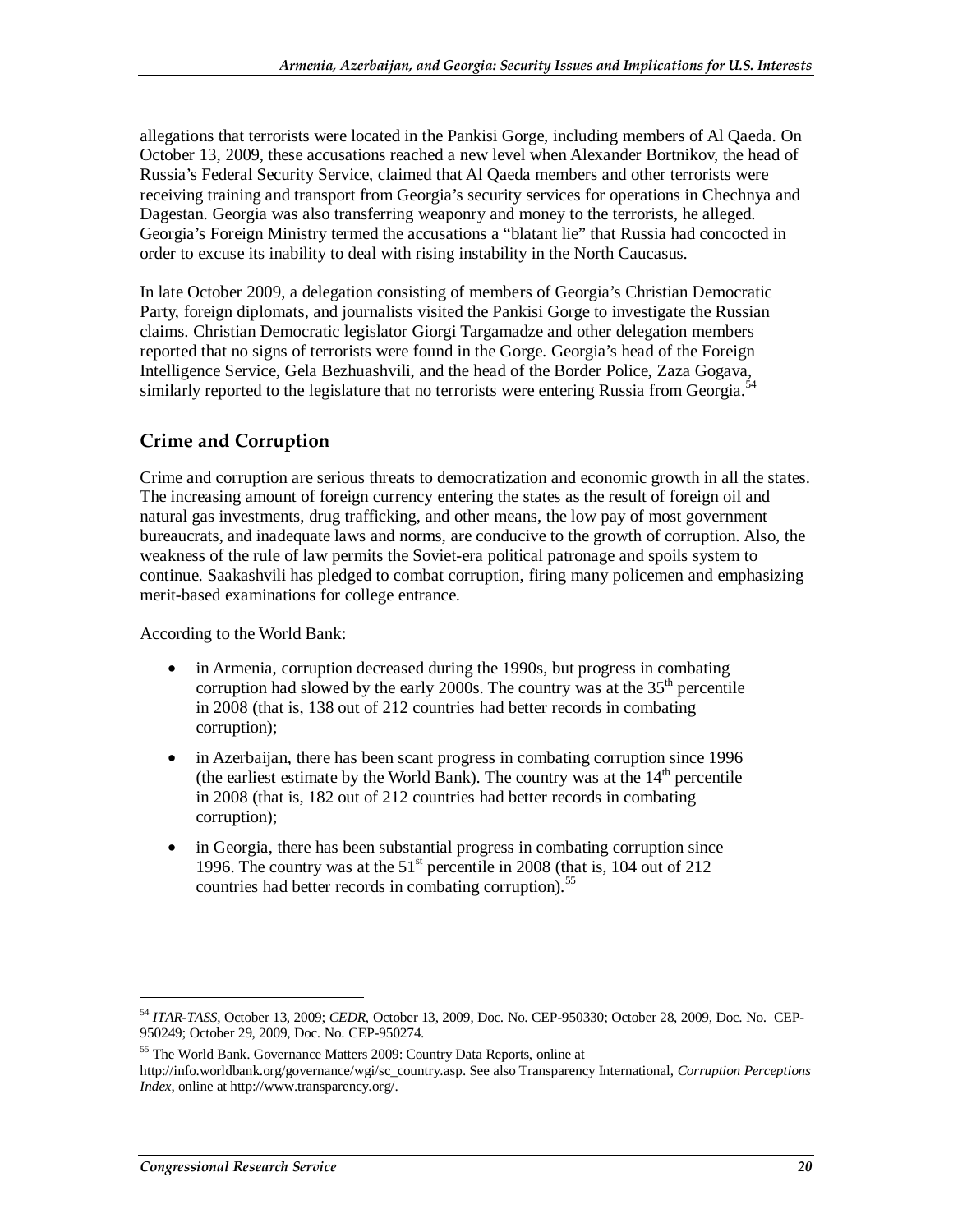#### **Illegal Narcotics Production, Use, and Trafficking**

According to the State Department's *International Narcotics Control Strategy Report*, none of the South Caucasian states is a major drug producer, but Azerbaijan is an increasing conduit for drug trafficking from Afghanistan. The other regional states also are potentially significant drug trafficking routes, since they sit between the Black Sea and Caspian Sea linking Central Asia to Europe.<sup>56</sup> Armenia's borders with Azerbaijan and Turkey remain closed due to the NK conflict, but when these borders open, drug transiting could increase significantly, the State Department warns. Law enforcement officials in Armenia reported that drug trafficking increased in 2009. Of particular concern in Georgia are the separatist regions of South Ossetia and Abkhazia, which may already serve as conduits for drug smuggling. Drugs from Afghanistan that transit Georgia are smuggled out through land routes and Black Sea ports. Previously, Chechen and al Qaeda terrorists that were based in the Pankisi Gorge area of northeast Georgia at least partly financed their activities by drug-trafficking. Georgian counter-terrorism actions in the Gorge in recent years appear to have eliminated this trafficking. Georgia's border control police and customs officials state that that they need more scanning equipment and canines trained in drug detection. Drug seizures have declined in 2009, perhaps at least in part because police and customs officials have focused on responding to separatism by Abkhazia and South Ossetia.

Azerbaijan is a transit route for Afghan opiates that enter from Iran or, to a lesser extent, from Central Asia, and are then smuggled to markets in Russia, Turkey, and Europe. About 95% of the illicit drugs enter from Iran. Drug seizures by the government increased in 2009, with most seizures occurring at the Azerbaijan-Iranian border. Drug consumption also is increasing in Azerbaijan.

#### **Non-Proliferation of Weapons of Mass Destruction**

The South Caucasus states have only in recent years begun implementing effective export control regimes to prevent the proliferation of weapons of mass destruction and associated technologies.<sup>57</sup> There are not as many nuclear fuel cycle-related facilities in the South Caucasus as elsewhere in the former Soviet Union, but there are various nuclear research facilities and an operating nuclear power reactor in Armenia. Virtually all of the facilities lacked adequate security systems such as cameras and computerized accounting to safeguard medical and industrial nuclear materials and wastes. Some radioactive materials that were inadequately documented during the Soviet era have been discovered. Border and customs officials have halted some smuggling of WMD materials, and are receiving increasing levels of U.S. and other international training and other assistance to bolster their effectiveness (see also below, "U.S. Peace and Security Assistance*"*).<sup>58</sup>

<sup>56</sup> The State Department. Bureau for International Narcotics and Law Enforcement Affairs. International Narcotics Control Strategy Report, vol. 1, March 1, 2010.

<sup>57</sup> *NIS Nuclear Profiles Database*. Center for Nonproliferation Studies, Monterey Institute of International Studies. Armenia has the most developed export control system on paper. The State Department's *Country Reports on Terrorism 2004* states that Armenian border guards in 2004 seized 42 grams of non-weapons-grade radioactive material, demonstrating that "they are capable of detecting and interdicting nuclear material."

<sup>58</sup> *NIS Trafficking Database*. Center for Nonproliferation Studies, Monterey Institute of International Studies. Among prominent smuggling attempts, Azerbaijani border troops halted a shipment of Russian missile parts bound for Iran in March 1998 and about one kilogram of uranium 235 allegedly bound for Iran in April 2000. In early 2002, Russian and Georgian media reported that two of eight Soviet-era small nuclear generators containing strontium-90 were missing in Georgia. Georgian and Russian authorities on January 25, 2007, verified media reports that Georgian security in cooperation with U.S. agencies in early 2006 had apprehended a Russian citizen who was attempting to smuggle a tiny (continued...)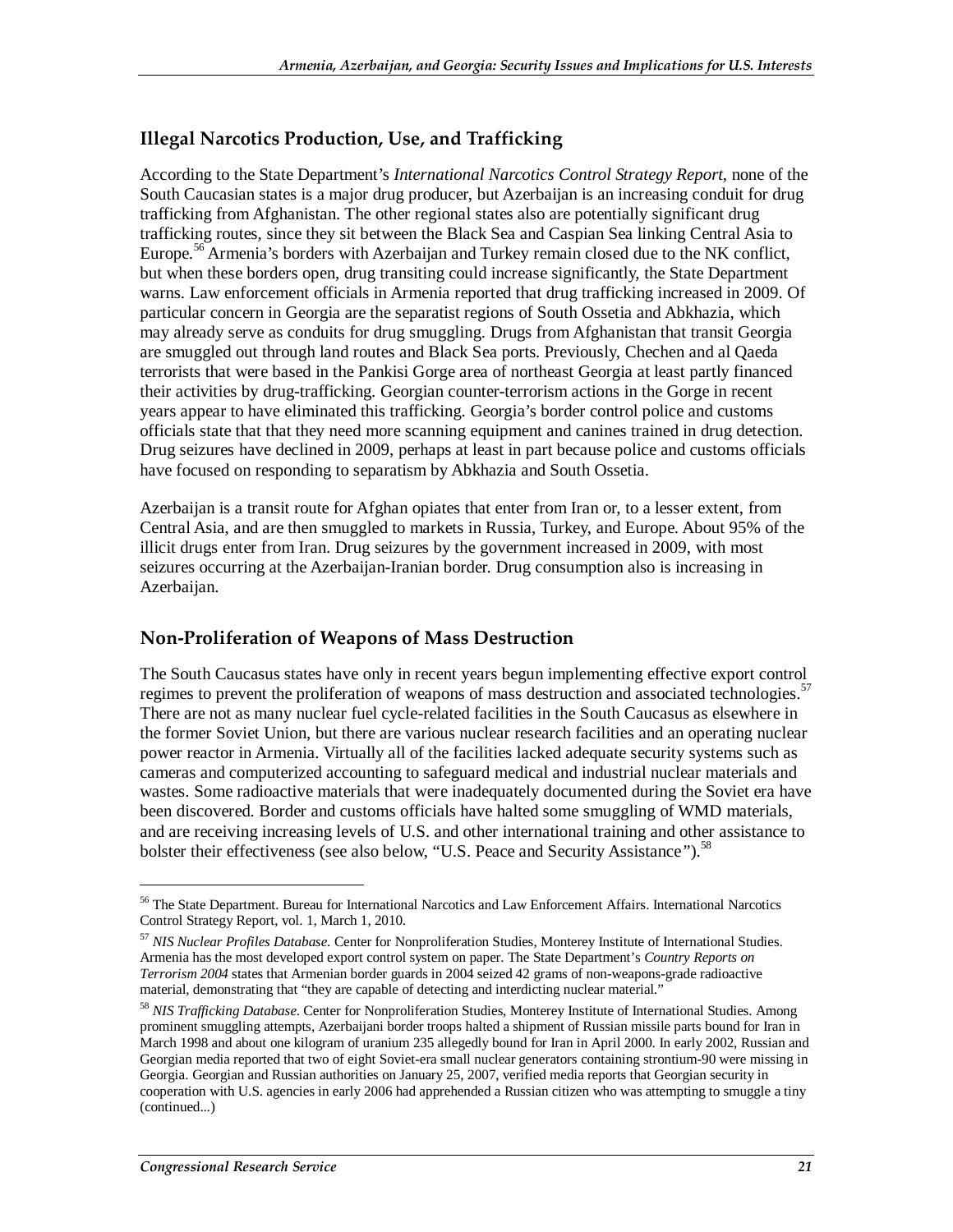#### **Economic and Defense Security**

The South Caucasus states have worked to bolster their economic and defense capabilities by seeking assistance from Western donors such as the United States, by seeking private investment, by joining international organizations, and by cooperating with each other to limited degrees. Georgia was the first state in the region to achieve World Trade Organization membership in June 2000, followed by Armenia in December 2002. Azerbaijan has encouraged foreign firms and governments to become involved in energy development to ensure the widest possible international interest in Azerbaijan's independence and to attempt to influence attitudes toward the NK conflict.

Georgia, as a major conduit for oil and gas pipelines,<sup>59</sup> and because of its economic and democratic reforms, has emerged as the key to regional stability and security, according to some observers. By the same token, instability in Georgia could threaten the whole region by providing greater opportunities for outside powers to meddle. Georgia has working relations with the other two states of the region and with Turkey, and is a member with Azerbaijan in GUAM (see below). Georgia and Azerbaijan have common interests that have encouraged limited cooperation. Both face separatism, are wary of Russian influence, seek revenues from oil and gas transport, and are pro-Western. Armenia seeks good relations with Georgia so that it may retain transport links to Russia, including for energy supplies. During and after the August 2008 Russia-Georgia conflict, President Sargisyan carefully maneuvered to retain good relations with both Russia and Georgia. Georgia must balance its relations with the other two regional states to prevent one or the other from accusing it of favoritism regarding the NK conflict. Armenia has increasing links with Iran. Trade ties with Iran already permit Armenia to export electricity and import oil and gas from Iran and to receive products shipped via Iran.

*Gas Prices*. In early 2006, Russia charged all three states much more for gas. In May 2006, Armenia agreed to relinquish various energy assets to Russian firms as partial payment for this price increase. Some critics have alleged that Russia now has virtual control over Armenia's energy supplies. $60$ 

• In late 2006, Russia again requested price hikes for 2007. In the case of Georgia, Russia's state-controlled Gazprom gas firm announced in early November 2006 that it would cut off gas supplies to Georgia by the end of the year unless Georgia agreed to a 100% price hike or sold its main gas pipeline to Gazprom. Spurred by Russia's economic sanctions and this announcement, Georgia negotiated an agreement to receive some Azerbaijani gas via the new South Caucasus Pipeline

<sup>(...</sup>continued)

amount of highly-enriched uranium into Georgia. *CEDR,* April 27, 1998, Doc. No. FTS-558; February 4, 1999, Doc. No. FTS-1112; May 3, 2000, Doc. No. CEP-9; January 24, 2002, Doc. No. CEP-55; January 25, 2007, Doc. No. CEP-950026.

<sup>&</sup>lt;sup>59</sup> The oil pipeline from Baku, Azerbaijan, through Tbilisi, Georgia, to Ceyhan, Turkey (the BTC pipeline) and an associated South Caucasus Pipeline (SCP) for gas from Azerbaijan's offshore Shah Deniz fields to Turkey's gas pipeline network.

 $60$  Despite earlier denials, Armenian officials announced in late October 2006 that Gazprom would assume effective management control of an Iranian-Armenian gas pipeline under construction. According to analyst Vladimir Socor, this acquisition may have provided Gazprom with another source of inexpensive foreign gas so that it could boost sales of its own gas to Europe. Also, this acquisition may have signaled Russia's intent to block use of Armenia as a pipeline route independent of Russian control. *Eurasian Daily Monitor*, November 3, 2006. See also RFE/RL, *Armenia Report*, October 31, 2006.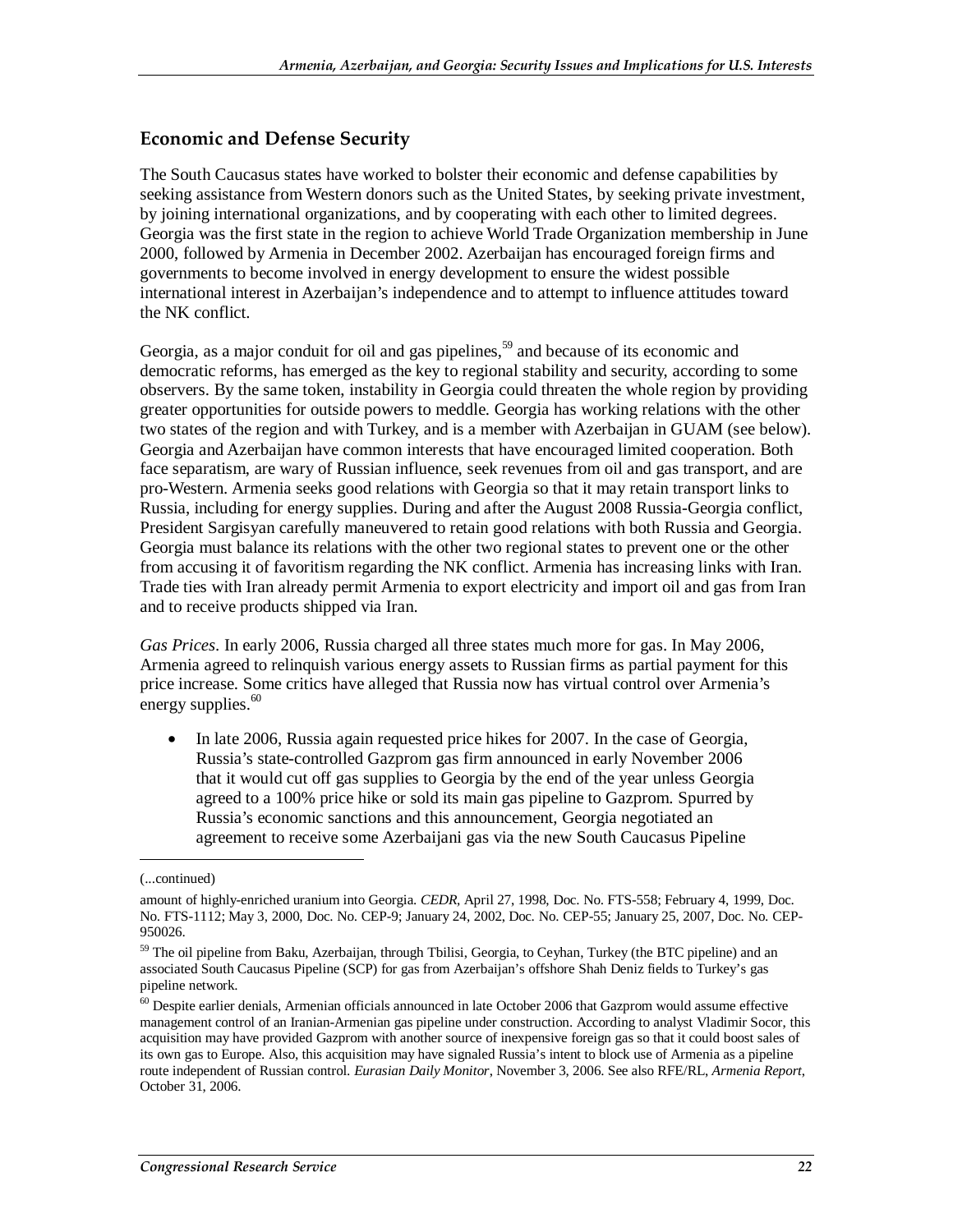(SCP; see below) and another small existing pipeline. It also agreed to continue to purchase some higher-priced gas from Gazprom. In the case of Azerbaijan, Russia's requests for higher prices and reductions in the amounts of gas and electricity supplies led President Aliyev to announce that as of 2007, the country would no longer purchase Russian gas (however, agreement was reached to provide Russian electricity, but at a higher price).

- During the winter of 2007-2008, Gazprom demanded even higher prices, and Georgia was forced to continue to purchase some gas from Gazprom to meet its energy needs.
- During the winter of 2008-2009, Gazprom continued to supply some gas to Georgia despite the extremely poor relations between Russia and Georgia in the wake of the August 2008 conflict. Russia has an incentive to work out a continued supply arrangement with Georgia because some of the Russian gas transits Georgia to Armenia.
- During the winter of 2009-2010, Gazprom continued to supply gas to Georgia and Armenia. The pipeline was closed for one day in December 2009 when a bomb was discovered near the pipeline in Russia's Ingushetia region. Gazprom announced that gas prices in Armenia would be increased 17% in April 2010. A separate gas pipeline from Russia to South Ossetia went into service in August 2009, replacing a trunk line through territory controlled by the Tbilisi government that South Ossetia feared could be cut off. Gazprom charged more for the gas supplied to South Ossetia than it charged for that supplied to Armenia during the winter, although the prices will become closer in April 2010.

The activities of Russia's state-controlled United Energy Systems (UES) in Armenia and Georgia also have raised concerns among some observers. UES in mid-2005 gained management control or ownership over virtually all of Armenia's electric power system, including the Metsumor nuclear power plant. In Georgia, UES in late 2003 bought controlling interests in the Tbilisi electrical grid and several hydro- and thermal power generation facilities.

All three states have been faced with constructing military forces to address regional conflicts and low-intensity threats. Poverty and the need for know-how and equipment have forced them to seek outside assistance. Armenia has proceeded the farthest. It suppressed most paramilitary forces potentially dangerous to civil order in the early 1990s. The Yerevan-based Soviet  $7<sup>th</sup>$  Army, disbanded in 1992, provided a ready-made model for Armenia's armed forces. Russia provides officer training and military equipment, including regional air defenses, including under the aegis of the CSTO. Azerbaijan's rejection of many ties with the Russian military stymied its early military development. Azerbaijan's and Georgia's reliance until the mid-1990s on paramilitary forces to combat regional separatism contributed to wide civil disorder in both states.

#### *Partnership for Peace*

All three of the South Caucasus states have joined NATO's Partnership for Peace (PFP) to facilitate the modernization of their armed forces and to increase ties with Europe. PFP status seeks to assure the South Caucasus states that they are not in a "power vacuum" or completely vulnerable to neighboring powers. Georgia has looked to links with PFP as the road to eventual NATO membership that will provide security guarantees against possible Russian revanchism. In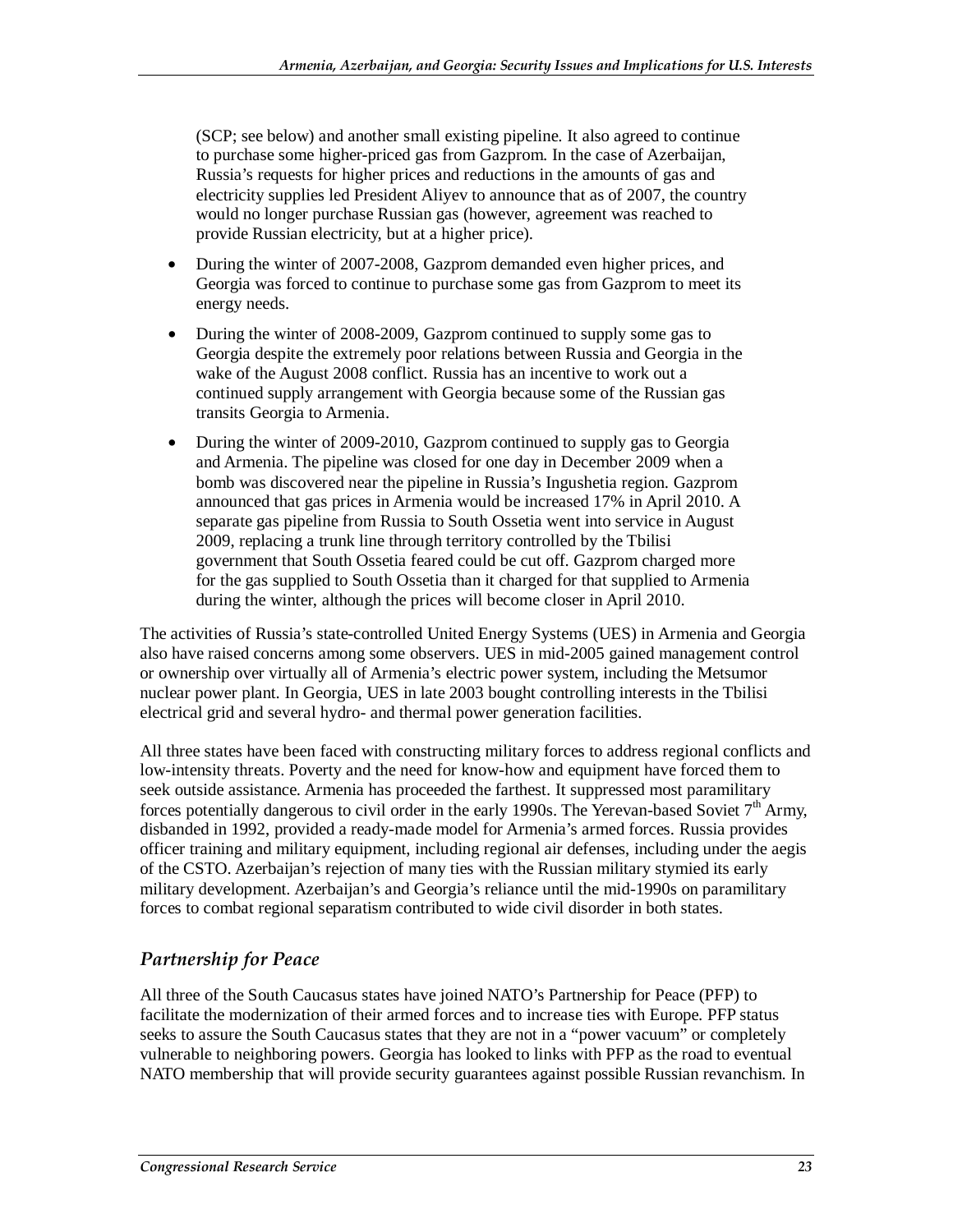2004-2005, all three states agreed with NATO to participate in Individual Partnership Action Plans (IPAPs) for military and civil-military reforms.

The June 2004 NATO summit pledged enhanced attention to the South Caucasian and Central Asian PFP members. A Special Representative of the NATO General Secretary was appointed to encourage democratic civil-military relations, transparency in defense planning and budgeting, and enhanced force inter-operability with NATO. While including the South Caucasus states in NATO activities, NATO endeavored to reassure Russia—by including it as a member of PFP and by establishing a NATO-Russia Council—that it was not excluding Russia from a regional role as long as Moscow supported regional stability, democratization, and the creation of free markets.

*Georgia.* On September 21, 2006, NATO approved Georgia's application for "Intensified Dialogue" with the alliance, ostensibly because of Georgia's military reform progress, although NATO also emphasized that much more reform work needed to be done before Georgia might be considered for NATO membership. Although the United States urged that Georgia be considered for a Membership Action Plan (MAP; preparatory to membership), NATO's Riga Summit in November 2006 reaffirmed support for an intensified dialogue to assist Georgia in implementing reforms.<sup>61</sup> The NATO Freedom Consolidation Act of 2007 (P.L. 110-17), signed into law in April 2007, urged NATO to extend a MAP for Georgia and designated Georgia as eligible to receive security assistance under the program established by the NATO Participation Act of 1994 (P.L. 103-447).

At a meeting with NATO Secretary General Jaap de Hoop Scheffer on February 14, 2008, the head of Georgia's mission to NATO transmitted a note from President Saakashvili formally requesting the alliance to invite Georgia to participate in a Membership Action Plan (MAP). On February 14, 2008, the Senate approved S.Res. 439 (sponsored by Senator Lugar), which urged NATO to award a MAP to Georgia and Ukraine as soon as possible. A NATO MAP for Georgia was a matter of contention at the April 2008 NATO Summit. Although Georgia was not offered a MAP, the Alliance pledged that Georgia would eventually become a member of NATO. After the Russia-Georgia conflict, a NATO-Georgia Commission was set up to further systematize NATO reform guidance. At the December 2008 NATO foreign ministerial meeting, the United States reportedly agreed with a British proposal to not push for a MAP for Georgia, and instead to formulate Annual Action Programs for Ukraine and Georgia to assist them in the "significant work left to do" in meeting the requirements for NATO membership. The United States took the position that the two countries might work toward Alliance membership without formally undertaking MAPs but still carrying out the requirements of MAPs.<sup>62</sup>

Illustrating support for PFP, Georgian troops served as NATO peacekeepers in Kosovo as part of the Turkish battalion in the U.S. sector.

*Azerbaijan.* Illustrating support for PFP, Azerbaijani troops served as NATO peacekeepers in Kosovo as part of the Turkish battalion in the German sector. Azerbaijani troops also serve in ISAF in Afghanistan. Azerbaijan's cooperation with NATO allegedly may have cooled in recent

<sup>61</sup> NATO. North Atlantic Council. *Riga Summit Declaration*, November 29, 2006. Then-President Bush stated that the United States supported Georgia's NATO membership. Remarks By President Bush In Riga, Latvia, *PR Newswire*, November 28, 2006. Sen. Richard Lugar urged soon granting Georgia a MAP and suggested that NATO's energy security would be facilitated by eventually offering NATO membership to Azerbaijan and Kazakhstan. Senator Lugar Delivers Remarks at the Riga Summit, Latvia, *Congressional Quarterly Transcripts*, November 27, 2006.

<sup>62</sup> U.S. Department of State. *Remarks on the NATO Foreign Ministers Meeting*, November 26, 2008.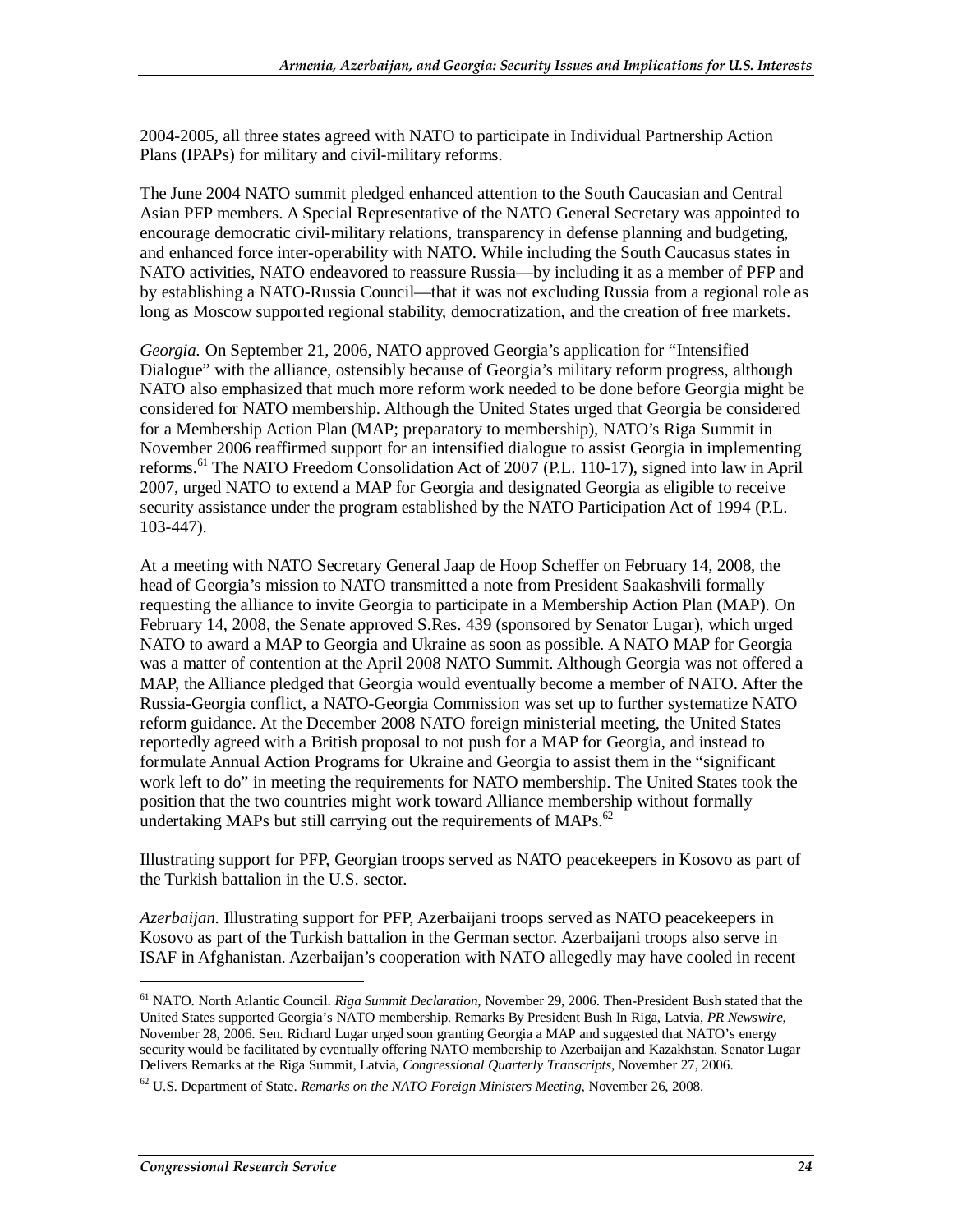months. It reportedly joined Turkmenistan in denying overflights for AWACS aircraft bound for Afghanistan, and declined sending more troops to Afghanistan.<sup>63</sup>

*Armenia.* Armenia announced in July 2000 that it aimed to increase activities with PFP. Its Foreign Ministry argued that Armenia was falling behind Azerbaijan and Georgia in such activities and wished to ensure its security by developing the widest possible international ties, especially with the world's "most influential" security body. The Foreign Ministry explained that Armenia had been reluctant to increase ties with NATO because of possible Russian reactions but that Russia itself had developed such ties. Armenia's officials also stressed that participation in PFP kept the country abreast of PFP training and aid provided to Azerbaijan.<sup>64</sup>

To support NATO, Armenia began to send peacekeepers to Kosovo in 2003 as part of the Greek battalion, and 70 Armenian peacekeepers continue to serve there. Armenia decided in December 2005 to further advance its relationship with NATO by adopting an Individual Partnership Action Plan, but then-President Kocharyan stated that Armenia was not seeking NATO membership.

#### *CSTO*

In 1992, Armenia, Russia, and most of the Central Asian states signed a Collective Security Treaty that stated that the members would mutually defend against security threats and would not join other security alliances. At an October 2002 CIS summit, Armenia, Russia, Belarus, Kazakhstan, Kyrgyzstan, and Tajikistan signed a charter to create a Collective Security Treaty Organization (CSTO) with a permanent secretariat for operational military planning and budget coordination (Uzbekistan joined in 2006).<sup>65</sup> It was stated that this secretariat would permit a quicker response to threats to internal or external security. On internal security, Russian Gen. Nikolay Bordyuzha, the secretary general of CSTO, has pledged that the organization would not intervene in political conflicts, but only intervene by consensus "to resolve military, local and border conflicts, as well as to prevent ... terror acts of armed groups and to stop drug trafficking.... In addition, they will be used to fulfill special tasks such as protection of pipelines," or disaster relief.<sup>66</sup> On external security, Russia's national security strategy, approved by President Medvedev in May 2009, has proclaimed the CSTO as "the main instrument designed to counter ... challenges and threats of a military-political and military-strategic nature" emanating from outside the member-states.<sup>67</sup> Many observers have viewed the CSTO as a mainly Russian initiative to increase security influence over member-states and to counter U.S. and other outside influence.<sup>68</sup>

Soviet successor states that are not members of the CSTO—Azerbaijan, Georgia, Turkmenistan, and Ukraine—have raised concerns about the organization's potential role in their regions. Russia

<sup>63</sup> Open Source Center. *Europe: Daily Report*, November 17, 2009, Doc. No. EUP-85004.

<sup>64</sup> *CEDR*, July 26, 2000, Doc. No. CEP-63; January 18, 2003, Doc. No. CEP-166; February 12, 2003, Doc. No. CEP-174; February 16, 2003, Doc. No. CEP-66; May 19, 2003, Doc. No. CEP-213.

<sup>65</sup> Open Source Center. *Central Eurasia: Daily Report* (hereafter *CEDR*), April 29, 2003, Doc. No. CEP-96; April 29, 2003, Doc. No. CEP-132.

<sup>66</sup> *ITAR-TASS*, March 2, 2009.

<sup>&</sup>lt;sup>67</sup> *CEDR*, May 13, 2009, Doc. No. CEP-557001. The Russian military doctrine similarly highlights the role of the CSTO in deterring and preventing conflict. The Kremlin. President of Russia. *The Military Doctrine of the Russian Federation*, February 5, 2010.

<sup>68</sup> Ibragim Alibekov and Sergei Blagov, *Eurasia Insight*, April 29, 2003.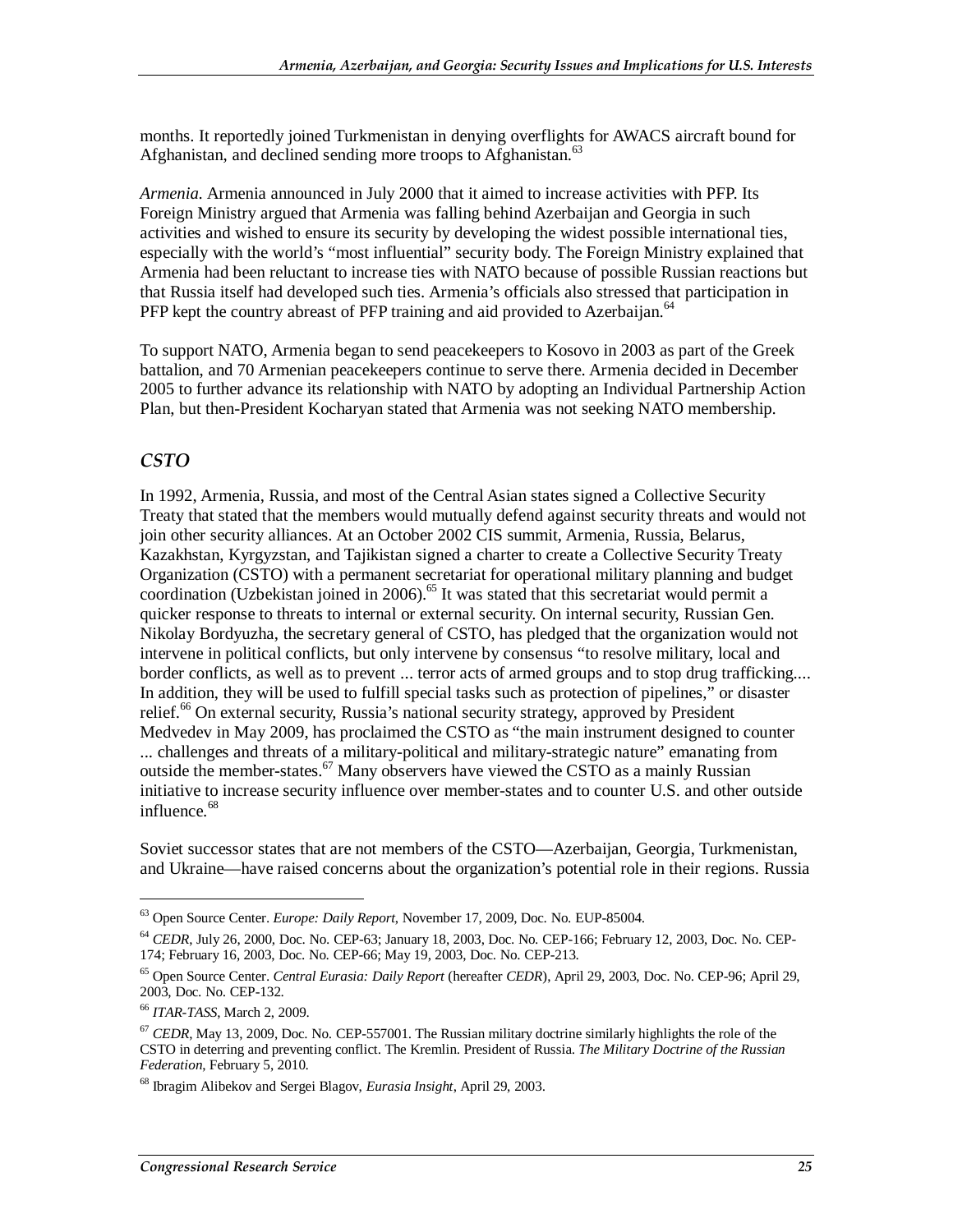did not invoke the treaty during the Russia-Georgia conflict, and the CSTO members have resisted Bordyuzha's call to recognize the independence of Georgia's breakaway Abkhazia and South Ossetia regions. Turkmenistan has eschewed membership in the CSTO in order to protect its neutral status, while Ukraine, until recently, pursued closer ties with NATO. In the case of the Armenia-Azerbaijan conflict, Armenia's former Foreign Minister Vartan Oskanyan suggested in 2006 that the collective defense provision of the CSTO pertained to aggression from outside the CIS, so would not pertain to the Armenia-Azerbaijan conflict (since Azerbaijan is a member of the CIS).<sup>69</sup> In 2008, however, Armenia requested a clarification of this issue. In late 2009, Armenian Defense Minister Seyran Ohanyan was asked if the CSTO would support Armenia if Azerbaijan attacked, and responded that "if hostilities against Armenia resume, the CSTO is obliged to help us according to its treaty."70 The issue of the area of responsibility of the CSTO remains ambiguous, according to some observers.

In July-August 2008, Armenia hosted the largest-scale CSTO military exercise that has been held by the organization (4,000 personnel from all seven member-states reportedly took part, but most troops were from Armenia and Russia, and a few from Tajikistan). The exercise focused on coordination between the Armenian and Russian armed forces in repelling an invasion of Armenia. Part of the exercise took place in Armenia and part at the CSTO headquarters in Moscow. Azerbaijan, Turkey, and Georgia voiced misgivings about the intent of the exercise. Russian troops participating in the exercise were boosted in Armenia just after the outbreak of the Russia-Georgia conflict, perhaps complicating Georgian security considerations.

In early 2009, the CSTO announced that an air-assault Collective Operational Reaction Force (CORF) would be set up. However, Uzbekistan raised concerns about the vague character of the force and balked at contributing troops. President Medvedev stated that the force was needed to deal with rising tensions along CSTO borders and boasted that the force would "be as good as that of NATO.<sup>571</sup> The main participants in CORF are Russia and Kazakhstan.

Although most members of the CSTO have bilateral ties to NATO under the Partnership for Peace program, the CSTO long has called for NATO to cooperate with it as an organization on counternarcotics, anti-terrorism, and other issues. However, the real purpose of such cooperative overtures is to receive recognition by NATO of a Russian sphere of influence in Soviet successor states, according to many observers. Bordyuzha excoriated NATO as early as 2003 for increasing its ties with Georgia, and asserted that the CSTO should play the leading role in security cooperation with Georgia.<sup>72</sup> Bordyuzha claimed that he sent a letter to NATO in 2004 proposing cooperation, but NATO reportedly did not respond. Attempts by the CSTO to encourage NATO to establish formal ties were set back in mid-2009 when Russia urged Partnership for Peace members Armenia and Kazakhstan to boycott NATO's Partnership for Peace military exercises in Georgia. In October 2009, Foreign Minister Lavrov urged Secretary Clinton to support NATO cooperation with the CSTO as an element of the "reset" of U.S.-Russia relations.<sup>73</sup>

<sup>69</sup> CRS interview, October 26, 2006.

<sup>70</sup> *ITAR-TASS*, August 21, 2008; *CEDR*, December 16, 2009, Doc. No. CEP-950231.

<sup>71</sup> *ITAR-TASS*, February 4, 2009.

<sup>72</sup> *CEDR*, May 26, 2003, Doc. No. CEP-134. Criticizing NATO actions to boost Georgia's defenses, Bordyuzha reportedly "indignantly" queried "Is there any danger of a military invasion [of Georgia]?"

<sup>73</sup> *CEDR*, October 15, 2009, Doc. No. CEP-379001.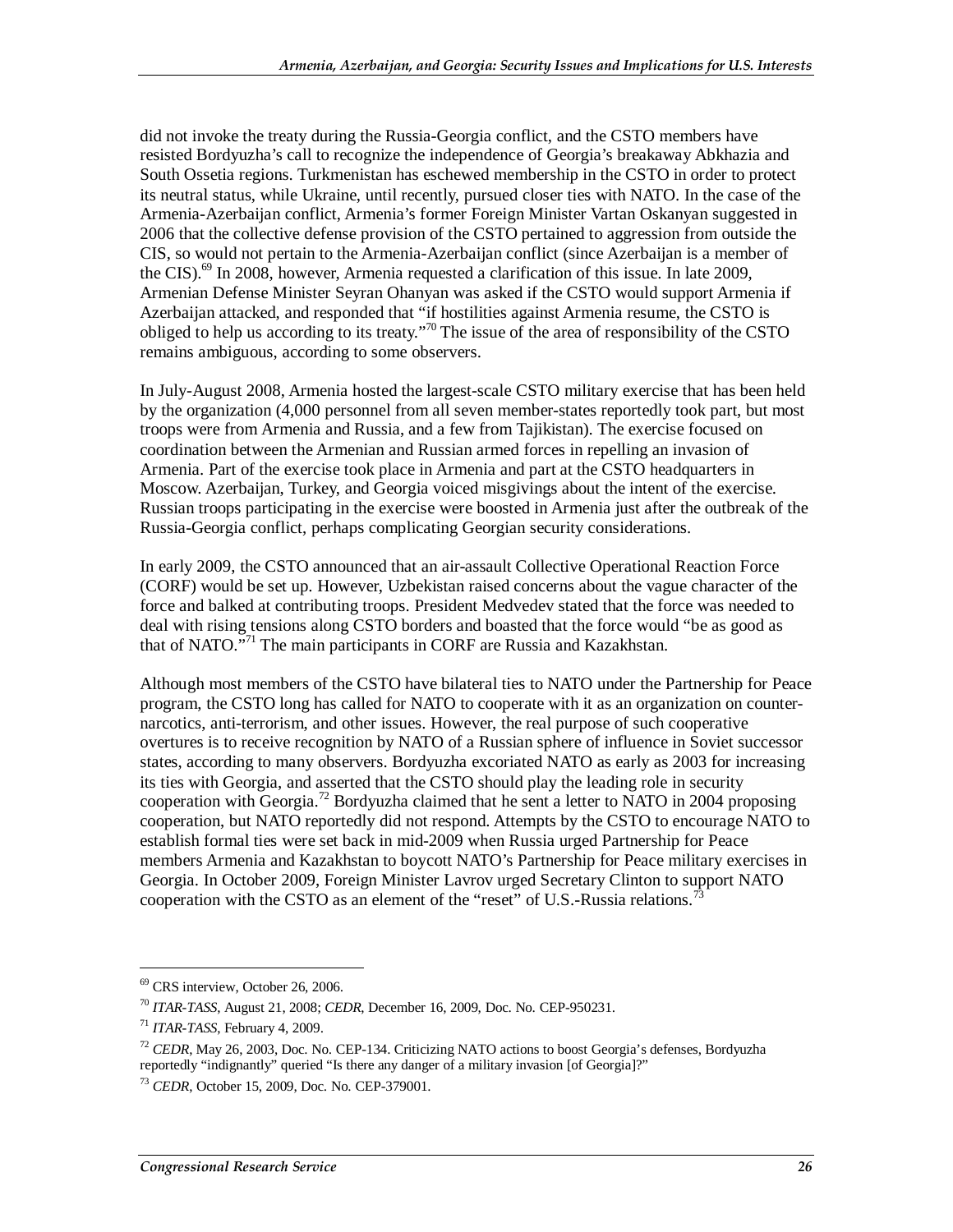The CSTO also has attempted to play a role in global security analogous to that of NATO. Since it became an observer organization at the U.N. General Assembly in December 2004, the CSTO has urged the specialized U.N. agencies such as UNODC and the Terrorism Committee and its Executive Directorate to cooperate more with it. In March 2010, the U.N. General Assembly approved a resolution drawn up by Russia that called for greater U.N. cooperation with the CSTO in "regional cooperation in such areas as strengthening regional security and stability, peacekeeping, counterterrorism, and combating illicit trafficking in drugs and weapons, combating transnational organized crime, human trafficking, the fight against natural and manmade catastrophes."74

President Medvedev stated in early 2009 that the CSTO would combat terrorism and offer other support benefiting ISAF operations in Afghanistan. The CSTO has claimed credit for agreements by its member-states on the transit of supplies to Afghanistan. However, the CSTO has stressed that it will not send troops to Afghanistan.

#### *Caucasus Security Pact Proposals*

At the November 1999 OSCE Summit and other forums, former President Kocharyan, former Turkish President Suleyman Demirel, and former presidents Shevardnadze and Aliyev called for the creation of a South Caucasus security system that would provide regional states and external powers with shared stakes in regional stability. Kocharyan explained that his "Round Table on Stability" proposal was prompted by the withdrawal of Azerbaijan and Georgia from the CIS Collective Security Pact. He called for the creation of a sub-CIS system whereby the three regional states, buttressed by their neighbors, and aided by the EU and the United States, would guarantee regional stability. Iran endorsed the creation of such a pact, though calling for it to initially exclude external powers.<sup>75</sup>

Seeking to play a leading role in forming such a pact, Putin convened side meetings with the leaders of the three Caucasus states during CIS summits in 2000 (meetings of lower-level officials of the four states had begun in 1997), but the region's leaders appeared to disagree with Putin that Russia and other "Caucasus countries must alone shape the region's fate," excluding outside interests. The last meeting of the so-called "Caucasus Four" took place in Moscow in September 2003 among the region's legislative speakers. A meeting planned for early 2004 in Tbilisi was apparently sidelined by Georgia's "rose revolution." Although Russia and Armenia called for the resumption of "Caucasus Four" meetings, the Saakashvili government balked at participating in the Russia-led grouping, rendering it moribund.<sup>76</sup>

Soon after the breakout of conflict between Russia and Georgia in August 2008, Turkish Prime Minister Recep Tayyip Erdogan proposed creating a "Caucasus Stability and Cooperation Platform" or forum to pursue regional peace, security, and economic development. He proposed

 $74$  United Nations General Assembly.  $64<sup>th</sup>$  Session. Plenary Meeting. *Cooperation between the United Nations and the Collective Security Treaty Organization*, A/RES/64/256, March 2, 2010.

<sup>75</sup> Gerald Libaridian, reported in *RFE/RL Caucasus Report*, June 15, 2000; Wayne Murray, reported in *Caucasus Reporting Service*, no. 38, June 30, 2000.

<sup>76</sup> *Nezavisimaya gazeta*, May 17, 2000, p. 1; *Caucasus Stability Pact - Iran Counters Russian Expansion*, May 25, 2000; *CEDR*, September 30, 2003, Doc. No. CEP-386. A planned "Caucasus Four" meeting of legislative speakers planned for November 2006 on the sidelines of a CIS speakers summit in St. Petersburg apparently was not held. At the CIS speakers' meeting, Russian Duma Speaker Boris Gryzlov reportedly refused to meet with Georgian Speaker Nino Burjanadze. *CEDR*, November 16, 2006, Doc. No. CEP-950221.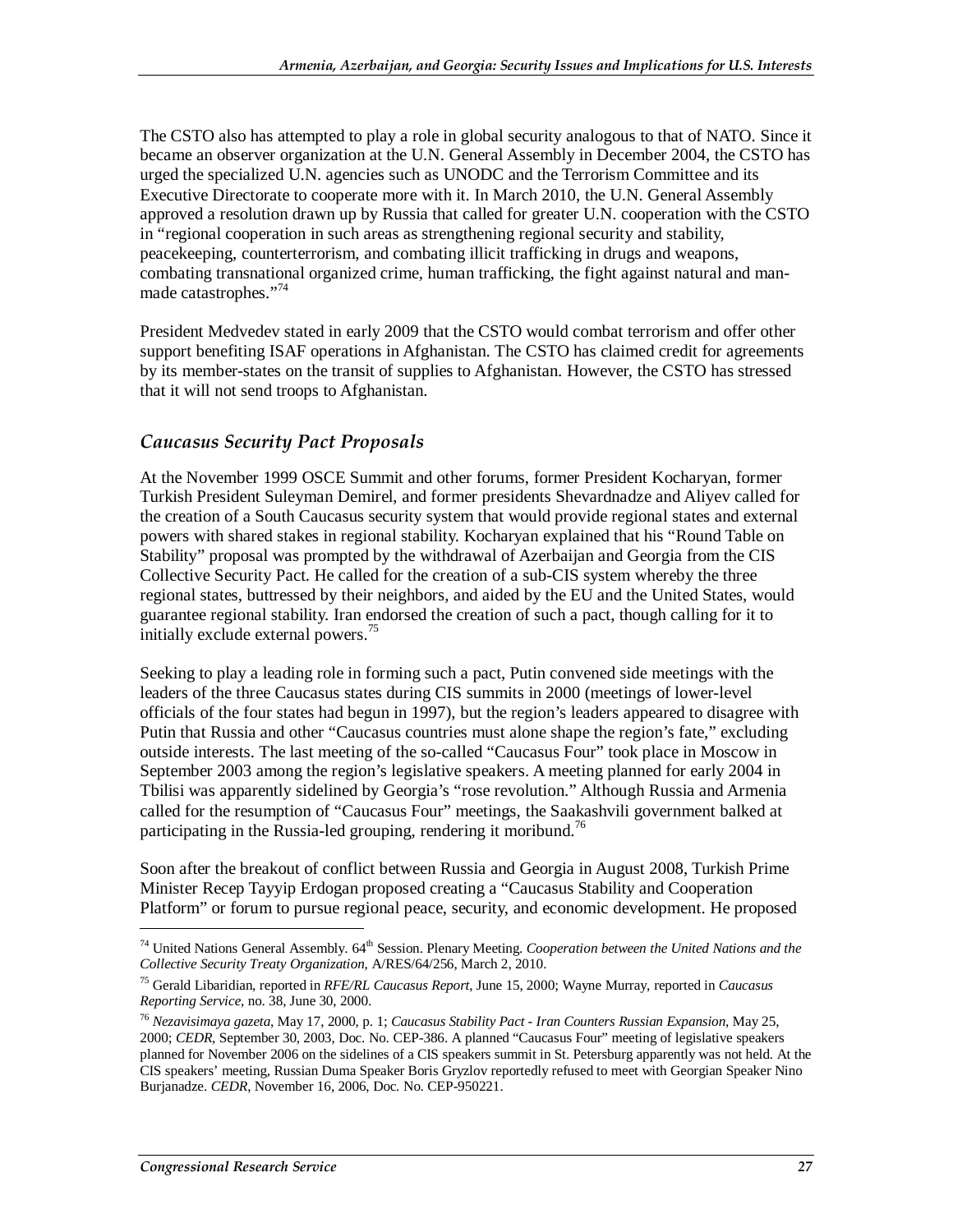that members include the three South Caucasian states, Turkey, and Russia (but not the United States or others). Erdogan traveled to Azerbaijan later in August 2008, where President Aliyev endorsed the proposal, and then-Turkish Foreign Minister Ali Babajan visited Moscow in September 2008, where Russian Foreign Minister Lavrov endorsed the proposal. Armenia also welcomed the proposed regional talks, and Turkish President Abdullah Gul discussed it with President Sarkisyan when he visited Yerevan in September 2008. According to one Turkish media report, "the process of normalization of Turkish-Armenian relations is the inevitable consequence of the new Caucasus vision Turkey has adopted. In order to implement this vision, Turkey started a process for normalizing its relations with Yerevan, on the one hand, and another process for the peaceful settlement of the NK issue through talks between Yerevan and Baku, on the other."77 In a speech in Nakhichevan in October 2009, President Gul stated that Turkey's efforts to facilitate regional engagement as part of the Caucasus Stability and Cooperation Platform would continue.

#### *GUAM*

In another area of regional cooperation, the GUAM states (formed from the initials of the member-states: Georgia, Ukraine, Azerbaijan and Moldova)<sup>78</sup> share common interests in resisting Russian domination and in securing energy transport and supply that is outside Russian control. Formed in 1997, Azerbaijan, Georgia, and Ukraine in early 1999 held joint military exercises aimed at protecting the Georgian oil pipeline. Russia has opposed GUAM as usurping CIS functions, but also called for GUAM to admit Moscow as a member. In 2000, the members agreed to convene regular summits and ministerial-level conclaves.<sup>79</sup> At the July 2002 meeting in Yalta, GUAM countries signed an "Agreement on Cooperation in the Battle against Terrorism, Organized Crime and Other Dangerous Types of Crime." At a Georgia-Ukraine presidential summit in May 2003, the two leaders called for naming military coordinators to work out security cooperation within GUAM, with Georgian officials arguing that such cooperation could help prepare the members for NATO membership.<sup>80</sup>

The "rose revolution" in Georgia in late 2003, the "orange revolution" in Ukraine in late 2004, and political reforms in Moldova gave GUAM a democratic orientation. At a meeting in April 2005, the members and invited guests (including Lithuania and Romania) proclaimed the goal of consolidating democracy in the Black Sea region and beyond, called for ending regional "frozen conflicts," and discussed energy transport cooperation. Ukrainian President Viktor Yushchenko suggested that GUAM focus on integration with NATO and the EU. All these subjects had concerns about Russian behavior at their core. The first GUAM-sponsored Virtual Center for Fighting Against Terrorism, Organized Crime, Drug Trafficking and Other Dangerous Crimes opened in Azerbaijan in July 2005 and the second in Kyiv, Ukraine, in May 2006. These centers in member-states are supposed to exchange data, but reportedly such cooperation still was below par in early 2010.

<sup>77</sup> *Today's Zaman*, June 5, 2009.

<sup>&</sup>lt;sup>78</sup> The group admitted Uzbekistan as a member in April 1999, but Uzbekistan stopped participating in most activities in 2002 and formally withdrew in May 2005. In a letter announcing the withdrawal, Karimov reportedly stated that Uzbekistan disliked "the organization's emphasis on the resolution of frozen conflicts, the formation of joint armed blocs, and the review of existing security systems," outside its geographical area of interests. *CEDR*, May 9, 2005, Doc. No. CEP-23004.

<sup>79</sup> *CEDR*, March 17, 2000, June 19, 2000, and September 9, 2000.

<sup>80</sup> *CEDR*, May 7, 2003, Doc. No. CEP-224.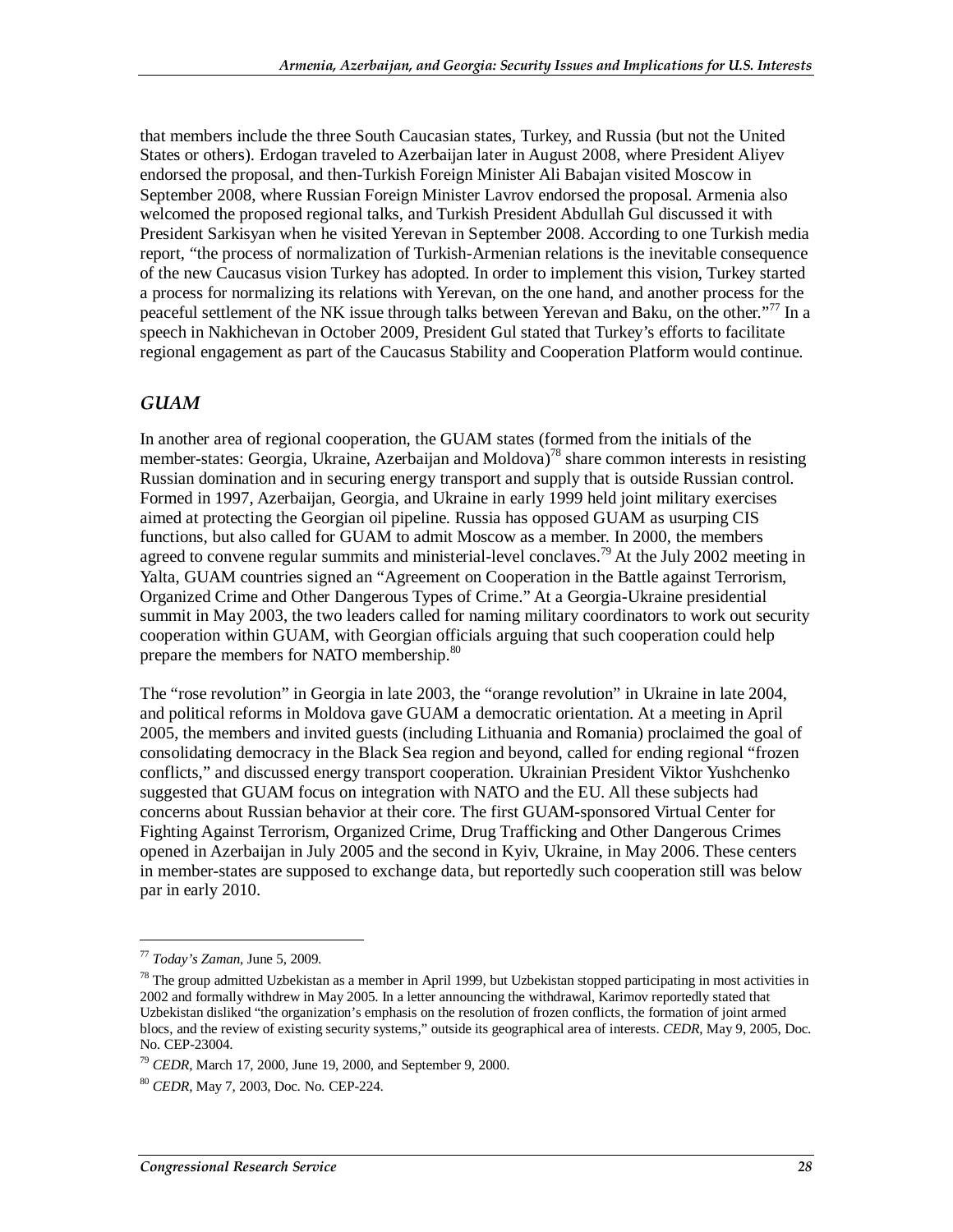In May 2006, the heads of state of the GUAM countries signed a charter renaming the organization "GUAM: The Organization for Democracy and Economic Development" and proclaiming the of goal of economic and security integration with the West. Combating crime, terrorism, and separatism were highlighted. In September 2006, the GUAM delegations to the U.N. General Assembly succeeded in getting their proposal for a discussion of "protracted conflicts" in the GUAM states placed on the agenda. In October 2006, GUAM foreign ministers issued a statement calling on Russia to refrain from "unilateral actions" against Georgia and supporting Georgia's call for Russian-Georgian talks on introducing international forces in the separatist areas. In December 2006, Colonel-General Sergiy Kirichenko, chief of the General Staff of Ukraine's armed forces, reportedly announced plans to form a GUAM peacekeeping force to serve in U.N. peacekeeping operations.<sup>81</sup>

At the July 2007 Summit of the Heads of State of GUAM, held in Baku, Azerbaijan, the presidents (Moldova's president did not attend) agreed to form a permanent secretariat and eight committees handling economic, trade, security and cultural issues.

At the July 2008 Summit of the Heads of State of GUAM, held in Batumi, Georgia, energy security was a primary topic. Guests included the Presidents of Poland and Lithuania and emissaries from the United States, the EU, and other countries. The presidents of the memberstates (Moldava's president did not attend, but the interior minister and deputy foreign minister attended) called for the further development of east-west rail and other transport links and endorsed the delivery of oil from Baku to Poti, and across the Black Sea to Kerch, Ukraine, and thence to the Odessa-Brody-Plotsk-Gdansk pipeline. They also proclaimed adherence to the territorial integrity of the member-states and the peaceful resolution of the "frozen conflicts." Moldova's emissaries continued to oppose proposals to create a GUAM peacekeeping force and urged that the organization focus on economic cooperation.<sup>82</sup>

The GUAM secretariat facility in Kiev was inaugurated in February 2009 during a meeting of the ministers of foreign affairs (Moldova was represented by its ambassador to Ukraine). Two more meetings of member ministers of foreign affairs took place during the year on the sidelines of other conclaves, but a summit of heads of state was not convened.

Ukraine held the GUAM presidency in 2010. In early February 2010, an official from the State Department's Bureau of International Narcotics and Law Enforcement Affairs visited the GUAM secretariat in Kiev to discuss combating trafficking in persons and drugs, money laundering, counter-terrorism, and progress in modernizing the GUAM Virtual Law Enforcement System. In mid-February 2010, the GUAM secretariat in Kiev hosted a workshop with the U.N. Office on Drugs and Crime on improving legal cooperation for combating terrorism. The inauguration of Viktor Yanukovych as Ukraine's president in late February 2010 led some observers to question the future of GUAM.

<sup>81</sup> *CEDR*, April 22, 2005, Doc. No. CEP-238; April 25, 2005, Doc. No. EUP-87; April 25, 2005, Doc. No. CEP-102; May 25, 2006, Doc. No. CEP-4002; October 16, 2006, Doc. No. CEP-950116; October 17, 2006, Doc. No. CEP-950149; December 13, 2006, Doc. No. CEP-358001; March 2, 2007, Doc. No. CEP-950315. According to Georgian analysts Pikria Asanishvili and Avtandil Tukvadze, GUAM will not meet its full potential until Armenia is admitted making GUAM a true regional organization—and the people of the South Caucasus realize that regional integration will benefit them. *Central Asia and the Caucasus*, no. 3, June 30, 2005.

<sup>82</sup> Ministry of Foreign Affairs of Georgia*. Official Documents of the GUAM Batumi Summit*, at http://mfa.gov.ge/index.php?lang\_id=ENG&sec\_id=542.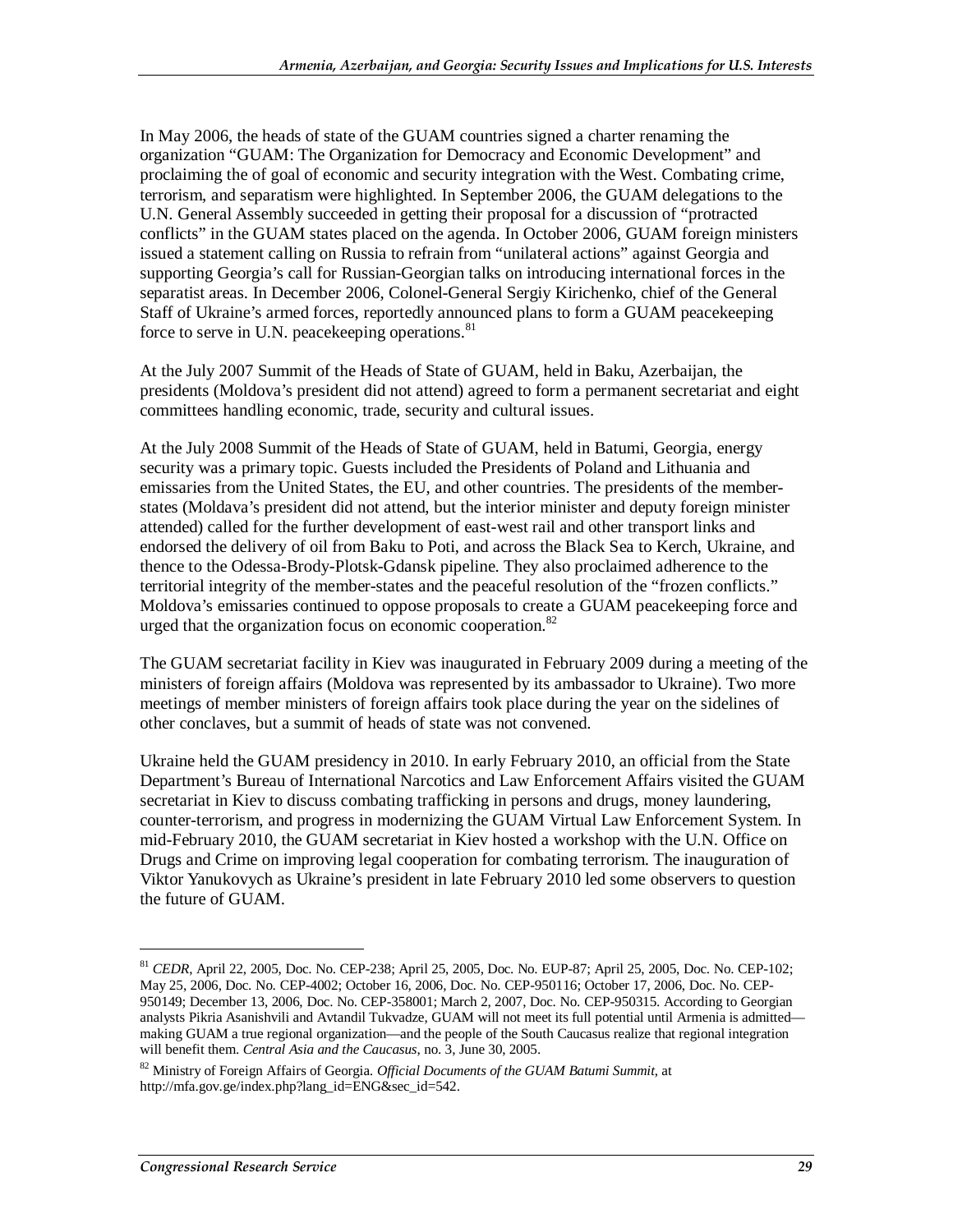GUAM has received significant encouragement from the United States, including a Congressional authorization for funding (The Security Assistance Act of 2000; P.L. 106-280), <sup>83</sup> that some observers have viewed as sustaining the group. In December 2002, then-Assistant Secretary Jones and the GUAM ambassadors adopted a framework program of projects to facilitate regional trade and transport, the improvement of border and customs services, and the fight against terrorism, organized crime and drug-trafficking.<sup>84</sup> Under the accord, the United States funded pilot programs of customs and border training and GUAM law enforcement offices, with rotating meetings in each of the GUAM capitals of expert level working groups. The United States voted for putting the discussion of "protracted conflicts" in GUAM member-states on the agenda of the 2006-2007 session of the U.N. General Assembly, against the objections of Armenia and Russia.<sup>85</sup> The budget requests for FY2005 and FY2006 called for FREEDOM Support Act (FSA) funds to be used to bolster Moldova's and Ukraine's participation in GUAM, and the budget request for FY2007 called for some FSA regional funding to be used for GUAM activities. In the FY2009 and FY2010 budget requests, the Administration called for aid to GUAM to help set up a coordination mechanism for customs and border service personnel to combat trans-border criminal activities. The FY2011 budget request called for support for training law enforcement personnel in the GUAM member-states.

#### *Energy and Transport*

Issues of regional security and the balance of regional power, as well as of economic advantage, have increasingly come to be wrapped up with the issue of pipeline politics. The discovery of major new oil and gas resources in the Caspian Sea in recent years has contributed to the strategic significance of the South Caucasus region as an energy producer and transport corridor. The *World Factbook* reports 7 billion barrels of proven oil reserves and 70.6 trillion cubic feet of proven natural gas reserves in Azerbaijan.<sup>86</sup> Russia and Kazakhstan have reported finding energy reserves in the Caspian Sea rivaling those of Azerbaijan. Azerbaijan faced many obstacles to fully exploit and market its energy resources, including project financing, political instability, ethnic and regional conflict, and pipeline security.

U.S. companies were shareholders in about one-half of about twenty international productionsharing consortiums formed in the 1990s to carry out oil and gas exploration, appraisal, development, and production. Many of these consortiums were dissolved after the firms did not find commercially significant resources. The first was the Azerbaijan International Oil Corporation (AIOC), formed to exploit the Azeri-Chirag-deepwater Gunashli (ACG) oil and gas fields. In 1995, Heydar Aliyev and the AIOC decided to transport "early oil" (the first and lower volume of oil from AIOC fields, along with other Azerbaijani oil) through two Soviet-era pipelines in Georgia and Russia to ports on Russia's Black Sea coast. The capacity of each of these pipelines is around 100,000-115,000 barrels per day (bpd).

<sup>&</sup>lt;sup>83</sup> P.L. 106-280 authorized assistance to GUAM and Armenia for International Military Education and Training (IMET), Foreign Military Financing (FMF), nonproliferation and export control, and antiterrorism assistance for FY2001-FY2002. Section 907 provisions blocking FMF and IMET aid to Azerbaijan remained in place until FY2002.

<sup>&</sup>lt;sup>84</sup> U.S. Department of State. Office of the Spokesman. Joint Statement of the United States, Azerbaijan, Georgia, Moldova, Ukraine, and Uzbekistan, December 23, 2002.

<sup>85</sup> *CEDR*, September 14, 2006, Doc. No. CEP-950244. U.N. General Assembly. Sixty-First Session. General Committee. Summary Record of the 1<sup>st</sup> Meeting on 12 September 2006, A/BUR/61/SR.1, October 13, 2006; U.N. General Assembly. Sixty-First Session. *2nd Plenary Meeting*, A/61/PV.2, September 13, 2006.

<sup>86</sup> Central Intelligence Agency. *The World Factbook*. Data as of January 2009.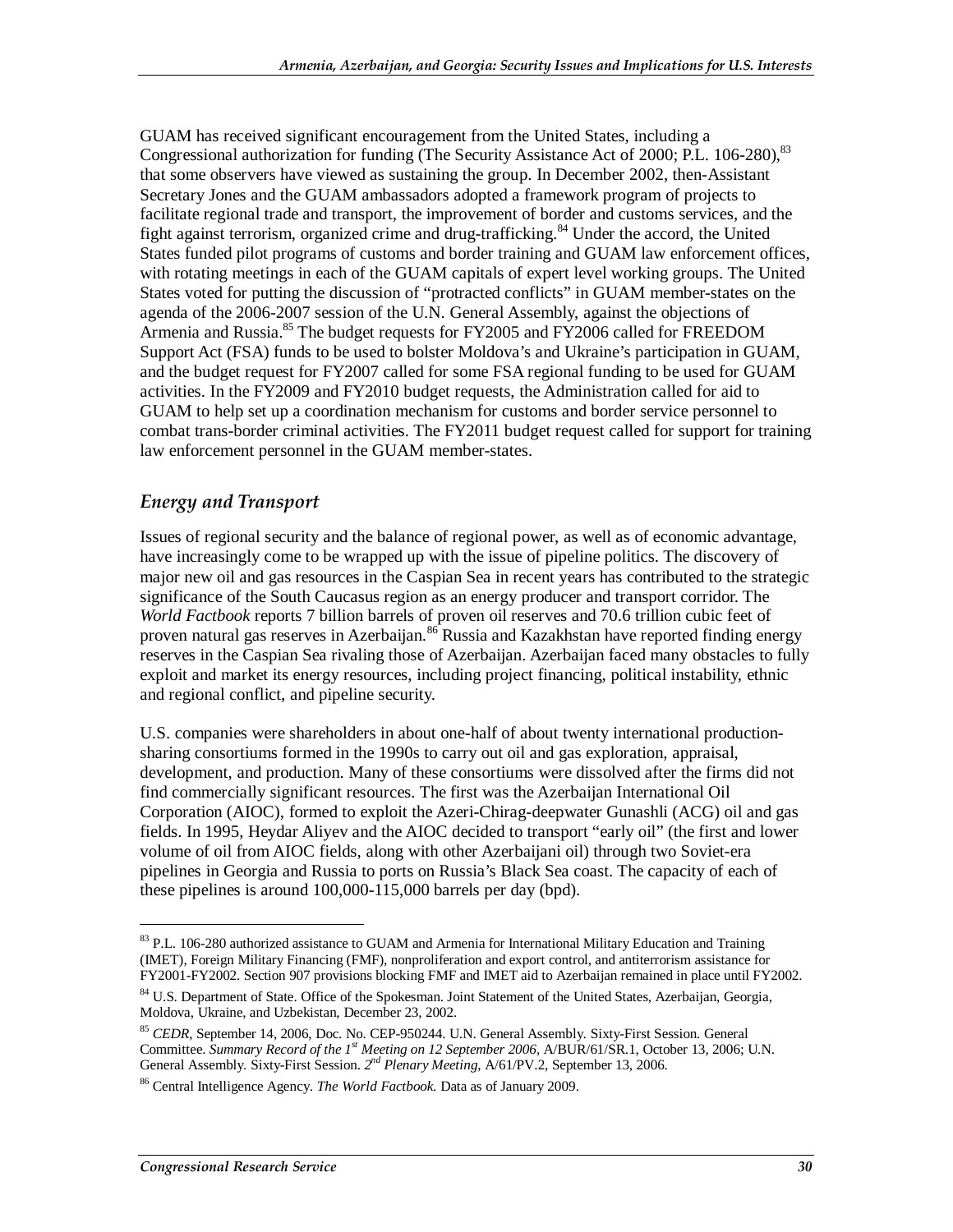A "main oil" pipeline—with a capacity of one million bpd—began delivering oil from Baku through Georgia to Turkey's Mediterranean port near Ceyhan in June 2006. The Clinton Administration launched a major campaign in late 1997 stressing the strategic importance and suitability of this route as part of a "Eurasian Transport Corridor," including possible trans-Caspian links to Central Asia. Volatile oil prices and questions about the amount of oil in the Caspian region raised concerns among oil firms about financial risks of the route.

Political endorsement of the Baku-Tbilisi-Ceyhan (BTC) route was provided by a 1998 meeting of the presidents of Turkey, Georgia, Azerbaijan, Kazakhstan, and Uzbekistan, and then-U.S. Energy Secretary Bill Richardson, where they pledged to cooperate to ensure the commercial viability of the route. An even more important "Istanbul Protocol" on construction of the BTC oil pipeline was signed in November 1999 by Azerbaijan, Georgia, Turkey, and Kazakhstan (with then-President Clinton in attendance). It is reported that the pipeline cost \$4 billion to build. Kazakhstan has agreed to barge some oil across the Caspian Sea for transport through the pipeline, helping to address under-utilization of the pipeline until oil production increases in Azerbaijan. A gas pipeline to Erzurum, Turkey was built parallel to the oil pipeline (the South Caucasus Pipeline or SCP), and was inaugurated in March 2007. The SCP section in Azerbaijan and Georgia, completed earlier, was pressed into service in the winter of 2006-2007 to deliver some gas from Azerbaijan's offshore Shah Deniz gas fields to Azerbaijani and Georgian customers (another small pipeline also delivered Azerbaijani gas to Georgia). Azerbaijan had balked at paying substantially increased prices for Russian gas, and Georgia had reduced its own purchases of Russian gas after the price increase.

Some analysts argue that the opening of the BTC pipeline and associated SCP, along with the reopening of the region's roads, railways, and other transport, may well transform the economies of the region by bringing substantial energy transit fees, energy revenues, and trade. Others are less optimistic, warning that the states still maintain several transport blockades and barriers. Many in Armenia are concerned that Azerbaijan is channeling substantial revenues from oil and gas exports into a military buildup aimed against NK. However, former Foreign Minister Oskanyan and others have suggested that the completion of the pipelines could make Azerbaijan reticent to launch a conflict that could result in the destruction of the pipelines. $\frac{87}{5}$ 

# **U.S. Policy and Issues**

In congressional testimony in March 2008, Gen. Brantz Craddock, then-Commander of the U.S. European Command, stated that "the Caucasus' geostrategic location makes the region an important area for the United States and its Allies. Caucasus nations actively support Iraqi Freedom and ISAF. They provide alternative hydrocarbon sources from the Caspian Sea and alternative routes of access to Central Asian hydrocarbon reserves. It is an important region for European energy diversification." He stressed that to counteract the harm to regional stability posed by corruption, ethnic conflicts, and Russian meddling, "the Caucasus require sustained and coordinated interagency efforts."<sup>88</sup> Former Assistant Secretary of State Elizabeth Jones stated in

<sup>87</sup> Edmund Herzig, *The New Caucasus*. London, Royal Institute of International Affairs, 1999, p. 93; Amy Myers Jaffe and Robert Manning, *Survival*, Winter 1998-1999, p. 115; *CEDR*, January 14, 2004, Doc. No. CEP-153.

<sup>88</sup> U.S. Senate. Committee on Armed Services. *Statement of General Bantz J. Craddock*, March 13, 2008. In congressional testimony in March 2005, Gen. James Jones, then the head of USEUCOM, stated that "the Caucasus is increasingly important to our interests. Its air corridor has become a crucial lifeline between coalition forces in Afghanistan and our bases in Europe. Caspian oil, carried through the Caucasus, may constitute as much as 25 percent (continued...)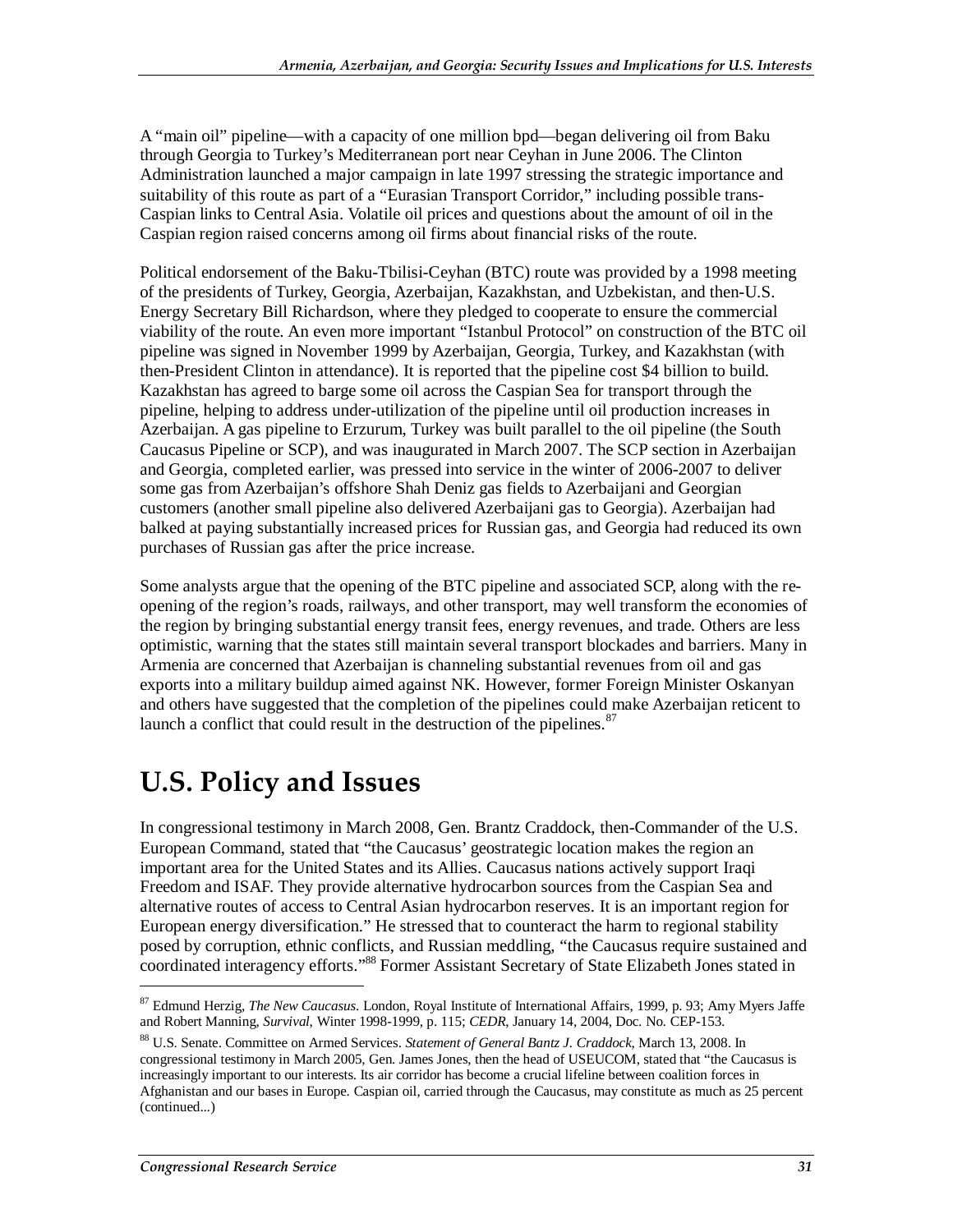2003 that, thanks to U.S. security assistance, "as each day passes, the countries of Central Asia and the Caucasus are becoming better equipped, better trained and better coordinated with one another to deal with transnational threats." She also stated that such U.S. security assistance was "integrated" with programs to enhance human rights and political and economic reforms.<sup>89</sup>

Conflict resolution is part of U.S. policy to enhance stability in the region. Among the early foreign policy acts of the Obama Administration, U.S. Secretary of State Clinton supported the signing of the Armenia-Turkey protocols in October 2009. In yearly appropriations for foreign operations, Congress has called on the Administration to pursue conflict mitigation in the region.

In some respects, U.S. policy has tended to view the South Caucasian countries (and those of Central Asia) as part of the Caspian Sea-Black Sea region, to include the Black Sea littoral states in the west and Afghanistan in the east. This view is partly the result of the air transit of U.S. and NATO forces and supplies based in Europe across these countries to the Afghan military theater. Also, U.S. policy has tended to focus on westward oil and gas transit routes from Caspian regional states. On the other hand, the U.S. State Department in 2005 implemented a persistent congressional call to re-assign responsibility for the Central Asian states to the Bureau for South Asian Affairs, leaving responsibility for the South Caucasus to the Bureau for European and Eurasian Affairs.<sup>90</sup> U.S. military operational planning also separated these regions. In 1999, the Central Asian states were reassigned to USCENTCOM's area of responsibility, covering Horn of Africa countries and many Middle Eastern and South Asian states, leaving the South Caucasus states (and the Caspian Sea) in USEUCOM's area of responsibility, covering Europe.

#### As reflected in the *Congressional Budget Justification for Foreign Operations (for FY2007, FY2008, FY2009, FY2010, and FY2011)*:

- U.S. national interests in Armenia have included cooperation in the war on terrorism and combating arms and other illicit trafficking. A durable and peaceful resolution of the Armenia-Azerbaijan conflict acceptable to both parties is key to U.S. interests that include stability in the South Caucasus, regional economic cooperation that ends Armenia's isolation, and improved Armenian-Turkish relations. Armenia's shift away from a war footing would also further U.S. interests in Armenia's economic development and improved standards of living.
- U.S. national interests in Azerbaijan have included cooperation in the war on terrorism, the advancement of U.S. energy security, and progress in democratic and economic reforms, which enhance internal stability. Such stability will reduce tendencies for Azerbaijani conflict with Iran and Armenia. Azerbaijan's creation of a transparent and corruption-free market economy is deemed essential to its role as a vital link in the trans-Caspian energy corridor, and it has the "potential to play a significant role in the diversification of American and global

<sup>(...</sup>continued)

of the world's growth in oil production over the next five years ... This region is a geographical pivot point in the spread of democracy and free market economies to the states of Central and Southwest Asia." U.S. Congress. Senate. Committee on Armed Services. Testimony by Gen. James Jones, March 1, 2005.

<sup>89</sup> Elizabeth Jones, Speech at the University of Montana, April 10, 2003.

<sup>90</sup> Jaroslaw Skonieczka, A Black Sea strategy, according to some observers, would "de-link" the South Caucasus countries from the Central Asian states, so that the former might be more clearly viewed as European countries and included in European institutions. *The Black Sea Region*, NATO International Staff, 2004.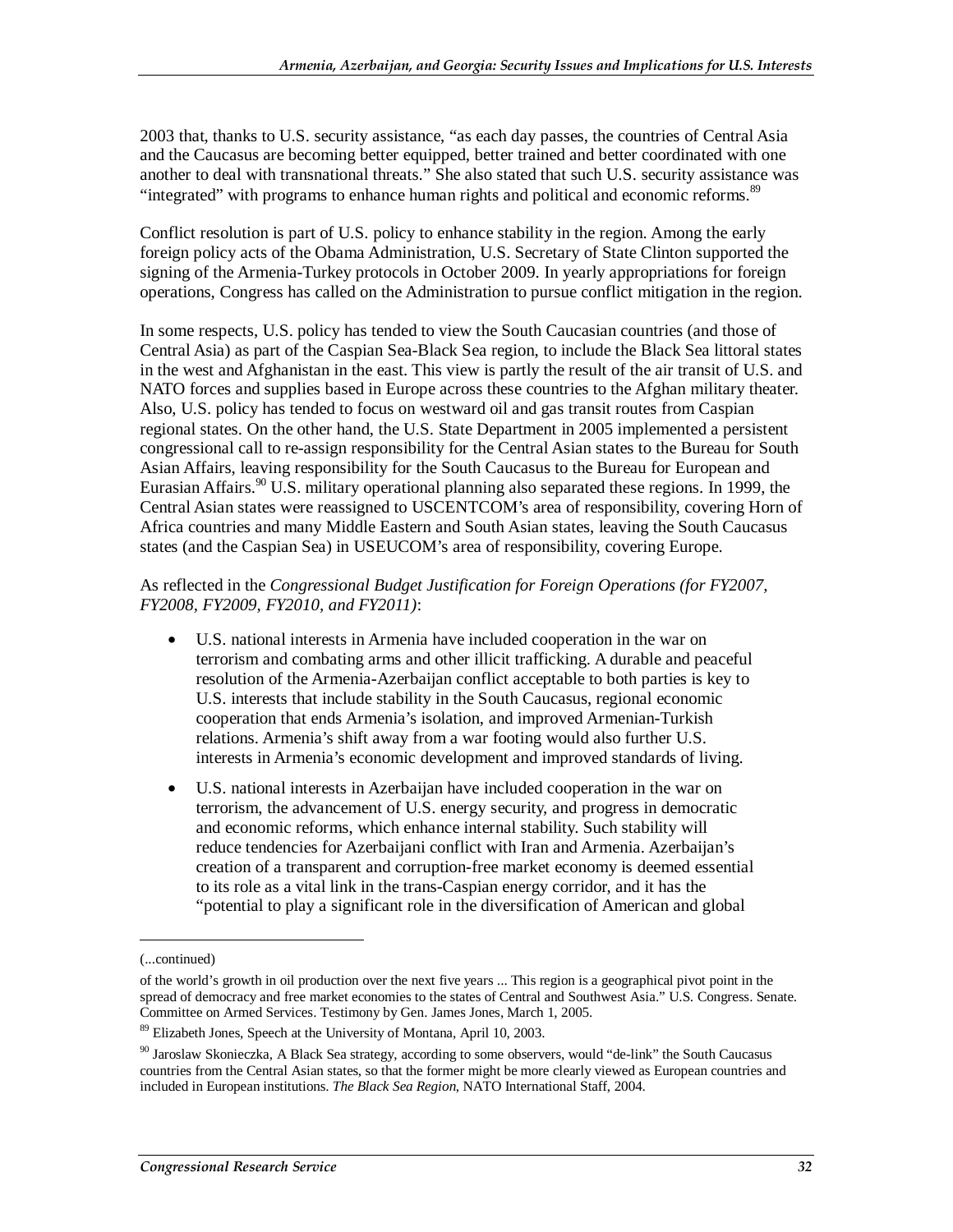energy supplies." Azerbaijan's conflict with Armenia over Azerbaijan's Nagorno Karabakh area, and its tensions with Iran upset stability in the critical South Caucasus region.

• "Georgia plays a key role in furthering U.S. interests" and has been a "premier partner" in the global war on terrorism by providing troops for military operations in Iraq and Afghanistan and other support. Georgia is becoming "a key conduit through which Caspian Basin energy resources will flow to the West, facilitating diversification of energy sources for the United States and Europe." The U.S. Government will continue to encourage democratization, promote integration with NATO, support law enforcement and institutions that uphold the rule of law, support stable economic growth, and support "the sustainable resolution of conflicts with the separatist regions based on Georgia's territorial integrity. The U.S.-Georgia Charter on Strategic Partnership offers a framework for meeting these goals" (see below).

### **Contributions to Operation Enduring Freedom in Afghanistan**

In the wake of September 11, 2001, U.S. policy priorities shifted toward global anti-terrorist efforts. In the South Caucasus, the United States obtained quick pledges from the three states to support U.S. and coalition efforts in Afghanistan, including overflight rights and Azerbaijan's and Georgia's offers of airbase and other support. The State Department's *Country Reports on Global Terrorism* has highlighted U.S. support for Azerbaijan's and Georgia's efforts to halt the use of their territories as conduits by international mujahidin and Chechen guerrillas for financial and logistic support for Chechen and other Caucasian terrorists.

#### **Georgia**

1

Then-President Shevardnadze immediately condemned the "scum" who attacked the United States on September 11, 2001, and one week later offered Georgian "airspace and territory" for use by U.S. troops. During his U.S. visit with President Bush in October 2001, he reiterated Georgia's "full cooperation and solidarity" with the U.S. and coalition actions in Afghanistan, and the full use of Georgia's airspace and airbases. He also reportedly asked for U.S. training assistance for Georgia's security forces to help them reassert control in the Pankisi Gorge.<sup>91</sup> On February 11, 2002, the U.S. Embassy in Georgia declared that the United States was ready to help Georgia combat several dozen al Qaeda and other terrorists who had fled to the Caucasus from Afghanistan. Some had relocated to Georgia's Pankisi Gorge area bordering Chechnya, where they maintained links with Chechen terrorists. On February 27, 2002, then-President Bush announced that the United States would provide equipment and training to help Georgia rout al Qaeda influences. The next day, the U.S. Defense Department announced plans for a "Georgia Train and Equip Program" (GTEP), as part of the global war on terrorism (see also below "U.S. Peace and Security Assistance").

Russia initially reacted critically to the U.S. announcement of the GTEP, but then-President Vladimir Putin on March 1, 2002, stated that he had received assurances from then-President Shevardnadze that the United States was not seeking permanent bases. He stressed that "we

<sup>&</sup>lt;sup>91</sup> According to Patterns of Global Terrorism 2002, p. 29, the United States strongly urged Georgia to "regain control of the Pankisi Gorge," where terrorists with links to al Qaeda threatened the security of both Georgia and Russia.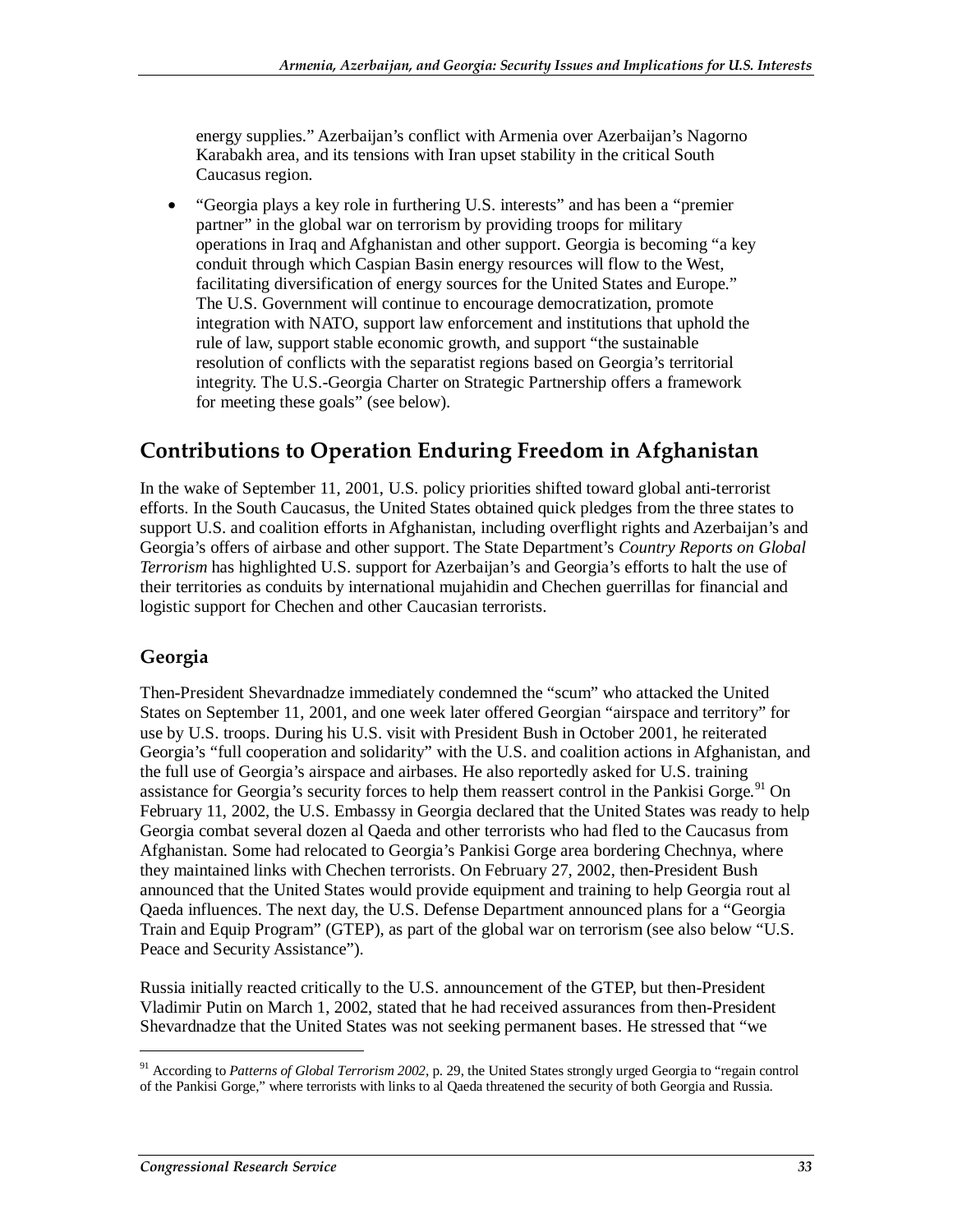support this fight [in the Pankisi Gorge] no matter who takes part in it," although he called for Russia's participation. Then-National Security Advisor Condoleezza Rice on May 11, 2002, stated that Russia was a "stalwart asset and friend" in viewing the GTEP as "helpful to Russian interests."

Georgia contributed about 50 troops for peacekeeping in Afghanistan during Afghan elections in late 2004-early 2005. In early 2007, President Saakashvili announced that Georgia intended to eventually send 200-400 troops to support NATO in Afghanistan. Reportedly, before the August 2008 Russia-Georgia conflict, the United States had urged Georgia not to end its military support for coalition actions in Iraq upon sending its troops to Afghanistan.

In November 2009, the first Georgian troops left for training in Germany prior to deployment to Afghanistan. Georgia plans a total deployment of 730 troops.

#### **Azerbaijan**

The day after the terrorist attacks on the United States, Azerbaijan's then-President Heydar Aliyev averred that Azerbaijan was a "strategic partner" of the United States and would join the United States in operations against terrorism. Azerbaijan granted blanket overflight rights and intelligence support and offered the use of its bases. After the commencement of air operations in Afghanistan on October 6, 2001, Heydar Aliyev endorsed coalition actions in a phone conversation with then-Secretary Powell on October 9 and with President Bush on October 30, 2001. NK Armenians and U.S. diplomats have censured statements by Azerbaijani officials calling for international "counter-terrorism" actions against NK. Azerbaijan in November 2002 deployed 30 troops to assist the U.S.-led coalition in Afghanistan.

Azerbaijan's cooperation with NATO allegedly may have cooled in recent months. The country allegedly has declined to boost the number of its troops  $(90)$  currently serving in Afghanistan.<sup>92</sup> It reportedly joined Turkmenistan in denying overflights for AWACS aircraft bound for Afghanistan.<sup>93</sup>

#### **Armenia**

1

Immediately after September 11, 2001, Armenia's President Kocharyan offered condolences and Armenia's Department for Emergencies proffered rescue aid. On September 19, Armenian Defense Minister Serzh Sarkisyan stated that Armenia would contribute to U.S.-led counterterrorism efforts, and Kocharyan the next day offered Armenia's support for international counterterrorism efforts during a meeting with the U.S. Ambassador to Armenia. On September 27, the presidential press service reported that this support included military overflight rights, and other reports mentioned intelligence sharing. While supporting diplomatic efforts to convince the Taliban to extradite those responsible for the September 11, 2001, attacks, after the start of coalition actions in Afghanistan on October 6, Armenia expressed support for the "consistent and decisive" military actions to safeguard the "global community" from international terrorism. Armenia explained that this support was consistent with its foreign policy of complementarity, which calls for good relations with both Russia, the United States, and Middle Eastern countries

<sup>92</sup> *CEDR*, December 9, 2009, Doc. No. CEP-950188.

<sup>93</sup> Open Source Center. *Europe: Daily Report*, November 17, 2009, Doc. No. EUP-85004.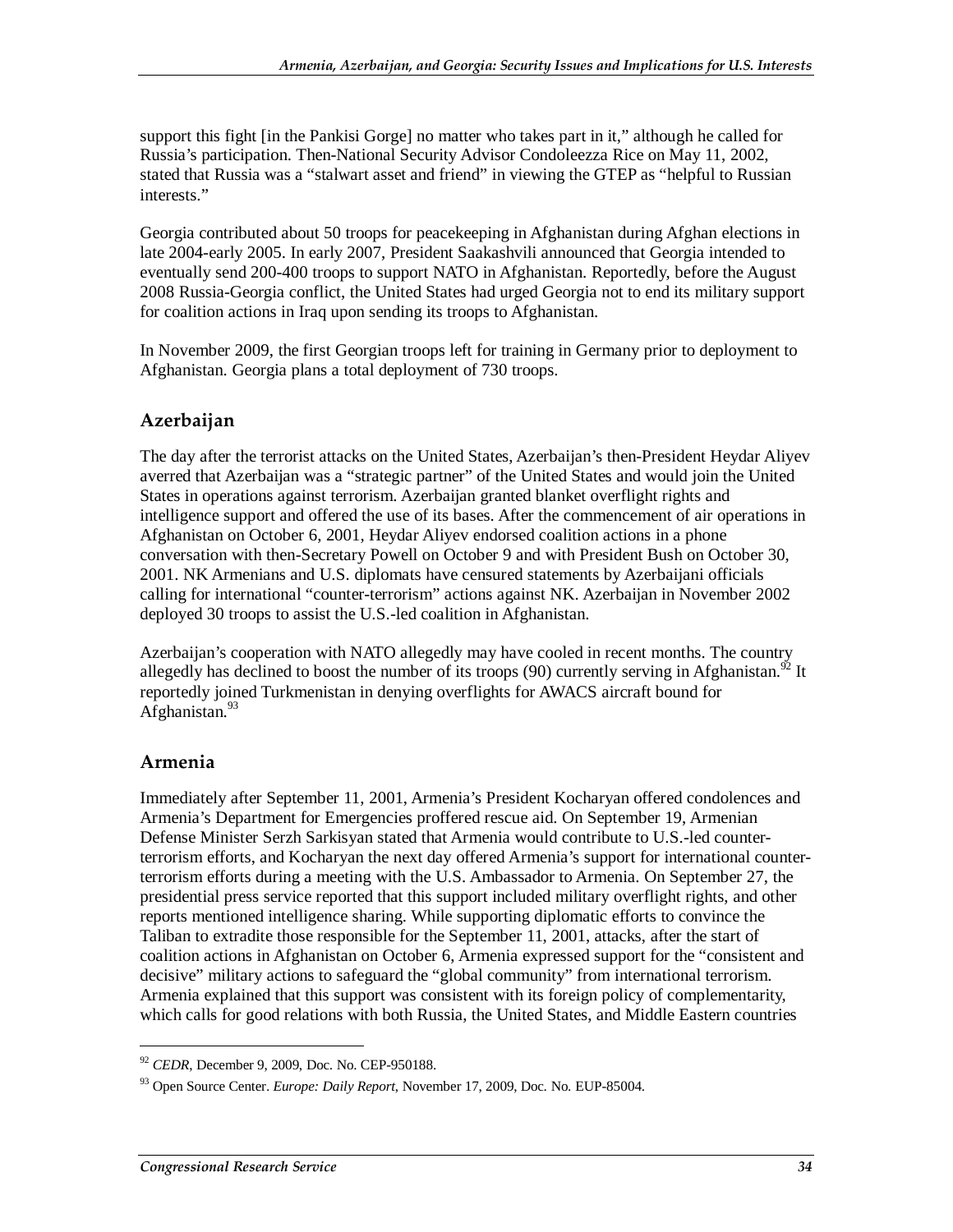such as Iran in order to buttress the country's independence, gain support for NK Armenians, and protect the interests of Armenians living in the Middle East and elsewhere.<sup>94</sup>

In January 2010, Armenia sent 40 troops for four weeks of training in Germany before their deployment in mid-February to Afghanistan to serve under the command of the German-led provincial reconstruction team in Kunduz, where the troops will assist in airbase security.

#### **Section 907**

In the U.S. Congress, the events of September 11, 2001, altered attitudes toward Sec.907, causing the Members to permit the lifting of aid sanctions on Azerbaijan to facilitate regional cooperation on anti-terrorism, conflict resolution, and energy development. Permanent Presidential waiver authority was added to the Senate version of Foreign Operations Appropriations for FY2002 (H.R. 2506) and retained by the conference managers. The President may use the waiver authority if he certifies to the Appropriations Committees that it supports U.S. counter-terrorism efforts, supports the operational readiness of the armed forces, is important for Azerbaijan's border security, and will not harm peace talks between Armenia and Azerbaijan or be used for offensive purposes against Armenia. The waiver may be renewed annually on or after December 31, 2002, and sixty days after the exercise of the waiver authority, the President must send a report to Congress specifying the nature of aid to be provided to Azerbaijan, the status of the military balance between Armenia and Azerbaijan and the effects of U.S. aid on that balance, and the status of peace talks between Armenia and Azerbaijan and the effects of U.S. aid on those talks.

Days after being signed into law (P.L. 107-115), then-President Bush on January 25, 2002, exercised the waiver. The most recent waiver was exercised in March 2008. The Bush Administration maintained that the waiver was necessary to support U.S. counter-terrorism and the operational readiness of U.S. Forces and coalition partners. It also stressed that the waiver permitted U.S. border security aid for Azerbaijan and did not hamper efforts to settle the NK conflict.

### **Support for Iraqi Freedom Operations**

Azerbaijan and Georgia are among the countries that openly pledged to support the U.S.-led Operation Iraqi Freedom. Both offered to make their airfields available and to assist the United States in re-building Iraq. Azerbaijan's foreign minister on March 14, 2003, indicated Azerbaijan's preference for a peaceful solution, but stated that Azerbaijan would support U.S. action in Iraq. Azerbaijan has raised concerns about the welfare of some 300-900,000 Turkic speakers in Iraq. In August 2003, both Azerbaijan (150 troops) and Georgia (69 troops) dispatched forces to Iraq. U.S. officials reportedly asked Azerbaijan and Georgia in April 2004 to bolster their troop contributions in the face of Spain's troop pullout.

Georgia boosted its deployment to 850 troops in 2005, at that time matching the contributions by Australia and Ukraine. Azerbaijan's troops helped U.S. Marines guard the Haditha dam.<sup>95</sup>

<sup>94</sup> *Armenian Agency Praises Foreign Policy*, BBC Worldwide Monitoring, September 24, 2001.

<sup>&</sup>lt;sup>95</sup> The U.S. and Azerbaijani troops allegedly do not fraternize, ostensibly because of "language and culture" barriers. Tony Perry, *CENTCOM NEWS*, June 21, 2005; *CEDR*, May 20, 2005, Doc. No. CEP-27036; May 23, 2005, Doc. No. CEP-20005. One of the Azerbaijani officers has alleged mistreatment by Azerbaijani commanders. *CEDR*, March 28, (continued...)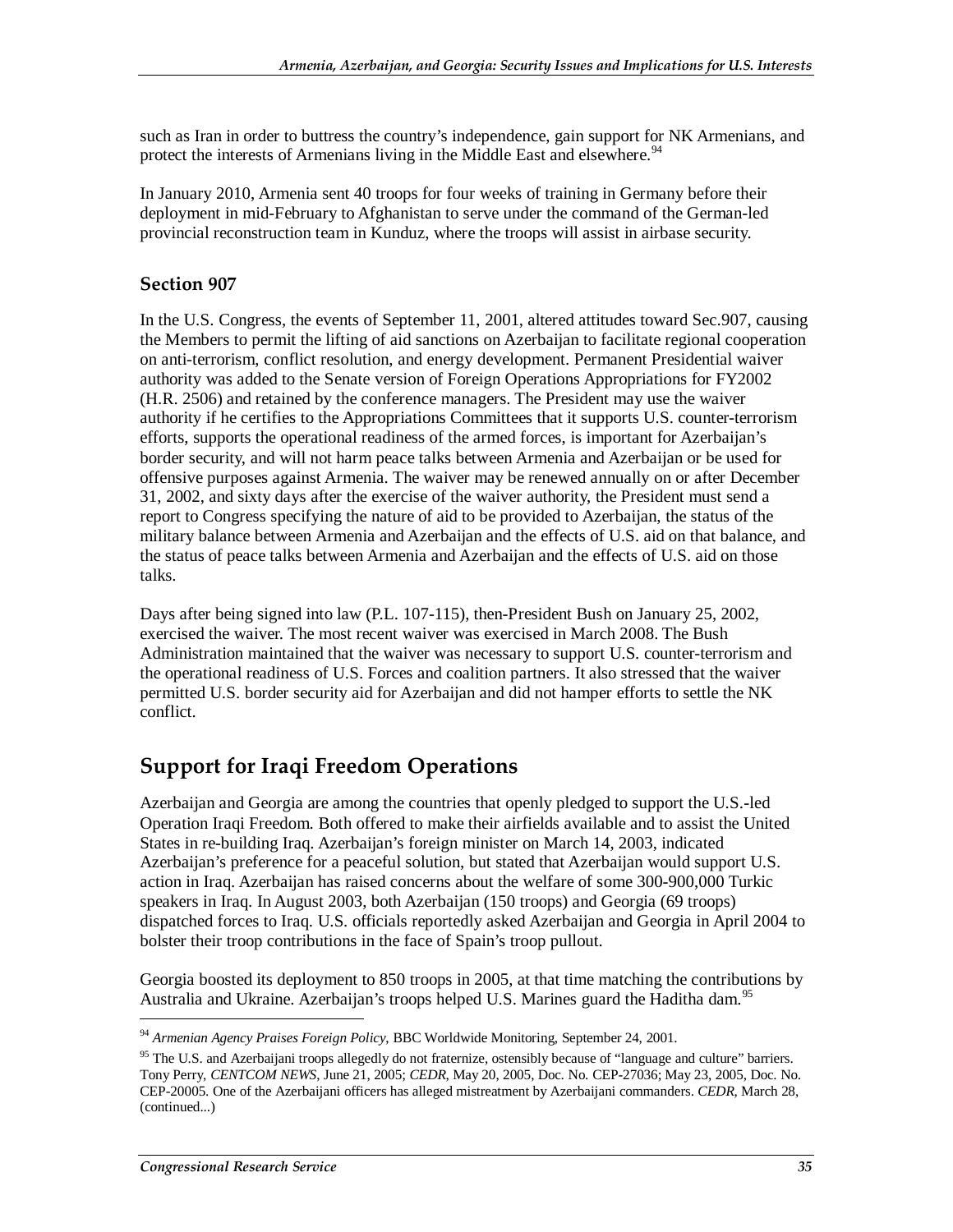Georgia's troops guarded military and other facilities, helped patrol around the town of Ba'qubah, and also helped protect U.N. and coalition offices in Baghdad's "Green zone." In March 2007, President Saakashvili announced that Georgia intended to boost its troop deployment from 850 to up to 2,000, which made Georgia the second-largest non-U.S. contributor (after the United Kingdom). The bulk of the 2,000 troops pulled out in August 2008 at Georgia's request in connection with the Russia-Georgia conflict, and the rest pulled out by the end of November 2008. Azerbaijan's troops also pulled out in November 2008.

Armenia initially did not support military intervention in Iraq, citing its concerns about the safety of 15,000 ethnic Armenians residing in Iraq and 200,000 in the Middle East, concerns about Turkish expansionism into Kurdish areas of Iraq, and affinities with the views of France, Germany, and Russia. However, in September 2004, the presidents of Poland and Armenia agreed that Armenian troops could serve with the Polish contingent in Iraq to carry out humanitarian work. The Armenian legislature approved the planned deployment, and 46 personnel left for Iraq in January 2005. Armenia's troops pulled out of Iraq in late 2008.

Azerbaijan and Georgia reportedly suffered some economic losses associated with the active phase of the Iraq conflict. BTC pipeline construction was reportedly temporarily delayed because of material delivery problems, and Azerbaijan reported that its support for the United States led several Islamic banks and investors to curtail operations or negotiations.<sup>96</sup> Some Azerbaijanis objected to support for coalition actions in an Islamic country.

### **After the August 2008 Russia-Georgia Conflict**

In the wake of the Russia-Georgia conflict, Vice President Cheney visited Georgia and Azerbaijan in early September 2008. In Georgia, he stated that "[President Mikheil Saakashvili] and his democratically elected government can count on the continued support and assistance of the United States." He pledged U.S. aid to help Georgians "to overcome an invasion of your sovereign territory, and an illegitimate, unilateral attempt to change your country's borders by force.... We will help [you] to heal this nation's wounds, to rebuild this economy, and to ensure Georgia's democracy, independence, and further integration with the West."<sup>97</sup>

In Azerbaijan, he stated that "the United States has deep and abiding interests in [Azerbaijan's] well being and security." He averred that the United States is "committed to achieving a negotiated solution to the NK conflict, a solution that starts with the principle of territorial integrity, and takes into account other international principles. Achieving a solution is more important now than ever before; that outcome will enhance peace and stability in the region, and Azerbaijan's security, as well." He praised Azerbaijan's cooperation with Western countries in the energy sphere and thanked Azerbaijan for its contribution to the global war against terrorism. He also voiced U.S. support for "the people of Azerbaijan in their efforts, often in the face of great

<sup>(...</sup>continued)

<sup>2007,</sup> Doc. No. CEP-950314.

<sup>96</sup> *CEDR*, March 25, 2003, Doc. No. CEP-226.

<sup>&</sup>lt;sup>97</sup> The White House. Office of the Vice President. Remarks by Vice President Cheney and President Saakashvili of Georgia After Meeting, September 4, 2008.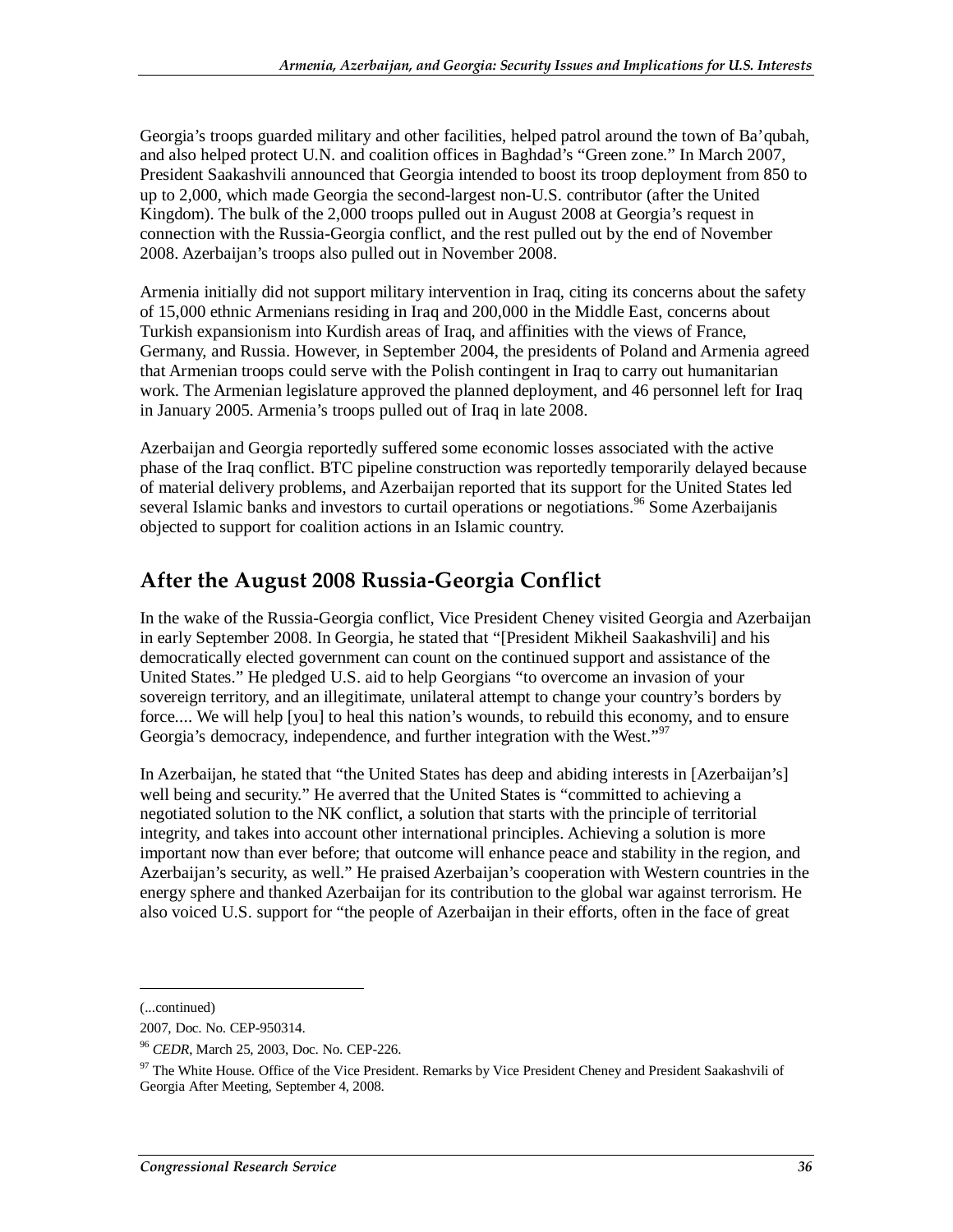challenges, to strengthen democracy, the rule of law, and respect for human rights, and to build a prosperous, modern, independent country."<sup>98</sup>

#### **The U.S.-Georgia Charter**

On January 9, 2009, Secretary of State Rice and visiting Georgian Foreign Minister Grigol Vashadze signed a U.S.-Georgia Charter on Strategic Partnership. Similar to the U.S.-Ukraine Charter signed in December 2008 and the U.S.-Baltic Charter signed in 1998 with Estonia, Latvia, and Lithuania, the accord states that the countries plan to "strengthen our relationship across the economic, energy, diplomatic, scientific, cultural and security fields."

- In the security realm, the Charter affirms that "a strong, independent, sovereign and democratic Georgia, capable of responsible self-defense, contributes to the security and prosperity not only of all Georgians, but of a Europe whole, free and at peace." The two sides "declare that their shared goal is the full integration of Georgia into European and transatlantic political, economic, security, and defense institutions," and that "the United States and Georgia intend to expand the scope of their ongoing defense and security cooperation programs to defeat [threats to global peace and stability] and to promote peace and stability." Such cooperation will "increase Georgian capabilities and ... strengthen Georgia's candidacy for NATO membership." The accord highlights ties through the NATO-Georgia Commission.
- In the economic realm, the two countries "intend to pursue an Enhanced Bilateral Investment Treaty, to expand Georgian access to the General System of Preferences, and to explore the possibility of a Free-Trade Agreement." Energy security goals include "increasing Georgia's energy production, enhanc[ing] energy efficiency, and increas [ing] the physical security of energy transit through Georgia to European markets. We intend to ... develop a new Southern Corridor to help Georgia and the rest of Europe diversify their supplies of natural gas by securing imports from Azerbaijan and Central Asia."
- In the realm of democratization, the two countries "pledge cooperation to bolster independent media, freedom of expression, and access to objective news and information," and to further strengthen the rule of law. The United States pledged to train judges, prosecutors, defense lawyers, and police officers.<sup>99</sup>
- Before the signing, Vashadze hailed the accord as a "stepping stone which will bring Georgia to Euro-Atlantic structures, to membership within NATO, and to [the] family of Western and civilized nations."<sup>100</sup> Deputy Assistant Secretary Bryza stressed that the charter does not provide security guarantees to Georgia. He also stated that U.S.-Georgian defense cooperation programs were still being

<sup>&</sup>lt;sup>98</sup> The White House. Office of the Vice President. Remarks by Vice President Cheney and President Aliyev of the Republic of Azerbaijan After Meeting, September 3, 2008.

<sup>99</sup> U.S. Department of State. *U.S.-Georgia Charter on Strategic Partnership*, January 9, 2009.

<sup>&</sup>lt;sup>100</sup> U.S. Department of State. Signing Ceremony for the United States and Georgia Charter on Strategic Partnership:

Secretary Condoleezza Rice Remarks With Georgian Foreign Affairs Minister Grigol Vashadze in the Treaty Room, January 9, 2009.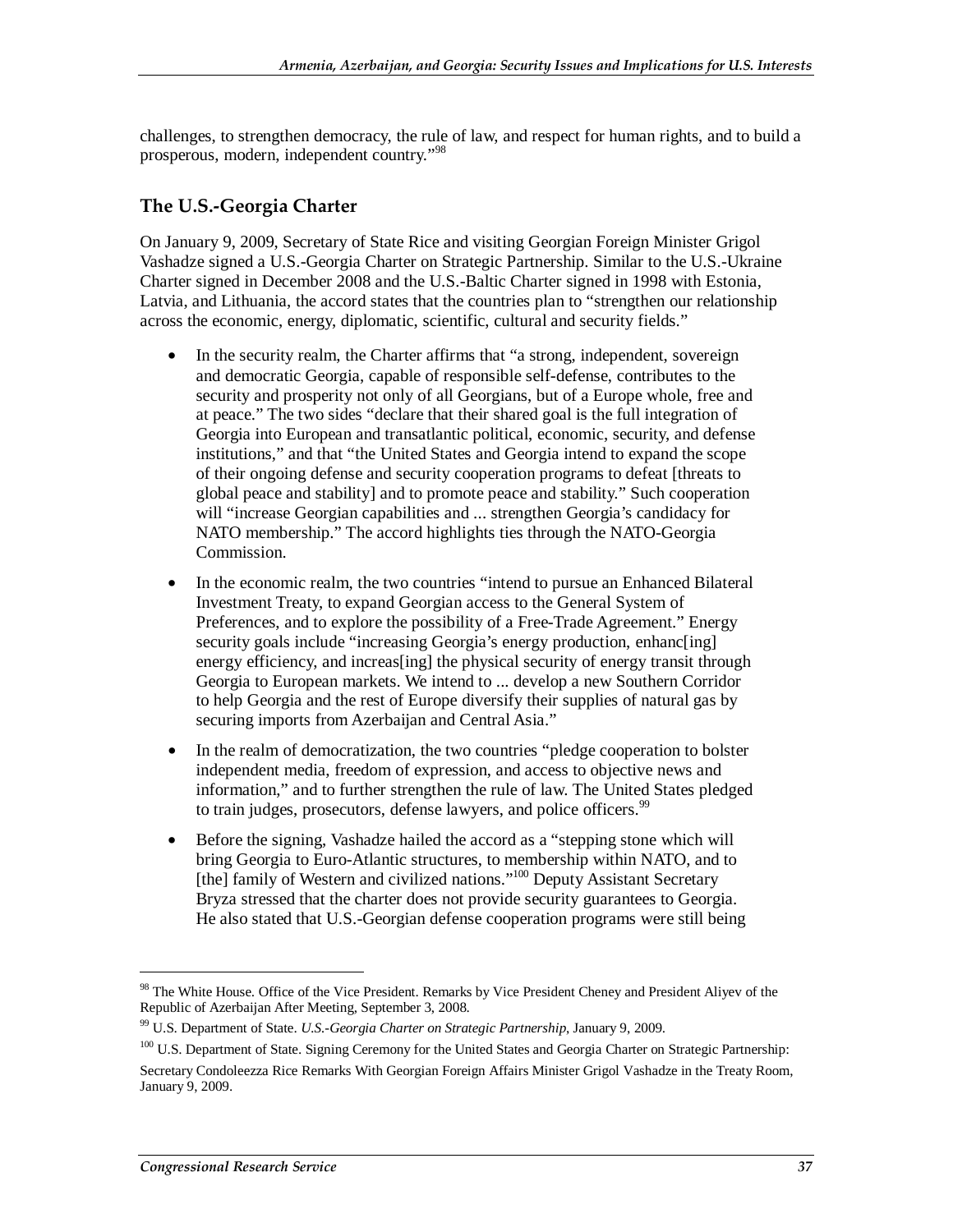developed.101 Vashadze later claimed that the U.S. support in the Charter for Georgia's territorial integrity would help convince Russia eventually to rescind its recognition of the independence of Abkhazia and South Ossetia.<sup>102</sup> According to some observers, the Charter aimed to reaffirm the United States' high strategic interest in Georgia's fate, after it had appeared that the United States (and the West) in recent months had acquiesced to increased Russian dominance in the South Caucasus.<sup>103</sup>

### **U.S. Peace and Security Assistance**

The United States has provided some security assistance to the region and bolstered such aid after September 11, 2001. Cumulative budgeted funding for FY1992-FY2008 for peace and security programs (including law enforcement) was \$188 million for Armenia, \$240 million for Azerbaijan, and \$542 million for Georgia (see **Table 1** and

<sup>101</sup> *CEDR*, January 7, 2009, Doc. No. CEP-950092.

<sup>102</sup> *CEDR*, January 12, 2009, Doc. No. CEP-950240; Doc. No. CEP-21003.

<sup>&</sup>lt;sup>103</sup> David J. Smith, "US-Georgia Charter is Historic," Potomac Institute for Policy Studies, January 12, 2009.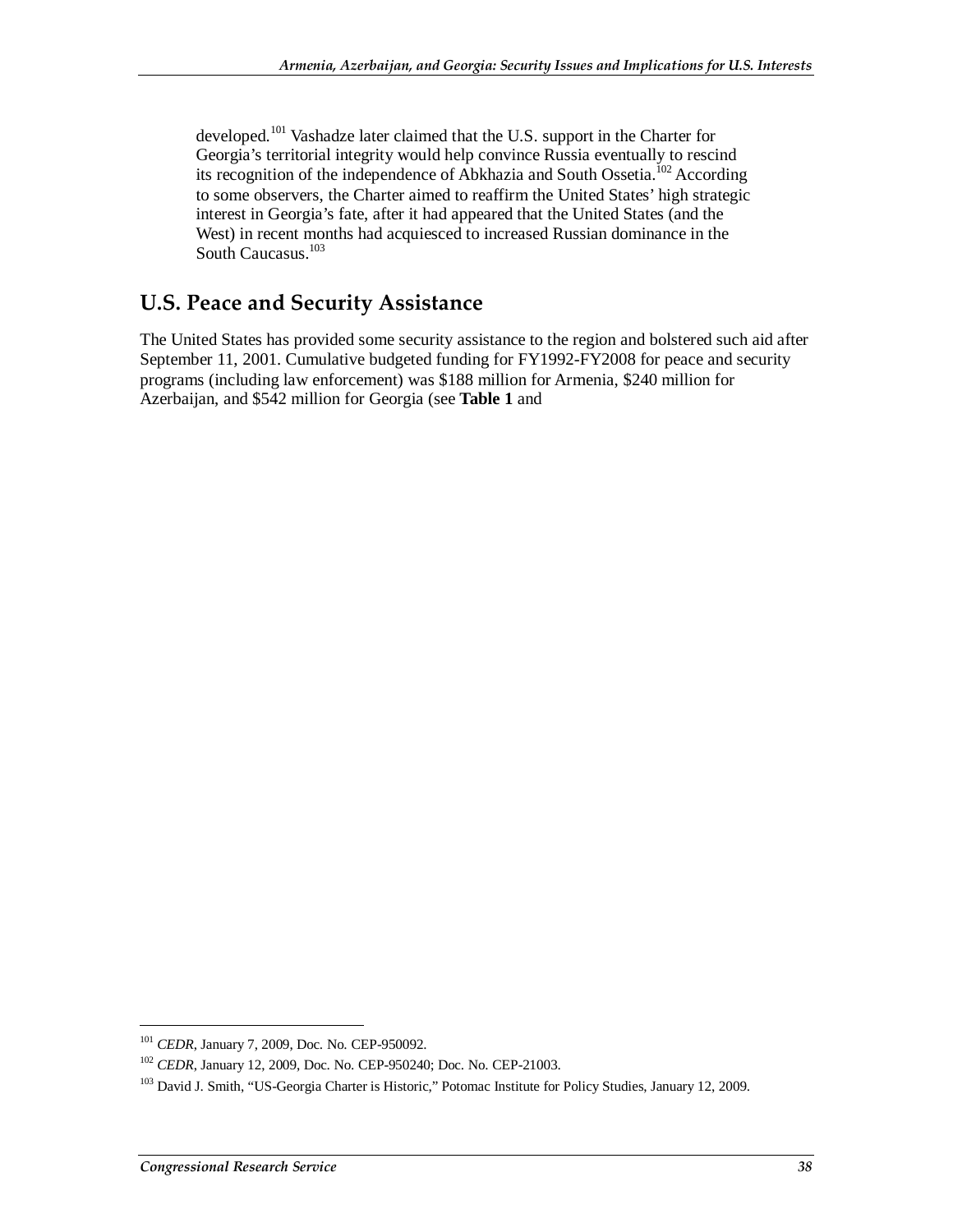**Table 2**). The total funding of \$1.13 billion for this region for peace and security programs amounted to about 24% of cumulative budgeted funding for all South Caucasus programs and about 10% of the security assistance provided to all twelve Soviet successor states. If such aid had been distributed equally to all twelve countries, the South Caucasus would have received 25%. The relative dearth of such aid distributed to the South Caucasus mainly reflects the historical U.S. emphasis on Global Threat Reduction in Russia, Ukraine, and Kazakhstan and an emphasis on humanitarian, democratic, and economic assistance to the South Caucasus states.

Also, until waived, Sec. 907 had prohibited much U.S. security aid to Azerbaijan, and by U.S. policy, similar aid had not been provided to Azerbaijan's fellow combatant Armenia. The waiver permitted an increase in U.S. Peace and Security aid to Armenia from a budgeted \$5.96 million in FY2001 to an estimated \$11.53 million in FY2002, and to Azerbaijan from \$3.23 million to \$11.33 million. A U.S.-financed center for de-mining opened in Armenia in March 2002. Similarly, the State Department announced in July 2002 that 25 U.S. Special Operations troops were assisting U.S. nongovernmental organizations in training troops in Azerbaijan in de-mining. In April 2002, President Bush issued Presidential Determination 2002-15, making Armenia, Azerbaijan, and Tajikistan eligible to receive U.S. arms exports and services in order to "strengthen the security of the United States."

A U.S.-Azerbaijan Security Dialogue working group has met nearly yearly since 1996 to discuss mutual security concerns. According to Deputy Foreign Minister Araz Azimov, a March 2006 meeting discussed anti-terrorism, non-proliferation, and energy security cooperation, Azerbaijan's relations with NATO and the OSCE, the settlement of the NK conflict, and the military situation in the Caspian region. In February 2007, Assistant Secretary of Defense Peter Rodman visited Azerbaijan and met with Aliyev and other top officials. Reportedly, discussions were held on energy security, cooperation with NATO, and anti-terrorism assistance, among other issues, and were termed part of an "expanded dialogue" in the wake of President Aliyev's April 2006 U.S. visit. Marking a U.S. emphasis on encouraging the diversity of energy supplies in Europe, then-Secretary of State Rice and Foreign Minister Elmar Mamedyarov signed a memorandum of understanding in March 2007 on convening annual meetings to discuss energy security.<sup>104</sup> In July 2007, the U.S.-Azerbaijan Security Dialogue working group met and discussed "security cooperation, energy cooperation, and promoting democracy through political and economic reform," with emphasis on "counterterrorism cooperation, maritime and border security programs, nonproliferation concerns, missile defense, critical energy infrastructure protection, Azerbaijan's relations with NATO and related security sector reforms, and Azerbaijan's current chairmanship of ... GUAM."<sup>105</sup>

In November 2009, Assistant Secretary of State Andrew J. Shapiro met in Washington, D.C. with Azerbaijani Deputy Foreign Minister Araz Azimov for the  $11<sup>th</sup>$  U.S.-Azerbaijan Security Dialogue. According to Azimov, the sides discussed bilateral defense cooperation, Nagorno-Karabakh negotiations, Azerbaijan-NATO cooperation, contributing to Afghan stabilization efforts, Caspian Sea security, and the future of Russia's Gabala radar site in Azerbaijan. He stated

<sup>&</sup>lt;sup>104</sup> *CEDR*, April 2, 2006, Doc. No. CEP-950041; April 4, 2007, Doc. No. CEP-950285; February 12, 2007, Doc. No. CEP-950333; February 13, 2007, Doc. No. CEP-950116; U.S. Department of State. *U.S.-Azerbaijan Memorandum of Understanding on Energy Security Cooperation in the Caspian Region*, March 22, 2007.

<sup>&</sup>lt;sup>105</sup> U.S. Department of State. Office of the Spokesman. Joint Statement Between the Government of the United States and the Government of the Republic of Azerbaijan for the 10<sup>th</sup> Annual Bilateral Security Dialogue, July 9, 2007.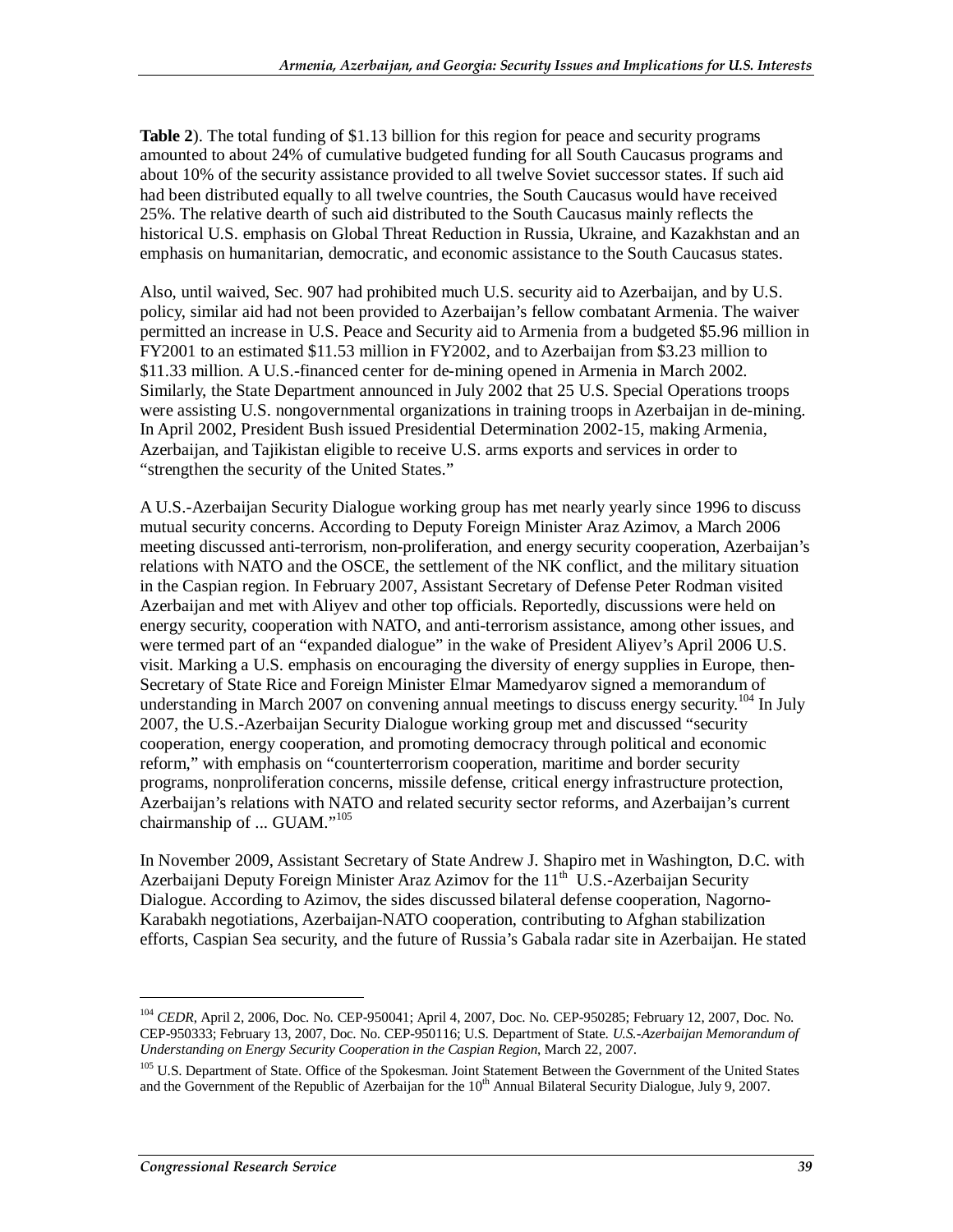that Azerbaijan had proposed a long list of cooperative initiatives, and that working groups would convene to discuss the initiatives. $106$ 

| rabic 1.Antifema, Azerbaijan, and Ocorgia. Dasit Facts                                   |                |            |         |                  |  |  |
|------------------------------------------------------------------------------------------|----------------|------------|---------|------------------|--|--|
| <b>South Caucasian State</b>                                                             | <b>Armenia</b> | Azerbaijan | Georgia | Total            |  |  |
| Territory (square miles)                                                                 | 11,620         | 33,774     | 26,872  | 72,266           |  |  |
| Population (mid-2009 est.; millions)                                                     | 2.97           | 8.24       | 4.62    | 15.83            |  |  |
| Gross Domestic Product (billion dollars, 2009 est., purchasing<br>power parity)          | 16.18          | 81.25      | 20.75   | 118.18           |  |  |
| GDP per capita (dollars)                                                                 | 5,900          | 9,900      | 4,500   | 7.500<br>(Avg.)  |  |  |
| Proven Oil Reserves (billions of barrels)                                                | 0              | $7$ to 13  | 0.3     | 7.3 to 13.3      |  |  |
| Proven Natural Gas Reserves (trillion cubic feet)                                        | 0              | 30         | 0.3     | 30.3             |  |  |
| Size of Security Forces (Military and Police/Border Troops)                              | 51,432         | 81,940     | 32,850  | 55.400<br>(Avg.) |  |  |
| Cumulative U.S. Aid Budgeted, FY1992-FY2008<br>(millions of $\frac{1}{2}$ ) <sup>a</sup> | 1,821          | 832        | 2,108   | 4,761            |  |  |
| -Peace and Security Assistance<br>(millions of $$$ ) <sup>a</sup>                        | 188            | 240        | 704     | 1,132            |  |  |
| FY2009 Budgeted Aid (millions of \$) <sup>b</sup>                                        | 52.36          | 25.84      | 311.82  | 390.02           |  |  |
| -Peace and Security Assistance<br>$(millions$ of \$)                                     | 12.58          | 5.64       | 41.45   | 59.67            |  |  |
| FY2010 Estimated Aid (millions of \$) <sup>b</sup>                                       | 45.6           | 28.12      | 78.95   | 152.67           |  |  |
| Peace and Security Assistance (millions of \$)                                           | 8.92           | 5.41       | 24.38   | 38.71            |  |  |
| FY2011 Requested Aid (millions of \$) <sup>b</sup>                                       | 45.2           | 29.29      | 90.09   | 164.58           |  |  |
| Peace and Security Assistance (millions of \$)                                           | 9.39           | 8.46       | 25.69   | 43.54            |  |  |

#### **Table 1. Armenia, Azerbaijan, and Georgia: Basic Facts**

**Sources:** Central Intelligence Agency. *The World Factbook*; Department of Energy. U.S. Energy Information Administration. *Caspian Sea Region* and *Country Analysis Briefs*; International Institute of Strategic Studies, *The Military Balance*, February 2010; Department of State*. Office of the Coordinator of U.S. Assistance to Europe and Eurasia*, data as of March 2010; The Secretary of State*. Congressional Budget Justification for Foreign Operations, FY2011.*

- a. FREEDOM Support Act and Agency budgets.
- b. FREEDOM Support Act and other Function 150 funds (does not include Defense or Energy Department funding or food aid).

<sup>106</sup> N.Bogdanova, "Azerbaijan, U.S. Develop Package of Proposals During Security Dialogue," *Trend News*, November 5, 2009.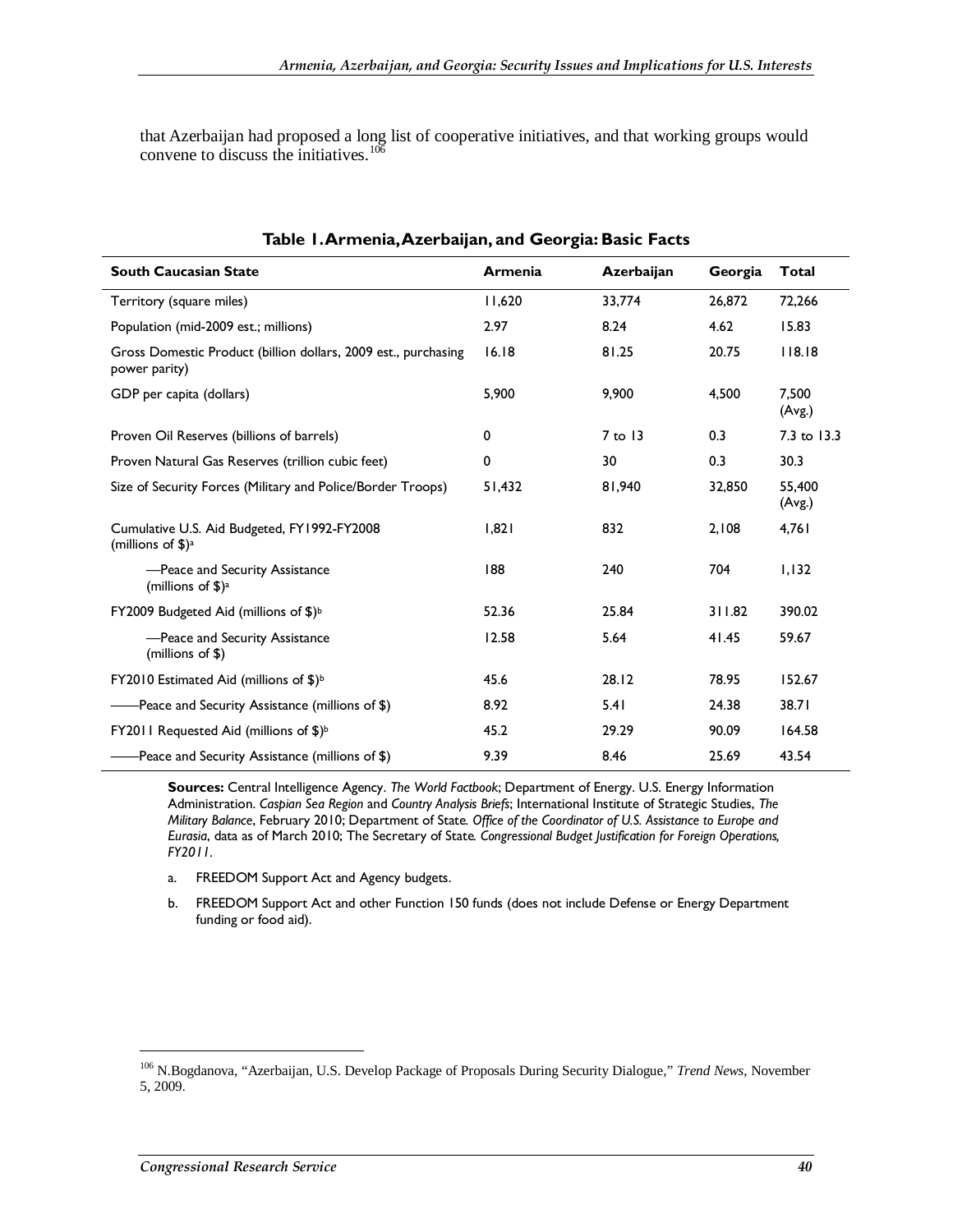| <b>Approp</b>      | Program                                                                                   | <b>Armenia</b> | Azerbaijan | Georgia | <b>Total</b> |
|--------------------|-------------------------------------------------------------------------------------------|----------------|------------|---------|--------------|
| DOD/DOS/DOE/HHS    | <b>Global Threat Reduction</b>                                                            | 12.82          | 110.54     | 206.5   | 329.86       |
| <b>DOD</b>         | <b>Warsaw Initiative</b><br>(Partnership for Peace)                                       | 2.51           | 3.09       | 4.51    | 10.11        |
| <b>DOD</b>         | Counternarcotics                                                                          | 0              | 3.07       | 0       | 3.07         |
| <b>DOD</b>         | Sec. 1206: Counter-Terrorism &<br>Train & Equip                                           | 0              | 1.744      | 11.447  | 13.191       |
| <b>DOD</b>         | Sec. 1207: Law Enforcement, Border<br>Security, Shelter Winterization,<br>Technical Asst. | 0              | 0          | 50.0    | 50.0         |
| <b>DOE</b>         | Material Protection, Controls &<br>Accounting                                             | 9.5            | 15.1       | 23.9    | 48.5         |
| <b>DOE</b>         | Non-Proliferation and International<br>Sec. Programs                                      | 1.65           | 0.07       | 3.162   | 4.882        |
| DOE/DOS/NRC        | Nuclear Reactor Safety                                                                    | 65.27          | 0          | 3.54    | 68.81        |
| DOS/DHS/CUS/DOJ    | Law Enforcement Assistance                                                                | 19.86          | 12.878     | 48.125  | 80.863       |
| DOS/DHS/CUST       | <b>Export Control &amp; Border Security</b><br>(EXBS)                                     | 11.2           | 21.92      | 149.61  | 182.73       |
| DOS/HHS/EPA/USDA   | Non-Proliferation of WMD Expertise<br>& Disarmament                                       | 6.55           | 0.01       | 10.41   | 16.97        |
| <b>DOS</b>         | Foreign Military Financing                                                                | 30.236         | 30.236     | 113.87  | 174.342      |
| <b>DOS</b>         | International Military Exchanges and<br>Training                                          | 4.692          | 5.902      | 10.409  | 21.003       |
| DOS.               | Peacekeeping Operations                                                                   | 0              | 5.0        | 15.54   | 20.54        |
| <b>DOS</b>         | Anti-Terrorism Assistance (ATA)                                                           | 3.68           | 5.067      | 12.84   | 21.587       |
| <b>DOS/NIH/NSF</b> | Civilian R&D Foundation (CRDF)                                                            | 12.4           | 4.9        | 10.48   | 27.78        |
| DOS/DOD            | Humanitarian Demining                                                                     | 4.45           | 19.84      | 12.67   | 36.96        |
| <b>DOS/USAID</b>   | Conflict Mitigation & Reconciliation                                                      | 1.0            | 0.49       | 5.07    | 6.56         |
| <b>DOS</b>         | Russian Military Relocation                                                               | 0              | 0          | 5.0     | 5.0          |
| <b>DOS</b>         | Small Arms & Light Weapons<br>Destruction                                                 | 0              | 0.4        | 6.73    | 7.13         |
| <b>DOS</b>         | <b>OSCE</b>                                                                               | 1.82           | 0          | 0       | 1.82         |
| <b>TOTAL</b>       |                                                                                           | 187.638        | 240.257    | 703.813 | 1131.708     |

#### **Table 2. Security Funds Budgeted for Armenia, Azerbaijan, and Georgia, FY1992-FY2008**

(millions of \$)

**Source:** State Department. Office of the Coordinator of U.S. Assistance to Europe and Eurasia.

Georgia became eligible for security-related International Military Education and Training (IMET) and Foreign Military Financing (FMF) programs in FY1997. In 1999, the United States provided grant aid of ten UH-1H unarmed combat helicopters, six of which were operational, while the others were for spare parts. In FY1999, USEUCOM launched a U.S.-Georgian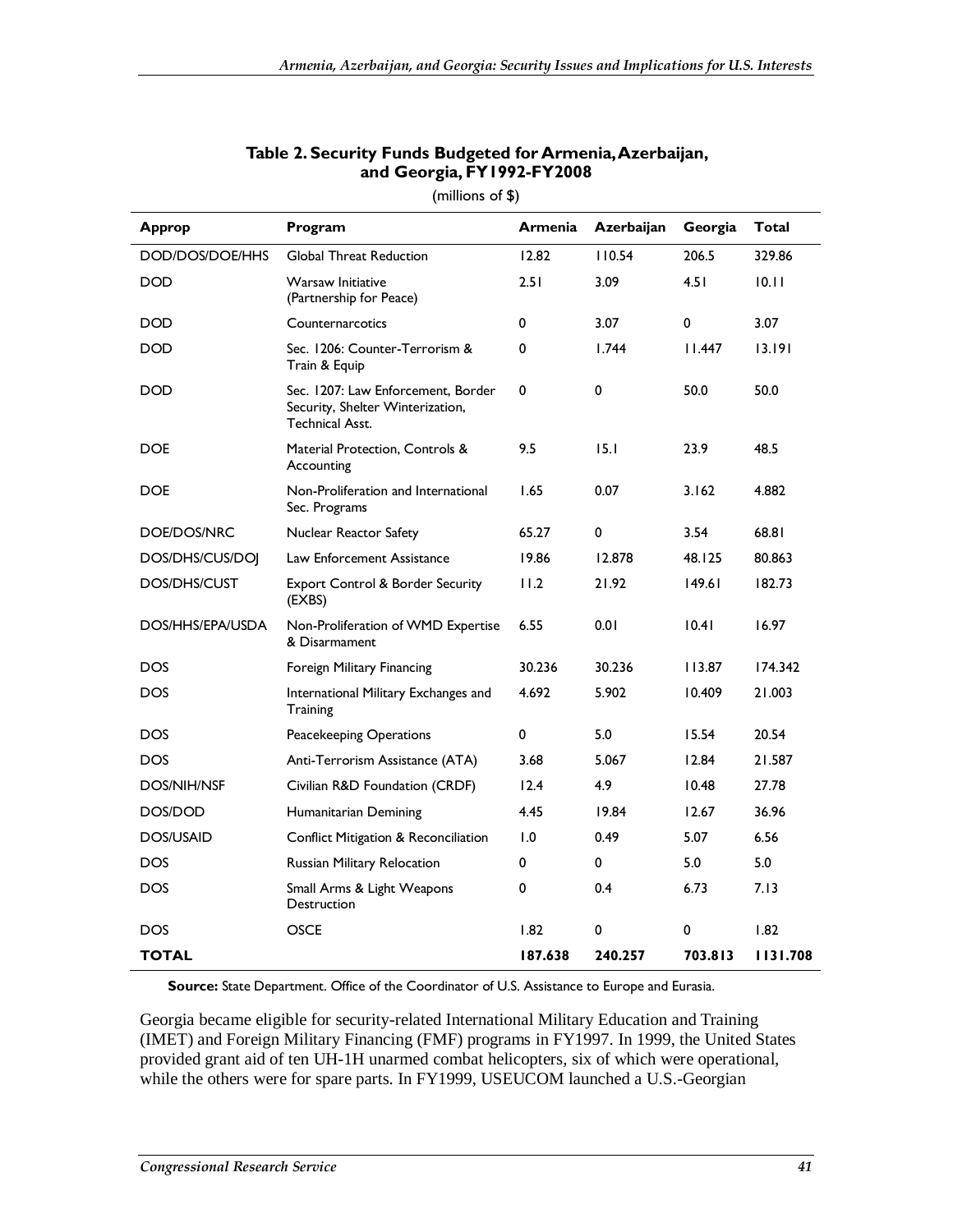Peacetime Military Engagement Program after the South Caucasus states were included in USEUCOM's area of responsibility.

The Georgia Train and Equip Program (GTEP) grew out of a request made by former Georgian President Eduard Shevardnadze during his U.S. meeting with then-President Bush in October 2001 for help to resist Russia's request that it be allowed to pursue or attack Chechen rebels in Georgia, to combat terrorists who were hiding in Georgia's Pankisi Gorge area, and otherwise to keep terrorists from entering Georgia. Some of these terrorists allegedly had fled U.S.-led coalition operations in Afghanistan, so the U.S. Administration initially linked GTEP to OEF. Other reported U.S. aims included enhancing military reform by helping Georgia set up a National Command Center and bolstering Georgia's ability to guard its energy pipelines and ensure internal stability.<sup>107</sup>

The \$64 million Georgia Train and Equip Program (GTEP) began in April-May 2002.108 USEUCOM coordinated training in light infantry airmobile, mechanized, and mountain tactics, and medical and logistical methods by personnel from U.S. Special Operations Command Europe and from U.S. Marine Forces Europe, which took over training in late 2002. Four battalions of over 2,000 troops, a 270-member mechanized armor company, about 200 military, security, and border officers, and a small number of Interior (police) Ministry troops and border guards were trained. Equipment provided included small arms, communications and medical gear, uniforms, and construction materials for base refurbishment. The program formally ended in April 2004. U.S. officials deemed GTEP a model for programs planned for other countries and praised its contribution to Georgia's deployment of a 550-member infantry battalion to Iraq in March 2005, which boosted the number of its troops there from about 300 to about 850. Other GTEP-trained troops have been deployed to Afghanistan and Kosovo.<sup>109</sup>

In 2004, USEUCOM developed a follow-on program to GTEP termed the Georgian Sustainment and Stability Operations Program (SSOP), for reasons that included helping Georgia sustain increased troop deployments to Iraq.<sup>110</sup> Funded at \$60 million, the 16-month program began in January 2005 to bolster military reforms and to train four battalions of  $2,000$  troops.<sup>111</sup> The

<sup>&</sup>lt;sup>107</sup> Department of Defense. Press Release: Georgia "Train and Equip" Program Begins, April 29, 2002. See also Department of State. Embassy of the United States in Georgia. Press Briefing on the Georgia Train and Equip Program at the Georgian Ministry of Defense, May 7, 2002. Besides GTEP and its follow-on program (see below), the United States supports multilateral security efforts that aid Georgia, such as GUAM (named for its members, Georgia, Ukraine, Azerbaijan, and Moldova) and NATO's Partnership for Peace.

<sup>&</sup>lt;sup>108</sup> GTEP was funded from a variety of sources, including Foreign Military Financing, International Military Education and Training, Peacekeeping Operations, border security and other foreign operations appropriations for FY2002 through FY2004; FMF in the 2002 Supplemental Appropriations Act (P.L. 107-38); and Defense Department drawdown funds.

<sup>&</sup>lt;sup>109</sup> The 113<sup>th</sup> Shavnabada battalion (550 troops) was deployed to supplement a 300-member group which had been deployed in November 2004. On the end of GTEP, see Embassy of the United States in Georgia. *Embassy News: GTEP Program Graduates Last Group of Georgian Soldiers*, April 24, 2004. See also U.S. Embassy in Georgia. *U.S. Ambassador Thanks Marines, GTEP Cadre*, April 21, 2004. Hamlin Tallent, the Director of EUCOM's European Plans and Operations Center, praised training that supported Georgia's troop deployment to Iraq. See House International Relations Committee. Subcommittee on International Terrorism and Nonproliferation. *Written Statement*, March 10, 2005.

<sup>&</sup>lt;sup>110</sup> Deputy Assistant Defense Secretary James MacDougall, quoted by The Jewish Institute for National Security Affairs, *JINSA Online*, January 12, 2005, http://www.jinsa.org. According to some reports, then-Defense Secretary Donald Rumsfeld had pledged added military assistance to Georgia—in return for an increased deployment—at an October 2004 meeting in Bahrain with coalition defense ministers. *ITAR-TASS*, October 11, 2004.

<sup>&</sup>lt;sup>111</sup> According to testimony by Rear Admiral Hamlin Tallent, funding for SSOP is provided for FY2005-FY2006 under (continued...)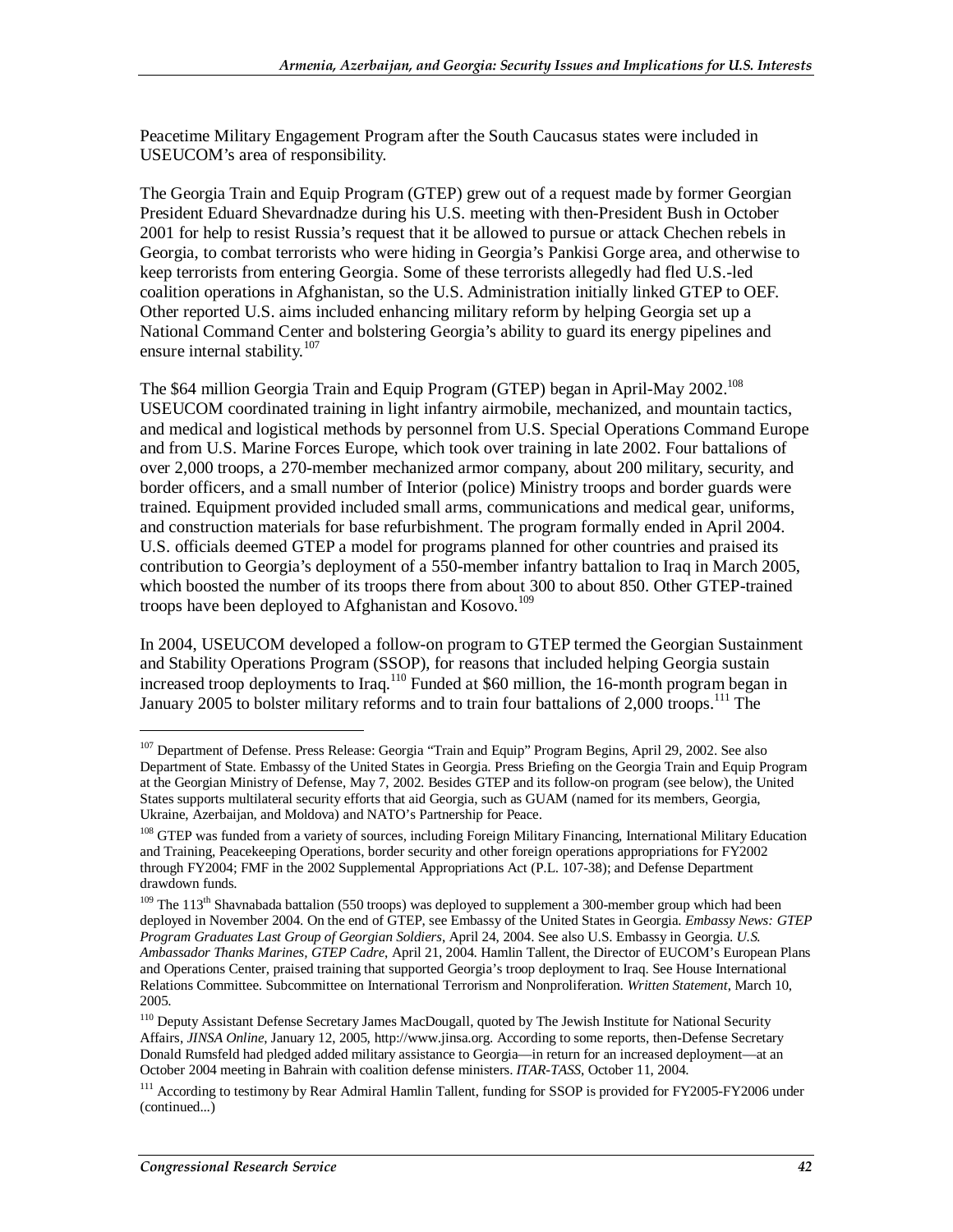majority of training took place near Tbilisi at the Krtsanisi Training Area, where \$6.5 million of SSOP funds were used to build barracks, classrooms, a dining hall, and other infrastructure. By the end of March 2006, the 21<sup>st</sup>, 22<sup>nd</sup>, and 23<sup>rd</sup> battalions had finished seventeen weeks of training and had been rotated to Iraq. Other training and equipping involved the reconnaissance, engineer, and signal companies of the 1<sup>st</sup> Brigade; the military staffs and the logistics battalions of the 1<sup>st</sup> and  $2<sup>nd</sup>$  Brigades; the general staff command and control elements, and the Operational Headquarters staff.<sup>112</sup>

In July 2006, following President Saakashvili's U.S. visit, the United States announced that the SSOP would be extended another year and funded at \$30 million, including \$6.5 million in Section 1206 funds to help Georgia with equipment and operations in Iraq.<sup>1</sup>

The 2006 National Security Concept of Georgia stated that the country's defense capabilities "have significantly increased as a result of [U.S.] assistance programs" and that troops trained under GTEP and SSOP "constitute the core of the Georgian Army." GTEP and SSOP provided training to a major portion of Georgia's armed forces. Some observers claimed that the successes of the programs included the encouragement of democratic values in the armed forces.<sup>114</sup>

SSOP was again extended in FY2008 and funded at \$71 million, including \$11.5 million in Section 1206 funds for special forces training and equipment. Prior to the Russia-Georgia conflict, the U.S. was providing initial military training to Georgia's  $4<sup>th</sup>$  Brigade for its eventual deployment to Iraq in Winter 2008.<sup>115</sup> U.S. training for troops for deployment to Afghanistan was launched in late August 2009 using \$24 million in Coalition Readiness Support Program (CRSP) funds, and included an October 2009 bilateral training exercise termed "Immediate Response." The first 173 Georgian troops left for training in Germany for four weeks and were deployed in Afghanistan in December 2009, where they serve under French command. Over 700 more Georgian troops will be deployed with U.S. Marines to Afghanistan's Helmand province.

Georgian and international media provided some information on possible problems associated with GTEP and SSOP. Russia's relations with the United States appeared strained at times by concerns by some Russian officials about U.S. military training in what they considered a traditional sphere of Russian influence. Then-President Putin, however, acknowledged the useful role played by U.S.-trained Georgian troops in counter-terrorism efforts in the Pankisi Gorge. Sensitive to Russian concerns, U.S. and Georgian officials gave assurances to Russia in 2002 that

<sup>(...</sup>continued)

U.S. Code Title 10 (covering armed forces, \$27.1million), U.S. Code Title 22 (covering foreign affairs, \$17.33 million), and other authorities and sources (including Excess Defense Articles and donor nation aid, \$16.5million). *Written Statement*, March 10, 2005.

<sup>&</sup>lt;sup>112</sup> Gen. James Jones, then-Commander of USEUCOM and the Supreme Allied Commander, Europe, testified in early 2006 that the United States at that time had trained over 1,000 Georgian troops who had been deployed on rotation to Iraq. U.S. Senate. Committee on Armed Services, March 7, 2006.

<sup>113 &</sup>quot;U.S. Allocates \$30 mln for SSOP Army Training Program," *Civil Georgia*, July 17, 2006.

<sup>&</sup>lt;sup>114</sup> According to Charles Western, Commander of Task Force GTEP, during Georgia's late 2003 "rose revolution," "the GTEP battalions told us that they did not want to use their troops against their own people," and this "may have had an influence on the Defense Minister's decision not to use force." *Leatherneck*, February 2004, pp. 26-28. For an argument that GTEP enhanced regional stability, see Peter Forster, *The Paradox of Policy: American Interests in the Post-9/11 Caucasus*, National Defense Academy and Bureau for Security Policy, Vienna, February 2004.

<sup>&</sup>lt;sup>115</sup> Senate Armed Services Committee. Hearing on the Georgia-Russia Crisis: Implications and U.S. Response. *Testimony of Eric S. Edelman, Under Secretary of Defense for Policy*, September 9, 2008.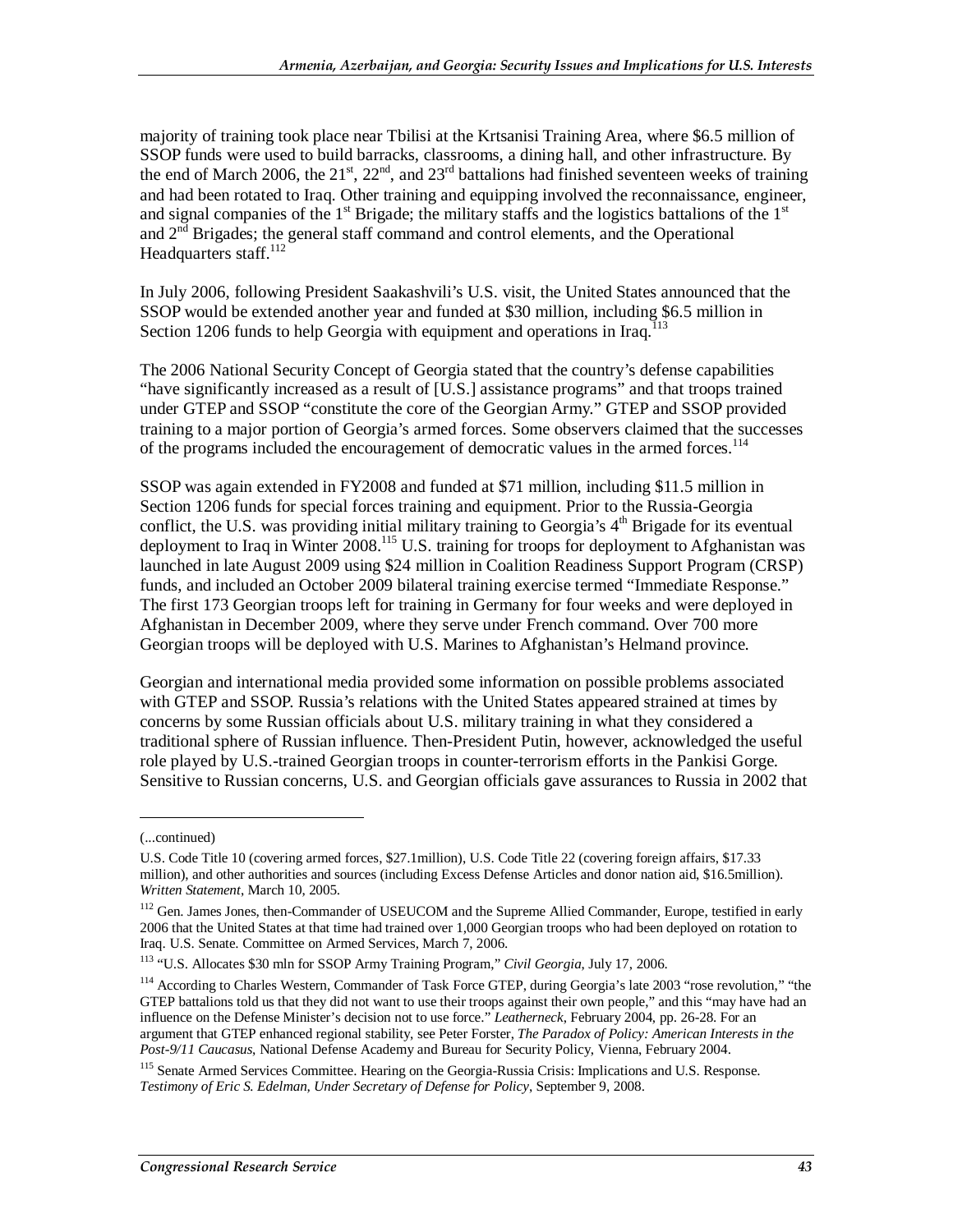U.S. military trainers would not enter the Pankisi Gorge to assist GTEP-trained and other Georgian troops to eliminate alleged terrorists based there. In contrast to Putin's earlier stance, Russia formally protested to the United States in mid-2004 about the alleged involvement of some U.S.-trained troops in Georgia's actions in its breakaway South Ossetia region.<sup>116</sup>

Some problems were reported in finalizing applicants for the first phase of SSOP training in early 2005, particularly in recruiting some technically-skilled personnel, which allegedly caused some delay in beginning the program.<sup>117</sup> One Georgian report alleged that there was a lack of discipline in some U.S.-trained units.<sup>118</sup> According to another Georgian report, SSOP training and associated construction of facilities at the Krtsanisi Training Center did not meet expectations.<sup>119</sup> Some Georgian legislators and others alleged that many troops trained under GTEP did not re-enlist when their service contracts ended in 2005, resulting in a loss of expertise among active duty personnel. They also questioned whether some military officials were resisting SSOP and other U.S. and NATO-backed military reforms.120 Some Georgian observers have cautioned that Georgia's relatively large-scale involvement in SSOP and deployments to Iraq and Afghanistan divert Georgia from other vital national security concerns, but most Georgian officials view these efforts as boosting the professionalism of the armed forces and moving Georgia toward NATO membership.<sup>121</sup> U.S. analyst Paul Saunders urged the Obama Administration not to support the deployment of Georgian troops to Afghanistan, since Saakashvili might still not understand that "the United States has no military commitment of any kind to Georgia, and especially no commitment to the armed return of South Ossetia and Abkhazia to his control."<sup>122</sup>

Besides SSOP, USEUCOM initiatives in the region have included the South Caucasus Clearinghouse and the Caspian Regional Maritime Security Cooperation program. The Clearinghouse aims to facilitate cooperation by sharing data on security assistance among both donor and recipient countries. Gen. Bantz John Craddock, then-Commander of USEUCOM, testified in March 2008 that the Caspian Regional Maritime Security Cooperation program aims to "coordinate and complement U.S. government security cooperation activities in Azerbaijan and Kazakhstan. U.S. Naval Forces Europe continues to promote Maritime Safety and Security and Maritime Domain Awareness in the Caspian Sea through routine engagement with Azerbaijan. These efforts are targeted to create an organic ability within Azerbaijan to 'observe, evaluate, and respond' to events in their maritime domain."<sup>123</sup> (This program appears to combine elements of the former Caspian Guard and Hydrocarbons programs.)<sup>124</sup> In FY2008, \$1.7 million in Section

<sup>116</sup> *New York Times*, March 2, 2002, p. 9; Jim Heintz, *Associated Press*, June 11, 2004.

<sup>117</sup> U.S. European Command. *SSOP Signing Ceremony and Press Briefing Transcript*, March 29, 2005; *CEDR*, February 2, 2005, Doc. No. CEP-249.

<sup>118</sup> *CEDR*, May 17, 2005, Doc. No. CEP-20001.

<sup>119</sup> Koba Liklikadze, as reported in Foreign Broadcast Information Service (CEDR). *Central Eurasia: Daily Report*, January 18, 2006, Doc. No. CEP-20003.

<sup>&</sup>lt;sup>120</sup> *CEDR*, October 27, 2005, Doc. No. CEP-27165; January 3, 2007, Doc. No. CEP-21002. <sup>121</sup> *CEDR*, November 15, 2004, Doc. No. CEP-59.

<sup>122</sup> Paul J. Saunders, "Help Has Strings Attached," *Washington Times*, December 17, 2009.

<sup>123</sup> U.S. Senate. Committee on Armed Services. *Statement of General Bantz J. Craddock*, March 13, 2008.

 $124$  Gen. James Jones testified that the Caspian Guard program, launched in 2003, aimed to enhance and coordinate security assistance provided by U.S. agencies to establish an "integrated airspace, maritime and border control regime" for the littoral states of Azerbaijan and Kazakhstan. The Hydrocarbons initiative aimed to provide maritime security and crisis response and consequence management assistance to help the regional states protect their pipelines and other energy transport to the West. U.S. Senate. Committee on Armed Services. *Testimony by Gen. James Jones*, March 1, 2005.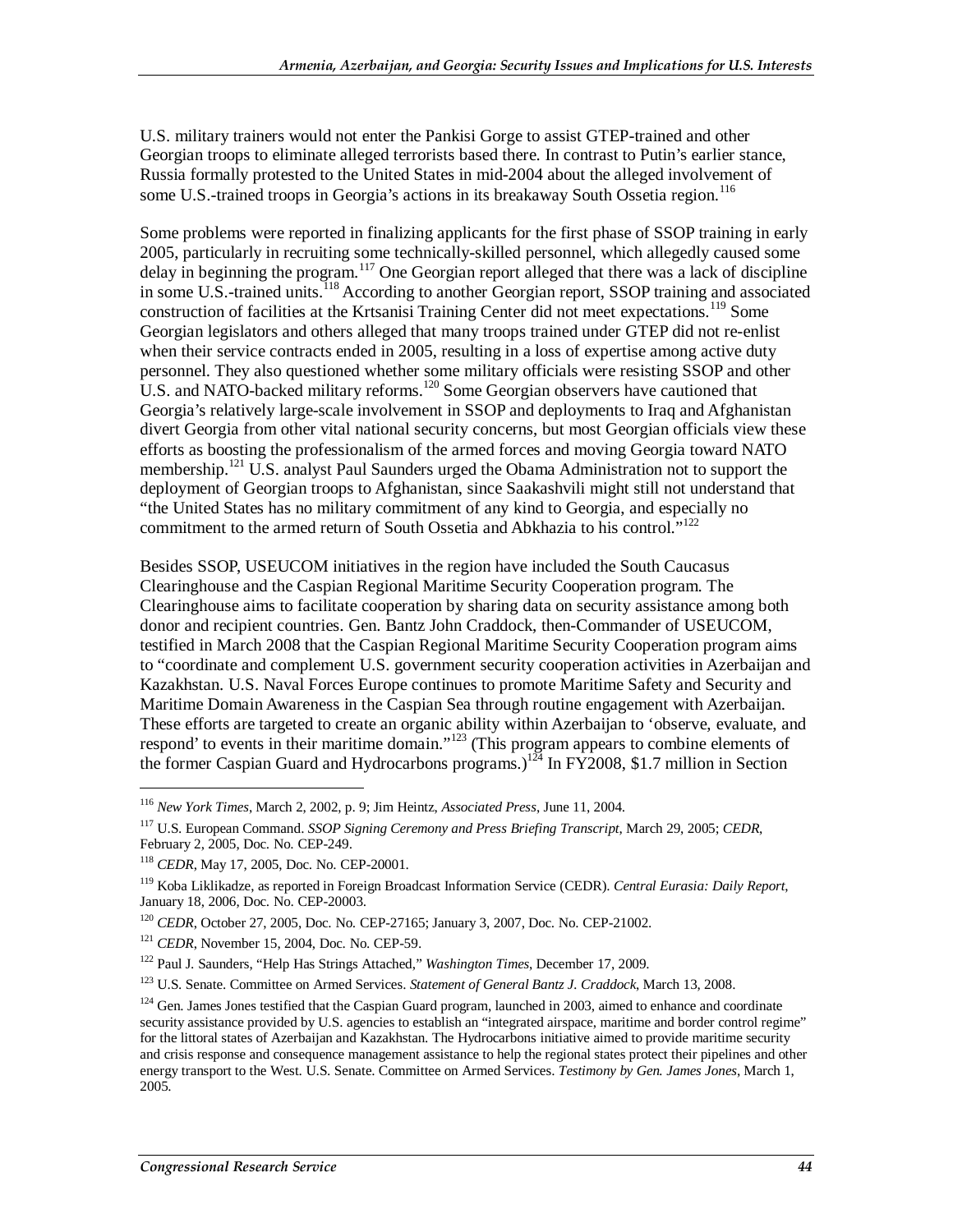1206 funds were supplied for naval counter-terrorism training for Azerbaijan. The United States acknowledged in late 2005 that it had supplied two maritime surveillance radars to Azerbaijan to help detect and direct interdiction of illicit weapons of mass destruction and other trafficking in the Caspian Sea. $^{125}$ 

In the wake of the August 2008 Russia-Georgia conflict that severely damaged Georgia's military capabilities, Gen. Craddock visited Georgia on August 21 to survey the destruction of infrastructure and military assets. According to Assistant Secretary of Defense Vershbow, EUCOM carried out a "comprehensive multi-month assessment of Georgia's Armed Forces." In October 2008, the Defense Department also held yearly bilateral defense consultations with Georgia. Vershbow testified that as a result of these assessments, "many previously unrecognized or neglected deficiencies in the various required capacities of the Georgian Armed Forces and Ministry of Defense [came to light]. In practically all areas, defense institutions, strategies, doctrine, and professional military education were found to be seriously lacking."<sup>126</sup>

In March 2009, Gen. James Cartwright, the Vice Chairman of the Joint Chiefs of Staff, visited Georgia to further assess its defense needs. He stated that "the United States remains committed to the U.S.-Georgia charter on strategic partnership and to provide training and other assistance to the Georgian military in support of their reform efforts and continued independence." He pledged added training that would be "focused on the defense of Georgia, on its self and internal defense," and equipment transfers that would be based on "what equipment needs to be upgraded and then what new types of equipment that are necessary for their homeland defense."<sup>127</sup> Assistant Secretary Vershbow similarly testified in August 2009 that "we are focusing on building defense institutions, assisting defense sector reform, and building the strategic and educational foundations that will facilitate necessary training, education, and rational force structure design and procurement. We are assisting Georgia to move along the path to having modern, westernoriented, NATO-interoperable armed forces capable of territorial defense and coalition contributions."<sup>128</sup> He stressed, however, that "the United States has not 'rearmed' Georgia as some have claimed. There has been no lethal military assistance to Georgia since the August [2008] conflict. No part of the \$1 billion U.S. assistance package went to the Ministry of Defense."<sup>129</sup> In addition, no FMF, IMET, Section 1206, or Section 1207 assistance has been provided. Some in Congress and elsewhere have criticized this dearth of lethal security assistance to bolster Georgia's territorial defense capabilities. $130$ 

<sup>&</sup>lt;sup>125</sup> "Two Radar Stations Become Operational in Azerbaijan under the U.S.-Funded Caspian Guard Initiative," *International Export Control Observer*, Center for Non-proliferation Studies, Monterey Institute of International Studies, November 2005.

<sup>&</sup>lt;sup>126</sup> U.S. Senate. Committee on Foreign Relations. Subcommittee on Europe. Hearing on Georgia: One Year After the August War. *Testimony of Alexander Vershbow, Assistant Secretary of Defense for International Security Affairs*, August 4, 2009.

<sup>127</sup> Air Force Master Sgt. Adam Stump, "U.S., Georgia to Continue Strategic Partnership," *American Forces Press Service*, March 31, 2009; *CEDR*, March 30, 2009, Doc. No. CEP-950352; Giorgi Lomsadze, "Georgia: Pentagon to Start Military Training Program," *Eurasia Insight*, March 30, 2009.

<sup>128</sup> Vershbow, August 4, 2009.

<sup>&</sup>lt;sup>129</sup> U.S. Senate. Committee on Foreign Relations. Subcommittee on Europe. Hearing on Georgia: One Year After the August War. *Testimony of Alexander Vershbow, Assistant Secretary of Defense for International Security Affairs*, August 4, 2009.

<sup>130</sup> U.S. Senate. Committee on Foreign Relations. *Striking The Balance: U.S. Policy And Stability In Georgia, a Report to the Committee on Foreign Relations*, S. PRT. 111–37, December 22, 2009; Joshua Kucera, "Georgia: Senate Staff Report Stokes Unease in the Caucasus," *Eurasia Insight*, January 5, 2010.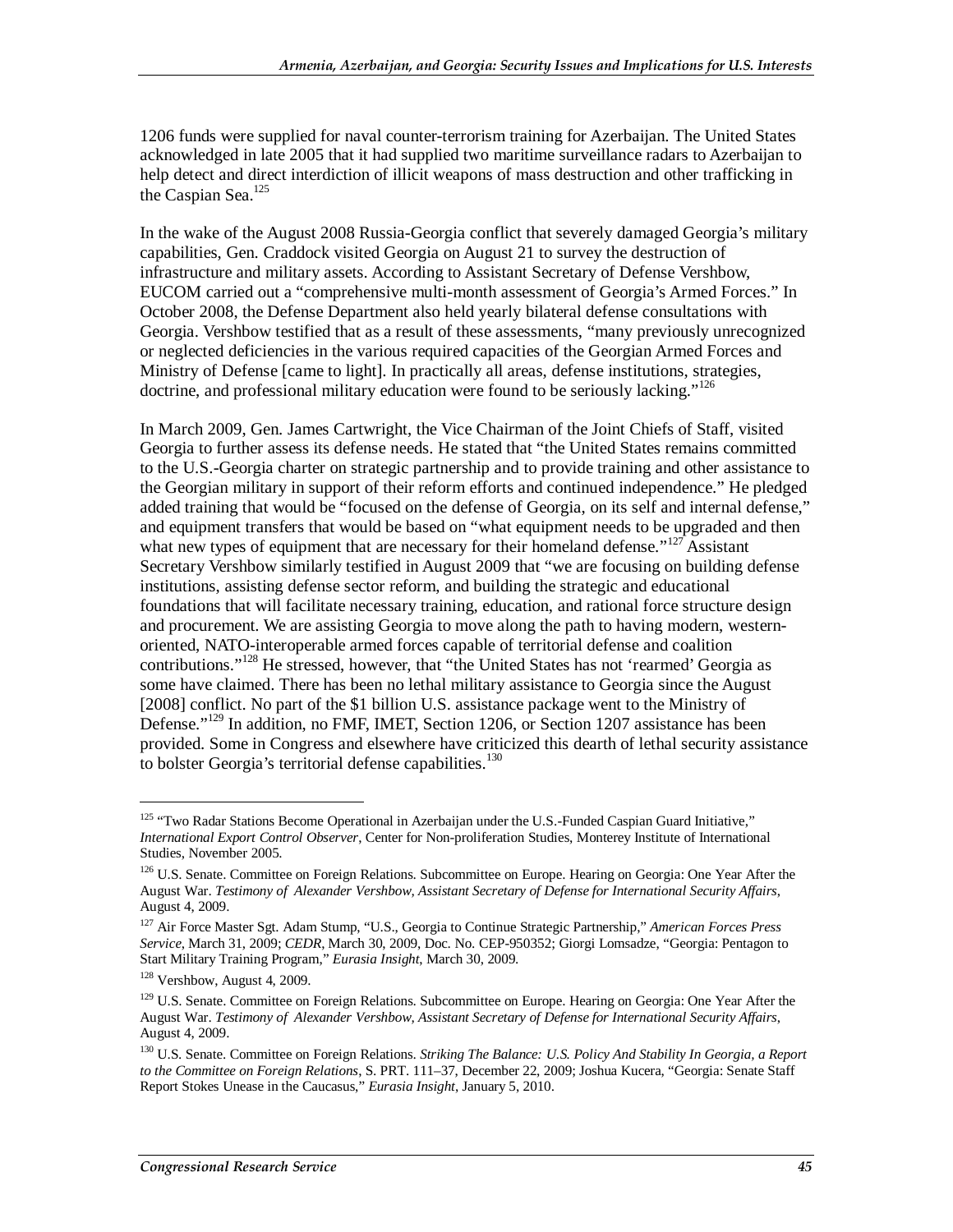#### **Nonproliferation Aid**

The United States has gained greater support in the region for combating the proliferation of weapons of mass destruction (WMD) by emphasizing how this goal enhances the security interests of the states. The United States has been the largest aid donor for such efforts. The Departments of Defense (DOD), Energy (DOE), and State (DOS) have been the main agencies providing training and equipment to help prevent nuclear smuggling and other proliferation threats in the South Caucasus states.131 DOS funds the Export Control and Related Border Security Program (EXBS), which improves export control capabilities in the Soviet successor states to prevent proliferation of WMD and related components. The Commerce Department, DOE, Customs and Border Protection Service, and Coast Guard help implement EXBS. DOE's Second Line of Defense Program places radiation detection systems at ports of entry. DOD's Proliferation Prevention Program (PPP; launched in FY2003) was designed to upgrade the abilities of non-Russian Soviet successor states to deter and interdict smuggling of WMD and related materials. PPP coordinates with these and other DOD programs, including the International Counter-proliferation Program (ICP; launched in FY1997) that conducts activities with the FBI and the Customs and Border Protection Service.<sup>132</sup>

An ICP was launched in Armenia in FY1999, which included WMD detection and interdiction training. Also in FY1999, DOS provided \$1.9 million for Armenia and Azerbaijan to expand the Tracker Automated Licensing System to help them track exports of proliferation concern. EXBS aid helped Armenia establish an interagency export-control coordinating commission and has provided training and equipment. Through FY2005, DOE and other agencies have provided more than \$55 million to enhance the safety and security of Armenia's Metzamor nuclear reactor.<sup>133</sup>

Beginning in FY1999, an ICP in Azerbaijan has provided training courses on crime scene investigation, criminal investigation, radiation detection and response, and other courses relevant to WMD counter-proliferation.<sup>134</sup> In January 2004, the United States and Azerbaijan signed an agreement implementing a five-year PPP in Azerbaijan to enhance the country's ability to detect and interdict WMD on vessels transiting the Caspian Sea. The \$68 million was used to provide and improve maritime radar surveillance equipment and procedures, repair and upgrade boats, provide WMD detection and other equipment for boarding crews, and construct or upgrade command and control, maintenance, and logistics facilities to expand the patrol areas of the Border Service-Coast Guard. In November 2006, DOD completed construction of a boat basin for the Border Service-Coast Guard to extend their range of patrols. A follow-on FY2009-FY2013 PPP is projected to cost \$33 million. This project aims to "develop a comprehensive capability for WMD surveillance and interdiction on Azerbaijan's Caspian Sea border." Plans include the installation of an upgraded maritime surveillance radar on Chilov Island for use by the Navy and

<sup>&</sup>lt;sup>131</sup> Government Accountability Office. Nuclear Non-proliferation: U.S. Efforts to Help Other Countries Combat Nuclear Smuggling Need Strengthened Coordination and Planning, May 16, 2002; Combating Nuclear Smuggling: Corruption, Maintenance, and Coordination Problems Challenge U.S. Efforts to Provide Radiation Detection Equipment to Other Countries, March 14, 2006.

<sup>132</sup> Department of Defense. *Comprehensive Threat Reduction Annual Report to Congress*, 2004, 2005, 2006, 2007, 2008, 2009.

<sup>&</sup>lt;sup>133</sup> In May 2002, the United States imposed sanctions on the Armenian firm Lysine Open Joint Stock Co. and its former owner, Armen Sarkisyan, for transferring WMD technology to Iran, specifically, transfer of biochemical equipment. *Federal Register*, May 16, 2002, pp. 32983-32984; *RFE/RL Newsline*, May 17, 2002.

<sup>&</sup>lt;sup>134</sup> Defense Threat Reduction Agency. International Counter-Proliferation Program Conducts Field Exercise in Azerbaijan, June 8, 2006.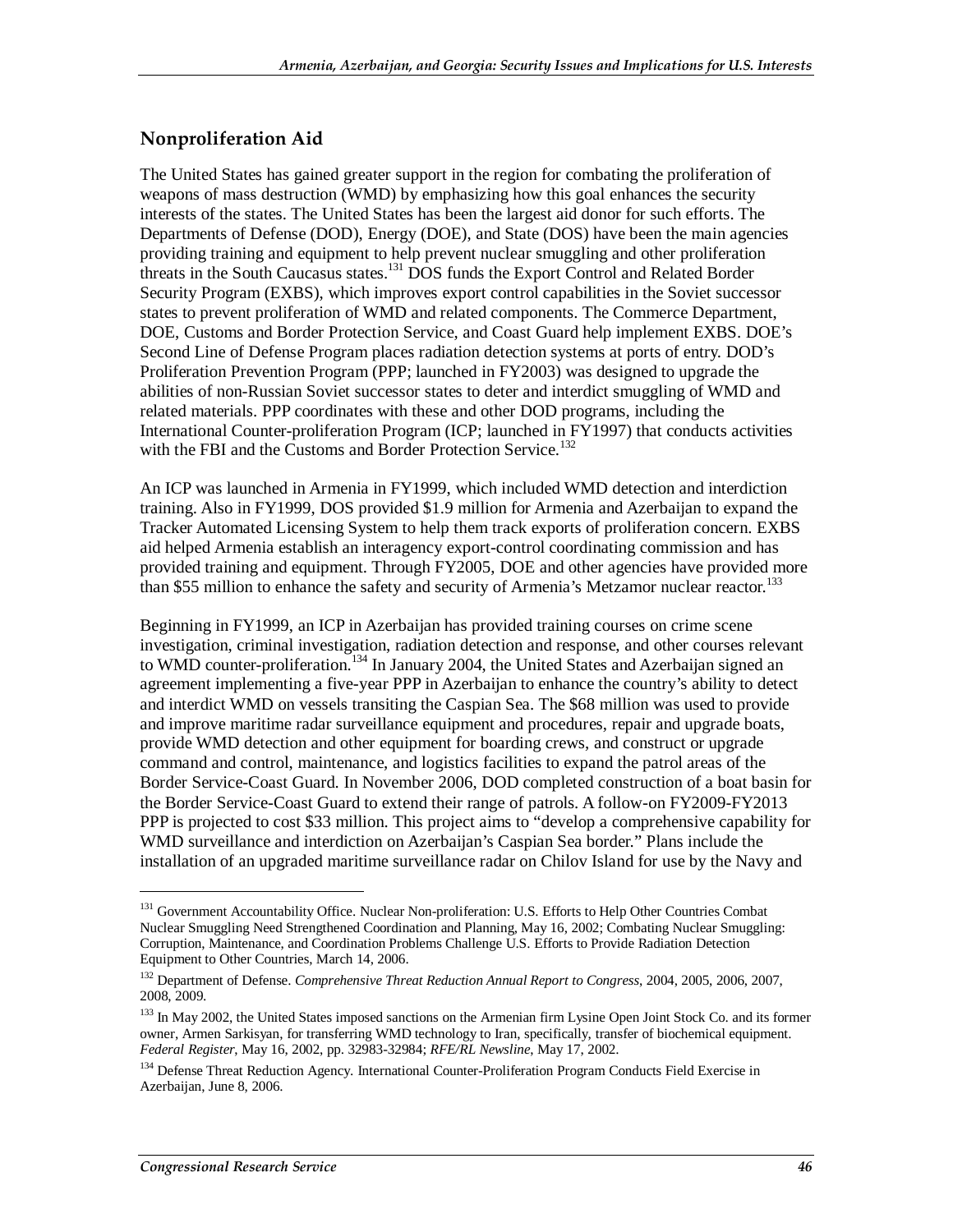the State Border Service-Coast Guard, ongoing repairs and upgrades for some naval vessels, the transfer of WMD detection equipment, and training on boarding for State Border Service-Coast Guard personnel.

The United States and Georgia signed a CTR umbrella agreement in 1997 (and extended in 2002) for proliferation prevention and the promotion of defense and military contacts to encourage demilitarization, defense reform, proliferation prevention, and regional stability and cooperation. In 1998, the two sides signed an export control systems implementing agreement (extended in 2002). At Georgia's behest, the United States used emergency CTR funds to remove 8.8 lbs. of highly enriched uranium and 1.8 lbs of spent fuel from an Institute of Physics research reactor near Tbilisi in April 1998. The United States had earlier provided security assistance to safeguard the material prior to removal, after two criminal attacks on the reactor facility.<sup>135</sup> In 1998-1999, DOD provided two CTR-funded patrol boats to enhance export controls. Some CTR funding reportedly was used to support the SSOP. CTR funding was used to remove and destroy dual-use equipment at the Soviet-built Biokombinat animal vaccine production plant near Tbilisi, Georgia. The plant's conversion into a feed mill was completed in mid-2007. The United States provided \$469 million in cumulative DOD, DOS, and DOE aid over the period FY1992-FY2008 (if EXBS aid is included, the total would be \$652 million) to help Georgia prevent the proliferation of WMD (see Table 2). $^{136}$ 

#### **Counter-Narcotics Aid**

There is rising U.S. concern that drugs transiting the South Caucasus may eventually reach the United States in major quantities, since Latin American and other international organized groups have become involved in the wider regional drug trade. Despite efforts to eliminate them, terrorist groups still in the region may be using drug trafficking to help finance their operations, so counter-drug activities may support counter-terrorism.<sup>137</sup> U.S. policy also recognizes the problems of rising crime, corruption, and instability posed by illegal narcotics production, use, and trafficking in the region. These problems are increasingly emphasized by regional governments that urge the United States to take the lead in combating rising drug trafficking from Afghanistan. Dissatisfaction with U.S. actions in this area eventually could harm U.S. relations with the governments.

Among U.S. efforts, the FBI, Department of Justice, U.S. Customs Service, the Drug Enforcement Administration, and the State Department's Bureau of International Narcotics and Law Enforcement Affairs have provided training in counter-narcotics to police, customs, and border control personnel in the region. The waiver of Sec.907 of the Freedom Support Act has permitted U.S. government-to-government aid for counter-narcotics programs in Azerbaijan since 2002. Significant U.S. assistance to Azerbaijan was reported for FY2006, including the provision of trucks for Customs Contraband Teams, an assessment of security along the Iranian border for the Border Guards, the contribution of fencing and construction materials to rebuild watchtowers along the Iranian border, a USEUCOM assessment of the capabilities of the Border Guard's Air

<sup>135</sup> *NIS Nuclear Profiles Database*. Center for Nonproliferation Studies, Monterey Institute of International Studies.

<sup>&</sup>lt;sup>136</sup> The United States in early 2003 raised concerns that unemployed Georgian technicians were servicing military aircraft or assisting in nuclear programs in Iran. Then-President Shevardnadze verified that Georgian citizens had illicitly aided Iran. *CEDR*, January 12, 2003, Doc. No. CEP-23; January 13, 2003, Doc. No. 167; January 15, 2003, Doc. No. 282; *Agence France-Presse*, January 14, 2003.

<sup>137</sup> U.S. Senate. Judiciary Committee. *Narco-Terrorism*. Testimony of Raphael Perl, May 20, 2003.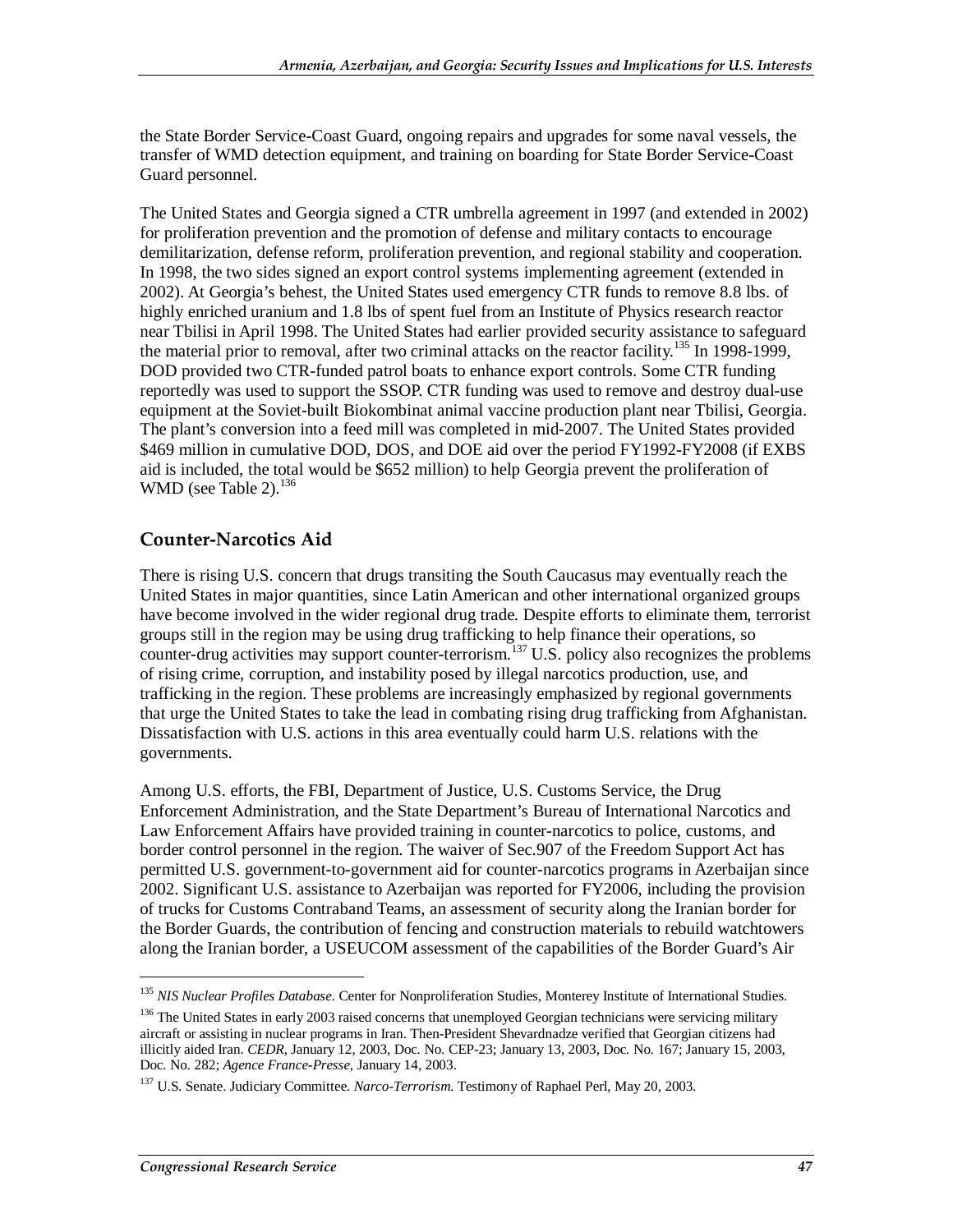Wing, and the equipping of a maritime base near Astara. A U.S.-supplied short-range radar near Astara was upgraded to monitor and patrol the southern Caspian Sea and maritime boundaries. In 2007, Four patrol and fast response boats were delivered to the base, and Customs personnel were given added training and search equipment. During 2009, however, INL-funded law enforcement assistance programs were canceled after the Azerbaijani government failed to cooperate with the required vetting process covering human rights,<sup>138</sup> and as a result, the Justice Department's International Criminal Investigative Training Assistance Program funding could not go forward to train law enforcement or military personnel. Other State Department and U.S. Coast Guard training programs continued to be implemented to enhance border controls.<sup>139</sup>

### **Safety of U.S. Citizens and Investments**

U.S. firms are the largest cumulative investors in Azerbaijan, investing about \$7.1 billion through 2008, or about one-third of all foreign investment.<sup>140</sup> The U.S. Commerce Department warned in 2009 that corruption impedes the ability of many companies to do business and even has driven some major Western firms to leave Azerbaijan, particularly those involved in the non-energy sentor. Businesses indicate that some regulatory and tax officials and some contract dispute arbitrators may be corrupt. In an effort to improve the investment climate, Azerbaijan's Tax Ministry set up an expedited business registration process that reportedly has reduced the "time, cost, and number of procedures to start up a business." Nonetheless, some officials at the Ministry of Justice reportedly still demand bribes to register businesses, so that "Azerbaijan remains a challenging market in which to do business. $141$ 

Foreign direct investment in Georgia has increased since its "rose revolution," mainly involving investment by BP in oil and gas pipeline infrastructure. Many medium and small investors allegedly remain wary.<sup>142</sup> The U.S. Embassy in Georgia reports conditions similar to those in Azerbaijan, warning that many U.S. and foreign firms have suffered from official corruption. The embassy also warns that there are a few criminalized sectors of the economy, such as gasoline and cigarette distribution, that foreign investors should avoid. Foreign direct investment (FDI) in Georgia fell off sharply after the August 2008 Russia-Georgia conflict, from about \$605 million in 2008 (mostly before the conflict), to \$226 million in the first half of  $2009$ .<sup>143</sup>

U.S. government facilities worldwide were on a heightened state of alert after September 11, 2001, and U.S. embassies were subject to temporary closure for security reasons. In March 2003,

<sup>&</sup>lt;sup>138</sup> After being included for several years in appropriations language, the Consolidated Appropriations Act for 2008 (P.L. 110-161) amended Chapter 1 of part III of the Foreign Assistance Act of 1961 by adding Sec. 620J, Limitation on Assistance to Security Forces. Under this language, "no assistance shall be furnished under this Act or the Arms Export Control Act to any unit of the security forces of a foreign country if the Secretary of State has credible evidence that such unit has committed gross violations of human rights.... The prohibition ... shall not apply if the Secretary determines and reports ... that the government of such country is taking effective measures to bring the responsible members of the security forces unit to justice."

<sup>139</sup> *International Narcotics Control Strategy Report*, Vol. I, Drug and Chemical Control, March 1, 2010.

<sup>140</sup> U.S. Department of Commerce. Bureau of Economic Analysis. *U.S. Direct Investment Abroad: Azerbaijan*, data tables at http://www.bea.gov/international/di1usdbal.htm.

<sup>141</sup> U.S. Department of Commerce. International Trade Administration. U.S. Commercial Service. *Azerbaijan: Investment Climate Statement 2008,* and *Azerbaijan: Investment Climate Statement 2009.*

<sup>&</sup>lt;sup>142</sup> U.S. Department of Commerce. Bureau of Economic Analysis. *U.S. Direct Investment Abroad: Georgia*, data tables at http://www.bea.gov.

<sup>143</sup> Economist Intelligence Unit. *Country Report: Georgia*, December 1, 2009*.*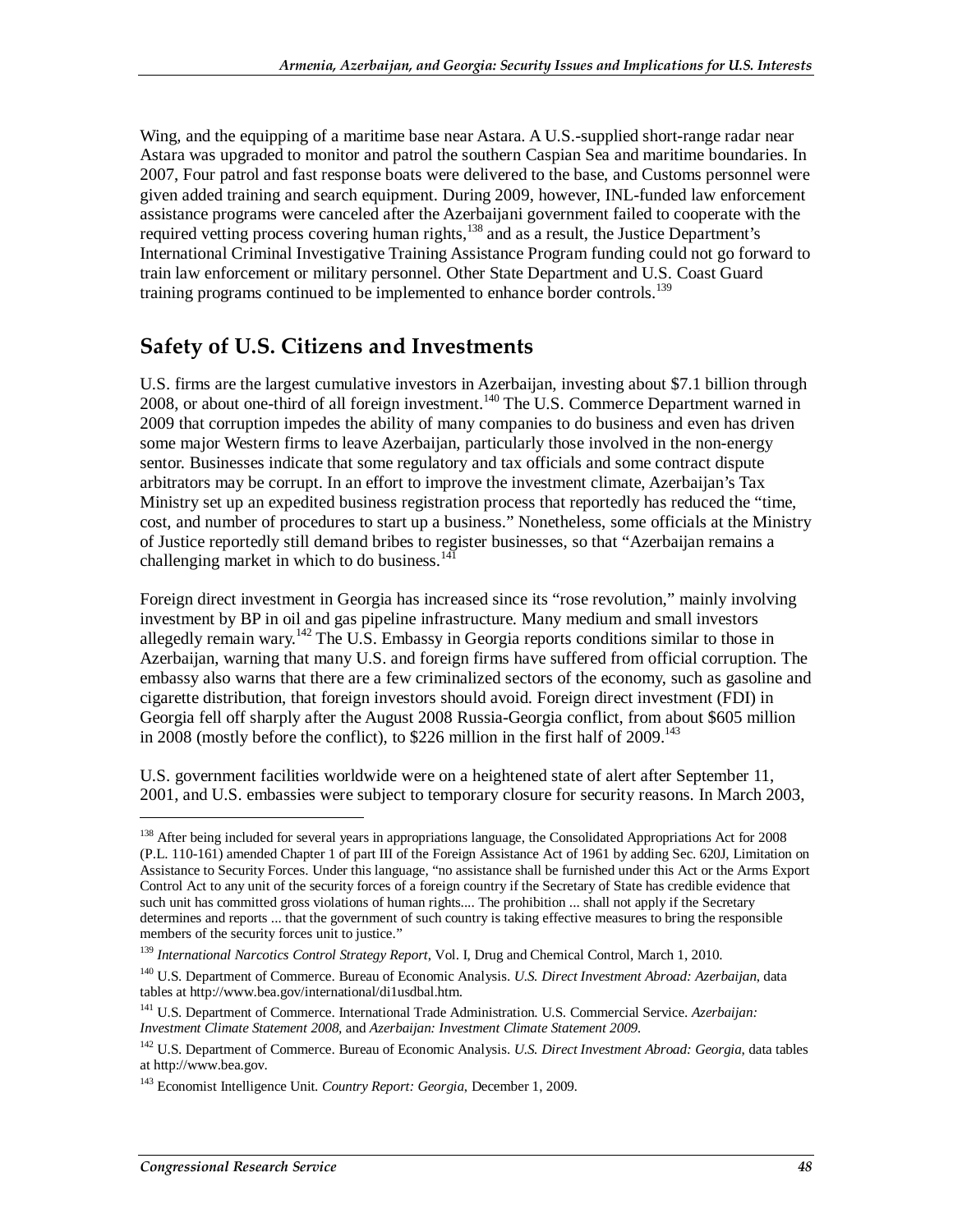U.S. embassies in the region issued Warden's Messages warning that U.S. citizens and interests worldwide were at risk of terrorist attacks. There were some anti-U.S. demonstrations in early 2003 in the region related to the Iraq conflict, but the State Department reported no significant violence against U.S. interests.

In Georgia, the State Department has advised U.S citizens to avoid travel to Abkhazia and South Ossetia because of gunfire and crime and the extremely limited U.S. diplomatic access to these breakaway regions. The State Department also has warned Americans that travel to areas near Abkhazia's and South Ossetia's borders with the rest of Georgia is ill-advised, as well as to the Pankisi Gorge and to other border areas near Russia's Chechnya and Dagestan regions.<sup>144</sup>

Despite Georgia's efforts to combat corruption and increase the caliber of law enforcement personnel, crime continues to be a "very serious problem" in Tbilisi. The U.S. Embassy in Tbilisi warns that high rates of poverty have contributed to an increase in crimes against Americans and other foreigners who are viewed as wealthy and are therefore targeted for economic- and property-based crimes. Most of the crimes against Americans involve residential break-ins, carjackings, car theft, petty theft, and armed robbery. However, the rate of violent crime against foreigners also is increasing. The State Department warns that the level of crime in Tbilisi is higher than in many European and U.S. cities.<sup>145</sup> During then-President Bush's visit to Georgia on May 10, 2005, a hand grenade was thrown toward a podium containing Presidents Bush and Saakashvili. It failed to explode. A suspect possibly linked to former Ajarian politician Aslan Abashidze was sentenced for the crime.

A more secure U.S. Embassy building opened in Tbilisi in December 2005. During the August 2008 Russia-Georgia conflict, U.S. Embassy dependents and Peace Corps volunteers were evacuated to Armenia. The U.S. Embassy also restricted travel outside of Tbilisi by staff and family members.

Several U.S. investors in Armenia have reported being victims of financial scams and of being involved in disputes over property ownership. The State Department reports that these latter investors "have had to seek legal recourse through a long, and in the majority of cases, unsuccessful court proceeding." The State Department has assessed crime against foreigners as relatively rare in Armenia, mainly involving break-ins and theft. There are some instances of violent assaults and robberies, but the general level of violent crime is less in Yerevan than in most U.S. cities. There is "a considerably large organized crime network" in Armenia, but organized crime violence usually is not aimed against foreigners. U.S. citizens are unlikely to be the targets of political violence, according to the State and Commerce Departments. There have been instances where young men with dual citizenship have been conscripted into the armed forces upon visiting Armenia. The U.S. Embassy has designated a section of highway near NK as off limits to U.S. government travelers because of the danger of ceasefire violations. A more secure U.S. Embassy building opened in Yerevan in May  $2005$ <sup>146</sup>

In Azerbaijan, the State Department reports that "there have been no acts of political violence against U.S. businesses or assets, nor against any foreign-owned entity. The risk of political

<sup>144</sup> U.S. Department of State. Bureau of Consular Affairs. *Georgia: Travel Warning*, April 9.2009.

<sup>145</sup> U.S. Department of State. *Consular Information Sheet, Georgia*, November 27, 2009.

<sup>&</sup>lt;sup>146</sup> U.S. Department of State. Armenia: 2009 Crime and Safety Report, June 23, 2009; Consular Information Sheet, Armenia, January 9, 2009.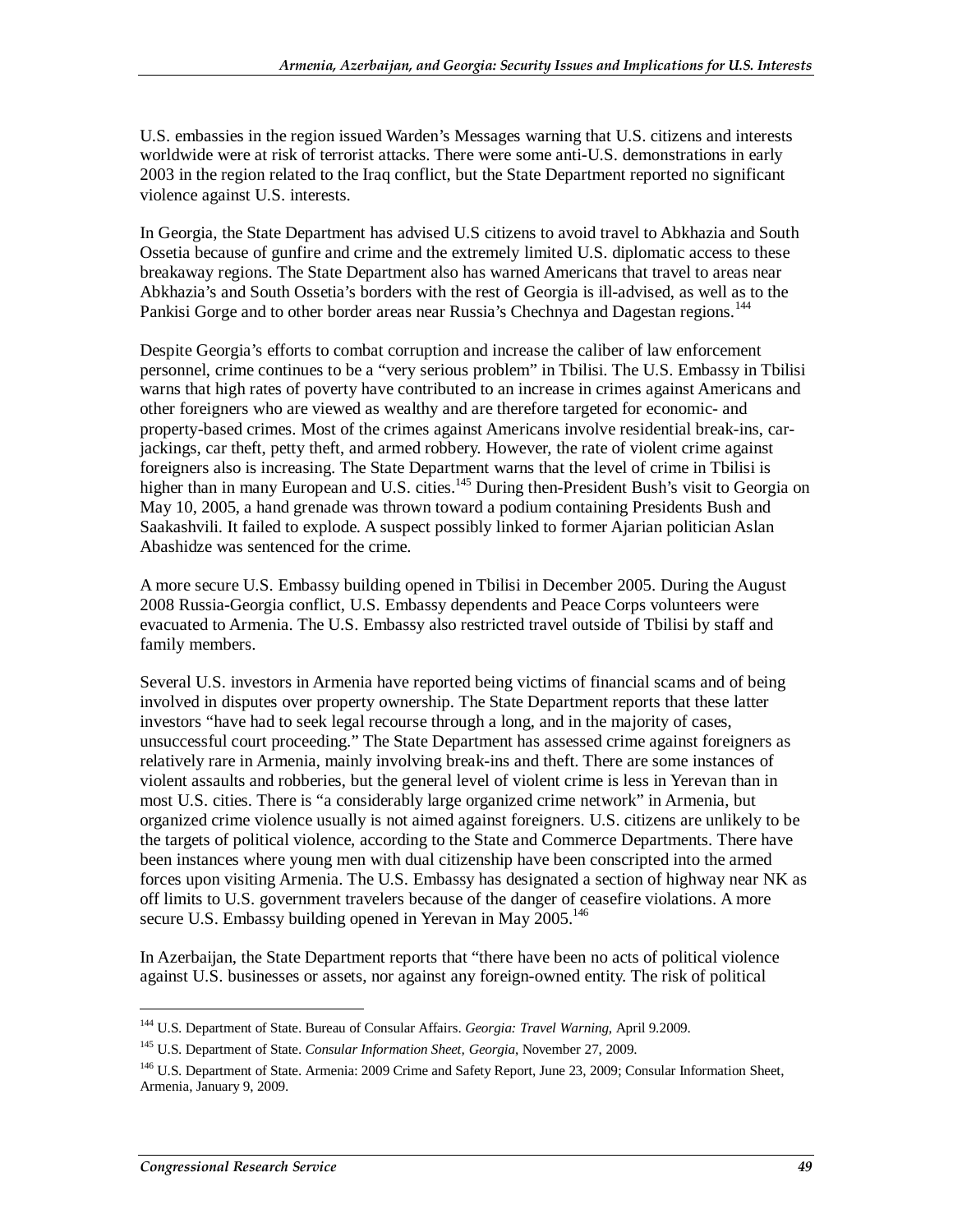violence affecting foreign investors remains minimal."147 However, Azerbaijani authorities have reported an increase in Islamic extremism and terrorist plots against Western interests in the country. Members of the indigenous terrorist group Jayshullah were convicted in 2001 for planning an attack against the US Embassy and other terrorism. In July 2005, the Azerbaijani government arrested a group on charges of planning terrorist training to attack the U.S., Israeli, and Russian embassies.<sup>148</sup> In late October 2007, the Azerbaijani National Security Ministry warned the U.S. Embassy and other Western interests that a terrorist group was planning attacks, and the embassy limited its operations for two days while the Ministry continued to investigate and make arrests.<sup>149</sup>

U.S. citizens traveling to Azerbaijan are advised that the occupied areas around NK are dangerous because of ceasefire violations and the presence of minefields and that travel into NK is not possible from Azerbaijan. U.S. travelers were warned in July 2006 to be on guard against violent acts and possible terrorist attacks against Americans in the face of Israeli military actions in Lebanon. The Warden's Report for January 2007 warned U.S. citizens that petty crime such as pick-pocketing and taxi shakedowns (charging onerous fares) remained prevalent and that police harassment occurred throughout the country. The State Department warned in early 2009 that the trend was away from such petty crime and toward violent attacks against foreigners, several of which have resulted in injuries. It also warned Americans of Armenian ancestry traveling to Azerbaijan that the Azerbaijani government has "claimed that it is unable to guarantee their safety."<sup>150</sup>

### **Issues for the 111th Congress**

#### **Should the United States Play a Prominent Role in the South Caucasus?**

While a consensus appears to exist among most U.S. policymakers on the desirability of fostering democratization, the creation of free markets, trade and investment, integration with the West, and responsible security policies in the South Caucasus states, others urge different emphases or levels of U.S. involvement. Some consider the United States as being the "indispensable power," leading the way in fostering peace, stability, security, and development in the region.

Critics assert that the United States has historically had few interests in this region, and argue that developments there are largely marginal to U.S. interests.<sup>151</sup> In any event, they argue, EU expansion is bringing the South Caucasus into closer proximity to Europe, making the region a higher priority interest of Europe than of the United States. They advocate limited U.S. involvement to ensure general U.S. goals of ameliorating strife and instability, fostering democratization and regional cooperation, and improving human rights and the quality of life.

<sup>147</sup> U.S. Department of Commerce. International Trade Administration. U.S. Commercial Service. *Azerbaijan: Investment Climate Statement 2008*.

<sup>148</sup> *CEDR*, April 24, 2006, Doc. No. CEP-25008.

<sup>149</sup> U.S. Embassy in Baku. *Warden's Messages*, October 29 and 30, 2007; "Azerbaijani Security Forces Announce Arrest Of Key Figure In Alleged Terror Plot," *Associated Press,* November 10, 2007.

<sup>150</sup> U.S. Department of State. *Consular Information Sheet, Azerbaijan*, January 27, 2009.

<sup>151</sup> Joe Barnes, U.S. National Interests, in *Energy in the Caspian Region*, ed. by Yelena Kalyuzhnova, Amy Jaffe, Dov Lynch, and Robin Sickles, New York: Palgrave, 2002, pp. 212-233.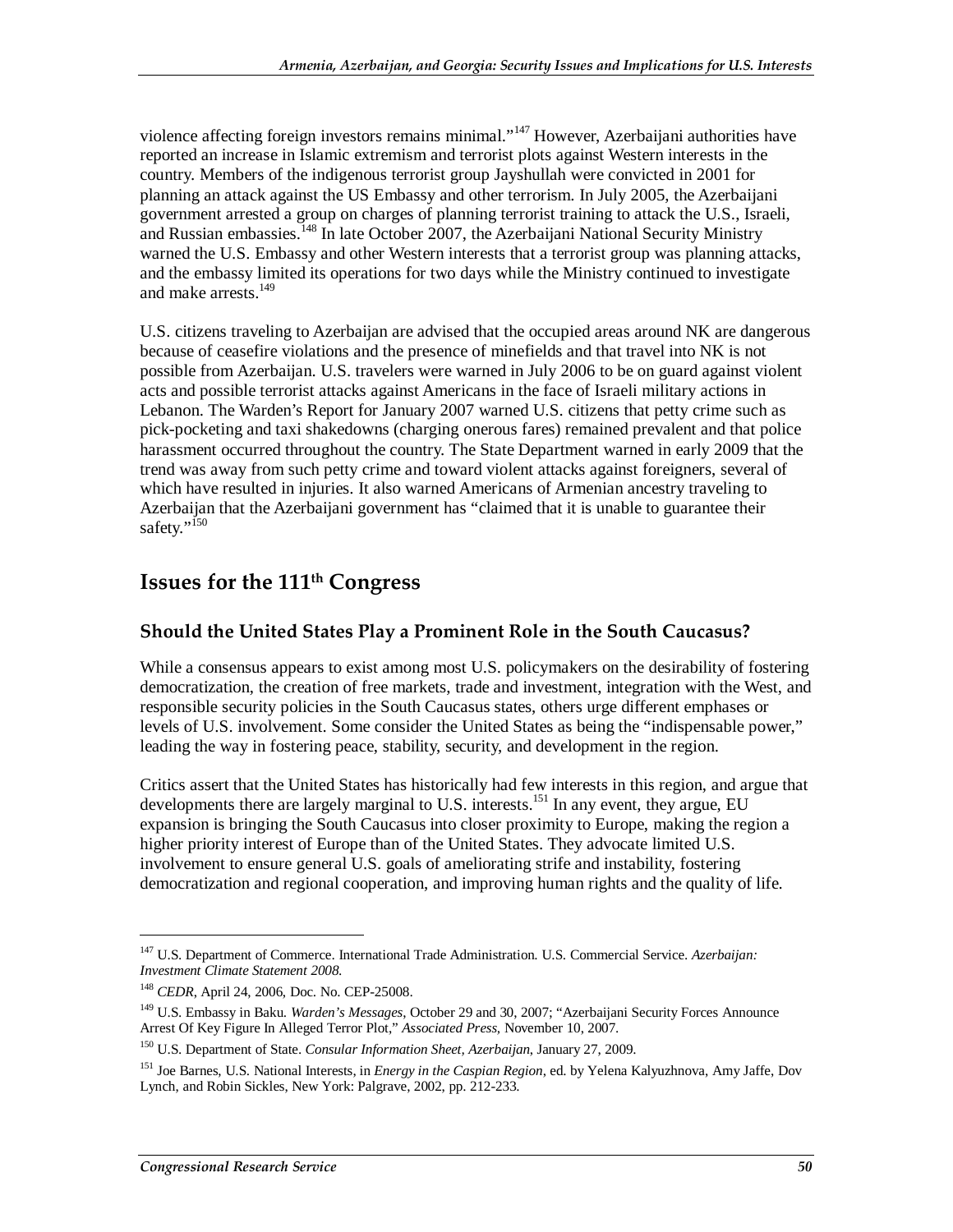#### **What are U.S. Interests in the South Caucasus?**

One view holds that greater U.S. assistance for the region to bring stability could have a positive effect on North Caucasian areas of Russia and on Turkey, as well as on European security. They urge greater U.S. aid and conflict resolution efforts to contain warfare, crime, smuggling, terrorism, and Islamic extremism and bolster independence of the states. More U.S. ties with the region might serve to "contain" or modify Iranian influences. Some also argue that improved U.S. ties with Azerbaijan would benefit U.S. relations with other Islamic countries, particularly Turkey and the Central Asian states. Many add that U.S. encouragement of Caspian region oil and natural gas development and pipelines to the West that do not traverse Russia or Iran would expand world supplies, making the West somewhat less vulnerable to supply cutoffs in the Middle East or Russia. The Administration also has pursued close ties with Armenia and Georgia because of their professions of democratic principles, concerns by Armenian-Americans and others over Armenia's fate, and appreciation among U.S. policymakers for Georgia's pro-Western policies. They also point to the prompt cooperation offered to the United States by Armenia, Azerbaijan, and Georgia in the aftermath of September 11, 2001, and their military support for stabilization efforts in Iraq and Afghanistan.

Other observers argue that U.S. aid for humanitarian and counter-proliferation purposes should continue in the region, but other aid should be curtailed, particularly since these states continue to fall short of U.S. goals for democratization, human rights, and peace settlements. Great caution is in order in adopting policies and actions that will heavily involve the United States in a region beset by ethnic and civil conflicts, according to this view.<sup>152</sup> Some observers question whether U.S. interests are threatened by alleged Al Qaeda or other international terrorists in the region. They also question whether the United States should play the lead role in advocating diverse routes for the export of oil and gas from the Caspian region. Many in Congress and elsewhere object to any substantial U.S. assistance to Azerbaijan until the country moves toward peace with Armenia and NK.

#### **What Roles Should Outside Powers Play in the Region?**

The United States has advocated that neighboring states respect the sovereignty, independence, and territorial integrity of the South Caucasian states, and resolve border and other disputes peacefully. The U.S. policy of engagement with both Russia and the South Caucasus states has suffered substantially in the wake of Russia's August 2008 invasion of Georgia. Some observers who view Russia as taking disproportionate actions in Georgia urge stronger Western sanctions against Russia, while EU and Obama Administration policymakers have appeared to stress continued cooperation with Russia on arms control, non-proliferation, anti-terrorism, and other important shared security interests. At the same time, these policymakers have demanded that Russia reverse its recognition of the independence of Abkhazia and South Ossetia and its basing of troops in these regions. Some observers advocate a major role for Turkey to counter undue influence by Iran and Russia, including by calling for closer EU-Turkish cooperation.<sup>153</sup>

<sup>&</sup>lt;sup>152</sup> Zbigniew Brzezinski warned that the South Caucasus and Central Asian regions were the "Eurasian Balkans." See *The Grand Chessboard*. New York, Basic Books, 1997. Similarly, a group of analysts in 2000 assessed the South Caucasus as potentially more dangerous than the Balkans as a "theater of conflict, human suffering, and escalating geopolitical instability in the wider European area." *A Stability Pact for the Caucasus*, Brussels, Belgium, Centre for European Policy Studies, January 2000.

<sup>153</sup> Stephen Blank, *Problems of Post-Communism*, January-February 2003, pp. 8-21; Olga Oliker and Tanya Charlick- (continued...)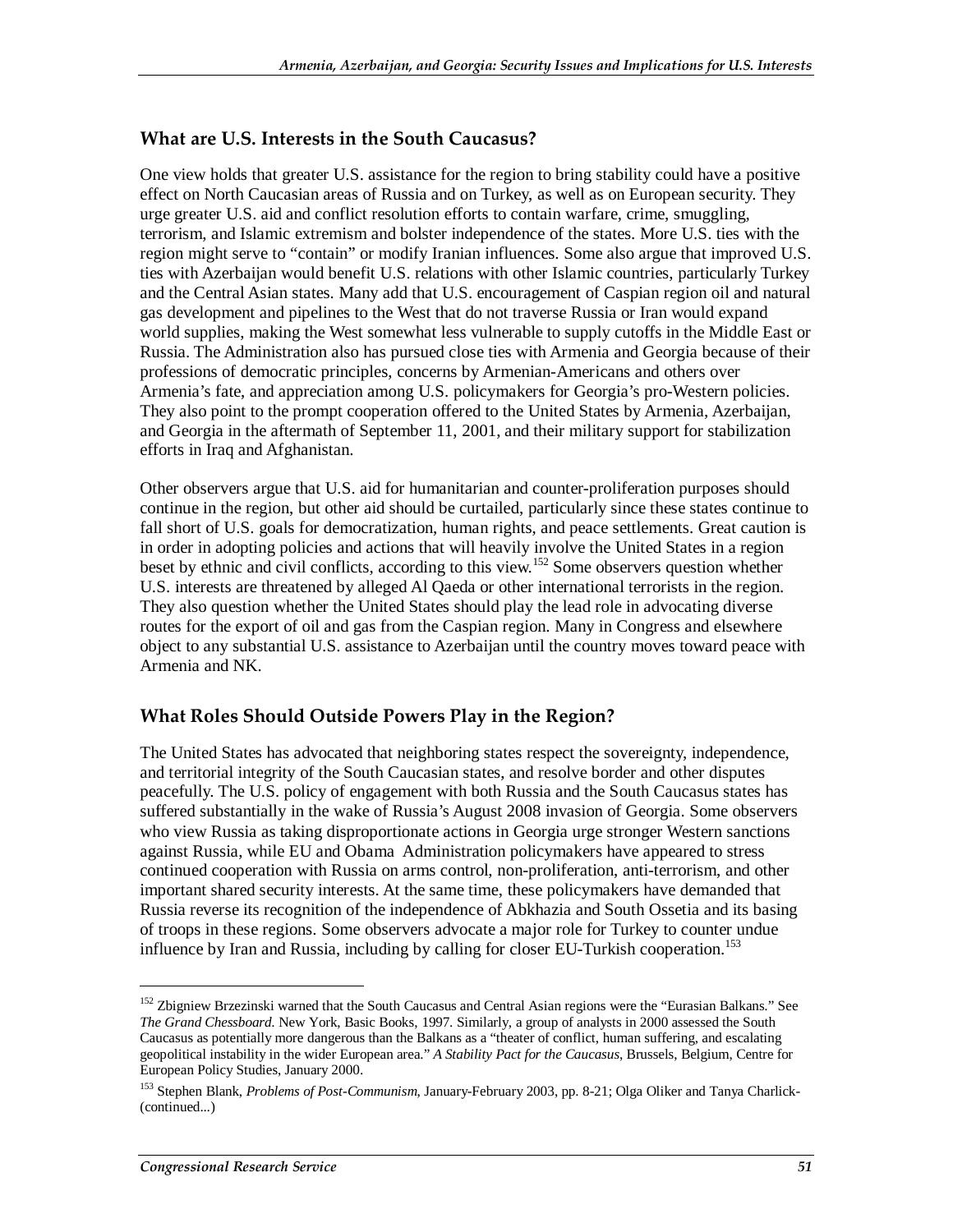#### **How Significant Are Regional Energy Resources to U.S. Interests?**

Caspian regional oil exports from Azerbaijan, Kazakhstan, Turkmenistan, and Uzbekistan (excluding Russia) might have constituted about 3% of world oil exports and gas exports might have constituted about 8%, according to 2007-2008 data in *The World Factbook*. 154 (Azerbaijan's oil exports were about 0.8% of world oil exports and gas exports were about 0.6% of world gas exports.) Oil and gas exports from these countries are projected to increase in coming years, making these countries of incremental significance as world suppliers, according to this view. The May and November 2002 U.S.-Russia summit statements on energy cooperation appeared to mark a U.S. policy of cooperation with Russia in the development of Caspian oil resources. However, the United States backed the construction of the BTC oil pipeline and the SCP for gas in part as hedges against a possibly uncooperative Russia. Successive U.S. Administrations have argued that the economic benefits gained by the region by developing its energy resources would be accompanied by contractual and other rule of law developments, which could foster regional stability and conflict resolution.<sup>155</sup>

In January 2010, Richard Morningstar, the State Department's Special Envoy for Eurasian Energy, stressed that the three main goals of the Administration's Eurasian energy strategy are to encourage the development of oil and gas resources in the Caspian region; to support energy security in Europe by advocating the development of multiple sources of energy supplies and multiple routes to market; and to assist the Caspian countries in expanding their export routes. He averred that the United States plays "a supporting, not leading, role" in implementing these goals by "listen[ing], identify[ing] common interests and priorities and play[ing] a facilitating role where we can." Such efforts include the creation of a ministerial-level consultative U.S.-EU Energy Council and an Energy Working Group within the U.S.-Russia Bi-national Presidential Commission. To diversify supply routes to Europe, the Administration supports the completion of the Turkey-Greece-Italy (TGI) gas pipeline, the building of the Nabucco gas pipeline, and Kazakhstan's expansion of oil shipments through the South Caucasus. He urged that Turkey and Azerbaijan agree on the transit of the latter's gas to Europe and that Turkmenistan and Iraq (but not Iran) also agree to supply gas through "South Corridor" pipelines. The United States also calls for European energy integration and the development of other sources of supply for Europe, such as gas from North Africa and LNG from Qatar and Nigeria. He stated that the Administration's focus on diversified sources and routes means that it is not opposed to Russia's pipeline projects, such as Nord Stream or South Stream—since Europe must decide which pipeline routes best serve their interests—or Russia's decision to expand the capacity of the Caspian Pipeline Consortium's oil pipeline. $156$ 

<sup>(...</sup>continued)

Paley, *Assessing Russia's Decline*, Santa Monica, CA: RAND, 2002, p. 120. Analyst Martha Olcott has argued that the United States should recognize that Russia has important economic and security interests in the Caspian region, and place greater stress on cooperating with Russia on regional energy projects, particularly since we also want access to Russian energy. Testimony. Senate Foreign Relations Committee. Subcommittee on International Economic Policy, April 8, 2003.

<sup>154</sup> CIA. *The World Factbook*. Data on oil and gas exports for 2008; both extra-regional and intra-regional exports are included in *The World Factbook* data.

<sup>155</sup> Thomas Waelde, Sergey Vinogradov, and Armando Zamora, *Caucasian Regional Studies*, http://poli.vub.ac.be/ publi/crs/eng/Vol5/.

<sup>&</sup>lt;sup>156</sup> "Remarks by Ambassador Morningstar," Forum on the 2010 Outlook for Eurasian Energy, Center for American Progress, January 28, 2010.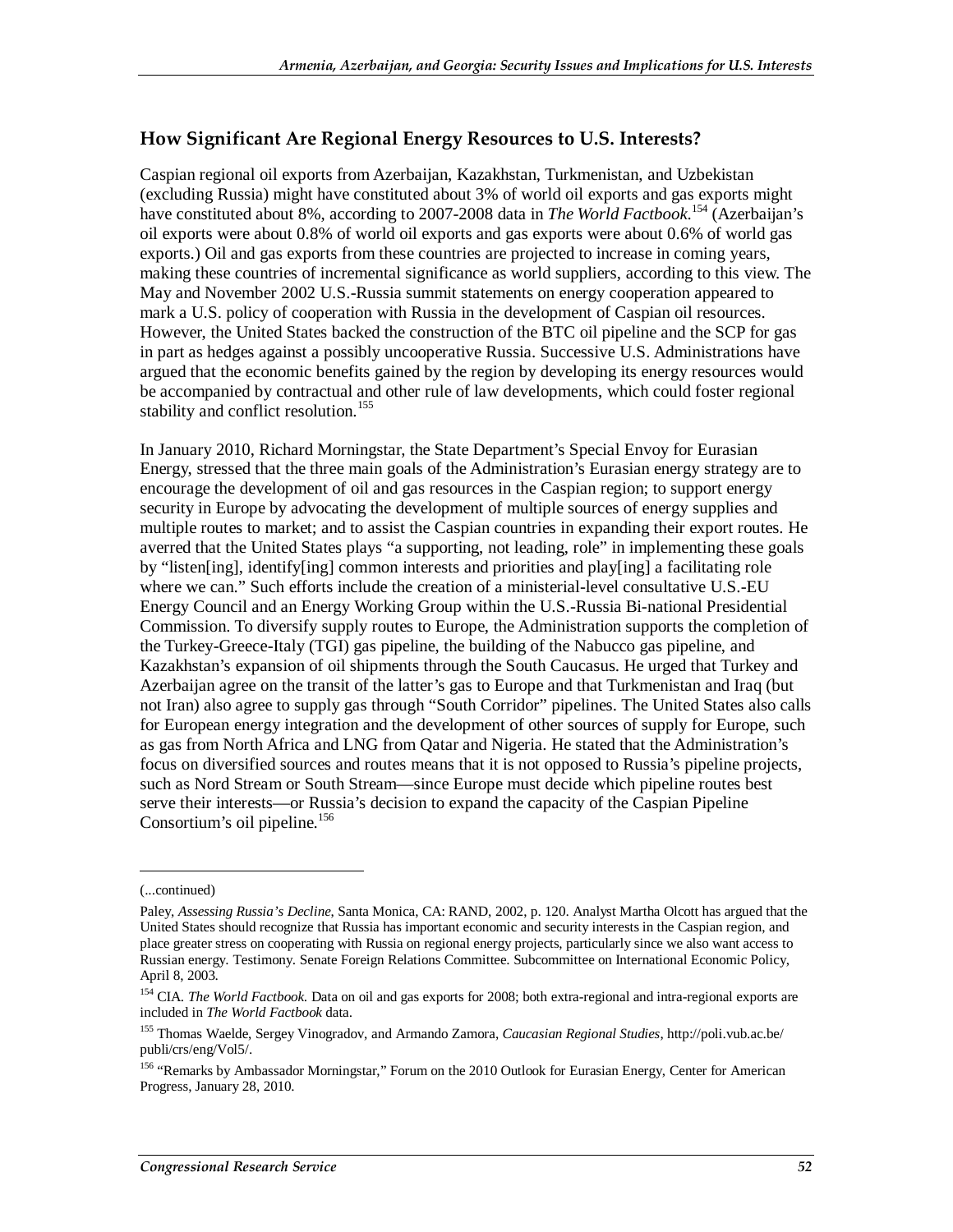Critics of U.S. policy raise concerns about regional stability, ownership of Caspian Sea fields, and the comparative size of regional reserves.<sup>157</sup> They question whether the oil and gas and other natural resources in these new states are vital to U.S. security. Some observers also reject the argument that energy and pipeline development may boost economic development—rather than merely the wealth of regional elites—and thereby foster the settlement of ethnic and civil conflicts in the region. Instead, they urge greater attention to conflict resolution and broaderbased economic and democratic reforms that would better serve the people of the region.<sup>158</sup>

#### **What U.S. Security Involvement is Appropriate?**

Observers who urge greater emphasis on U.S. security assistance to the South Caucasus states argue that such aid serves crucial U.S. interests. Without greater assistance, these states may not consolidate their independence. The states remain vulnerable to international terrorist groups and to coercion from neighboring countries.<sup>159</sup> These observers emphasize that U.S. customs and border training and equipment and other nonproliferation aid prevent WMD technologies, materials, and personnel from falling prey to terrorist states or groups and from being smuggled through the region. They also argue that the states may not be able to adequately safeguard their energy pipelines from terrorists or criminals.

They urge greater U.S. military-to-military assistance, including for military institution-building, basic soldier life support, and military education and training programs that bolster human rights. Such aid, in this view, will foster the creation of a professional, Western-style military that is better able to resist external security threats, and will foster democratic civil-military relations that reduces the chance of military coups. Greater U.S. support for PFP training—involving cooperation among regional militaries—could spur these states to work together. These observers also argue that as Iran increases its military capabilities, including missiles and possibly nuclear weapons, the South Caucasus states may necessarily seek closer countervailing ties with the United States. Alternatively, the region might feel pressured to seek greater accommodation with Iran, including by distancing itself from the United States. Georgia's integration into Western institutions, including NATO, bolsters security in the Black Sea-Caspian Sea regions.

Critics question whether the region is a vital U.S. interest necessitating enhanced U.S. security commitments and aid. They warn that the stepped-up U.S. security training and arms transfers has added to arms races in the region and tensions with other outside powers. They argue that the United States should primarily seek to encourage conflict resolution and regional cooperation in demilitarization. They oppose providing formal security guarantees or establishing military bases

<sup>157</sup> Eric Rasizade, *Comparative Studies of South Asia*, nos. 1-2, 2002; Anush Begoyan, *Iran and the Caucasus*, vol. 8 issue 1, 2004, pp. 141-155. At least until the increase in crude oil prices, critics of Administration policy also questioned the economic viability of Ceyhan and trans-Caspian pipeline routes compared to routes through Russia or Iran.

<sup>158</sup> Jaffe and Manning, pp. 113, 118; Michael Evans, *Strategic Review*, Spring 1999, pp. 4-10; Peter Rutland, *Russia and Eurasian Review*, May 13, 2003. Analyst Edward Chow has argued that "by focusing too much on energy relationships ... we give the impression that we care less about improvement in fundamental conditions like the rule of law, transparency, and more political openness .... Russia, Central Asia, and the Caucasus are important to U.S. foreign policy interests whether these countries have oil or not." Testimony. Senate Foreign Relations Committee. Subcommittee on International Economic Policy, April 30, 2003.

<sup>&</sup>lt;sup>159</sup> Prior to the August 2008 Russia-Georgia conflict, Oliker and Charlick-Paley suggested that the United States should increase its cooperation with Russia in South Caucasian affairs to reduce the likelihood of a clash between Georgian and Russian troops in Georgia that might necessitate a U.S. military intervention. (pp. 107-120).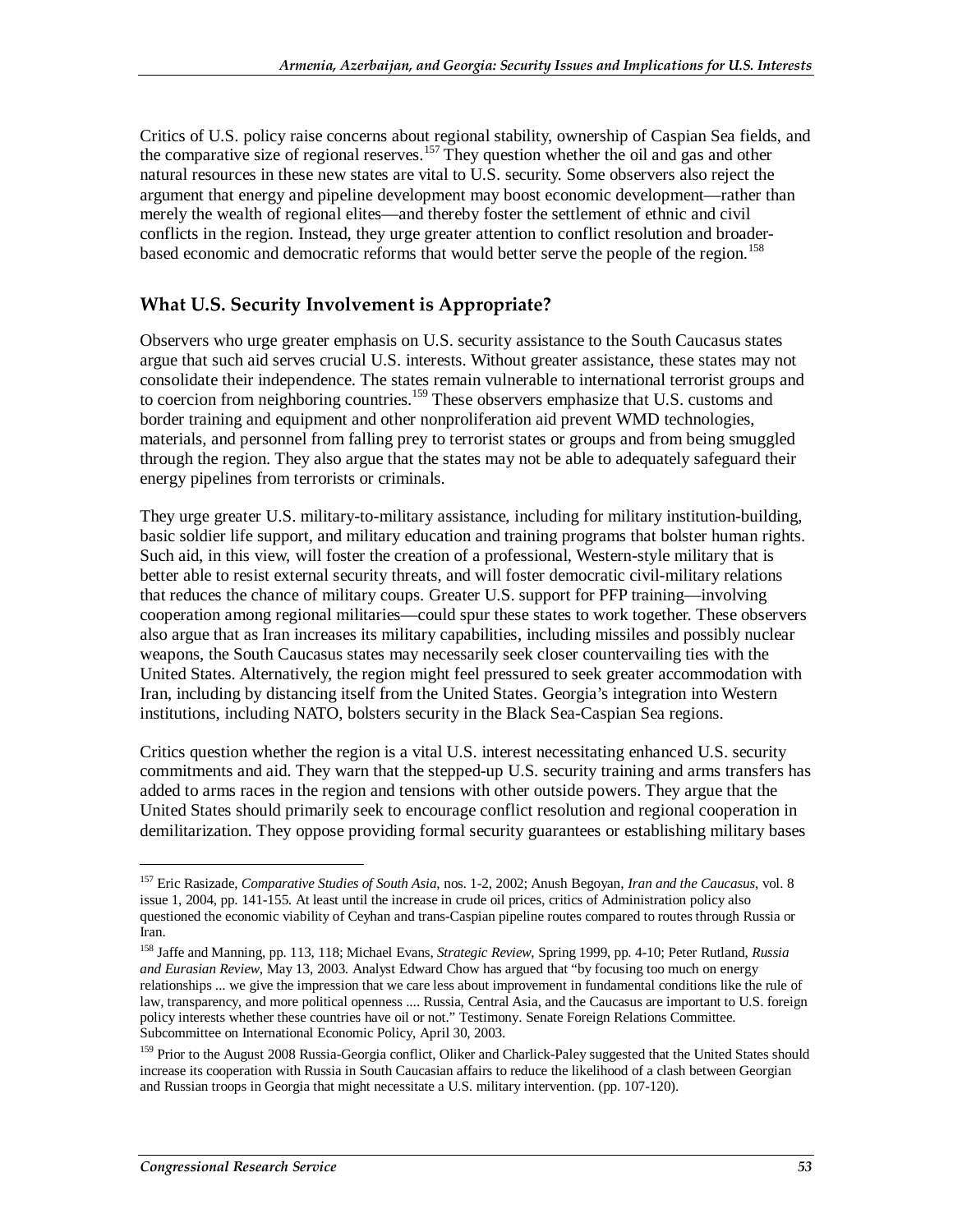in the region, and endorse making it plain that any U.S. security assistance provided implies no defense "umbrella."<sup>160</sup>

In the wake of the August 2008 Russia-Georgia conflict, these contrasting arguments were at the forefront of debate over future U.S. military-to-military assistance to Georgia. Advocates of boosted U.S. security assistance to Georgia argued that the U.S. military training provided to Georgian troops was designed for counter-terrorism, including to support coalition actions in Iraq, rather than for conventional military operations. They suggested that more robust U.S. security assistance—along with assistance that would have been in the works if NATO had offered a MAP to Georgia in April 2008—might have deterred Russia from its disproportionate military actions in Georgia. Some critics of this view asserted that U.S. and NATO assistance to Georgia's military emboldened the country's leadership to launch an action in South Ossetia, whether or not the action was provoked by Russia. They also pointed to Russian President Medvedev's opposition to a NATO MAP for Georgia as destabilizing and a threat to Russia, and his assertion that he would have ordered Russian troops to invade Georgia even if Georgia had been granted a MAP. The U.S.-Georgia Charter on Strategic Partnership, signed in January 2009, appears to support the former viewpoint by stating that "our two countries share a vital interest in a strong, independent, sovereign, unified, and democratic Georgia.... We plan to undertake a program of enhanced security cooperation intended to increase Georgian capabilities and to strengthen Georgia's candidacy for NATO membership.... The United States and Georgia intend to expand the scope of their ongoing defense and security cooperation programs to defeat [threats to global peace and stability] and to promote peace and stability. A defense and security cooperation partnership between the United States and Georgia is of benefit to both nations and the region.... the United States supports the efforts of Georgia to provide for its legitimate security and defense needs."<sup>161</sup> At the same time, U.S. authorities appear to be carefully assessing how best to carry out these provisions of the Charter.

#### **Should the United States Try to Foster Democratization?**

Some observers argue that the major security problems faced by the South Caucasus states are largely the result of inadequate or fragile democratization. The illegitimacy of the governments in the eyes of significant numbers of citizens endangers civil and ethnic peace and sustainable development and invites foreign meddling, in this view. Some observers recommend greater U.S. and Western attention to bolstering social programs so that public demands that are unleashed by liberalization do not destabilize fragile democratic institutions.<sup>162</sup> After the "rose revolution" in Georgia and a relatively free and fair presidential election in early 2004, political instability increased in 2007, resulting in President Saakashvili's resignation in order to hold a snap presidential election (which he won). His stated intention in holding the snap election was to restore stability by pledging a more open and responsive political system that would better address quality of life concerns. However, progress in democratization has been slow and political instability still appears to be a substantial problem in 2010.

<sup>&</sup>lt;sup>160</sup> These views were more prevalent prior to September 11, 2001. John Kreul argued against a U.S. "strategy that entails deeper defense relationships and hints of security guarantees" to Caspian regional states. *National Security Watch*, Association of the U.S. Army, Institute of Land Warfare, June 15, 2000. On the unintended consequences of U.S. security assistance, see Jamestown Foundation, *Russia and Eurasia Review*, May 13, 2003.

<sup>&</sup>lt;sup>161</sup> U.S. Department of State. United States-Georgia Charter on Strategic Partnership, January 9, 2009.

<sup>162</sup> S. Neil McFarlane, *Government and Opposition*, no. 3, 1997, pp. 399-420; S. Neil McFarlane, *Western Engagement in the Caucasus and Central Asia*, London, Royal Institute of International Affairs, 1999, pp. 48, 60.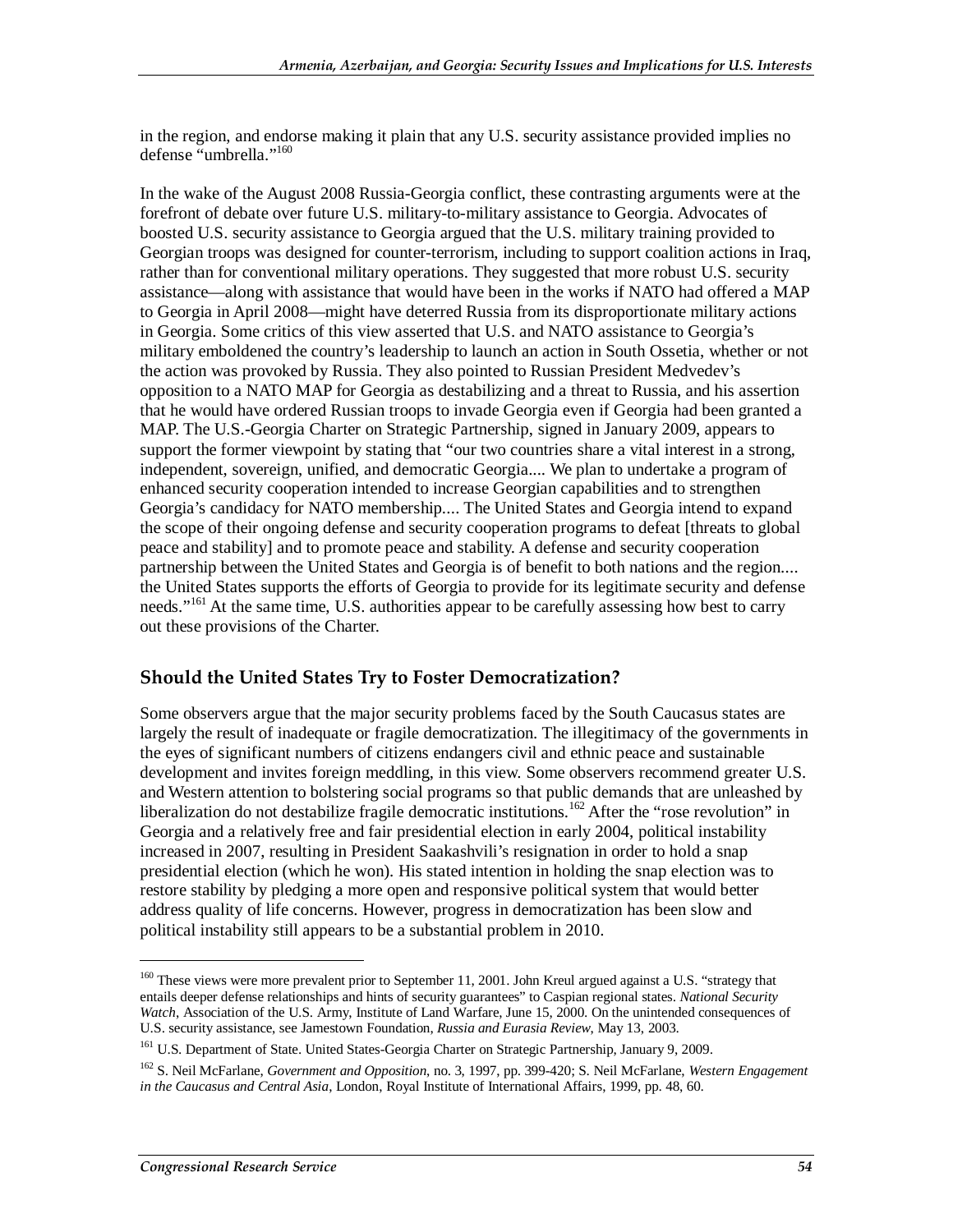The United States has provided most assistance for democratization to Armenia, and somewhat less for Georgia. U.S. aid for democratization in Azerbaijan was explicitly permitted by Congress in FY1998 and thereafter. Armenia's May 2007 legislative elections "demonstrated improvement and were conducted largely in accordance with ... international standards for democratic elections," according to the conclusions made by observers from the OSCE, COE, and the EU. However, these observers still raised some concerns over pro-government party domination of electoral commissions, the low number of candidates in constituency races, and inaccurate campaign finance disclosures.<sup>163</sup> Election observers from the OSCE, COE, and the EU stated that Armenia's February 2008 presidential election "mostly met OSCE commitments ... in the preelection period and during voting hours," but that "serious challenges to some commitments did emerge, especially after election day. This displayed an insufficient regard for standards essential to democratic elections and devalued the overall election process. In particular, the vote count demonstrated deficiencies of accountability and transparency...."<sup>164</sup>

In the case of Azerbaijan, OSCE monitors reported large-scale irregularities during the 2005 legislative election, particularly in vote-counting, but the U.S. Administration viewed the race as indicating the Azerbaijani government's commitment to democratization.<sup>165</sup> Election observers from the OSCE, COE, and the EU stated that Azerbaijan's October 2008 presidential election "marked considerable progress toward meeting OSCE and Council of Europe commitments and other international standards but did not meet all ... the principles of a meaningful and pluralistic democratic election." The observers commended a peaceful voting process that was "well organized and efficient," but were critical of a "lack of robust competition and of vibrant political discourse facilitated by media." 166

Critics of U.S. democratization aid have suggested that the Administration's stress on gradual and peaceful political change in the South Caucasus connotes U.S. support for the current ruling elites. They contend that U.S. support may unwittingly assist these elites in staying in power, making peaceful democratic transitions from these entrenched groups to others more problematic, and encouraging the countervailing rise of extremist parties and groups as alternative channels of dissent. These critics urge greater adherence to the policy that "aid follows reform," so that U.S. assistance is reduced to regimes that fail to democratize and continue to violate human rights.

<sup>&</sup>lt;sup>163</sup> OSCE. ODIHR. Parliamentary Elections, Republic of Armenia, 12 May 2007: Statement of Preliminary Findings and Conclusions, May 13, 2007; Post-Election Interim Report, No. 1, May 22, 2007. PACE. Ad Hoc Committee of the Bureau of the Assembly. Report: Observation of the Parliamentary Elections in Armenia, Doc. 11312, June 20, 2007. According to this report, "the shortcomings and irregularities, some of which were serious, observed during the crucial vote count and tabulation processes stain the positive preliminary assessment.... [T]hey could undermine the transparency and public confidence in the conduct and results of these elections. In addition, they raise questions with regard to the robustness of the electoral process...." See also CRS Report RS22675, *Armenia's Legislative Election: Outcome and Implications for U.S. Interests*, by Jim Nichol.

<sup>&</sup>lt;sup>164</sup> OSCE. International Election Observation Mission. Presidential Election, Republic of Armenia, 19 February 2008: Final Report of the OSCE/ODIHR Election Observation Mission, May 30, 2008.

<sup>&</sup>lt;sup>165</sup> U.S. Department of State. Press Statement: Azerbaijan Parliamentary Elections, November 7, 2005.

<sup>166</sup> EU. *Statement of the Presidency of the EU on the Presidential Election in Azerbaijan*, October 17, 2008; *CEDR*, October 22, 2008, Doc. No. CEP-950288. See also CRS Report RS22977, *Azerbaijan's October 2008 Presidential Election: Outcome and Implications*, by Jim Nichol.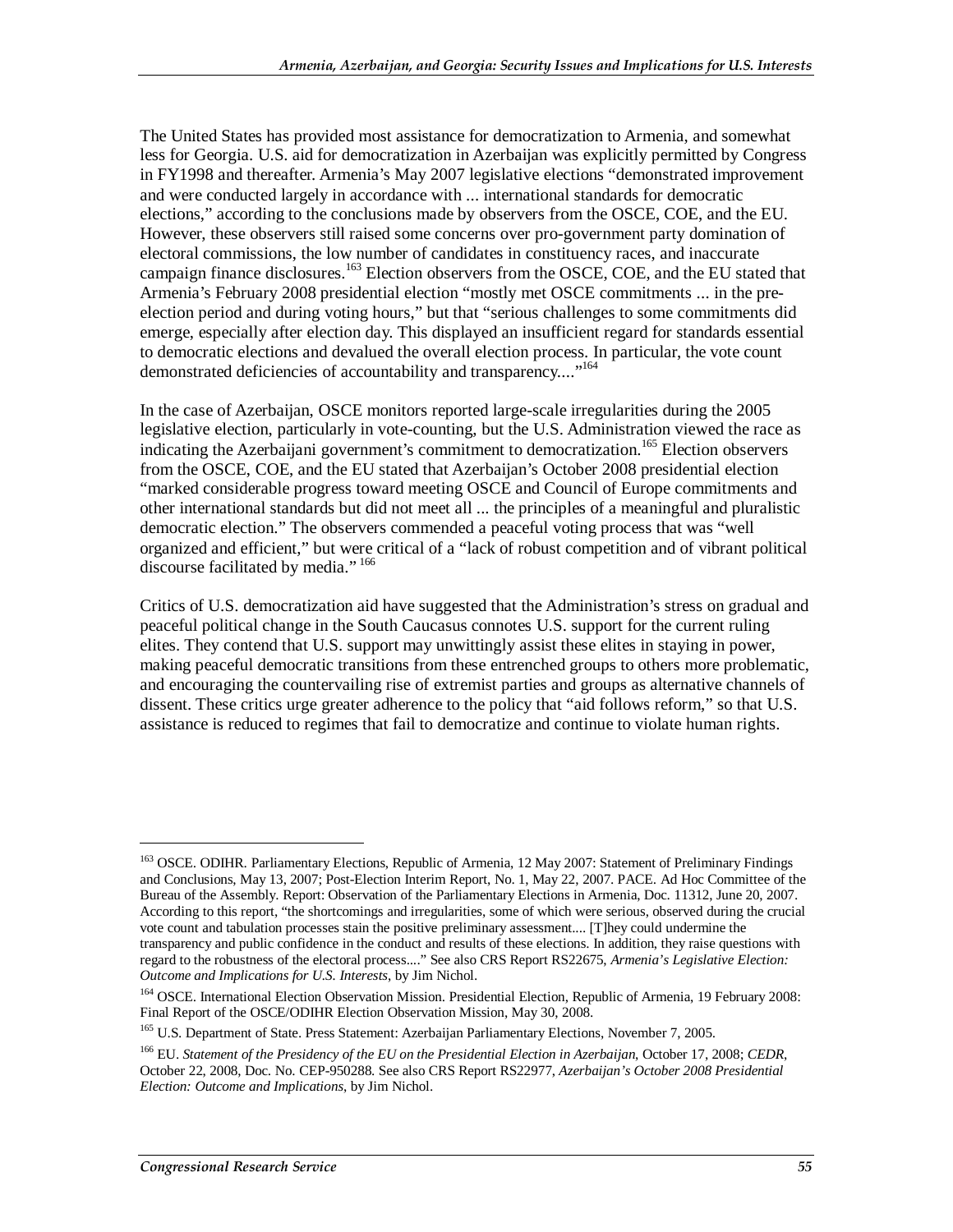# **Appendix. Selected Players**

#### **Russia**

According to many observers, Russia—the former colonial power— is the most serious potential threat to the security and independence of the South Caucasian states. Russia has appeared to place a greater strategic importance on maintaining influence in the South Caucasus region than in much of Central Asia (except Kazakhstan). Its early determination to remain closely involved in the region included its pressure on Azerbaijan and Georgia in 1993 to get them to join the CIS and sign the Collective Security Treaty, and on Georgia to acquiesce to Russian military bases on its soil.<sup>167</sup>

The elevation of Vladimir Putin to Russia's presidency marked a more coordinated and activist Russian stance toward the region. Then-Acting President Putin approved a "national security concept" in January 2000 that termed foreign efforts to "weaken" Russia's "position" in the South Caucasus, or to thwart "integrative processes" in the CIS, as security threats. It also called for protecting Russia's economic interests in routes for energy flows from the Caspian and elsewhere. A new military doctrine approved by Putin also stressed these threats, including warnings that NATO might intervene in conflicts in the CIS, such as the NK or Abkhaz conflicts, as it did in the Kosovo region of Yugoslavia.<sup>168</sup>

During Medvedev's presidency, a new national security strategy promulgated in May 2009 and a new military doctrine released in February 2010 stated that the main national security threats facing Russia included NATO's "plans to advance the Alliance's military infrastructure to Russia's borders and attempts to impart global functions to it." The military doctrine also stressed that one of the tasks of the armed forces is to protect Russian citizens outside of Russia.<sup>169</sup> According to some observers, Russia's 1999-2005 Chechnya campaign and 2008 invasion and effective occupation of parts of Georgia appear to demonstrate the determination of the Putin/Medvedev leadership to grasp for regional influence over the South Caucasus. Other observers argue that such Russian intentions, however, may in fact be unattainable because of Russia's strategic weakness.

During his presidency, Putin launched new regional initiatives, including an agreement in July 2000 to hold regular biannual "Caucasus Four" summits focusing on deepening Russia's influence through dispute mediation and security cooperation (only a few ever were held). Another agreement in September 2000 between Russia, Iran, and India called for creating a North-South International Transport Corridor (NSTC).170 According to Russian media, major

<sup>&</sup>lt;sup>167</sup> The Russian military reportedly provided assistance for overthrowing the Azerbaijani government, opening up Heydar Aliyev's return to power, after which Azerbaijan joined the CIS. Similarly, the Russian military assisted then-President Shevardnadze in defeating insurgency, after which Georgia joined the CIS.

<sup>&</sup>lt;sup>168</sup> In contrast, a 1997 draft of the national security concept emphasized the importance of a democratizing CIS, rather than a militarized CIS protecting against outside threats. Herzig, p. 49. See also Stephen Blank, *Threats to Russian Security*, U.S. Army War College, July 2000, pp. 18-19.

<sup>&</sup>lt;sup>169</sup> "Russian Federation National Security Strategy Until 2020," *CEDR*, May 13, 2009, Doc. No. CEP-557001; "The Military Doctrine of the Russian Federation," *Open Source Feature*, February 9, 2010, Doc. No. FEA- 1280.

<sup>&</sup>lt;sup>170</sup> Russian and Iranian transport ministers discussed setting up such a transport corridor at a meeting in September 1999. India was interested in sending an experimental cargo shipment to Scandinavia along this corridor. *Interfax,* September 14, 1999.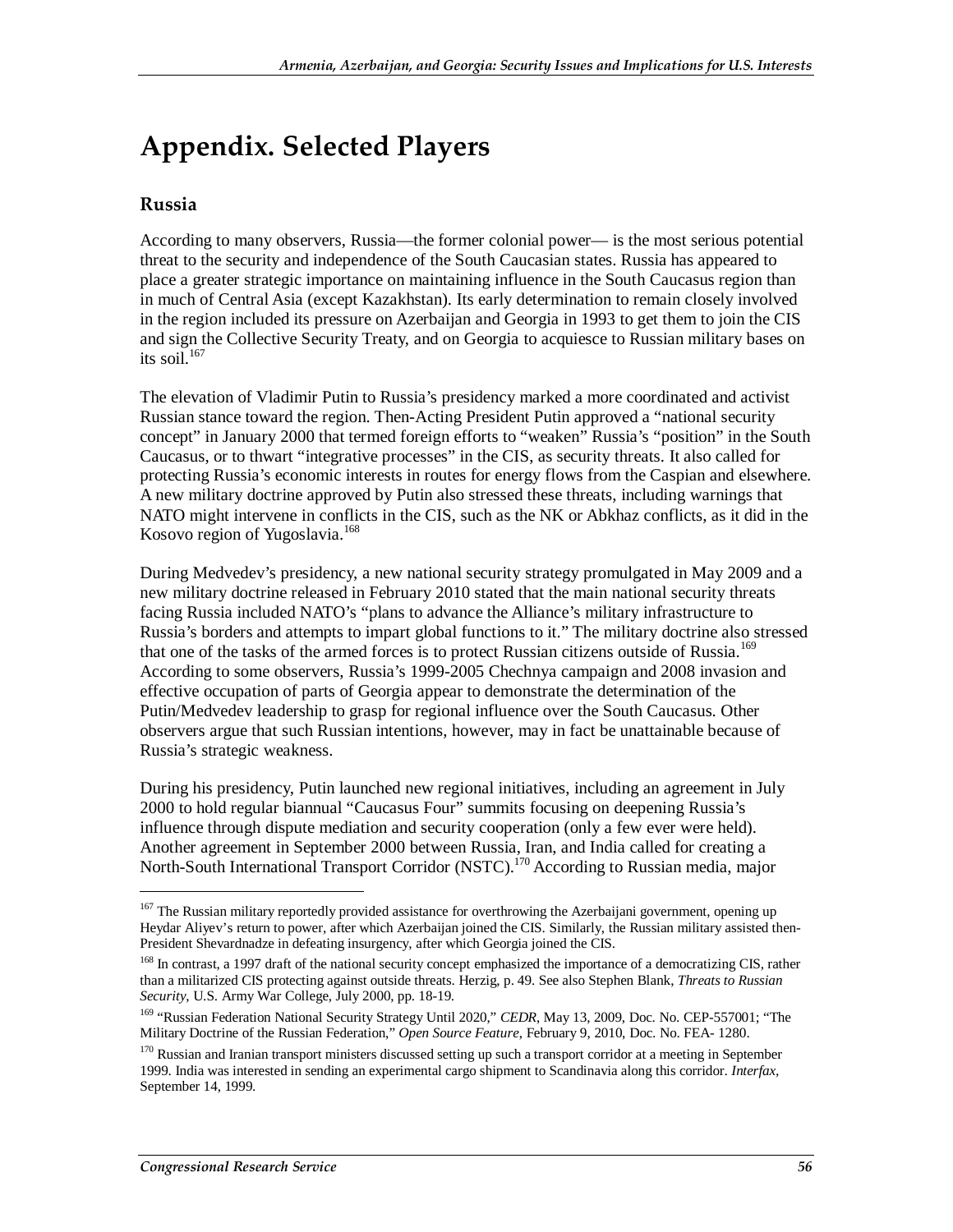reasons for pursuing a Russian-oriented NSTC included counteracting the regional development of routes bypassing Russia, such as the BTC oil pipeline and SCP, and the Russian strategic concept's call for protecting Russia's interests in the Caspian region.<sup>171</sup> In May 2002, an interministerial agreement was signed between Russia, Iran, and India inaugurating the NSTC with termini at Bombay and St. Petersburg. Shipments along the route began in July 2004, and at a meeting in late 2004, representatives from Russia, Kazakhstan, India, Iran, Azerbaijan and Oman discussed measures to expedite shipping. The opening of the BTC pipeline and the SCP, however, have been a blow to Russia's rationales for the NSTC.

Armenia has been concerned about proposals to build regional railroads that would bypass the country, which it argues will further isolate it from transport routes. Accords were signed in 2004- 2005 between the state-controlled Russian Railways Company and Azerbaijani and Iranian railway officials to form a consortium to build a 250-mile railway from Azerbaijan's town of Astara to Iran's towns of Resht and Kazvin. This proposed railway would link with others to the north and south, permitting land-based transport of cargo from Europe to the Persian Gulf, and would supplement existing transport by ferry from Russian and Iranian Caspian Sea ports.<sup>172</sup> A memorandum of understanding was signed in March 2010 by the Iran-Russia Joint Transportation Working Group to form a joint company to fund the building the railway. Iran also is planning to build a railway to Armenia. The presidents of Turkey, Azerbaijan, and Georgia signed a declaration of intent in May 2005 to build a railway linking Kars in Turkey to Baku in Azerbaijan. Financing of the railway was agreed upon by the parties in January 2007 and construction began in late 2007. Building continued in early 2010. Armenia objected that this project bypasses Armenia (an existing but unused railway links Armenia to Kars).<sup>173</sup>

Successive U.S. Administrations hoped that Russia would progress in democratization and could play a stabilizing role in the South Caucasus, but these hopes largely lapsed in recent years as Russia became more authoritarian. Congressional concerns over Russia's motives in the Eurasian states have been reflected in provisions in every Foreign Operations Appropriations Act since FY1994 prohibiting aid to any Eurasian state that violates the territorial integrity or national sovereignty of another (a presidential waiver is included; the waiver has been used to provide aid to Armenia).

Russia has appeared to place the greatest strategic importance on exercising influence in the military-strategic sphere, less on influence in the economic sphere, and a minimum on influence in the domestic political sphere, except for obtaining assurances on the treatment of ethnic Russians. Russia has tried to stop terrorism, ethnic "undesirables," drugs, weapons, and other contraband from entering its borders, and to contain or manipulate separatist ideologies in the North and South Caucasus. Russia has averred that these concerns have caused it to maintain

<sup>&</sup>lt;sup>171</sup> *CEDR*, January 15, 2000, Doc. No. CEP-162; April 26, 2000, Doc. No. CEP-15; September 15, 2000, Doc. No. CEP-193; November 10, 2000, Doc. No. CEP-58; April 2, 2002, Doc. No. CEP-201; May 23, 2002, Doc. No. CEP-150; August 5, 2002, Doc. No. CEP-309; May 5, 2003, Doc. No. CEP-204.

<sup>172</sup> *CEDR*, May 20, 2004, Doc. No. CEP-302; February 10, 2005, Doc. No. CEP-109; *ITAR-TASS*, May 3, 2005; May 5, 2005; President of OAO RZHD Vladimir Yakunin visited the Islamic Republic of Iran, *International Congress of Industrialists and Entrepreneurs News*, November 6, 2006.

 $173$  In the  $109<sup>th</sup>$  Congress, H.R. 3361, introduced on July 20, 2005, and S. 2461, introduced on March 28, 2006, prohibited U.S. assistance to build any rail connections or railway-related connections that traverse or connect Baku, Azerbaijan; Tbilisi, Georgia; and Kars, Turkey, and that specifically exclude cities in Armenia. S. 3938, the Export-Import Bank Re-authorization Act of 2006—prohibiting Eximbank credits or guarantees for the railway—was signed into law on December 20, 2006 (P.L. 109-438).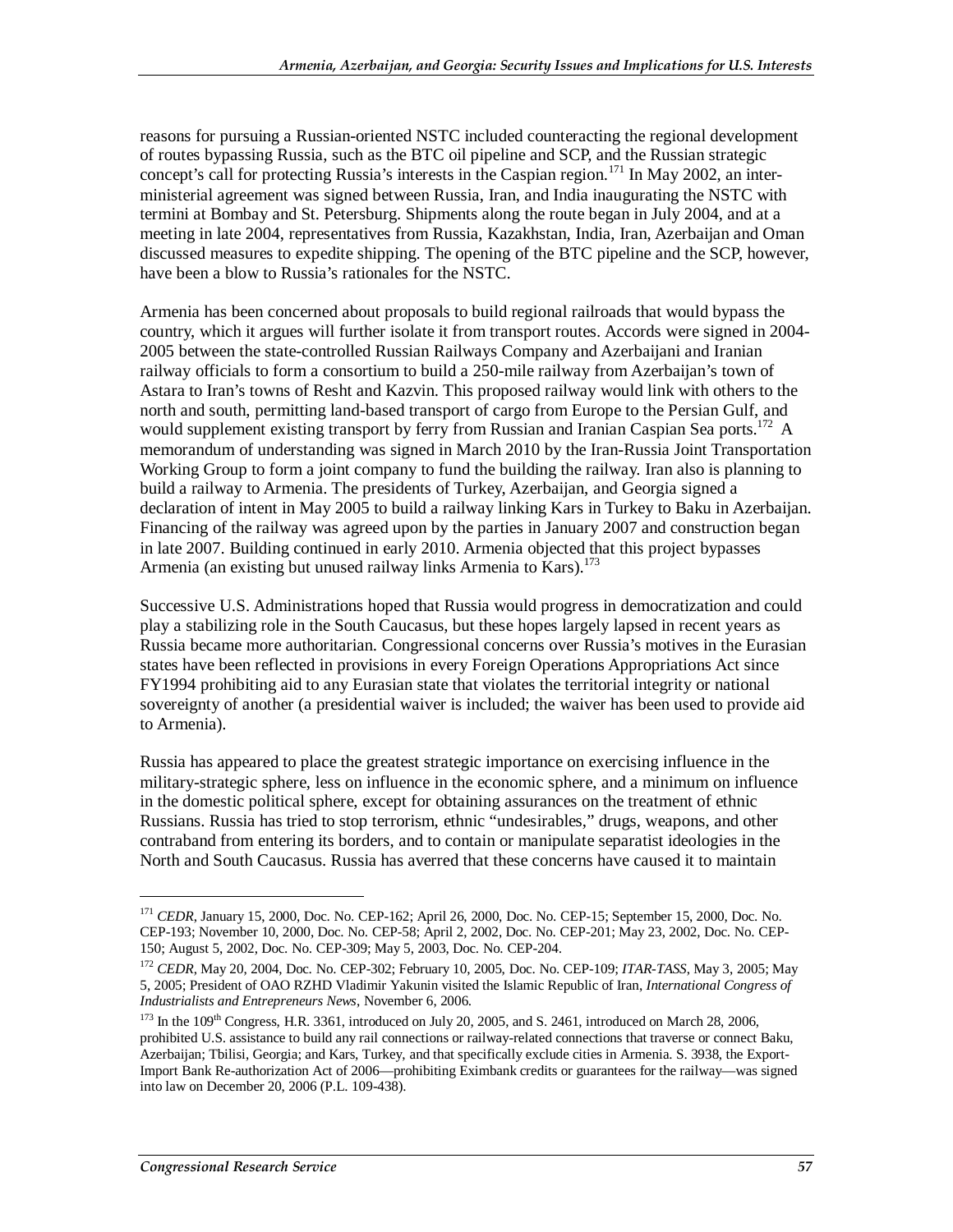military bases in Armenia and Georgia and a relatively large Caspian Flotilla. The states variously have responded to Putin's policies. Armenia has been interested in close security ties with Russia—given that it is almost surrounded by Islamic states that support Azerbaijan's sovereignty over NK—and it views Russia as a traditional protector against the Turks. Azerbaijan has been concerned about Russia's ties with Armenia. Georgia long pressed for the closure of all Russian military bases in the country and the removal of Russian "peacekeepers" (or their inclusion in a larger international force) in Abkhazia and South Ossetia, but failed in August 2008 to advance this goal.

Several developments since Georgia's late 2003 "rose revolution" appeared to mark Russia's declining influence in the South Caucasus. These included NATO's increased ties with all the states of the region, the completion of the BTC oil pipeline and the SCP for gas, Russia's agreement to close its remaining military bases in Georgia, and decisions by Azerbaijan and Georgia to end or reduce their Russian gas imports. These developments appeared to be strengthening the region's pro-Western and pro-U.S. orientation. Russia's invasion of Georgia in August 2008, its recognition of the independence of Abkhazia and South Ossetia, and its establishment of military bases in these regions mark a substantial reassertion of Russian influence in the South Caucasus, according to some observers.

#### *Military-Strategic Interests*

Russia's armed presence in Armenia and Georgia—including military base personnel, "peacekeepers," and border troops—was significant during most of the 1990s, but temporarily declined in recent years in Georgia. The first step by Russia in maintaining a military presence in the region was the signing of the CIS Collective Security Treaty by Armenia, Russia, and others in 1992, which calls for mutual defense consultations. Russia prevailed on Georgia and Azerbaijan to join the CIS and also sign the treaty, but they withdrew from the treaty in early 1999. Russia secured permission for two military bases in Armenia and four in Georgia, and Russian forces help guard the Armenian-Turkish border. In 1993, Azerbaijan was the first Eurasian state to pressure Russia to withdraw its troops, except at the Gabala radar site in northern Azerbaijan. (Giving up on closing the site, in January 2002 Azerbaijan signed a 10-year lease with Russia to permit up to 1,500 personnel to man the radar.) In 1999, Georgia assumed full control over guarding its land and sea borders, except for some liaison officers.

At the November 1999 OSCE Summit, the South Caucasus states joined 27 others in agreeing to adapt the Conventional Armed Forces in Europe (CFE) Treaty. The Treaty adaptation process gave Georgia a forum to push for a reduced Russian military presence in Georgia, and when fully implemented also will provide for a reduced Russian military presence in the North Caucasus. To comply with new weapons limits under the Treaty, Russia agreed to reduce weaponry at its bases in Georgia, to close its bases at Gudauta and Vaziani by July 2001, and to complete negotiations during 2000 on the status of the other two bases at Batumi and Akhalkalaki. The Treaty remained unratified by NATO signatories until Russia satisfied these and other conditions. Russia moved some weaponry from the bases in Georgia to bases in Armenia, raising objections from Azerbaijan. On July 1, 2001, Georgia reported that the Vaziani base and airfield had been turned over by Russia to Georgia. The Russian government reported in June 2002 that it had closed its Gudauta base, but announced that 320 troops would remain to guard facilities and support "peacekeepers" who would relax at the base. At its December 2002 ministerial meeting, the OSCE hailed the Gudauta closure—over Georgia's objections that the base was not under its control—and appeared unwilling to press Russia on terminating the other bases. At the meeting, the United States voiced "hope" that Russia would make progress in meeting its CFE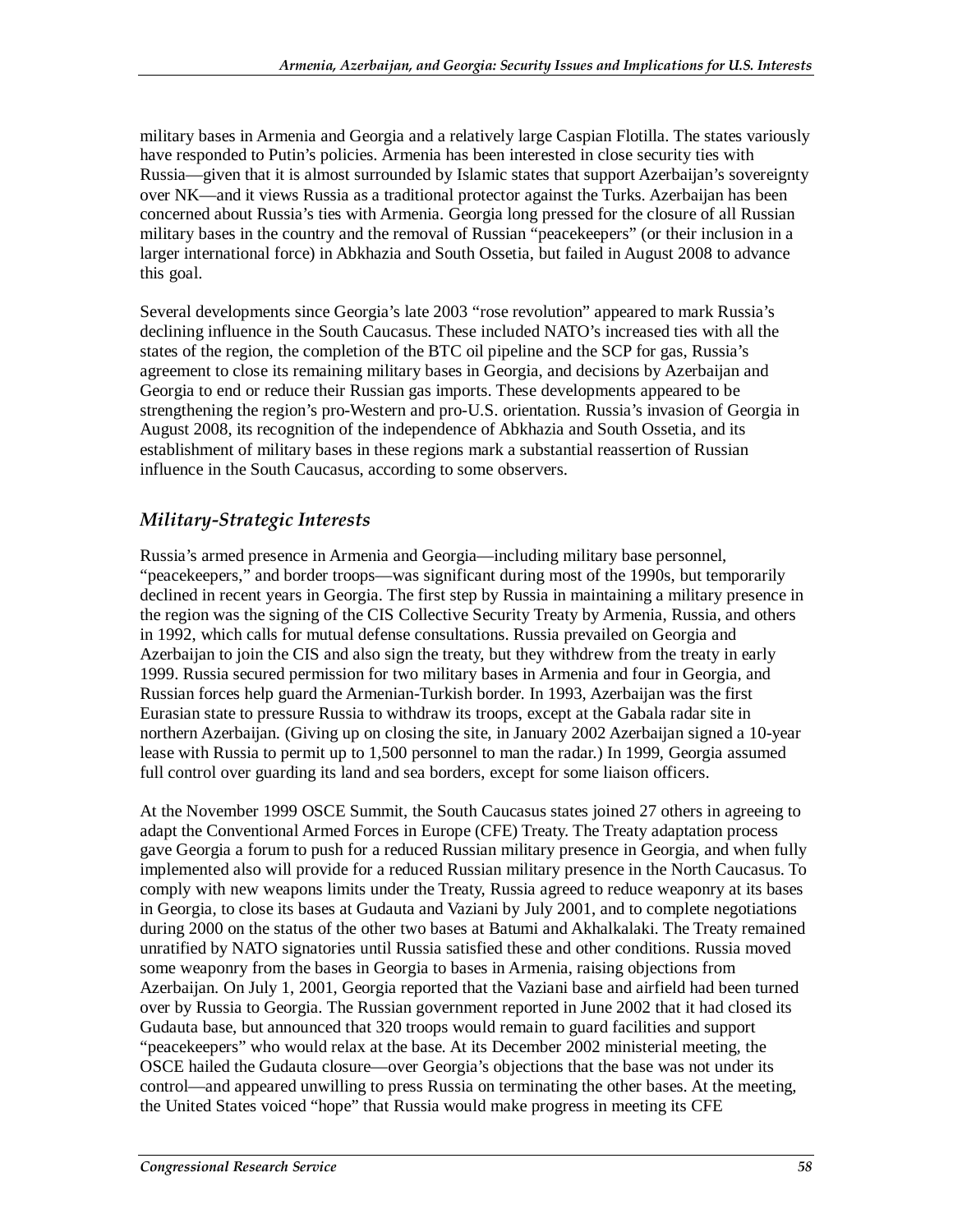commitments. A more determined stance was taken by the OSCE in subsequent fora. Russia asserted that it needed \$300 million to \$1 billion and three to ten years to close the other two bases. Russian Defense Minister Sergey Ivanov stated in June 2005 that about 2,500 Russian troops were at the bases.

Putting pressure on Russia to abide by its commitments, the Georgian legislature in March 2005 passed a resolution calling for Russia to come to an agreement by mid-May on closing the bases by January 2006 or face various restrictions on base operations. This pressure, and perhaps a May 2005 U.S. presidential visit, spurred Russia to come to an agreement with Georgia announced on May 30, 2005, setting 2008 as the deadline for closing the bases. Paving the way for this agreement, President Putin on May 23, 2005, stated that Georgia had the sovereign right to request the base closures and that his military General Staff had assured him that the Cold Warera bases were not of strategic importance to Russia. On June 27, 2007, Russia formally handed over the Akhalkalaki base to Georgia's control. On November 21, 2007, the Russian Foreign Ministry proclaimed that the Batumi base had been closed and that Russia had "fully" accomplished its obligations to Georgia on the withdrawal of military facilities. Georgia continued to protest that the Gudauta base retained some Russian forces and equipment and had not been handed over to Georgia's control. It also continued to call for either the removal of Russian "peacekeepers" from Abkhazia and South Ossetia or their incorporation into a larger international peacekeeping force.

Russia's military force withdrawals from Georgia temporarily made its presence in Armenia more significant in terms of regional influence. Armenia has argued that the Russian bases provide for regional stability by protecting it from attack. The total number of Russian troops in Armenia has been estimated at about 3,500. Russia has supplied many weapons to Armenia—including S-300 missiles, Mig-29 fighters, and some of the equipment relocated from Georgia as part of the baseclosure process—which Azerbaijan views as destabilizing. In addition to this military influence in the region, Russia has about 90,000 troops in the North Caucasus area that it can use to intimidate the region. Other Russian forces along the region's borders include the Black Sea Fleet and the Caspian Flotilla. The latter has been expanded in recent years while the former faced dwindling funding until 2003. Armenia is the base for a regional air defense system. Russian military forces from the North Caucasus and the Black Sea Fleet invaded Georgia in August 2008. After the conflict, Russia substantially enlarged its military presence in the South Caucasus with its establishment of military bases in Abkhazia and South Ossetia, each reportedly containing about 3,500 troops.

Russia long has attempted to develop closer security ties with Azerbaijan to counter U.S. influence. Russia has been concerned about possible U.S. plans to seek a greater security presence and has feared that U.S. assistance would permit Azerbaijan to bolster its Caspian Sea navy, challenging Russian naval predominance. In February 2003, a framework agreement on Azerbaijan-Russia military cooperation accord was signed, opening the possibility of Russian military training and arms sales to Azerbaijani forces. However, such cooperation has appeared minor, perhaps because Azerbaijan's aim in signing the agreement was to persuade the United States to offer more security assistance. Among other Russia-Azerbaijan security cooperation, in May 2005, the Interior (police) Ministers of the two countries signed an accord to cooperate on anti-terrorism and announced that cooperation in 2004 had resulted in the extradition of dozens of suspected criminals by both sides.<sup>174</sup> In March 2006, visiting then-President Putin called for

<sup>174</sup> Igor Torbakov, *Eurasia Insight*, April 9, 2003; *CEDR*, April 15, 2005, Doc. No. CEP-78; April 25, 2005, Doc. No. (continued...)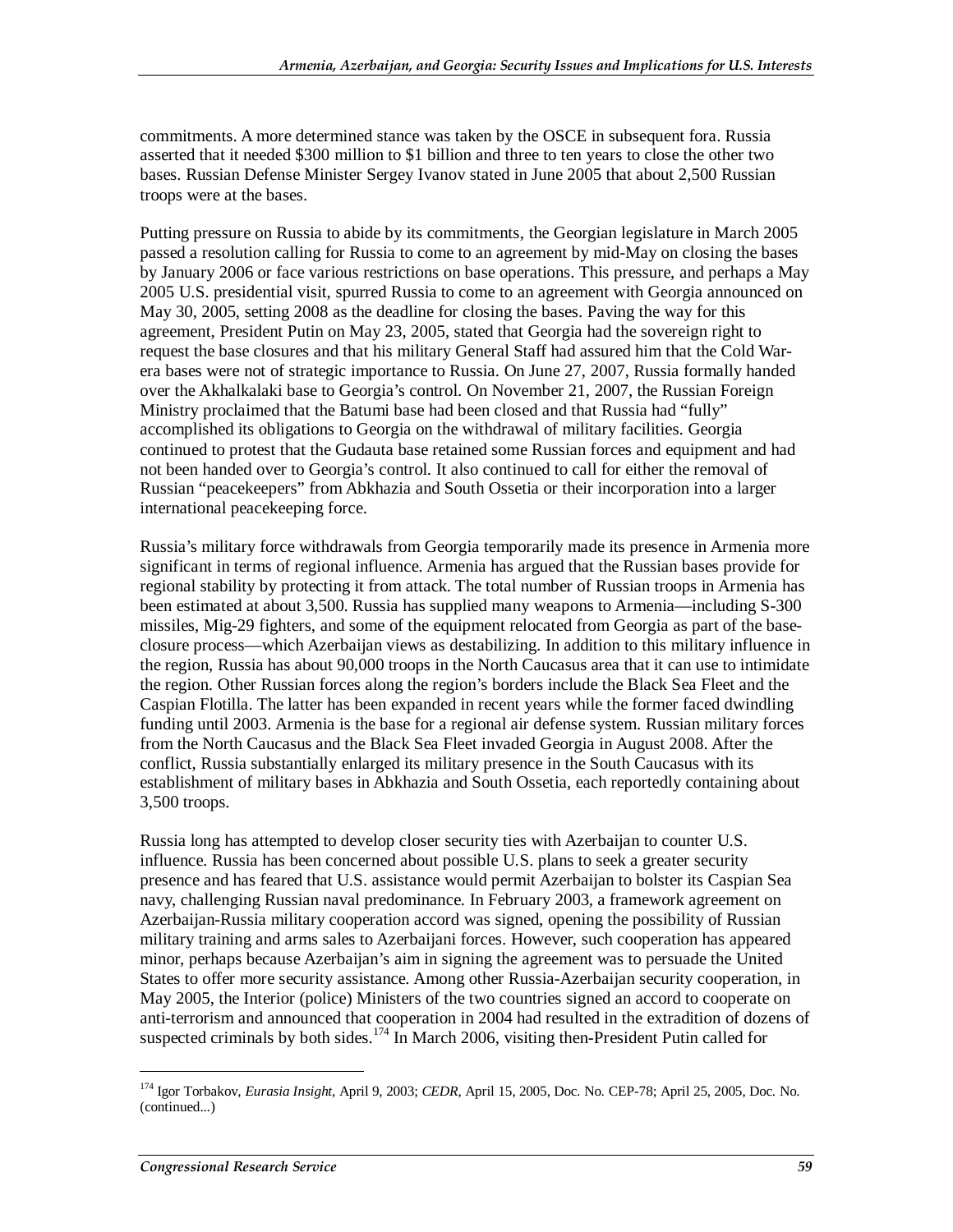enhanced bilateral economic and security cooperation, but Aliyev reportedly would not agree to support the creation of a Russia-led Caspian Sea naval security alliance or commit to greater Azerbaijani use of Russian oil export pipelines. After late 2006, Azerbaijani-Russian relations appeared to worsen over demands by Russia's Gazprom for substantial gas price hikes, which led Azerbaijan to cease importing from Gazprom.

Azerbaijan's relations with Russia appeared to greatly improve in 2009-2010 with the beginning of gas sales from Azerbaijan to Russia in the face of Azeri disputes with Turkey over gas prices and transit fees and questioning by Azerbaijan about the Western commitment to the Nabucco gas pipeline (see below).

After September 11, 2001, Russia stepped up its claims that Georgia's Pankisi Gorge harbored Chechen terrorists with links to bin Laden, who used the Gorge as a staging ground for attacks into Chechnya. Some Russian officials in 2002 initially condemned U.S. plans to provide military training and equipment to Georgia to help it deal with terrorism in the Gorge and elsewhere The United States in turn expressed "unequivocal opposition" to some Russian assertions of a right to military intervention within Georgia to combat terrorism. Georgia launched a policing effort in the Gorge and agreed with Russia to some coordinated border patrols in late 2002 that somewhat reduced tensions over this issue. In February 2004, Saakashvili reportedly pledged during a Moscow visit to combat "Wahabbis" (referring to Islamic extremists) in Georgia, including Chechen terrorists hiding in the Pankisi Gorge and international terrorists that Russia alleged had transited Georgia to fight in Chechnya. Russian officials appeared somewhat satisfied in recent years that Georgia had controlled terrorism in the Gorge. Since the 2008 Russia-Georgia conflict, however, Russian authorities again have raised heightened concerns about alleged terrorist bases in the Gorge that threaten the North Caucasus. Georgia has termed such concerns baseless.

#### *Caspian Energy Resources*

In recent years, Russian energy firms have played more prominent roles in the Caspian Sea region. As part of such efforts, Russia's policymakers during much of the 1990s insisted that the legal status of the Caspian Sea be determined before resources could be exploited. Russia changed its stance by agreeing on seabed delineation with Kazakhstan (1998 and 2002) and Azerbaijan (2002), prompting objections from Iran and Turkmenistan. Before September 11, 2001, Putin criticized Western private investment in energy development in the Caspian region, and appointed a special energy emissary to lobby the region to encourage energy ties with Russia. After September 11, 2001, however, he appeared to ease his criticism of a growing U.S. presence. At the May 2002 U.S.-Russia summit, the two presidents issued a joint statement endorsing multiple pipeline routes, implying Russia's non-opposition to plans to build the BTC oil pipeline and an associated gas pipeline. In March 2004, however, a Russian official stated that Putin wanted to ensure that the greatest volume of Caspian energy continued to flow through Russian pipelines. A U.S.-Russia Strategic Framework Declaration, issued in April 2008, reaffirmed the goal of enhancing the "diversity of energy supplies through economically viable routes and means of transport."<sup>175</sup>

<sup>(...</sup>continued)

CEP-122; May 20, 2005, Doc. No. CEP-39062.

<sup>175</sup> The White House. Office of the Press Secretary. *US-Russia Strategic Framework Declaration*, April 6, 2008.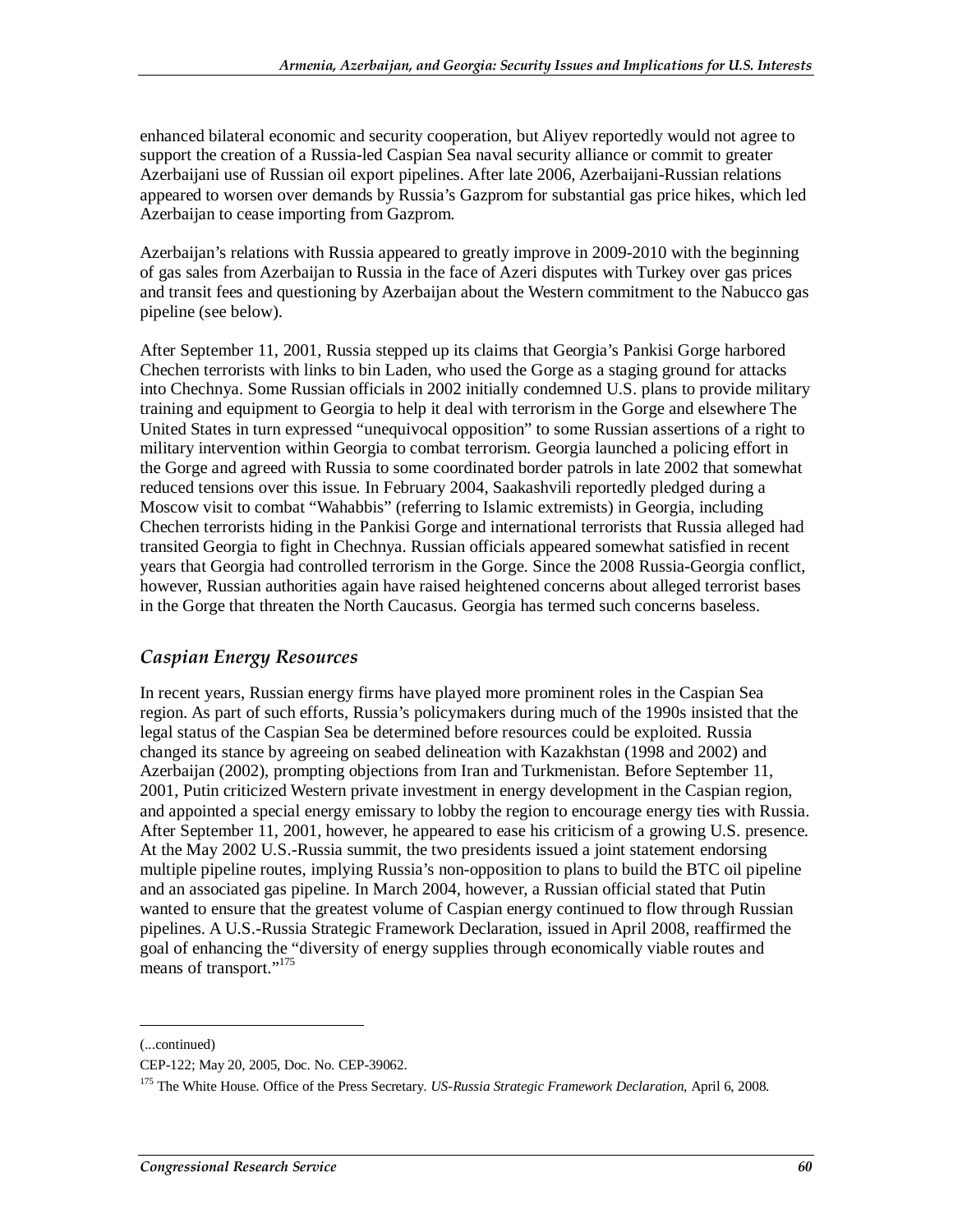In the South Caucasus region, Russian energy firms have moved aggressively to purchase or otherwise gain influence over energy development and distribution. In Armenia, Russia reportedly lobbied to limit the capacity of the Iran-Armenia gas pipeline (the first phase of which opened in March 2007) and a consortium controlled by Gazprom succeeded in becoming the operator. In January 2010, Azerbaijan agreed to permit Gazprom to import up to 35.3 billion cubic feet of gas per year in 2010 and 70.6 billion cubic feet in 2011. Gazprom stated that it was ready to purchase as much gas in the future as Azerbaijan was willing to sell, perhaps a bid to become the predominant customer for Azerbaijani gas. Some observers suggest that Russia's growing military presence in Georgia's breakaway Abkhazia and South Ossetia, as well as Russia's continuing poor relations with Georgia, could make Georgia less attractive to investors as a transit route for new east-west oil and gas pipelines.<sup>176</sup>

#### *The Protection of Ethnic Russians*

As a percentage of the population, there are fewer ethnic Russians in the South Caucasus states than in most other Eurasian states. According to the most recent censuses in the three countries, ethnic Russians constituted less than 4% of the region's population. Russia has voiced concerns about the safety of ethnic Russians in Azerbaijan and Georgia. A related Russian interest has involved former Soviet citizens who want to claim Russian citizenship or protection. In June 2002, a new Russian citizenship law had facilitated granting citizenship and passports to most Abkhazians and South Ossetians by the time of the 2008 Russia-Georgia conflict, so that Russia could claim that its military incursion was aimed at protecting its citizenry. Many observers argue that this justification for the incursion proves that the issue of protecting the human rights of ethnic Russians and pro-Russian groups is a front for Russia's military-strategic and economic interests. Pro-Russian fellow-travelers and agents in place are used to boost Russian influence and to oppose U.S. interests.

#### **Turkey**

1

Successive U.S. Administrations have generally viewed Turkey as able to foster pro-Western policies and to discourage Iranian interference in the South Caucasus states. According to these policymakers and others, Turkey can play an important role in the region, and provide a model of a non-authoritarian, non-theocratic Islamic state. Critics of an over-reliance on Turkey's role in the region point to the Turkish tilt toward Azerbaijan in the NK conflict and Turkey's less than full support for U.S.-led coalition actions in Iraq in March-April 2003 in cautioning that the United States and NATO might be drawn by their ties with Turkey into policy imbroglios.

Some in Turkey have envisaged Azerbaijan and Central Asia as part of a pan-Turanic (Turkic peoples) bloc. Turkey seeks good relations with Azerbaijan and Georgia and some contacts with Armenia, while trying to limit Russian and Iranian influence. While Turkey has gained some influence in the region, it has been constrained by its own economic problems, poor relations with Armenia, and countervailing Russian influence. Armenia is a member of the Black Sea Economic Cooperation zone, initiated by Turkey, and the two states have established consular relations. Roadblocks to better Armenian-Turkish relations include Turkey's rejection of Armenians' claims that Turkey perpetuated a genocide against them in 1915 and its support for Azerbaijan in the NK conflict. Turkey's 2008 proposal of a "Caucasus Stability and Cooperation Platform" (members

<sup>176 &</sup>quot;Armenia/Iran: Pipeline Admits in Rival Gas Supplier," *Oxford Analytica*, March 19, 2007.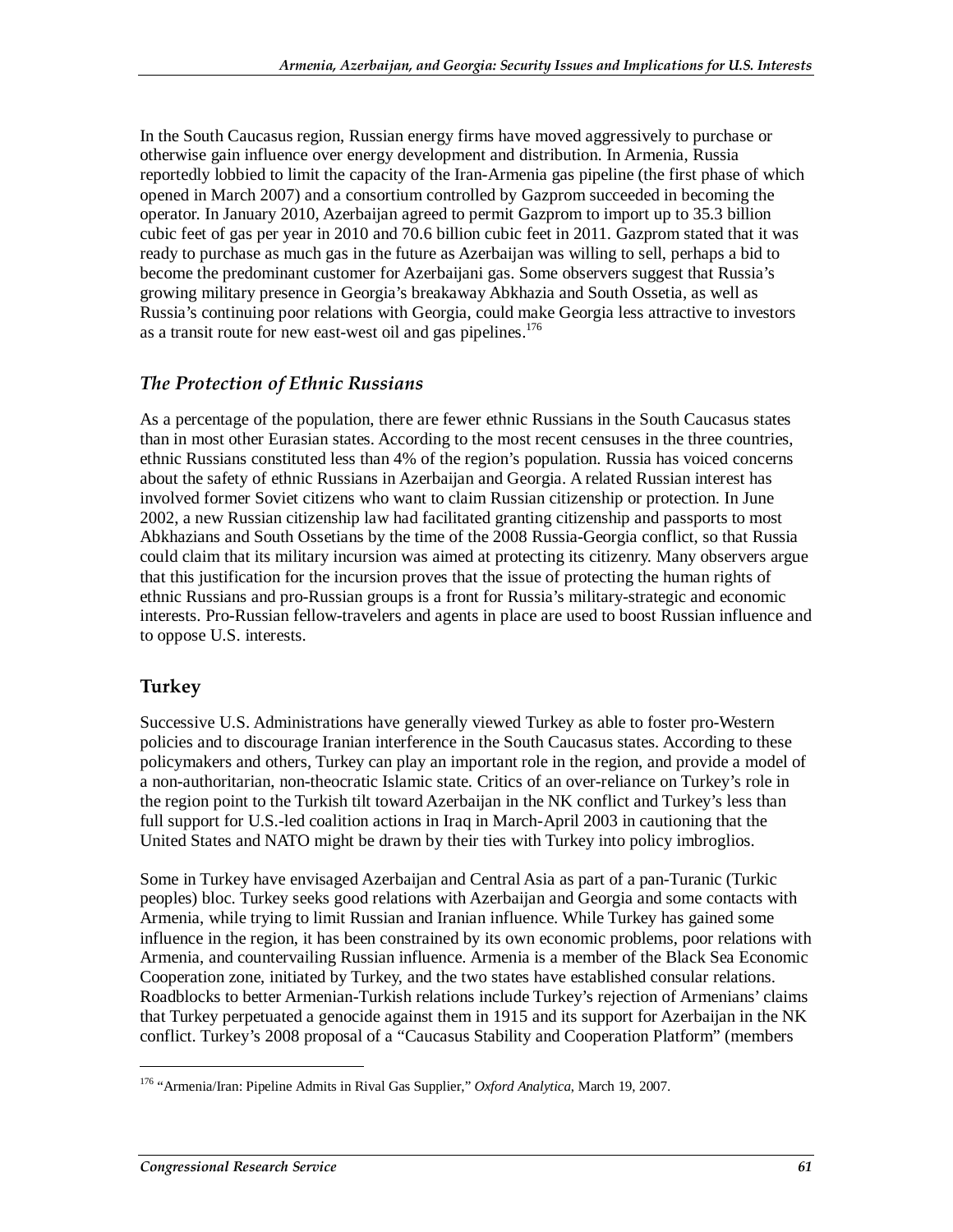are envisaged as including the South Caucasus states, Turkey, and Russia) aims for the discussion and amelioration of regional problems and the development of cooperation.

Turkey's increased influence in Azerbaijan has included Azerbaijan's adoption of a Latin alphabet and the construction of the BTC oil and associated gas pipelines. However, relations were harmed in 2009-2010 as the sides argued over the price Turkey would pay for Azerbaijani gas. Azerbaijan also has objected to Turkey's offer to open its border with Armenia (see above), and has insisted that Turkey continue to make such a move contingent upon the settlement of the NK conflict. Turkey has appeared to assuage this concern by reiterating its support for Azerbaijan in the NK conflict and linking the opening of the border to progress in settling the NK conflict. The Azerbaijani-Turkish dispute over the gas price reportedly was resolved in late February 2010.

Georgia has an ongoing interest in ties with the approximately one million Georgians residing in Turkey and the approximately 50,000 residing in Iran, and has signed friendship treaties with both states. Turkey and Russia are Georgia's primary trade partners. Russia has been able to establish military bases in Armenia and Georgia to buoy up its regional influence. Turkey views the Russian bases in Armenia and Georgia as potential security threats. However, Turkey and Russia have improved their ties in recent months, particularly in energy cooperation, which could make Turkey less interested in supporting the building of more pipelines transiting the South Caucasus.

#### **Iran**

Many in Iran initially viewed the breakup of the Soviet Union as creating a "new Middle East" centered on Iran, and including Afghanistan, Armenia, Azerbaijan, the Central Asian states, Pakistan, and Turkey, but poor relations with Afghanistan's Taliban group and others caused this idea to fade. Iran's interests in the South Caucasus have appeared moderate and not focused on dominating the region through subversion. Azerbaijani officials at times have alleged that elements in Iran have fostered Islamic fundamentalism or sponsored terrorism, and Georgian officials have reported Islamic missionary activities in areas of Georgia with Islamic populations, including Kvemo Kartli (in which about one-half of the population is ethnic Azerbaijani) and Kakheti (in which about one-tenth of the population is ethnic Azerbaijani or Kist).

Iran's interests in the South Caucasus include building economic ties and discouraging Western powers such as Turkey and the United States from gaining influence and from working to end regional instability that might threaten its own territorial integrity. Iran and Russia cooperated during most of the 1990s in trying to block Western energy development in the Caspian by demanding that the legal status of resources first be determined. Russia has broken with Iran on this stance by signing bilateral and trilateral border agreements with Azerbaijan and Kazakhstan. In the wake of growing international criticism of its nuclear programs in recent years, Iran has intensified its attempts to involve itself in South Caucasus economic and security issues, to dissuade the states from bolstering security ties with the United States, including by signing agreements to host U.S. military assets, which Iran fears the United States would use to attack it. High-level Iranians have visited each regional state, have hosted high-level return visits, and have met with regional leaders in international forums to make their case.

A major proportion of the world's Azerbaijanis (estimates range from 6-12 million), and about 200,000 Armenians reside in Iran. Ethnic Azerbaijanis are Iran's largest ethnic minority, constituting almost one-third of its population. Iran has limited trans-Azerbaijani contacts to discourage the spread of ethnic consciousness among its "Southern Azerbaijanis," and has heavily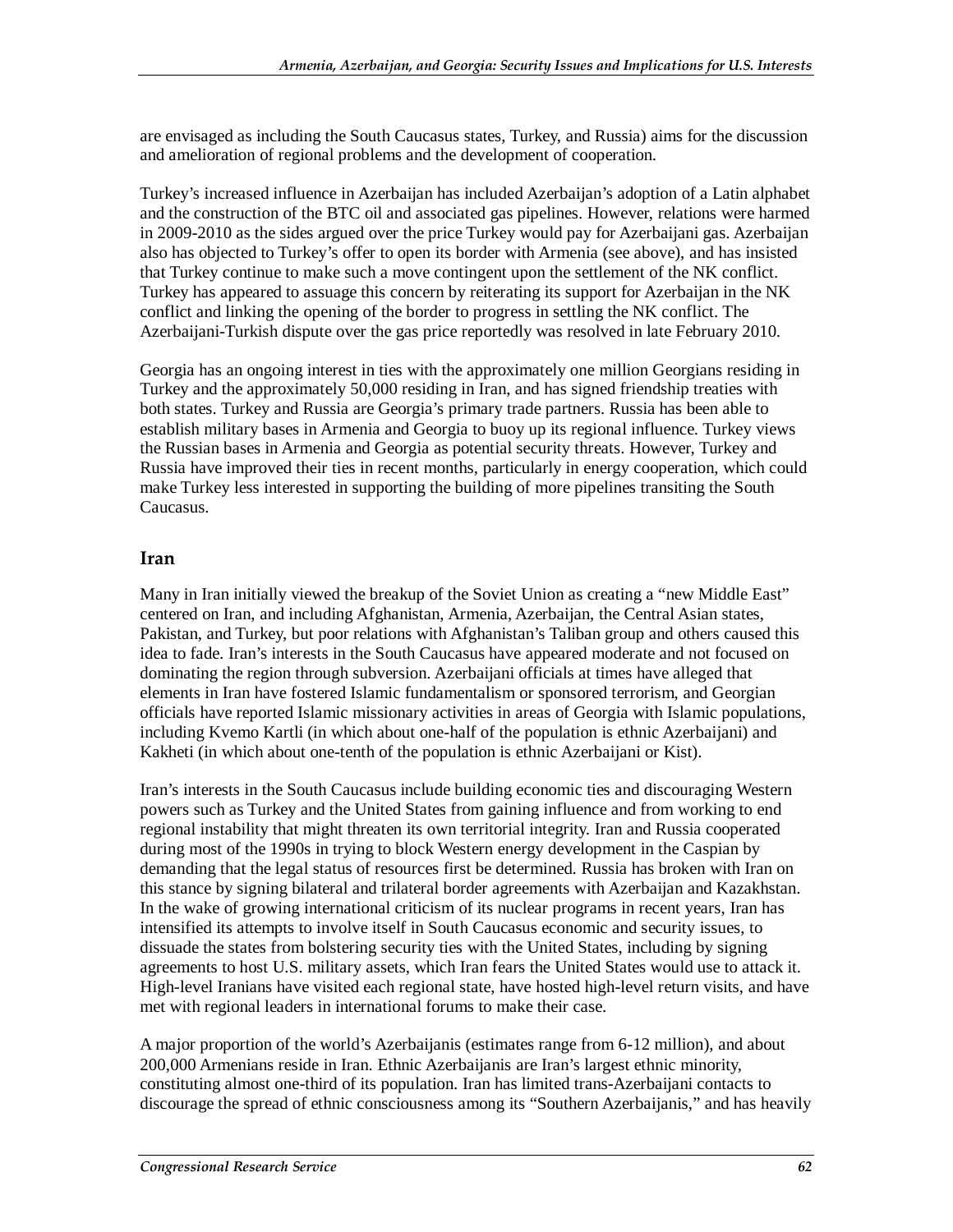criticized politicians in Azerbaijan who advocate separatism in Iran. The example of the assertion of Kurdish ethnic rights in post-Saddam Iraq in 2003 has galvanized some Azerbaijanis who propagandize for greater rights for "Southern Azerbaijanis." Alternatively, Azerbaijani elites fear Iranian-supported Islamic fundamentalism and question the degree of Iran's support for an independent Azerbaijan.<sup>177</sup>

Iran has growing trade ties with Armenia and Georgia, but its trade with Azerbaijan has declined. Iran has argued for some time that Azerbaijan would most benefit financially by cooperating in building energy pipelines to Iran. Islamic Shiite fundamentalists in Iran have urged Iran's government to forego its official policy of neutrality in the NK conflict and embrace solidarity with Shiites in Azerbaijan.<sup>178</sup>

A major thaw in Azerbaijani-Iranian relations took place in 2004-2005 with an exchange of visits by the heads of government. Iran's then-President Mohammad Khatami visited Azerbaijan in August 2004, during which the two presidents agreed to open an Azerbaijani consulate in Tabriz. In January 2005, Ilkham Aliyev visited Iran. However, on major issues such as border delineation in the Caspian Sea and Iran's objections to Azerbaijani security ties with the United States, the two sides did not come to agreement. In March 2005, Iranian Air began weekly flights from Tabriz to Baku. Some observers suggested that Iran's increased acrimony with the United States may have been a spur to its improved relations with Azerbaijan, in order either to encourage Azerbaijan to be a mediator or to urge it not to permit U.S. basing.<sup>179</sup> Since 2006, many in Azerbaijan increasingly have been concerned about Iran's arrests of ethnic Azerbaijani civil rights advocates and alleged separatists, including Abbas Lisani.<sup>180</sup> Azerbaijani-Iranian relations were roiled at the end of 2007 by the conviction in Azerbaijan of fifteen individuals on charges of collaborating with the Islamic Revolution Guards Corps to plan a coup and carry out terror operations. After the Azerbaijani National Security Ministry released details of the case, the Iranian Foreign Ministry denied any Iranian involvement and termed the case a scheme by Israel and the United States to harm Azerbaijani-Iranian relations.<sup>181</sup>

U.S. policy aims at containing Iran's threats to U.S. interests in the region (See CRS Report RL32048, *Iran: U.S. Concerns and Policy Responses*, by Kenneth Katzman). Some critics argue that if the South Caucasus states are discouraged from dealing with Iran, particularly in building pipelines through Iran, they would face greater pressure to accommodate Russian interests.

<sup>177</sup> Cameron Brown, *The Middle East Journal*, Autumn 2004, pp. 576-597; Brenda Shaffer, *Borders and Brethren: Iran and the Challenge of Azerbaijani Identity*, Cambridge, Mass., MIT Press, 2002.

<sup>&</sup>lt;sup>178</sup> Analyst Brenda Shaffer argues that Iran tacitly supports the continuation of the NK conflict by assisting Armenia, since the conflict constrains Azerbaijan's ability to foster ethnic nationalism among Azerbaijanis in Iran and makes war-torn and poverty-stricken Azerbaijan appear less inviting as a homeland. *Borders and Brethren*, pp. 136-140.

<sup>179</sup> BBC Monitoring International Reports, *New Iranian Leader Might Improve Ties with Azerbaijan*, June 29, 2005.

<sup>&</sup>lt;sup>180</sup> *CEDR*, January 8, 2008, Doc. No. CEP-950009; August 15, 2007, Doc. No. CEP-950239; January 31, 2007, Doc. No. CEP-950234; November 1, 2006, Doc. No. CEP-950311; August 11, 2006, Doc. No. CEP-950113. Amnesty International terms Lisani a "prisoner of conscience." *Iran: Further Information on Incommunicado Detention/Fear of Torture/Medical Concern, Abbas Lisani*, September 19, 2006; and *Iran: Further information on Incommunicado Detention/Fear of Torture/Medical Concern, Prisoner of Conscience. New Concern: Fear of Flogging*, January 19, 2007.

<sup>181</sup> *CEDR*, December 14, 2007, Doc. No. CEP-950356; December 16, 2007, Doc. No. CEP-950073; December 17, 2007, Doc. No. CEP-950308.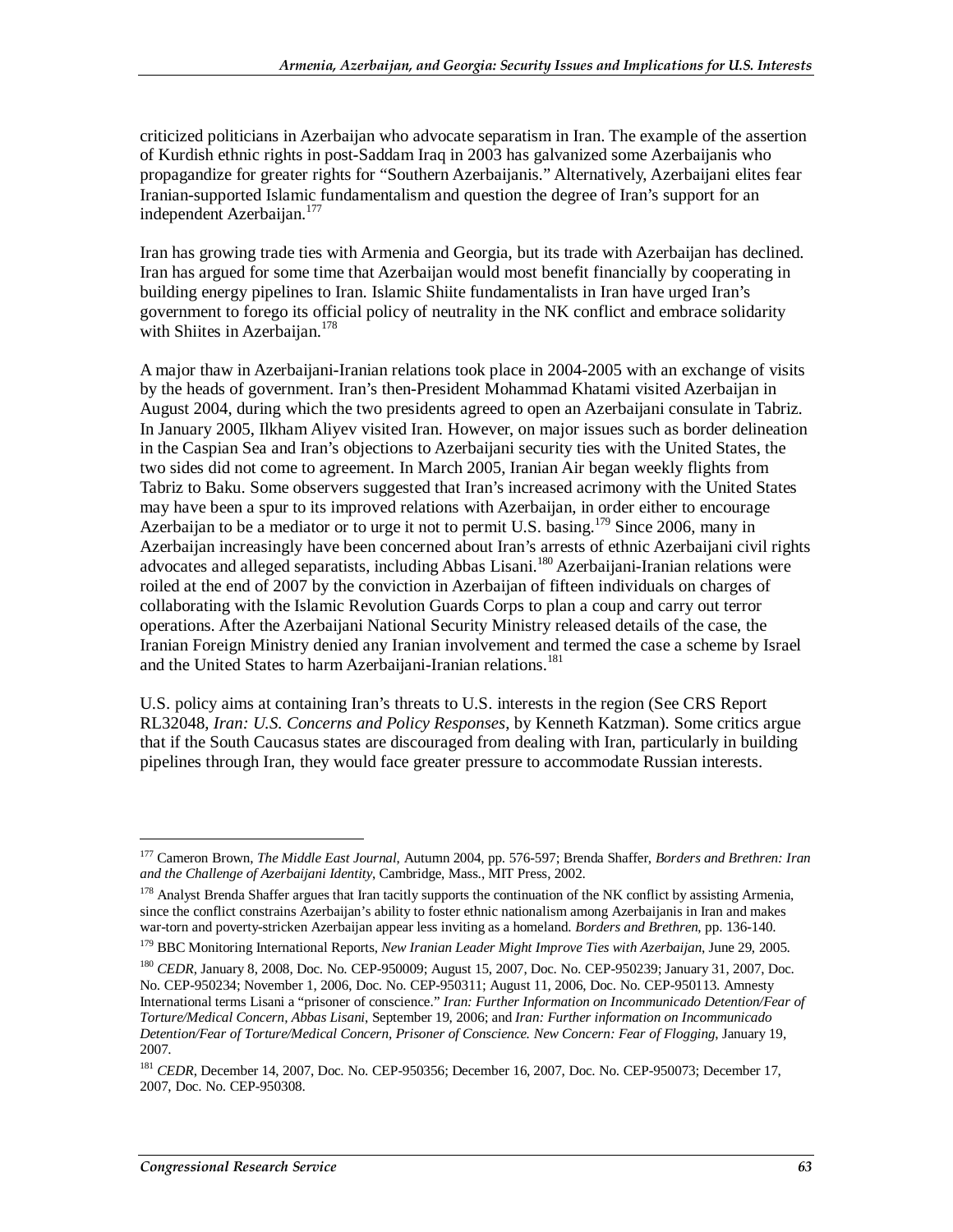#### **Others**

Among non-bordering states, the United States and European states are the most influential in the South Caucasus in terms of aid, trade, exchanges, and other ties. U.S. and European goals in the region are broadly compatible, involving integrating it into the West and preventing an anti-Western orientation, opening it to trade and transport, obtaining energy resources, and helping it become peaceful, stable, and democratic. Major programs have been pursued by the European Union, NATO's Partnership for Peace, OSCE, European Bank for Reconstruction and Development, and European-based non-governmental organizations.<sup>182</sup>

U.S. and EU policies toward the region have sometimes differed, primarily on the greater willingness of the EU to cooperate with Russia and Iran in regional projects. U.S. and European energy firms also have vied to develop Caspian region resources. In 2004, EU foreign ministers invited the South Caucasus states and others to participate in a "European Neighborhood Policy" of enhanced aid, trade, and political ties. In 2009, a subset of participants in the "European Neighborhood Policy"— the South Caucasus states, Belarus, Moldova, and Ukraine—were singled out to take part in an "Eastern Partnership" program to enhance their ties with and aid from the EU. To carry out the program, 600 million euros were allocated for the period 2010- 2013.

The South Caucasus region has developed some economic and political ties with other Black Sea and Caspian Sea littoral states, besides those discussed above, particularly with Ukraine, Romania, Kazakhstan, and Turkmenistan. Various Central Asian states have common interests with Azerbaijan, including some linguistic and religious ties and concerns about some common bordering powers (Iran and Russia). Both the South Caucasus and Central Asia face terrorist threats and drug trafficking from Afghanistan. Energy producers Kazakhstan and Turkmenistan are using or considering trans-Caspian transport as a means to get their oil and gas to Western markets. As Central Asia's trade and transport links to the South Caucasus become more significant, it will become more dependent on stability in the region.

<sup>182</sup> Herzig, pp. 114-117.